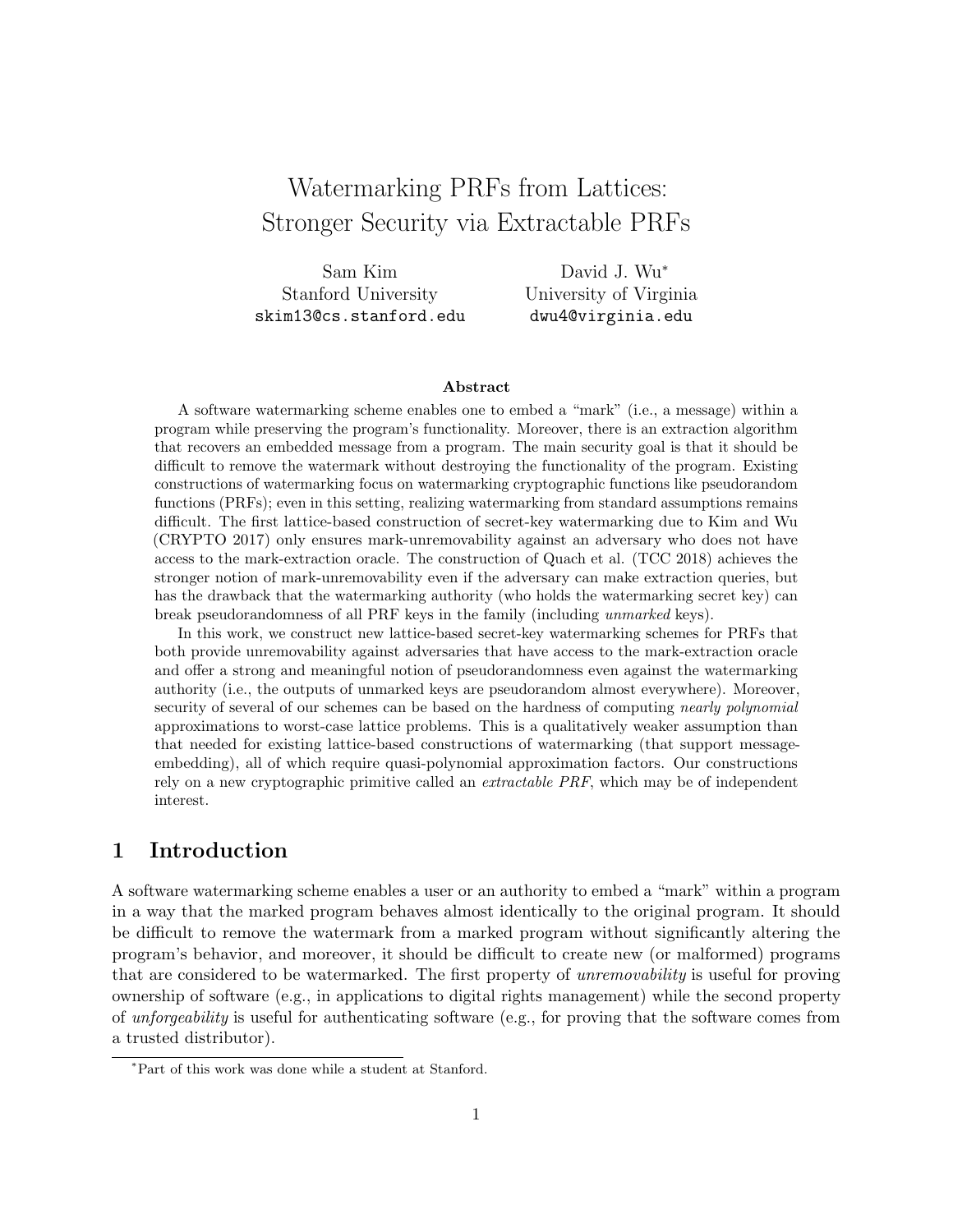## <span id="page-1-0"></span>1.1 Background and Motivation

Barak et al.  $[BGI^+01, BGI^+12]$  $[BGI^+01, BGI^+12]$  $[BGI^+01, BGI^+12]$  $[BGI^+01, BGI^+12]$  and Hopper et al.  $[HMW07]$  introduced the first rigorous mathematical framework for software watermarking. Realizing the strong security requirements put forth in these works has been difficult. Early works [\[NSS99,](#page-44-0) [YF11,](#page-45-0) [Nis13\]](#page-44-1) made partial progress by considering weaker security models and imposing restrictions on the adversary's capabilities. This changed with the work of Cohen et al.  $[CHN<sup>+</sup>16]$  $[CHN<sup>+</sup>16]$ , who gave the first positive construction of software watermarking (for classes of cryptographic functionalities) that achieved unremovability against arbitrary adversarial strategies from indistinguishability obfuscation.

More formally, a software watermarking scheme consists of two main algorithms. First, the marking algorithm takes a circuit  $C$  and outputs a "marked" circuit  $C'$  with the property that  $C'$ and  $C$  agree almost everywhere. Second, a verification algorithm takes a circuit  $C$  and outputs marked or unmarked. In the message-embedding setting, the marking algorithm also takes a message  $m$  in addition to the circuit and embeds the message  $m$  within the circuit as the watermark. In this case, we replace the verification algorithm with a mark-extraction algorithm that takes a circuit as input and which outputs either the embedded message or UNMARKED. A watermarking scheme is robust against *arbitrary* removal strategies if the adversary is given complete flexibility in crafting a circuit  $\tilde{C}'$  that mimics the behavior of a marked circuit  $C'$ , but does not contain the watermark. This most directly captures our intuitive notions of unremovability and is the setting that we focus on in this work.

Since the work of Cohen et al., there has been many works on building stronger variants of software watermarking  $[YAL+17, YAL+18]$  $[YAL+17, YAL+18]$  $[YAL+17, YAL+18]$  $[YAL+17, YAL+18]$  and constructing watermarking (and variants) from simpler assumptions [\[BLW17,](#page-42-2) [KW17,](#page-44-3) [BKS17,](#page-42-3) [QWZ18\]](#page-44-4). While this latter line of work has made tremendous progress and has yielded constructions of watermarking from standard lattice assumptions [\[KW17\]](#page-44-3), CCA-secure encryption [\[QWZ18\]](#page-44-4), and even public-key encryption (in the stateful setting) [\[BKS17\]](#page-42-3), these gains have come at the price of relaxing the watermarking security requirements. As such, there is still a significant gap between the security and capabilities of the Cohen et al. construction  $\text{[CHN+16]}$  $\text{[CHN+16]}$  $\text{[CHN+16]}$  from indistinguishability obfuscation and the best schemes we have from standard assumptions. In this work, we narrow this gap and introduce a new lattice-based software watermarking scheme for pseudorandom functions (PRFs) that satisfies stronger security and provides more functionality than the previous constructions from standard assumptions. Along the way, we introduce the notion of an "extractable PRF" that may be useful beyond its applications to cryptographic watermarking.

Watermarking PRFs. While the notion of software watermarking is well-defined for general functionalities, Cohen et al.  $[CHN+16]$  $[CHN+16]$  showed that watermarking is impossible for any class of learnable functions. Consequently, research on watermarking has focused on cryptographic functions like PRFs. In their work, Cohen et al. gave the first constructions of watermarking for PRFs (as well as several public-key primitives) from indistinguishability obfuscation. The Cohen et al. watermarking construction has the appealing property in that the scheme supports *public mark*extraction (i.e., anyone is able to extract the embedded message from a watermarked program). The main drawback though is their reliance on strong (and non-standard) assumptions. Subsequently, Boneh et al. [\[BLW17\]](#page-42-2) introduced the concept of a private puncturable PRF and showed how to construct secretly-extractable watermarking schemes from a variant of private puncturable PRFs (called private programmable PRFs). Building on the Boneh et al. framework, Kim and Wu [\[KW17\]](#page-44-3) showed that a relaxation of private programmable PRFs also sufficed for watermarking, and they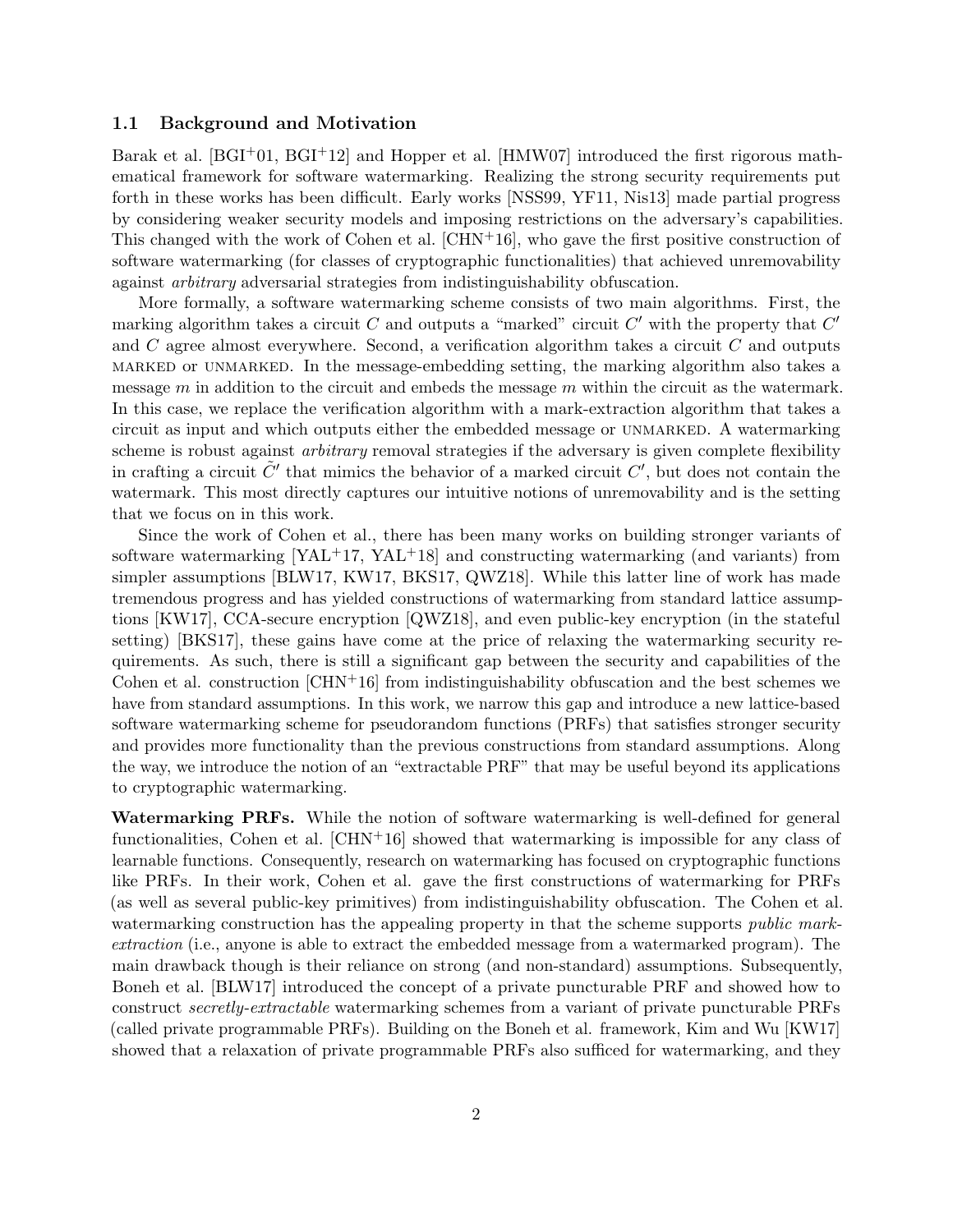gave the first construction of watermarking from standard lattice assumptions. Neither of these constructions support public extraction, and constructing watermarking schemes that support public extraction from standard assumptions remains a major open problem.

Towards publicly-extractable watermarking. Not only did the schemes in [\[BLW17,](#page-42-2) [KW17\]](#page-44-3) not support public extraction, they had the additional drawback that an adversary who only has access to the extraction oracle for the watermarking scheme can easily remove the watermark from a marked program (using the algorithm from  $\text{[CHN+16, §2.4]}$  $\text{[CHN+16, §2.4]}$  $\text{[CHN+16, §2.4]}$ ). Thus, it is unclear whether these schemes bring us any closer to a watermarking scheme with public extraction. A stepping stone towards a publicly-extractable watermarking scheme is to construct a secretly-extractable watermarking scheme, except we give the adversary access to the extraction oracle. The difficulty in handling extraction queries is due to the "verifier rejection" problem that also arises in similar settings such as constructing designated-verifier proof systems or CCA-secure encryption. Namely, the adversary can submit carefully-crafted circuits to the extraction oracle and based on the oracle's responses, learn information about the secret watermarking key.

Recently, Quach et al. [\[QWZ18\]](#page-44-4) gave an elegant and conceptually-simple construction of secretlyextractable watermarking that provided unremovability in this stronger model where the adversary has access to the extraction oracle. Moreover, their scheme also supports *public marking*: namely, anyone is able to take a PRF and embed a watermark within it. The basic version of their scheme is mark-embedding (i.e., programs are either marked or unmarked) and can be instantiated from any CCA-secure public-key encryption scheme. To support full message-embedding, their construction additionally requires private puncturable PRFs (and thus, the only standard-model instantiation today relies on lattices). In both cases, however, their scheme has the drawback in that the holder of the watermarking secret key completely compromises pseudorandomness of all PRF keys in the family (including unmarked keys). In particular, given even two evaluations of a PRF (on distinct points), the watermarking authority in the scheme of [\[QWZ18\]](#page-44-4) can already distinguish the evaluations from random. While it might be reasonable to trust the watermarking authority, we note here that users must fully trust the authority (even if they generate a PRF key only for themselves and never interact with the watermarking authority). Even if the authority passively observes PRF evaluations (generated by honest users), it is able to tell those evaluations apart from truly random values. As we discuss below, this is a significant drawback of their construction and limits its applicability. Previous constructions  $\text{[CHN+16, BLW17, KW17]}$  $\text{[CHN+16, BLW17, KW17]}$  $\text{[CHN+16, BLW17, KW17]}$  $\text{[CHN+16, BLW17, KW17]}$  $\text{[CHN+16, BLW17, KW17]}$  $\text{[CHN+16, BLW17, KW17]}$  $\text{[CHN+16, BLW17, KW17]}$  did not have this drawback.

Security against the watermarking authority. Intuitively, it might seem like in any secret-key watermarking scheme, users implicitly have to trust the watermarking authority (either to mark their keys, or to verify their keys, or both), and so, there is no reason to require security against the watermarking authority. However, we note that this is not the case. For example, the marking and extraction algorithms can always be implemented by a two-party computation between the watermarking authority and the user, in which case the watermarking authority never sees any of the users' keys in the clear, and yet, the users still enjoy all of the protections of a watermarking scheme. In existing schemes that do not provide security against the watermarking authority [\[QWZ18\]](#page-44-4), the PRF essentially has a "backdoor" and the watermarking authority is able to distinguish every evaluation or *every* PRF in the family from random. This is a significant increase in the amount of trust the user now has to place in the watermarking authority. The constructions we provide in this work provide a meaningful notion of security even against the watermarking authority. Namely, as long as the users never evaluate the PRF on a restricted set of points (which is a sparse subset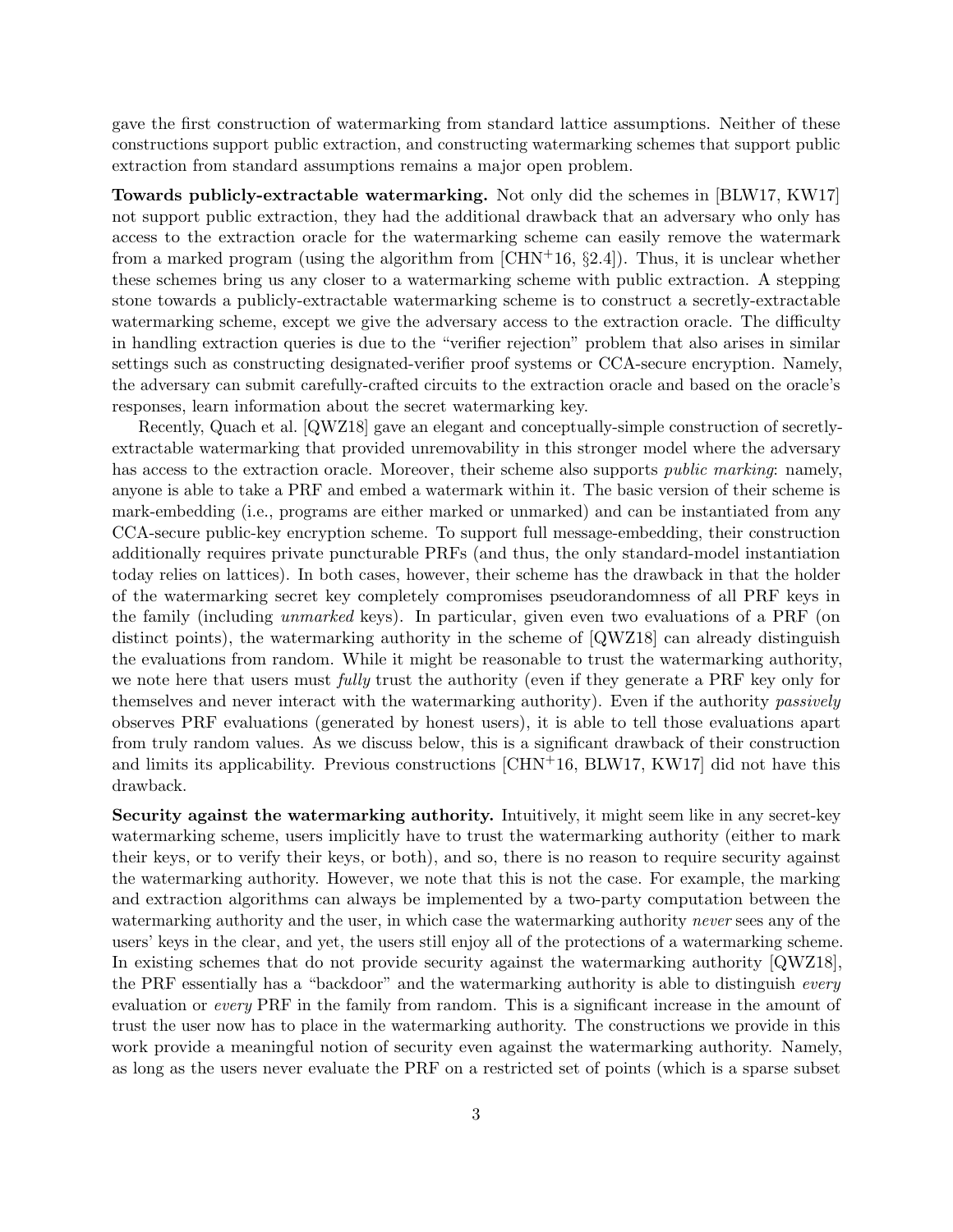of the domain and statistically hidden from the users), then the input/output behavior of both unmarked and marked keys remain pseudorandom even against the watermarking authority.

More generally, as noted above, a watermarking scheme that supports extraction queries is an intermediate primitive between secretly-extractable watermarking and publicly-extractable watermarking. If the intermediate scheme is insecure in the presence of a party who can extract, then the techniques used in that scheme are unlikely to extend to the public-key setting (where everyone can extract). Handling extraction queries (with security against the authority) is closer to publicly-extractable watermarking compared to notions from past works. We believe our techniques bring us closer towards publicly-extractable watermarking from standard assumptions.

## <span id="page-3-0"></span>1.2 Our Contributions

In this work and similar to [\[QWZ18\]](#page-44-4), we study secretly-verifiable watermarking schemes for PRFs that provide unremovability (and unforgeability) against adversaries that have access to both the marking and the extraction oracles. Our goal is to achieve these security requirements while maintaining security even against the watermarking authority. We provide several new constructions of secretly-verifiable watermarking schemes for PRFs from standard lattice assumptions where the adversary has access to the extraction oracle. Moreover, we show that all of our constructions achieve a relaxed (but still meaningful) notion of pseudorandomness for unmarked keys even in the presence of the watermarking authority. Our constructions also simultaneously achieve unremovability and unforgeability (with parameters that match the lower bounds in Cohen et al.  $[CHN<sup>+</sup>16]$  $[CHN<sup>+</sup>16]$ ). In fact, we show that meaningful notions of unforgeability (that capture the spirit of unforgeability and software authentication as discussed in  $[HMW07, CHN<sup>+</sup>16, YAL<sup>+</sup>18]$  $[HMW07, CHN<sup>+</sup>16, YAL<sup>+</sup>18]$  $[HMW07, CHN<sup>+</sup>16, YAL<sup>+</sup>18]$  $[HMW07, CHN<sup>+</sup>16, YAL<sup>+</sup>18]$  $[HMW07, CHN<sup>+</sup>16, YAL<sup>+</sup>18]$  $[HMW07, CHN<sup>+</sup>16, YAL<sup>+</sup>18]$  are even possible for schemes that support public marking. Our constructions are the first to provide all of these features. Moreover, we are able to realize these new features while relying on qualitatively weaker lattice-based assumptions compared to all previous watermarking constructions from standard assumptions (specifically, on the hardness of computing *nearly polynomial* (i.e.,  $n^{\omega(1)}$ ) approximations to worst-case lattice problems as opposed to computing quasi-polynomial (i.e.,  $2^{\log^c(n)}$  for constant  $c > 1$ ) approximations; see Remark [4.27\)](#page-29-0). We provide a comparison of our new watermarking construction to previous schemes in Table [1,](#page-4-0) and also summarize these results below.

Extractable PRFs. The key cryptographic building block we introduce in this work is the notion of an extractable PRF. An extractable PRF is a standard PRF family  $F: \mathcal{K} \times \mathcal{X} \to \mathcal{Y}$  outfitted with an extraction trapdoor td. The extractability property says that given any circuit that computes  $F(k, \cdot)$ , the holder of the trapdoor td can recover the PRF key k (with overwhelming probability). In fact, the extraction process is *robust* in the following sense: given any circuit  $C: \mathcal{X} \to \mathcal{Y}$  whose behavior is "close" to  $F(k, \cdot)$ , the extraction algorithm still extracts the PRF key k. The notion of closeness that we use is  $\varepsilon$ -closeness: we say that two circuits  $C_0$  and  $C_1$  are  $\varepsilon$ -close if  $C_0$  and  $C_1$  only differ on at most an  $\varepsilon$ -fraction of the domain. Of course, for extraction to be well-defined, it must be the case that for any pair of distinct keys  $k_1, k_2$ , the functions  $F(k_1, \cdot)$  and  $F(k_2, \cdot)$  are far apart. We capture this by imposing a statistical requirement on the PRF family called key-injectivity,<sup>[1](#page-0-0)</sup> which requires that  $F(k_1, \cdot)$  and  $F(k_2, \cdot)$  differ on at least an  $\varepsilon'$ -fraction of points where  $\varepsilon' \gg \varepsilon$ . This ensures that if C is  $\varepsilon$ -close to some PRF  $F(k, \cdot)$ , then k is unique (and extraction recovers k). In

<sup>&</sup>lt;sup>1</sup>Key-injectivity also played a role in previous watermarking constructions, though in a different context  $\text{[CHN+16]}$  $\text{[CHN+16]}$  $\text{[CHN+16]}$ [KW17\]](#page-44-3).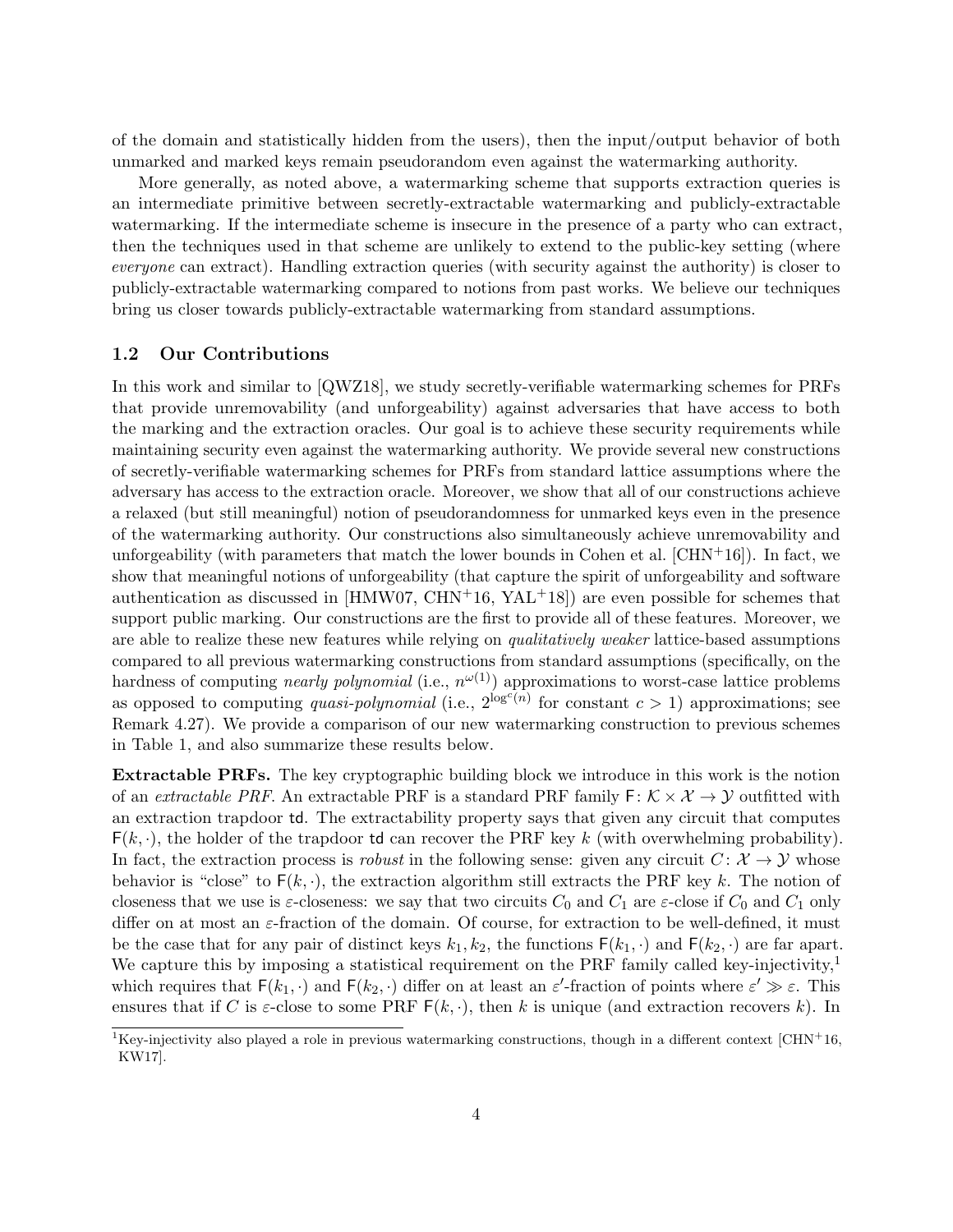<span id="page-4-0"></span>

| <b>Scheme</b>           | Public<br>Marking | Public<br>Extraction | Extraction<br>Oracle | <b>PRF</b> Security<br>(Authority) | <b>Hardness</b><br>Assumption |
|-------------------------|-------------------|----------------------|----------------------|------------------------------------|-------------------------------|
| Cohen et al. $[CHN+16]$ |                   |                      |                      |                                    | iO                            |
| Boneh et al. [BLW17]    |                   |                      |                      |                                    | $i$ O                         |
| Kim-Wu [KW17]           |                   |                      |                      |                                    | $IME^*$                       |
| Quach et al. [QWZ18]    |                   |                      |                      |                                    | $LWE^*$                       |
| Yang et al. $[YAL+18]$  |                   |                      |                      |                                    | iO                            |
| This Work               |                   |                      |                      |                                    | $IWE^{\ddagger}$              |
|                         |                   |                      |                      |                                    | $LWE^{\ddagger} + RO$         |

<span id="page-4-1"></span>\*LWE with a quasi-polynomial modulus-to-noise ratio (i.e.,  $2^{\log^c n}$  for constant  $c > 1$ ).

<span id="page-4-3"></span><span id="page-4-2"></span>†Our construction provides a weaker notion of restricted pseudorandomness against the watermarking authority. <sup>‡</sup>LWE with a nearly polynomial modulus-to-noise ratio (i.e.,  $n^{\omega(1)}$ ).

Table 1: Comparison of our watermarkable family of PRFs to previous constructions. We focus exclusively on *message-embedding* constructions. For each scheme, we indicate whether it supports public marking and public extraction, whether markunremovability holds in the presence of an extraction oracle, whether unmarked keys remain pseudorandom against the watermarking authority, and the hardness assumption each scheme is based on. In the above, "iO" denotes indistinguishability obfuscation and "RO" denotes a random oracle.

Section [2,](#page-9-0) we provide a detailed technical overview on how to construct extractable PRFs from standard lattice assumptions. We give the formal definition, construction, and security analysis in Section [4.](#page-18-0)

From extractable PRFs to watermarking. The combination of extractability and keyinjectivity gives a natural path for constructing a secret-key watermarking scheme for PRFs. We begin with a high-level description of our basic mark-embedding construction which illustrates the main principles. First, we will need to extend our extractable PRF family to additionally support puncturing. In a puncturable PRF [\[BW13,](#page-43-2) [KPTZ13,](#page-43-3) [BGI14\]](#page-42-4), the holder of a PRF key  $k$ can puncture k at a point  $x^*$  to derive a "punctured key"  $k_{x^*}$  with the property that  $k_{x^*}$  can be used to evaluate the PRF on all points  $x \neq x^*$ . Moreover, given the punctured key  $k_{x^*}$ , the value of the PRF  $F(k, x^*)$  at  $x^*$  is still indistinguishable from a uniformly random value.

Suppose now that we have an extractable PRF where the PRF keys can be punctured. To construct a mark-embedding watermarkable family of PRFs  $F: K \times X \rightarrow Y$ , we take the watermarking secret key to be the trapdoor for the extractable PRF family. To mark a PRF key  $k \in \mathcal{K}$ , the watermarking authority derives a special point  $x^{(k)} \in \mathcal{X}$  from k (using a PRF key that is also part of the watermarking secret key), and punctures k at  $x^{(k)}$  to obtain the punctured key  $k_{x^{(k)}}$ . The watermarked program just implements PRF evaluation using the punctured key  $k_{r(k)}$ . To check whether a circuit  $C: \mathcal{X} \to \mathcal{Y}$  is marked, the watermarking authority applies the extraction algorithm to C to obtain a key  $k \in \mathcal{K}$  (or  $\perp$  if extraction does not output a key). If the extraction algorithm outputs a key  $k \in \mathcal{K}$ , the verification algorithm computes the special point  $x^{(k)}$  from k and outputs MARKED if  $C(x^{(k)}) \neq F(k, x^{(k)})$  and UNMARKED otherwise. If the extraction algorithm outputs  $\perp$ , the algorithm outputs UNMARKED.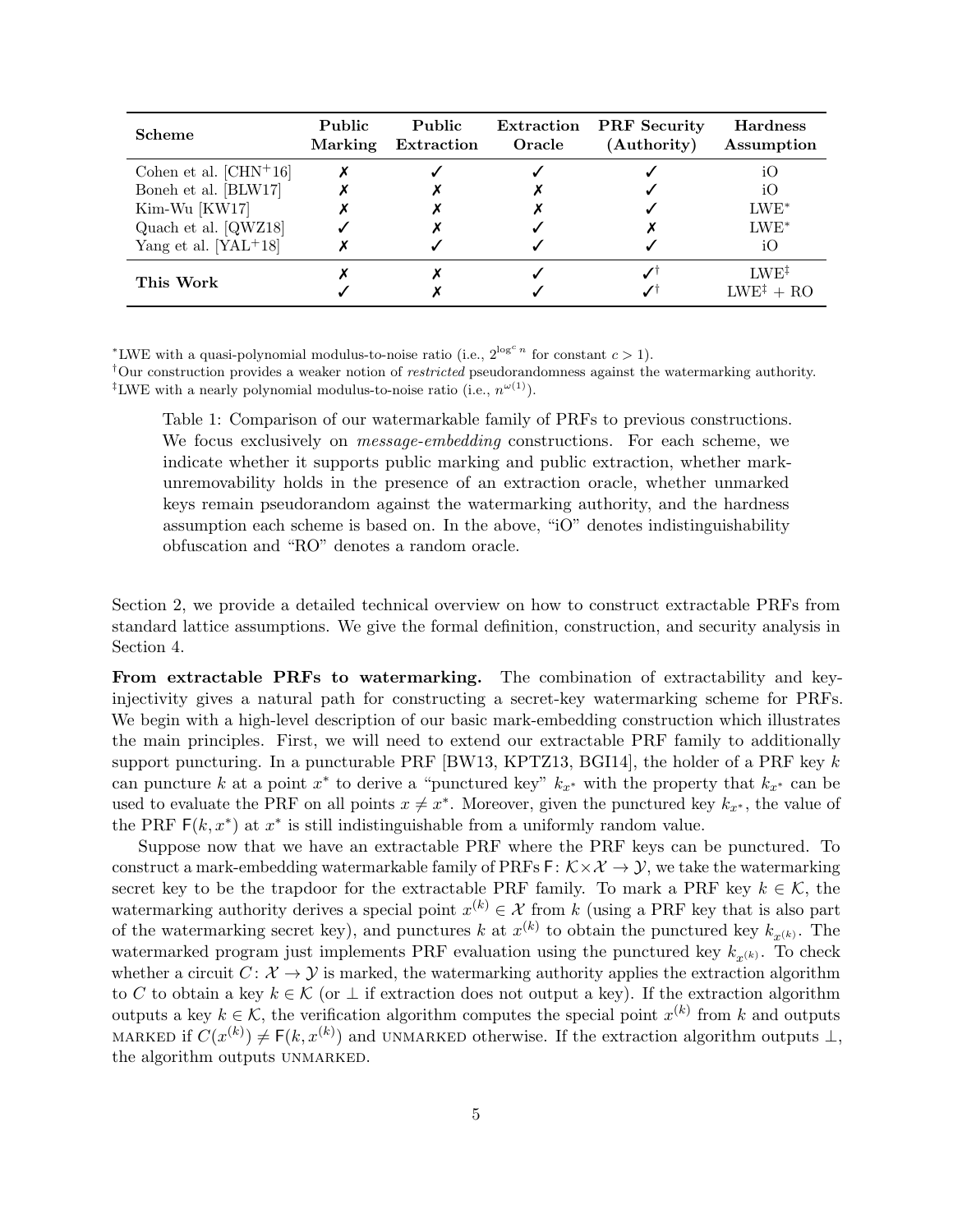Unremovability of this construction essentially reduces to puncturing security. By robust extractability (and key-injectivity), if the adversary only corrupts a small number of points in a marked key (within the unremovability threshold), then the extraction algorithm successfully recovers  $k$  (with overwhelming probability). To remove the watermark, the adversary's task is to "fix" the value of the PRF at the punctured point  $x^{(k)}$ . Any adversary that succeeds to do so breaks puncturing security (in particular, the adversary must be able to recover the real value of the PRF at the punctured point given only the punctured key). Note that here, we do require that the range  $Y$  of the PRF be super-polynomial (if the range was polynomial, then the adversary can guess the correct value of the PRF at  $x^{(k)}$  with noticeable probability and remove the watermark). Note that this basic scheme neither provides unforgeability (i.e., it is easy to construct circuits that are considered marked even without the watermarking key) nor supports message-embedding. As we discuss in greater detail below, both of these properties can be achieved with additional work.

Handling extraction queries. A primary objective of this work is to construct a watermarking scheme for PRFs where unremovability holds even against an adversary that has access to the extraction oracle. At first glance, our marking algorithm may appear very similar to that in [\[BLW17,](#page-42-2) [KW17\]](#page-44-3), since all of these constructions rely on some form of puncturable PRFs. These previous constructions do not satisfy unremovability in the presence of an extraction oracle because they critically rely on the adversary not being able to identify the special point  $x^{(k)}$ . Namely, in these constructions, to check whether a circuit  $C$  is marked or not, the authority derives the special point  $x^{(k)}$  from the input/output behavior of C and then checks whether  $C(x^{(k)})$  has a specific structure. If the adversary is able to learn the point  $x^{(k)}$ , then it can tweak the value of the marked circuit at  $x^{(k)}$  and remove the watermark. In fact, even if the puncturable PRF completely hides the special point  $x^{(k)}$ , the binary search attack from Cohen et al. [\[CHN](#page-43-1)+16] allows the adversary to use the extraction oracle to recover  $x^{(k)}$ , and thus, defeat the watermarking scheme.

In our construction, to decide whether a circuit  $C$  is marked or not, the authority first extracts a key k and checks whether  $C(x^{(k)}) = F(k, x^{(k)})$ . Therefore, in order to remove the watermark, it is not enough for the adversary to just recover the special point  $x^{(k)}$  via the extraction oracle (in fact, the special point  $x^{(k)}$  is public). To succeed, the adversary has to recover the original *value* of the PRF at  $x^{(k)}$ , which is hard when the PRF has a super-polynomial range and the PRF satisfies puncturing security. The fact that we do not rely on the unpredictability of the special point for security is a subtle but important distinction in our construction. In Section [5,](#page-29-1) we show that assuming the underlying PRF provides robust extractability (and key-injectivity), the adversary can simulate for itself the behavior of the extraction oracle. Thus, the presence of the extraction oracle cannot help the adversary break unremovability.

Unforgeability and message-embedding via multi-puncturing. While the basic construction above provides unremovability, it is easy to forge watermarked programs. Namely, an adversary can simply take a circuit that implements a PRF  $F(k, \cdot)$  and randomly corrupt a  $(1/\text{poly}(\lambda))$ -fraction of the output (where  $\lambda$  is a security parameter). Then, with noticeable probability, the adversary will corrupt the PRF at the special point  $x^{(k)}$  associated with k, thereby causing the verification algorithm to conclude that the circuit is marked. This is easily prevented by puncturing  $k$  at  $\lambda$ points  $x_1^{(k)}$  $\binom{k}{1},\ldots,\binom{k}{\lambda}$  $\chi^{(k)}$ . We now say that a circuit C is marked only if  $C(x_i^{(k)})$  $i^{(k)}$   $\neq$   $\mathsf{F}(k, x_i^{(k)})$  for all  $i \in [\lambda]$ . Of course, this modification does not affect unremovability. Now, to forge a watermarked program, the adversary has to construct a circuit C whose behavior closely resembles  $F(k, \cdot)$ , and yet, C and  $F(k, \cdot)$  disagree on all of the special points  $x_1^{(k)}$  $\binom{k}{1},\ldots,\binom{k}{\lambda}$  $\chi^{(k)}$ , which are derived pseudorandomly from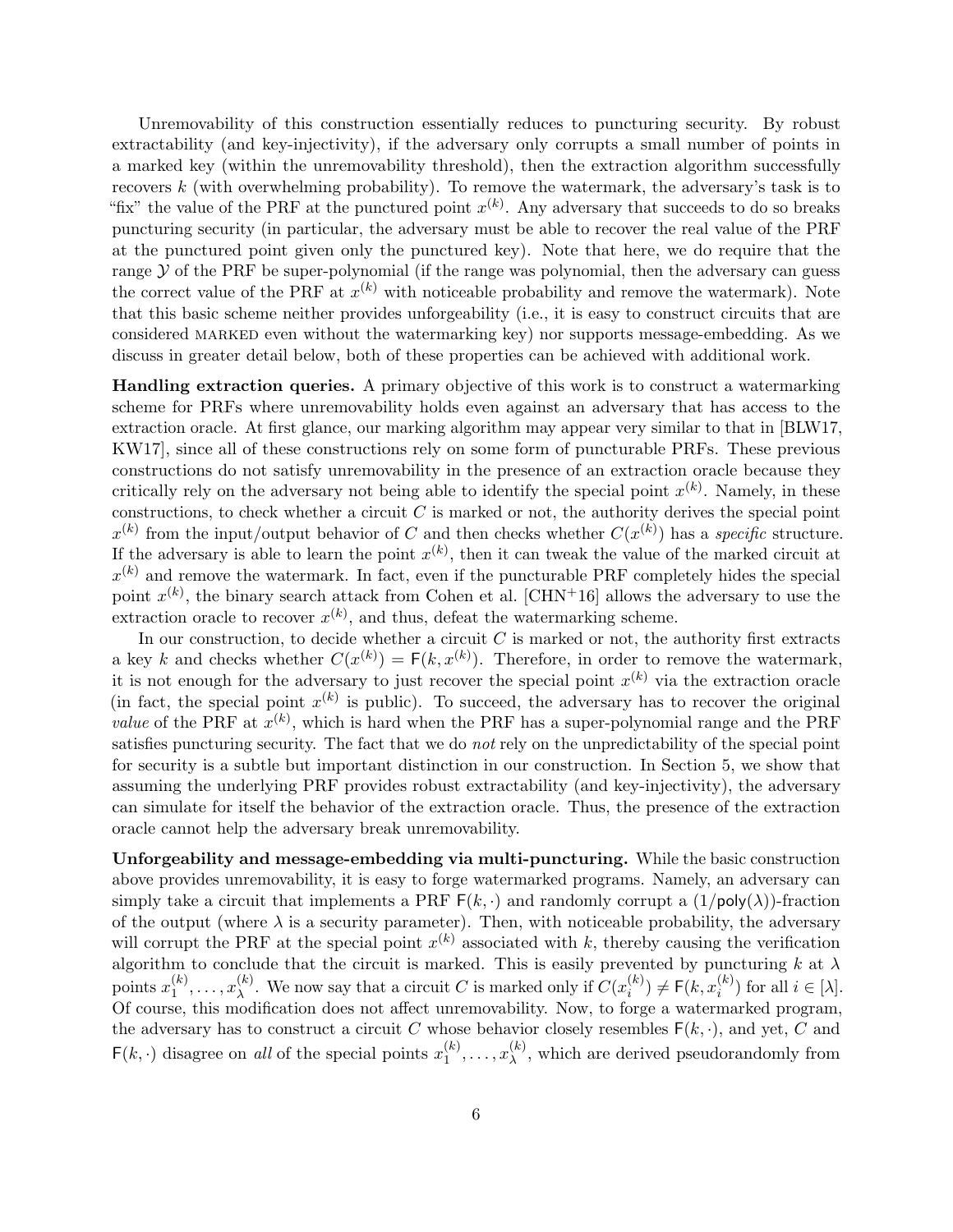the key  $k$ . This means that unless the adversary previously made a request to mark  $k$  (in which case its circuit C would no longer be considered a forgery), the points  $x_1^{(k)}$  $\binom{k}{1}, \ldots, x_{\lambda}^{(k)}$  $\lambda^{(\kappa)}$  associated with k look uniformly random to A. But now, if C and  $F(k, \cdot)$  are close, they will not differ on  $\lambda$  random points, except with negligible probability. We formalize this argument in Section [5.2.](#page-34-0)

The same technique of puncturing at multiple points also enables us to extend our basic markembedding watermarking scheme into a scheme that supports message-embedding. We take a basic bit-by-bit approach similar in spirit to the ideas taken in [\[Nis13,](#page-44-1) [KW17,](#page-44-3) [QWZ18\]](#page-44-4). Specifically, to support embedding messages of length t in a PRF key k, we first derive from k a collection of  $\lambda$ pseudorandom points for each index and each possible bit:  $S_{i,b}^{(k)} = \{x_{i,b}^{(k)}\}$  $\{a,b,1,\ldots,x_{i,b,\lambda}^{(k)}\}$  for all  $i \in [t]$ and  $b \in \{0,1\}$ . To embed a message  $m \in \{0,1\}^t$  in the key k, the marking algorithm punctures k at all of the points in the sets  $S_{i,n}^{(t)}$  $i_{i,m_i}^{(t)}$  for  $i \in [t]$ . To recover the watermark, the extraction algorithm proceeds very similarly as before. Specifically, on input a circuit  $C$ , the extraction algorithm uses the trapdoor for the underlying extractable PRF to obtain a candidate key  $k$  (or outputs UNMARKED if no key is extracted). Given a candidate key k, the extraction algorithm derives the sets  $S_{i,b}^{(k)}$  for each index  $i \in [t]$  and bit  $b \in \{0, 1\}$ . For each index, the algorithm counts the number of points in  $S_{i,0}^{(k)}$  $s_{i,0}^{(k)}$  and  $S_{i,1}^{(k)}$  $i_{i,1}^{(k)}$  on which C and  $F(k, \cdot)$  disagree. For correctly-watermarked keys, C and  $F(k, \cdot)$ will disagree on all of the points in one of the sets and none of the points in the other set. This difference in behavior allows the extraction algorithm to recover the bit at index i. We provide the full description and analysis in Section [5.3.](#page-37-0)

Public marking in the random oracle model. In the mark-embedding and message-embedding watermarking constructions we have described so far, both marking and extraction require knowledge of the watermarking secret key. If we look more closely at the marking algorithm, however, we see that the only time the watermarking key is used during marking is to derive the set of points to be punctured (specifically, the set of points to be punctured is derived by evaluating a PRF on the key  $k$ ). Critically, we do *not* require that the set of punctured points be hidden from the adversary (and indeed, the watermarked key completely reveals the set of punctured points), but only that they are unpredictable (without knowledge of  $k$ ). Thus, instead of using a PRF to derive the points to be punctured, we can use a random oracle. This gives a construction of a messageembedding watermarking scheme that supports *public marking*. We provide the full description and analysis of this scheme in Section [5.4.](#page-38-0) We note that Quach et al. [\[QWZ18\]](#page-44-4) were the first to give a watermarking scheme that supported public marking *without* random oracles (for mark-embedding, they only needed CCA-secure public-key encryption while for full message-embedding, they relied on lattices). However, as noted before, their scheme does not provide any security against a malicious watermarking authority (or provide unforgeability, which we discuss below).

Unforgeability and public marking. Recall that unforgeability for a watermarking scheme says that no efficient adversary should be able to construct a marked circuit that is significantly different from marked circuits it already received. This property seems at odds with the semantics of a watermarking scheme that supports public marking, since in the latter, anyone can mark programs of their choosing. However, we can still capture the following spirit of unforgeability by requiring that the only marked circuits that an adversary can construct are those that are close to circuits that are contained in the function class. In the case of watermarking PRFs, this means that the only circuits that would be considered to be watermarked are those that are functionally close to a legitimate PRF. This property is useful in scenarios where the presence of a watermark is used to argue authenticity of software (e.g., to prove to someone that the software implements a specific type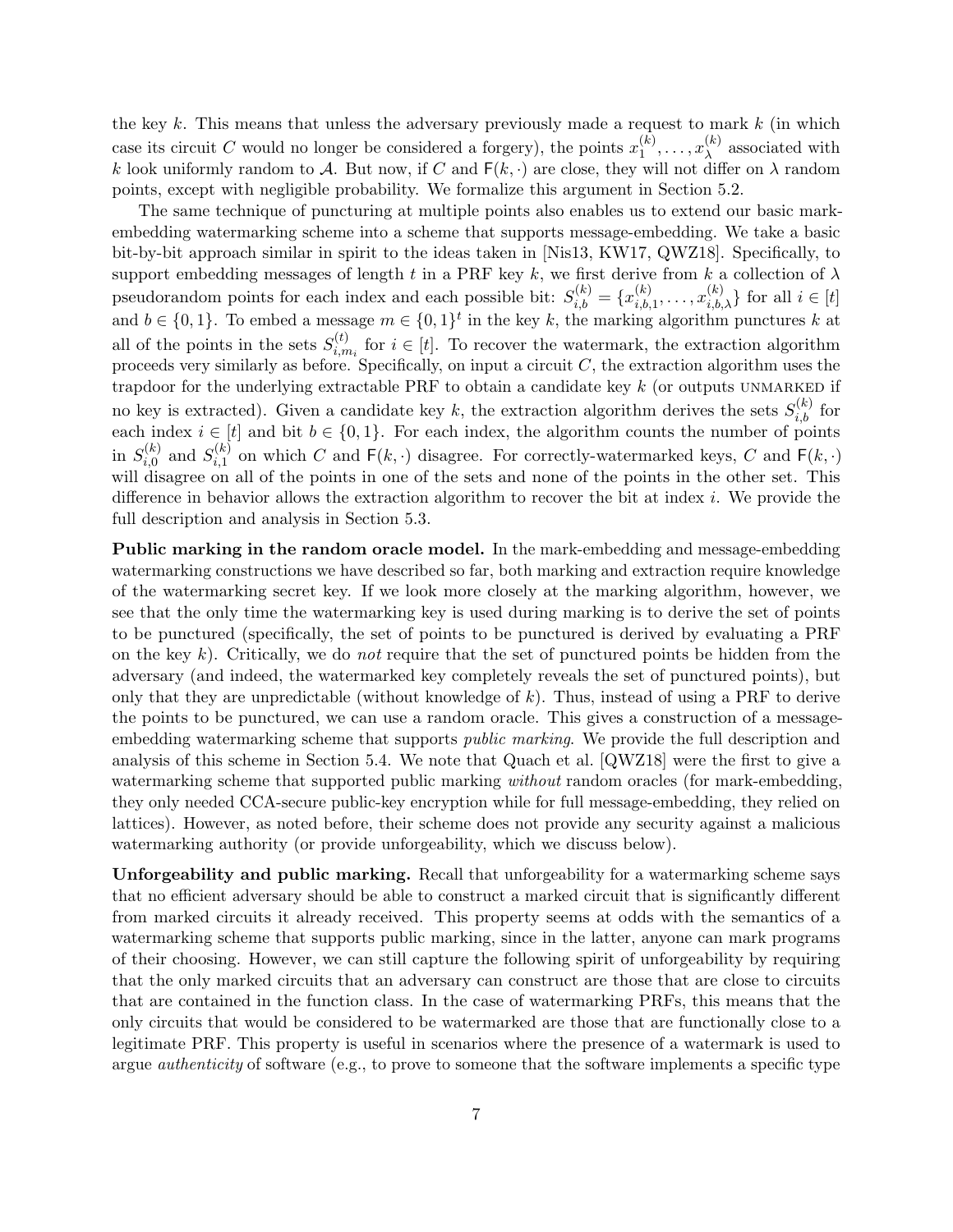of computation). In this work, we introduce a weaker notion of unforgeability that precisely captures this authenticity property (Definition [5.13\)](#page-33-0). We then show that our watermarking construction supports public-marking while still achieving this form of weak unforgeability. The only previous candidate of software watermarking that supports public marking [\[QWZ18\]](#page-44-4) does not satisfy this property, and indeed, in their scheme, it is easy to construct functions that are constant everywhere (which are decidedly not pseudorandom), but nonetheless would be considered to be marked.

Optimal bounds for unremovability and unforgeability. We say that a watermarking scheme is  $\varepsilon$ -unremovable if an adversary who only changes an  $\varepsilon$ -fraction of the values of a marked circuit cannot remove the watermark,<sup>[2](#page-0-0)</sup> and that it is  $\delta$ -unforgeable if an adversary cannot create a new marked program that differs on at least a  $\delta$ -fraction of points from any marked circuits it was given. Conceptually, larger values of  $\varepsilon$  means that the watermark remains intact even if the adversary can corrupt the behavior of the marked program on a larger fraction of inputs, while smaller values of  $\delta$ means that the adversary's forgery is allowed to agree on a larger fraction of the inputs of a marked program. Previously, Cohen et al. [\[CHN](#page-43-1)+16] showed that any message-embedding watermarking scheme can at best achieve  $\varepsilon = 1/2 - 1/poly(\lambda)$  and  $\delta = \varepsilon + 1/poly(\lambda)$ . Our constructions in this work achieve both of these bounds (for any choice of  $poly(\lambda)$  factors). Previous constructions like [\[CHN](#page-43-1)+16, [QWZ18\]](#page-44-4) did not provide unforgeability while [\[BLW17,](#page-42-2) [KW17\]](#page-44-3) could only tolerate  $\varepsilon = \text{negl}(\lambda)$  (and any  $\delta = 1/\text{poly}(\lambda)$ ).

Security against the watermarking authority. The key property of extractable PRFs that underlies our watermarking constructions is that there is an extraction trapdoor td that can be used to extract the original PRF key  $k$  from any circuit whose behavior is sufficiently similar to that of  $F(k, \cdot)$ . In the case of watermarking, the watermarking authority must hold the trapdoor to use it to extract watermarks from marked programs. This raises a new security concern as the watermarking authority can now break security of all PRFs in the family, including unmarked ones. As discussed in Section [1.1,](#page-1-0) this was the main drawback of the Quach et al. [\[QWZ18\]](#page-44-4) watermarking construction.

Due to our reliance on extractable PRFs, our watermarkable family of PRFs also cannot satisfy full pseudorandomness against the watermarking authority. However, we can show a weaker property against the watermarking authority we call T-restricted pseudorandomness. Namely, we can associate a set  $S \subseteq \mathcal{X}$  of size at most T with our watermarkable family of PRFs such that any adversary (even if they have the extraction trapdoor) is unable to break pseudorandomness of any (unmarked) PRF, provided that they do not query the function on points in  $S$ . The distinguisher is also provided the set S. In other words, our family of PRFs still provides pseudorandomness everywhere except  $S$ . In our concrete constructions (Construction [4.19\)](#page-24-0), the restricted set  $S$  consists of  $\lambda$  randomly-chosen points in  $\mathcal{X}$ . This means that if the domain of the PRF is super-polynomial, our notion of T-restricted pseudorandomness strictly interpolates between weak pseudorandomness (or even non-adaptive pseudorandomness)<sup>[3](#page-0-0)</sup> and strong pseudorandomness. It is also worth noting that from the perspective of a user who does not hold the watermarking secret key, the points in S are *statistically hidden*. This means that in any standard usage of the PRF between honest users, with overwhelming probability, the PRF would never be evaluated on one of the restricted points. Equivalently, if the watermarking authority only sees passive evaluations of the PRF, then it will

<sup>2</sup>This definition is the complement of the definition from previous works on watermarking [\[CHN](#page-43-1)<sup>+</sup>16, [BLW17,](#page-42-2) [KW17,](#page-44-3) [YAL](#page-45-1)<sup>+</sup>17, [QWZ18,](#page-44-4) YAL<sup>+</sup>18], but we adopt this to maintain consistency with our definition for robust extractability.

<sup>&</sup>lt;sup>3</sup>In the weak pseudorandomness game, the adversary is given outputs of the PRF on random inputs, while in the non-adaptive pseudorandomness game, the adversary must declare all of its evaluation queries before seeing any evaluations of the PRF or the public parameters.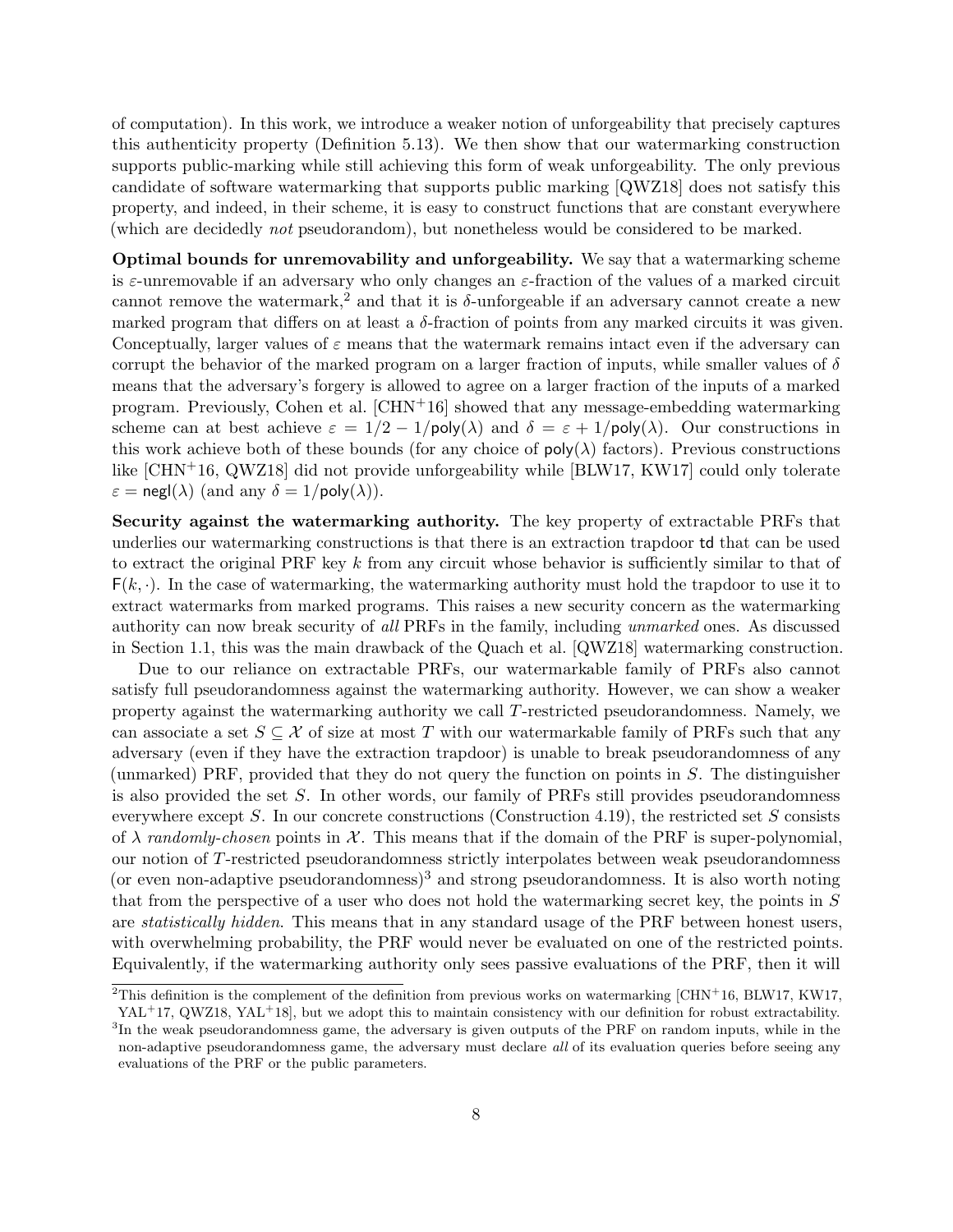not be able to break pseudorandomness of the underlying PRF. This notion of "passive" security against the watermarking authority strictly improves upon the lattice-based message-embedding watermarking construction in [\[QWZ18\]](#page-44-4). In their setting, the watermarking authority is able to break pseudorandomness given any two (distinct) evaluations of the PRF; that is, their scheme does not even satisfy weak pseudorandomness against the watermarking authority. It is an interesting and important question to obtain watermarking with security in the presence of an extraction oracle and which retrains full pseudorandomness even against the watermarking authority. The only constructions that satisfy this notion rely on obfuscation.

Watermarking without private puncturing. All existing constructions of message-embedding watermarking from standard assumptions have relied on *private* puncturable  $PRFs<sup>4</sup>$  $PRFs<sup>4</sup>$  $PRFs<sup>4</sup>$  in some form [\[KW17,](#page-44-3) [QWZ18\]](#page-44-4). Our message-embedding watermarking construction is the first that does not rely on private puncturing; standard puncturing in conjunction with key-extractability suffices. While this might seem like a minor distinction, we note that constrained PRFs can be constructed from weaker assumptions. For instance, puncturable PRFs can be built from one-way functions [\[GGM84,](#page-43-4) [BW13,](#page-43-2) [KPTZ13,](#page-43-3) [BGI14\]](#page-42-4) while the simplest constructions of private puncturable PRFs rely on latticebased assumptions [\[BKM17,](#page-42-5) [CC17,](#page-43-5) [BTVW17,](#page-42-6) [PS18,](#page-44-5) [CVW18\]](#page-43-6). If we just consider lattice-based constrained PRFs, the Brakerski-Vaikuntanathan puncturable PRF [\[BV15\]](#page-42-7) can be based on the (polynomial) hardness of solving worst-case lattice problems with a nearly polynomial approximation factor (i.e.,  $n^{\omega(1)}$ ),<sup>[5](#page-0-0)</sup> while constructions of private puncturable PRFs from lattices [\[BKM17,](#page-42-5) [CC17,](#page-43-5) [BTVW17,](#page-42-6) [PS18,](#page-44-5) [CVW18\]](#page-43-6) can only be based on the hardness of solving worst-case lattice problems with a *quasi-polynomial* approximation factor (i.e.,  $2^{\log^c n}$  for some constant  $c > 1$ ). Since all of the existing constructions of message-embedding watermarking from standard assumptions rely on private puncturing in some form, they can only be reduced to worst-case lattice problems with quasipolynomial approximation factors at best. In this work, we show that a variant of our construction (satisfying a relaxed notion of unforgeability as in [\[KW17\]](#page-44-3)) can be based solely on worst-case lattice problems with a nearly polynomial approximation factor (Remark [4.27\)](#page-29-0). Concretely, we give the first (message-embedding) watermarking scheme whose security can be based on computing nearly polynomial approximations to worst-case lattice problems (Corollary [5.39\)](#page-40-0).

Additional properties. Finally, in Section [5.5,](#page-40-1) we briefly describe some additional features of our new watermarking scheme. For instance, we show a new transferability property supported by our scheme (i.e., the watermarking authority can remove the watermark from a marked key and then re-watermark it under a different user's identity).

### <span id="page-8-0"></span>1.3 Additional Related Work

We now survey some additional works that use similar techniques as those in our construction.

Lattice-based PRFs. The study of lattice-based PRFs started with the seminal work of Banerjee et al. [\[BPR12\]](#page-42-8). Subsequently, [\[BLMR13,](#page-42-9) [BP14\]](#page-42-10) constructed the first lattice-based key-

 $4A$  private puncturable PRF [\[BLW17\]](#page-42-2) is a puncturable PRF where the punctured key also hides the punctured point. There are several lattice-based constructions of private puncturable PRFs (and more generally, private constrained PRFs) [\[CC17,](#page-43-5) [BKM17,](#page-42-5) [BTVW17,](#page-42-6) [PS18,](#page-44-5) [CVW18\]](#page-43-6).

<sup>&</sup>lt;sup>5</sup>While the general construction described in [\[BV15\]](#page-42-7) relies on worst-case lattice problems with sub-exponential approximation factors, when restricted to just puncturing constraints (which can be computable by log-depth circuits), it can be based on worst-case lattice problems with a nearly polynomial approximation factor by leveraging the techniques for branching program evaluation [\[BV14\]](#page-42-11).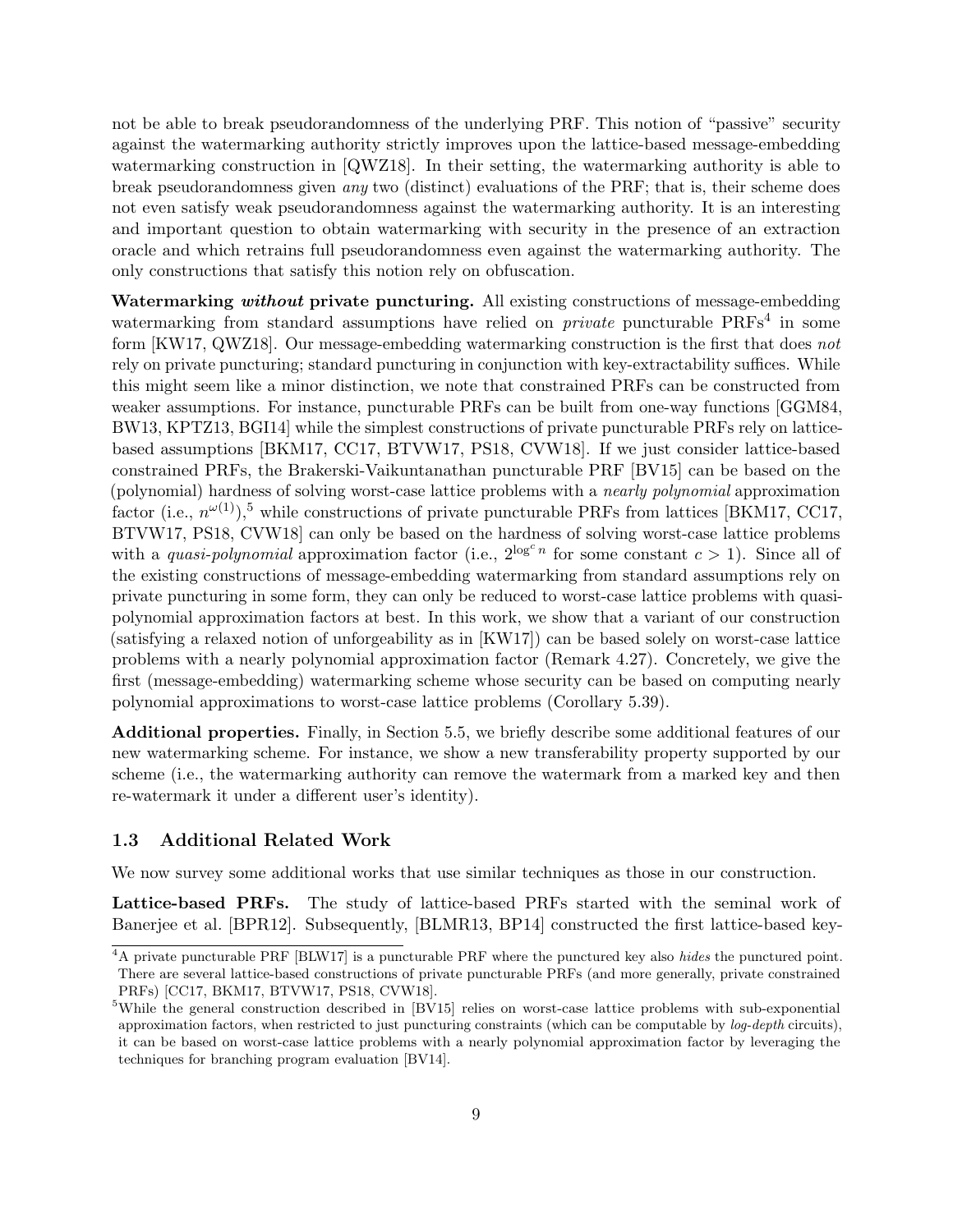homomorphic PRFs. The first circuit-constrained PRFs were constructed in [\[BV15,](#page-42-7) [BFP](#page-42-12)+15] and were later extended to private constrained PRFs in [\[BKM17,](#page-42-5) [CC17,](#page-43-5) [BTVW17,](#page-42-6) [PS18,](#page-44-5) [CVW18\]](#page-43-6).

Matrix embeddings. The matrix embedding techniques used in this work build on a series of works in the areas of attribute-based encryption [\[SW05\]](#page-44-6) and predicate encryption [\[BW07,](#page-43-7) [KSW08\]](#page-43-8) from LWE. These include the attributed-based encryption constructions of  $[ABB10, \text{GVM13}, \text{BGG}^+14,$  $[ABB10, \text{GVM13}, \text{BGG}^+14,$  $[ABB10, \text{GVM13}, \text{BGG}^+14,$  $[ABB10, \text{GVM13}, \text{BGG}^+14,$ [GV15,](#page-43-10) [BV16,](#page-43-11) [BCTW16\]](#page-41-1) and the (one-sided) predicate encryption constructions of [\[AFV11,](#page-41-2) [GMW15,](#page-43-12) [GVW15,](#page-43-13) [BTVW17,](#page-42-6) [GKW17,](#page-43-14) [WZ17\]](#page-44-7).

## <span id="page-9-0"></span>2 Technical Overview

In this section, we provide a technical overview of our construction of extractable PRFs from standard lattice assumptions. As described in Section [1.2,](#page-3-0) this is the key cryptographic primitive we rely on in our watermarking constructions (described formally in Section [5\)](#page-29-1). We believe that the algebraic techniques we develop for constructing our extractable PRF are general and will find applications beyond the study of PRFs and watermarking. We highlight the core principles and techniques here, but defer the formal definitions, constructions, and analysis to Section [4.](#page-18-0)

**The LWE assumption.** The learning with errors (LWE) assumption [\[Reg05\]](#page-44-8), parameterized by  $n$ , m, q,  $\chi$ , states that for a uniformly random vector  $\mathbf{s} \in \mathbb{Z}_q^n$ , a uniformly random matrix  $\mathbf{A} \in \mathbb{Z}_q^{n \times m}$ , and a noise vector **e** sampled from a (low-norm) error distribution  $\chi$ , the distribution  $(A, s \cdot A + e)^6$  $(A, s \cdot A + e)^6$ is computationally indistinguishable from the uniform distribution over  $\mathbb{Z}_q^{n \times m} \times \mathbb{Z}_q^m$ . Equivalently, rather than explicitly adding noise, the LWE assumption can instead be defined with respect to a rounding modulus  $p < q$  and the component-wise rounding operation  $\lfloor \cdot \rceil_p : \mathbb{Z}_q \to \mathbb{Z}_p$  [\[BPR12\]](#page-42-8). This variant of the LWE assumption states that the distribution  $(A, [s \cdot A]_p)$  is computationally indistinguishable from the uniform distribution over  $\mathbb{Z}_q^{n \times m} \times \mathbb{Z}_p^m$ ; this is also known as the *learning* with rounding (LWR) assumption [\[BPR12\]](#page-42-8). For the parameter setting we consider in this work, hardness of LWE implies hardness of LWR [\[BPR12\]](#page-42-8).

Lattice-based PRFs. A natural way to construct a pseudorandom function  $F: \mathcal{K} \times \mathcal{X} \to \mathcal{Y}$  from the LWE assumption is to take the PRF key  $k \in \mathcal{K}$  to be the LWE secret  $\mathbf{s} \in \mathbb{Z}_q^n$  and define  $\mathsf{F}(\mathbf{s},x)$ to output an LWE sample  $[s \cdot A_x]_p$  for a matrix  $A_x$  that is uniquely determined by the input  $x \in \mathcal{X}$ . Note that when the domain X is super-polynomial, the matrix  $\mathbf{A}_x$  cannot be a uniformly random matrix as required by the LWE assumption since  $F(s, \cdot)$  must be an (efficiently-computable) deterministic function. Constructing a PRF from LWE thus amounts to designing a suitable mapping  $x \mapsto \mathbf{A}_x$  such that the vector  $\lfloor \mathbf{s} \cdot \mathbf{A}_x \rfloor_p$  is still pseudorandom under LWE.

Nearly all existing LWE-based PRF constructions follow this general blueprint; we refer to Section [1.3](#page-8-0) for a more comprehensive discussion of related work. Specifically, these PRF families are defined with respect to a set of public matrices  $pp = (\mathbf{A}_1, \dots, \mathbf{A}_\rho)$  and an input-to-matrix mapping Eval<sub>pp</sub>:  $\mathcal{X} \to \mathbb{Z}_q^{n \times m}$  (that implements the mapping  $x \mapsto \mathbf{A}_x$ ) such that the outputs of

<span id="page-9-1"></span>
$$
\mathsf{F}(\mathbf{s},x) := [\mathbf{s} \cdot \mathbf{A}_x]_p \text{ where } \mathbf{A}_x \leftarrow \mathsf{Eval_{pp}}(x) \tag{2.1}
$$

are computationally indistinguishable from uniform vectors over  $\mathbb{Z}_p^n$  under the LWE assumption. In this overview, rather than focusing on a particular PRF construction, we show how to obtain an extractable PRF from any lattice-based PRF family that follows this blueprint.

 ${}^{6}$ For notational simplicity, we drop the transpose notation when it is clear from context.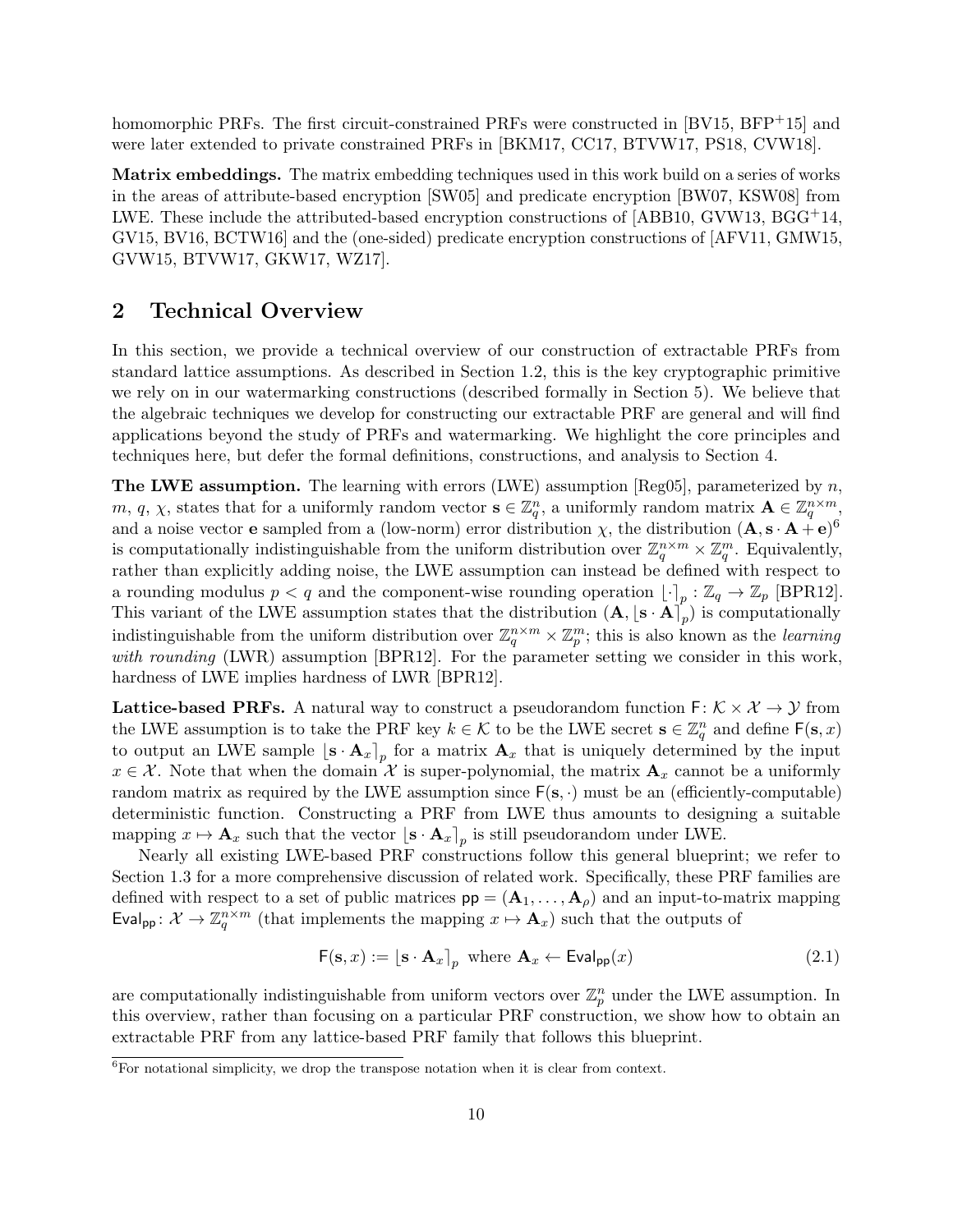Key extraction via lattice trapdoors. Recall from Section [1](#page-0-1) that in an extractable PRF family, the holder of a trapdoor td (for the PRF family) can recover the PRF key  $k \in \mathcal{K}$  given only oracle access to the PRF  $F(k, \cdot)$ . Using the basic structure of lattice-based PRF candidates from Eq. [\(2.1\)](#page-9-1), a natural starting point is to design the mapping  $\text{Eval}_{\text{pp}}: \mathcal{X} \to \mathbb{Z}_q^{n \times m}$  such that for a special input  $x^* \in \mathcal{X}$ , the matrix  $\mathbf{D} \leftarrow \mathsf{Eval}_{\mathsf{pp}}(x^*)$  has a known (lattice) trapdoor  $\mathsf{td}_{\mathbf{D}}$ , which can be included as part of the trapdoor for the extractable PRF family (together with the special input  $x^*$ ).

A lattice trapdoor  $td_D$  for a matrix  $D \in \mathbb{Z}_q^{n \times m}$  enables sampling short preimages under the matrix D [\[Ajt99,](#page-41-3) [GPV08,](#page-43-15) [AP09,](#page-41-4) [MP12,](#page-44-9) [LW15\]](#page-44-10). Specifically, given an arbitrary target matrix  $\mathbf{T} \in \mathbb{Z}_q^{n \times m}$ , the trapdoor  $\mathsf{td}_{\mathbf{D}}$  enables sampling a short matrix  $\mathbf{R}_{\mathbf{T}} \in \mathbb{Z}_q^{m \times m}$  such that  $\mathbf{D} \cdot \mathbf{R}_{\mathbf{T}} = \mathbf{T}$ . Additionally, the trapdoor for  **can be used to solve the search version of the LWE problem: given** an LWE instance  $(D, [s \cdot D]_p)$ , one first computes a short matrix  $R_G$  using the trapdoor D and then derive the vector

$$
\lfloor \mathbf{s} \cdot \mathbf{D} \rceil_p \cdot \mathbf{R_G} = \lfloor \mathbf{s} \cdot \mathbf{D} \cdot \mathbf{R_G} \rceil_p + \text{noise} = \lfloor \mathbf{s} \cdot \mathbf{G} \rceil_p + \text{noise} \in \mathbb{Z}_p^m,
$$

where noise is a small error vector that occurs from the modular rounding and  $\mathbf{G} \in \mathbb{Z}_q^{n \times m}$  is the standard powers-of-two gadget matrix [\[MP12\]](#page-44-9). Since  $G<sup>T</sup>$  is the generator matrix for a linear error-correcting code, recovering s form  $[s \cdot G]_p$  + noise is straightforward (c.f., [\[MP12\]](#page-44-9)).

Given the trapdoor  $td<sub>D</sub>$ , it is straightforward to implement the Extract algorithm. Namely, Extract first queries  $F(s, \cdot)$  on the special point  $x^* \in \mathcal{X}$  to obtain the output  $[s \cdot D]_p$ . It then uses the trapdoor information  $td<sub>D</sub>$  to recover the secret key s.

Programming the trapdoor. The problem of constructing an extractable PRF family now boils down to generating a set of public parameters pp and a suitable mapping  $\textsf{Eval}_{\textsf{pp}}\colon\mathcal{X}\to\mathbb{Z}_q^{n\times m}$ such that the matrix  $\mathbf{A}_{x^*} \leftarrow \text{Eval}_{\text{pp}}(x^*)$  can be programmed to be a trapdoor matrix D. At the same time,  $Eval_{\text{pp}}$  must be designed so that the basic blueprint from Eq. [\(2.1\)](#page-9-1) still satisfies pseudorandomness. The concept of programming the output of a PRF was previously explored in the context of constrained PRFs [\[BLW17,](#page-42-2) [KW17,](#page-44-3) [CC17,](#page-43-5) [PS18\]](#page-44-5). These works study the notion of a private programmable PRF where constrained keys can be programmed to a specific value at a particular point (or set of points). However, the techniques used in these works do not directly apply to our setting as our goal is fundamentally different. To construct an extractable PRF, we need a PRF family such that the evaluation of *every* PRF key from the family is programmed to a trapdoor matrix. In fact, our notion is completely independent of constraining, and an extractable PRF family need not even support constraining. In other words, we want programmability with respect to the public parameters of the PRF family rather than just an individual PRF key.

The way we construct the function Eval<sub>pp</sub> is quite simple and general. We take any existing PRF construction  $\mathsf{F}'$ :  $\mathbb{Z}_q^m \times \mathcal{X} \to \mathbb{Z}_p^m$  following the blueprint from Eq. [\(2.1\)](#page-9-1) that is defined respect to a set of matrices  $pp' = (\mathbf{A}_1, \ldots, \mathbf{A}_{\rho})$  and mapping  $Eval'_{pp'} : \mathcal{X} \to \mathbb{Z}_q^{n \times m}$ , and define a new shifted mapping

$$
\text{Eval}_{\textsf{pp}}(x) \mathrel{\mathop:}= \text{Eval}_{\textsf{pp}'}'(x) + \mathbf{W} = \mathbf{A}_x + \mathbf{W},
$$

for some shift matrix  $\mathbf{W} \in \mathbb{Z}_q^{n \times m}$  and a new set of public matrices  $pp = (\mathbf{A}_1, \dots, \mathbf{A}_\rho, \mathbf{W})$ . First, observe that given a point  $x^* \in \mathcal{X}$  and a trapdoor matrix **D**, it is easy to generate a programmed set of public parameters:

- 1. Generate the matrices  $\mathbf{A}_1, \ldots, \mathbf{A}_{\rho} \in \mathbb{Z}_q^{n \times m}$  as in the original PRF family.
- 2. Set  $\mathbf{W} = \mathbf{D} \mathbf{A}_{x^*}$  where  $\mathbf{A}_{x^*} \leftarrow \text{Eval}^{\prime}_{\text{pp}'}(x^*)$ .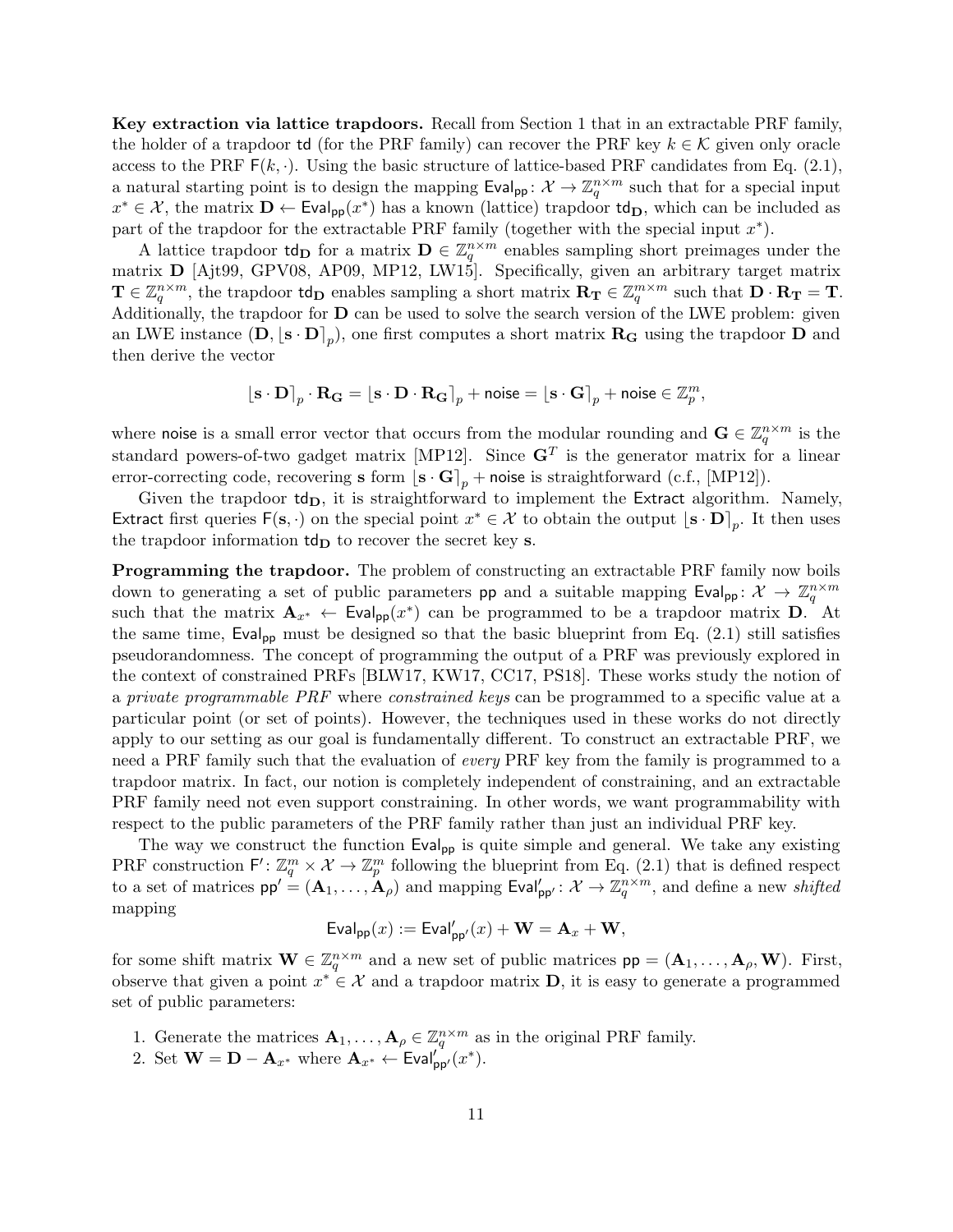It is easy to see that security of the original PRF family is preserved. Specifically, we now have

$$
\mathsf{F}(\mathbf{s},x) = [\mathbf{s} \cdot (\mathbf{A}_x + \mathbf{W})]_p \approx [\mathbf{s} \cdot \mathbf{A}_x]_p + [\mathbf{s} \cdot \mathbf{W}]_p = \mathsf{F}'(\mathbf{s},x) + [\mathbf{s} \cdot \mathbf{W}]_p, \qquad (2.2)
$$

Since a randomly sampled trapdoor matrix  $\bf{D}$  is statistically close to uniform, the matrix  $\bf{W}$  is also statistically close to uniform. This means that the additional vector offset  $\mathbf{w} = [\mathbf{s} \cdot \mathbf{W}]_p$  introduced by W looks indistinguishable from a uniformly random vector under LWE. Moreover,

<span id="page-11-0"></span>
$$
\mathsf{F}(\mathbf{s},x^*) = \left[\mathbf{s} \cdot (\mathbf{A}_{x^*} + \mathbf{W})\right]_p = \left[\mathbf{s} \cdot \mathbf{D}\right]_p,
$$

so given the trapdoor  $td<sub>D</sub>$ , it is easy to recover the key s.

## <span id="page-11-1"></span>2.1 Robust Extractability

The PRF family  $F: \mathbb{Z}_q^n \times \mathcal{X} \to \mathbb{Z}_p^n$  defined in Eq. [\(2.2\)](#page-11-0) already satisfies a basic notion of keyextractability. Namely, any authority who holds the trapdoor information  $(x^*, \text{td}_D)$  is able to extract the PRF key given just oracle access to the function  $F(s, \cdot)$ ; moreover,  $F(s, \cdot)$  remains pseudorandom to anyone who does not possess the trapdoor. To support watermarking, however, we require a stronger security property called robust extractability (Definition [4.9\)](#page-20-0).

Robustness and key-injectivity. At a high level, robust extractability says that the Extract algorithm should successfully recover the PRF key even if it is just given access to a function (modeled as a circuit) whose behavior is "close" to  $F(s, \cdot)$ . In fact, even if the adversary has oracle access to Extract, it should not be able to produce a circuit  $C$  whose behavior is sufficiently "close" to  $F(\mathbf{s},\cdot)$  for some key  $\mathbf{s} \in \mathbb{Z}_q^n$ , and for which, the extraction algorithm fails to extract s from C. The closeness metric that we use in this work is  $\varepsilon$ -closeness; namely, we say that two circuits C and  $C'$  are  $\varepsilon$ -close if they agree on all but an  $\varepsilon$ -fraction of elements in the domain. In all of our constructions,  $\varepsilon = 1/\text{poly}(\lambda)$ . Of course, for the extractability property to be well-defined, it should be the case that for distinct keys  $\mathbf{s}_1, \mathbf{s}_2 \in \mathbb{Z}_q^n$ ,  $\mathsf{F}(\mathbf{s}_1, \cdot)$  and  $\mathsf{F}(\mathbf{s}_2, \cdot)$  should be "far" apart. As discussed in Section [1.2,](#page-3-0) we capture this by defining a notion of key-injectivity (Definition [4.11\)](#page-21-0) similar in flavor to previous definitions from  $\text{[CHN}^+16, \text{KW17}]$  $\text{[CHN}^+16, \text{KW17}]$  $\text{[CHN}^+16, \text{KW17}]$ , and then show (Theorem [4.22\)](#page-27-0) that over the randomness used to sample the public parameters, the basic construction in Eq. [\(2.2\)](#page-11-0) satisfies our key-injectivity property. Thus, in the subsequent discussion, we assume without loss of generality that if a circuit C is  $\varepsilon$ -close to  $F(s, \cdot)$  for any  $\varepsilon = 1/\text{poly}(\lambda)$ , then s is unique.

The basic PRF construction from Eq.  $(2.2)$  does not satisfy robust extractability (for any closeness parameter  $\varepsilon = 1/\text{poly}(\lambda)$ . Specifically, the adversary can recover the special point  $x^* \in \mathcal{X}$ using binary search. To mount the attack, the adversary first chooses a key  $\mathbf{s} \in \mathbb{Z}_q^n$ , and constructs the circuit  $F(s, \cdot)$ . The adversary then (arbitrarily) partitions the domain into two halves  $\mathcal{X}_1$  and  $\mathcal{X}_2$ and queries the extraction oracle on a circuit C that agrees with  $F(s, \cdot)$  on  $\mathcal{X}_1$  and outputs  $\perp$  on  $\mathcal{X}_2$ . Depending on whether the extraction algorithm succeeds in recovering s or not, the adversary learns which of  $X_1$  or  $X_2$  contains the special point  $x^*$ . After a polynomial number of queries, the adversary learns  $x^*$ . Once the adversary learns the special point  $x^*$ , it can always cause extraction to fail on a circuit by simply having the circuit output  $\perp$  on  $x^*$  (and  $\mathsf{F}(\mathbf{s},x)$  on all  $x \neq x^*$ ). Moreover, this circuit agrees with  $F(s, \cdot)$  on all but a single point (i.e., they agree on all but a negligible fraction of the domain when  $|\mathcal{X}|$  is super-polynomial), which breaks robust extractability.

Defending against binary search. Effectively, the binary search attack relies on the fact that the adversary can easily construct circuits  $C$  such that the behavior of Extract on  $C$  (specifically,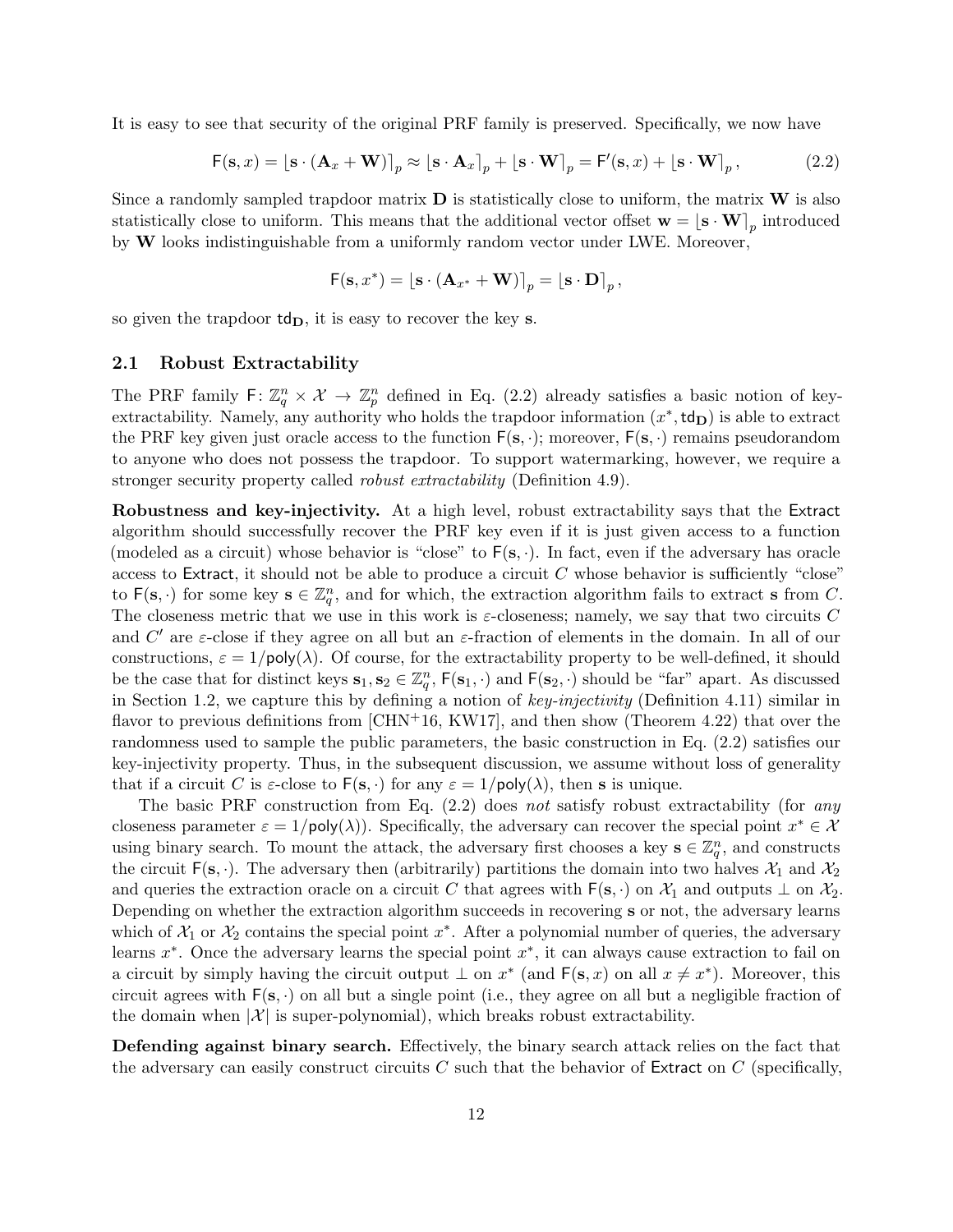whether Extract succeeds or not) is correlated with the secret extraction trapdoor (specifically, the point  $x^*$ ). To defend against this, we develop a way to ensure that the behavior of Extract on a circuit C depends only on properties of the circuit C (and not on the extraction trapdoor). If this is the case, then the extraction oracle does not leak information about the extraction trapdoor, and in turn, robust extractability holds. We note that this type of approach is conceptually very similar to the notion of *strong soundness* in the context of constructing *multi-theorem* argument systems in the designated-verifier setting  $[BCI^+13, BISW17]<sup>7</sup>$  $[BCI^+13, BISW17]<sup>7</sup>$  $[BCI^+13, BISW17]<sup>7</sup>$  $[BCI^+13, BISW17]<sup>7</sup>$  $[BCI^+13, BISW17]<sup>7</sup>$  $[BCI^+13, BISW17]<sup>7</sup>$  To achieve this, we proceed in two steps. First, we modify the Extract algorithm to force the adversary to only submit circuits that are very close to an actual PRF circuit  $F(s, \cdot)$ . Then, we tweak the construction to ensure that extraction queries on circuits C that are too close to a real PRF circuit are not helpful to the adversary. We describe this below.

- Testing for closeness. After the Extract algorithm recovers a candidate key  $s \in \mathbb{Z}_q^n$  from a circuit C, it additionally checks whether the behavior of the circuit C and  $F(s, \cdot)$  are "similar." While computing the exact distance between C and  $F(s, \cdot)$  cannot be done in polynomial time, it is straightforward to construct a randomized algorithm that accepts (with overwhelming probability) whenever C and  $F(s, \cdot)$  are  $\varepsilon_1$ -close and rejects (with overwhelming probability) whenever C and  $F(s, \cdot)$  are  $\varepsilon_2$ -far, for any choice of  $\varepsilon_2 > \varepsilon_1 + 1/\text{poly}(\lambda)$ . This can be done by sampling random points  $x_1, \ldots, x_\xi \stackrel{\mathbb{R}}{\leftarrow} \mathcal{X}$  and counting the number of inputs where  $C(x_i) = F(\mathbf{s}, x_i)$ . If the number of points on which the two circuits differ is greater than  $\xi \cdot (\varepsilon_1 + \varepsilon_2)/2$ , then the Extract algorithm outputs  $\bot$ . By choosing  $\xi = \text{poly}(\lambda)$  accordingly, we can appeal to standard concentration bounds and show that Extract will only output a candidate key when C and  $F(s, \cdot)$  are at least  $\varepsilon_2$ -close. When applied to watermarking, the parameter  $\varepsilon_1$  corresponds to the unremovability threshold while the parameter  $\varepsilon_2$  corresponds to the unforgeability threshold.
- Embedding multiple trapdoors. The closeness test prevents the adversary from querying the extraction oracle on circuits that are more than  $\varepsilon_2$ -far from valid PRF circuits  $F(s, \cdot)$ , since the output of Extract on these queries is  $\perp$  with overwhelming probability. However, since  $\varepsilon_2 = 1/\text{poly}(\lambda)$ , the adversary can still query the extraction oracle on circuits that are  $\varepsilon_2$ -close to the real PRF circuit  $F(s, \cdot)$ . In this case, each query still (roughly) allows the adversary to rule out at least an  $\varepsilon_2$ -fraction of the domain, and so, in time  $\text{poly}(1/\varepsilon_2) = \text{poly}(\lambda)$ , the adversary is again able to extract the special point  $x^*$  for the PRF family.

The second ingredient in our construction is to embed *multiple* trapdoors. Specifically, instead of just embedding a single lattice trapdoor at  $x^*$ , we instead embed  $\lambda$  distinct trapdoors at  $\lambda$ special points  $x_1^*, \ldots, x_k^* \stackrel{\text{R}}{\leftarrow} \mathcal{X}$ . Now, on input a circuit C, the Extract algorithm evaluates C at each special point  $x_i^*$ , and use the lattice trapdoor inversion algorithm to obtain candidate keys  $s_i$ . It performs the closeness test described above on each candidate key  $s_i$  and outputs  $s_i$  if the closeness test succeeds, and  $\perp$  if none succeed. By key-injectivity, there can only be

<sup>&</sup>lt;sup>7</sup>In designated-verifier argument systems, an adversary who has oracle access to the verifier can observe the verifier's behavior on different statements and proof strings. When the verifier's responses are correlated with its secret verification state, the prover can potentially leverage the leakage and compromise soundness. This is the so-called "verifier rejection" problem. Strong soundness is a property that says that the responses of the verifier depend only on the statement or proof string, and not on the secret verification state (the analog in our setting is that the behavior of the extraction oracle only depends on the input circuit and not the extraction trapdoor). This property is very useful for arguing soundness in the presence of a verification oracle for designated-verifier argument systems.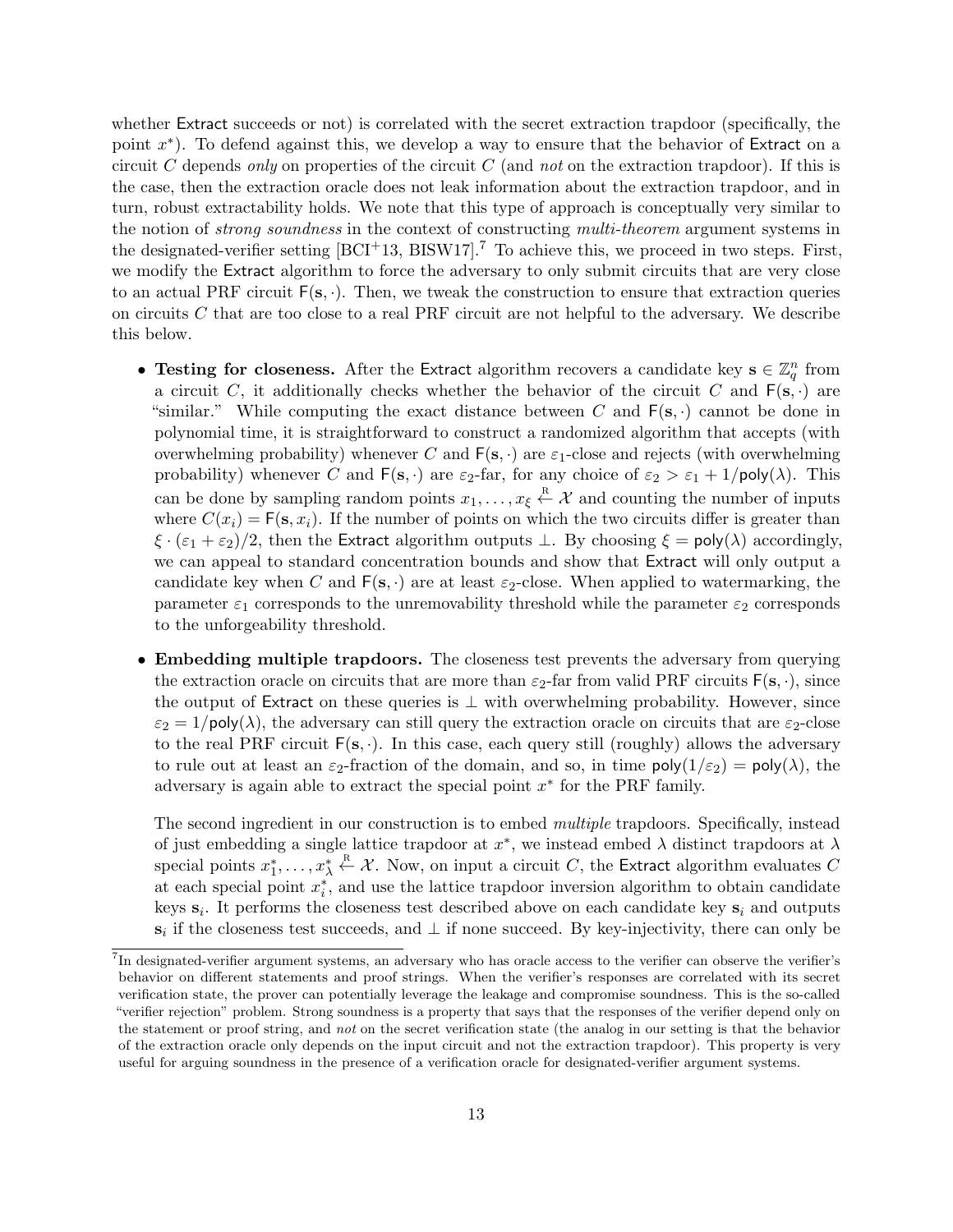one key s where  $F(s, \cdot)$  is  $\varepsilon_2$ -close to C whenever  $\varepsilon_2 < 1/2$ . At a very high level, the benefit of having multiple trapdoors is that the adversary has to corrupt the value at all of the trapdoors in order to cause the output of the Extract algorithm to differ (in a manner that is correlated with the secret extraction state). Since the special points  $x_1^*, \ldots, x_\lambda^*$  are independently and uniformly distributed, and the adversary is effectively constrained to choosing circuits  $C$  which are  $\varepsilon_2$ -close to some  $F(s, \cdot)$ , the probability that the adversary succeeds in constructing such a circuit is  $\varepsilon_2^{\lambda} = \text{negl}(\lambda)$ . We refer to Section [4.2](#page-24-1) and Theorem [4.26](#page-28-0) for the formal analysis.

## <span id="page-13-0"></span>2.2 Puncturing and Pseudorandomness Given the Trapdoor

Recall from Section [1.2](#page-3-0) that to obtain a watermarking scheme from an extractable PRF, we additionally require that the extractable PRFs support puncturing constraints. Since our techniques for building extractable PRFs are broadly applicable to many lattice-based PRFs, we can take an existing candidate with the structure from Eq. [\(2.1\)](#page-9-1) and derive from it an extractable PRF. In particular, we can apply our general construction to the Brakerski-Vaikuntanathan constrained PRF [\[BV15\]](#page-42-7), and obtain a puncturable extractable PRF. To achieve the stronger security notion of (T-restricted) pseudorandomness against an authority that holds the extraction trapdoor, we have to develop new techniques. We discuss the challenges below.

Security against the authority. As discussed in Section [1.2,](#page-3-0) a key contribution of our work is showing that the keys in our watermarkable PRF family still provide a relaxed form of pseudorandomness even against the holder of the watermarking secret key. This property amounts to showing that the underlying extractable PRF satisfies T-restricted pseudorandomness against an adversary who is given the extraction trapdoor. Specifically, we show that as long as the adversary (who has the trapdoor) is not allowed to query the PRF on the special points  $x_1^*, \ldots, x_\lambda^*$ , then pseudorandomness holds. This set of special points constitute the restricted set in the T-restricted pseudorandomness experiment. First, recall from Eq. [\(2.2\)](#page-11-0) that

$$
\mathsf{F}(\mathbf{s},x) = \left[\mathbf{s} \cdot (\mathbf{A}_x + \mathbf{W})\right]_p \approx \mathsf{F}'(\mathbf{s},x) + \left[\mathbf{s} \cdot \mathbf{W}\right]_p,
$$

where  $F'(s, x)$  is the existing PRF (specifically, the Brakerski-Vaikuntanathan PRF [\[BV15\]](#page-42-7)). At first glance, one might be tempted to believe that T-restricted pseudorandomness against the authority follows immediately from the security of  $\mathsf{F}'$  since the value  $\mathsf{F}(\mathbf{s},x)$  is just  $\mathsf{F}'(\mathbf{s},x)$  shifted by  $\lfloor \mathbf{s} \cdot \mathbf{W} \rfloor_p$ where  $W = D - A_{x^*}$ . Without the extraction trapdoor, D is statistically close to uniform, so we can appeal to LWE to argue that the shift  $[s \cdot W]_p$  is uniformly random (and looks independent of  $F'(\mathbf{s},x)$ ). But given the trapdoor matrix **D**, this is no longer the case; the shift  $[\mathbf{s} \cdot \mathbf{W}]_p$  is *correlated* with the PRF key s, and not easily simulated without knowing s itself. Thus, it is unclear how to directly reduce security of F to security of the underlying PRF F'.

Consider a potential reduction algorithm  $\beta$  that uses an adversary for  $\mathsf F$  in the T-restricted pseudorandomness security game to break the security of  $F'$ . In this case,  $\beta$  is given the extraction trapdoor. If the reduction algorithm  $\mathcal B$  is able to correctly simulate the evaluation  $F(\mathbf{s}, x)$  on all points  $x \in \mathcal{X}$ , then it can use its trapdoor information  $\mathsf{td}_{\mathbf{D}}$  to extract s and break security of  $\mathsf{F}'$ itself. Thus, for the proof to go through, we minimally need to rely on some type of "puncturing" argument (c.f., [\[BV15\]](#page-42-7)). A possible starting point is to give the reduction algorithm  $\beta$  a punctured key  $k'_{S}$  for F' that enables evaluation of F' at all points except the restricted points  $S = (x_1^*, \ldots, x_{\lambda}^*)$ . Then,  $\beta$  can simulate the correct PRF evaluations at all non-restricted points, but it is unable to compute the evaluations at the special points for itself.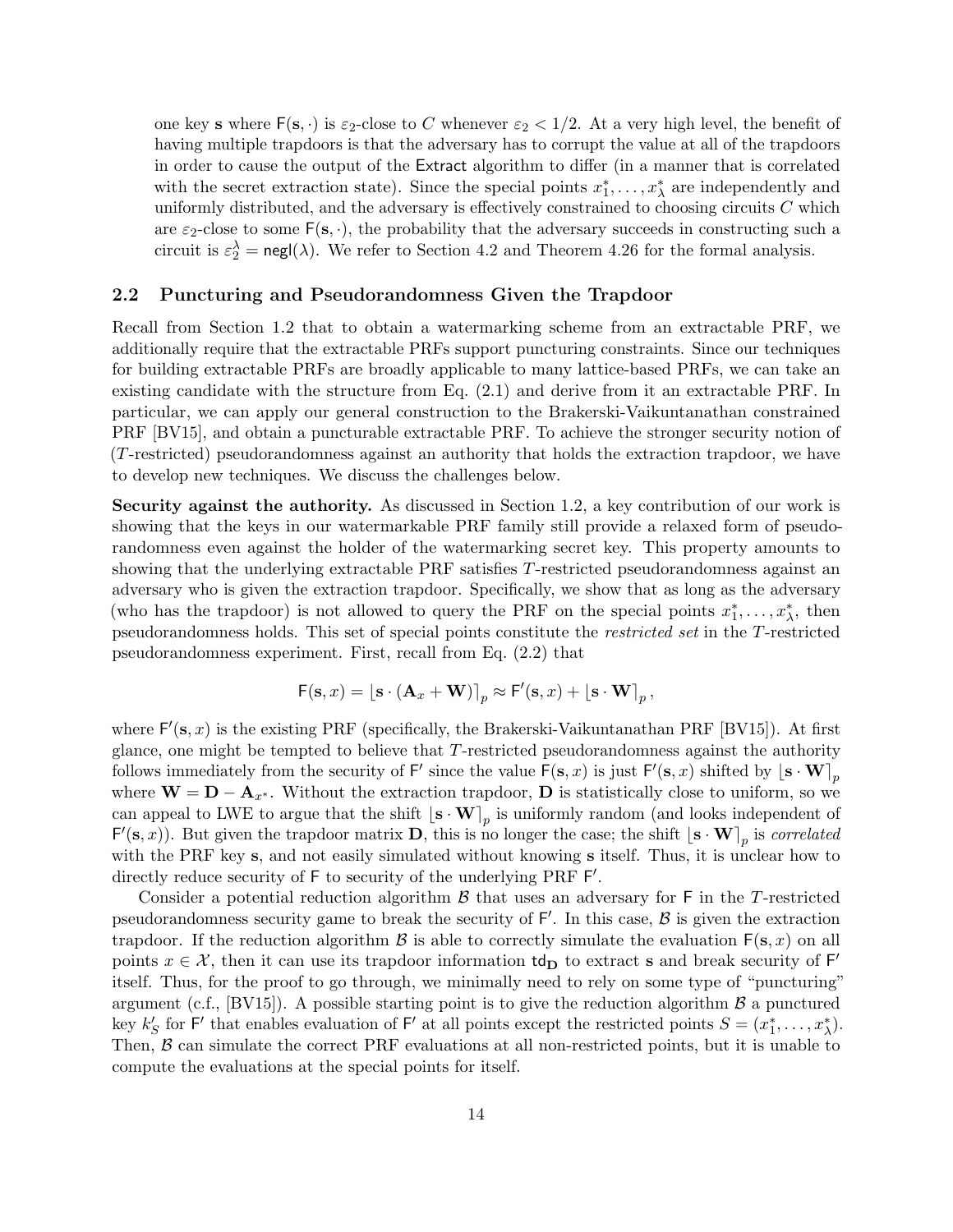Unfortunately, this basic puncturing approach is still insufficient to prove security. Namely, even if the reduction algorithm can simulate the non-shifted PRF evaluation  $F'(s, x)$  at all of the non-restricted points, it must still simulate the shift  $\left[\mathbf{s} \cdot \mathbf{W}\right]_p$  without knowledge of the key s. To address this, we additionally need to "program" the evaluations of the punctured key  $k<sub>S</sub>$  at the non-punctured points. Specifically, we program the key  $k<sub>S</sub>$  to introduce a shift by the key-dependent vector  $[s \cdot W]_p$  at all of the non-punctured points. This latter step relies on an adaptation of the technique of *programmable matrix embeddings* from [\[KW17\]](#page-44-3). This enables  $\beta$  to simulate the full PRF evaluation  $F(\mathbf{s}, x) = F'(\mathbf{s}, x) + [\mathbf{s} \cdot \mathbf{W}]_p$  for the adversary. We refer to Section [4.2](#page-24-1) for the full details of the construction and security analysis.

# 3 Preliminaries

We begin by introducing some of the notation we use in this work. For an integer  $n \geq 1$ , we write [n] to denote the set of integers  $\{1,\ldots,n\}$ . For a distribution D, we write  $x \leftarrow \mathcal{D}$  to denote that x is sampled from D; for a finite set S, we write  $x \stackrel{R}{\leftarrow} S$  to denote that x is sampled uniformly from S. We write Funs  $[\mathcal{X}, \mathcal{Y}]$  to denote the set of all functions mapping from a domain X to a range Y.

Unless specified otherwise, we use  $\lambda$  to denote the security parameter. We say a function  $f(\lambda)$  is negligible in  $\lambda$ , denoted by negl( $\lambda$ ), if  $f(\lambda) = o(1/\lambda^c)$  for all  $c \in \mathbb{N}$ . We say that an event happens with overwhelming probability if its complement happens with negligible probability. We say an algorithm is efficient if it runs in probabilistic polynomial time in the length of its input. We use  $\text{poly}(\lambda)$  to denote a quantity whose value is bounded by a fixed polynomial in  $\lambda$ . We say that a family of distributions  $\mathcal{D} = {\mathcal{D}_{\lambda}}_{\lambda \in \mathbb{N}}$  is B-bounded if the support of  $\mathcal{D}$  is  $\{-B, \ldots, B-1, B\}$ with probability 1. For two families of distributions  $\mathcal{D}_1$  and  $\mathcal{D}_2$ , we write  $\mathcal{D}_1 \stackrel{c}{\approx} \mathcal{D}_2$  if the two distributions are computationally indistinguishable (i.e., no efficient algorithm can distinguish  $\mathcal{D}_1$  from  $\mathcal{D}_2$ , except with negligible probability). We write  $\mathcal{D}_1 \stackrel{s}{\approx} \mathcal{D}_2$  if the two distributions are statistically indistinguishable (i.e., the statistical distance between  $\mathcal{D}_1$  and  $\mathcal{D}_2$  is negligible). We now define the circuit-similarity metric we use in this work.

**Definition 3.1** (Circuit Similarity). Fix a circuit class C on  $\rho$ -bit inputs. For two circuits  $C, C' \in \mathcal{C}$ and for a non-decreasing function  $\varepsilon: \mathbb{N} \to \mathbb{N}$ , we write say that C is  $\varepsilon$ -close to C', denoted  $C \sim_{\varepsilon} C'$ , if C and  $C'$  agree on all but an  $\varepsilon$ -fraction of inputs. More precisely, we write

$$
C \sim_{\varepsilon} C' \iff \Pr[x \stackrel{\text{R}}{\longleftrightarrow} \{0,1\}^{\rho} : C(x) \neq C'(x)] \leq \varepsilon.
$$

Similarly, we write  $C \not\sim_{\varepsilon} C'$  to denote that C and C' differ on at least an  $\varepsilon$ -fraction of inputs.

**Vectors and matrices.** We use bold lowercase letters  $(e.g., \mathbf{v}, \mathbf{w})$  to denote vectors and bold uppercase letter  $(e.g., \mathbf{A}, \mathbf{B})$  to denote matrices. To simplify notation, we often omit the vector transpose notation. In particular, for a vector  $s$  and a matrix  $A$ , we simply write  $sA$  to denote their vector-matrix product. Throughout this work, we always use the infinity norm for vectors and matrices. For a vector **x**, we write  $\|\mathbf{x}\|$  to denote  $\max_i |x_i|$ . Similarly, for a matrix **A**, we write  $\|\mathbf{A}\|$ to denote  $\max_{i,j} |A_{i,j}|$ . If  $\mathbf{x} \in \mathbb{Z}^n$  and  $\mathbf{A} \in \mathbb{Z}^{n \times m}$ , then  $\|\mathbf{x}\mathbf{A}\| \leq n \cdot \|\mathbf{x}\| \cdot \|\mathbf{A}\|$ .

**Modular rounding.** For an integer  $p \leq q$ , we define the modular "rounding" function

$$
\lfloor \cdot \rceil_p : \mathbb{Z}_q \to \mathbb{Z}_p \text{ that maps } x \to \lfloor (p/q) \cdot x \rceil
$$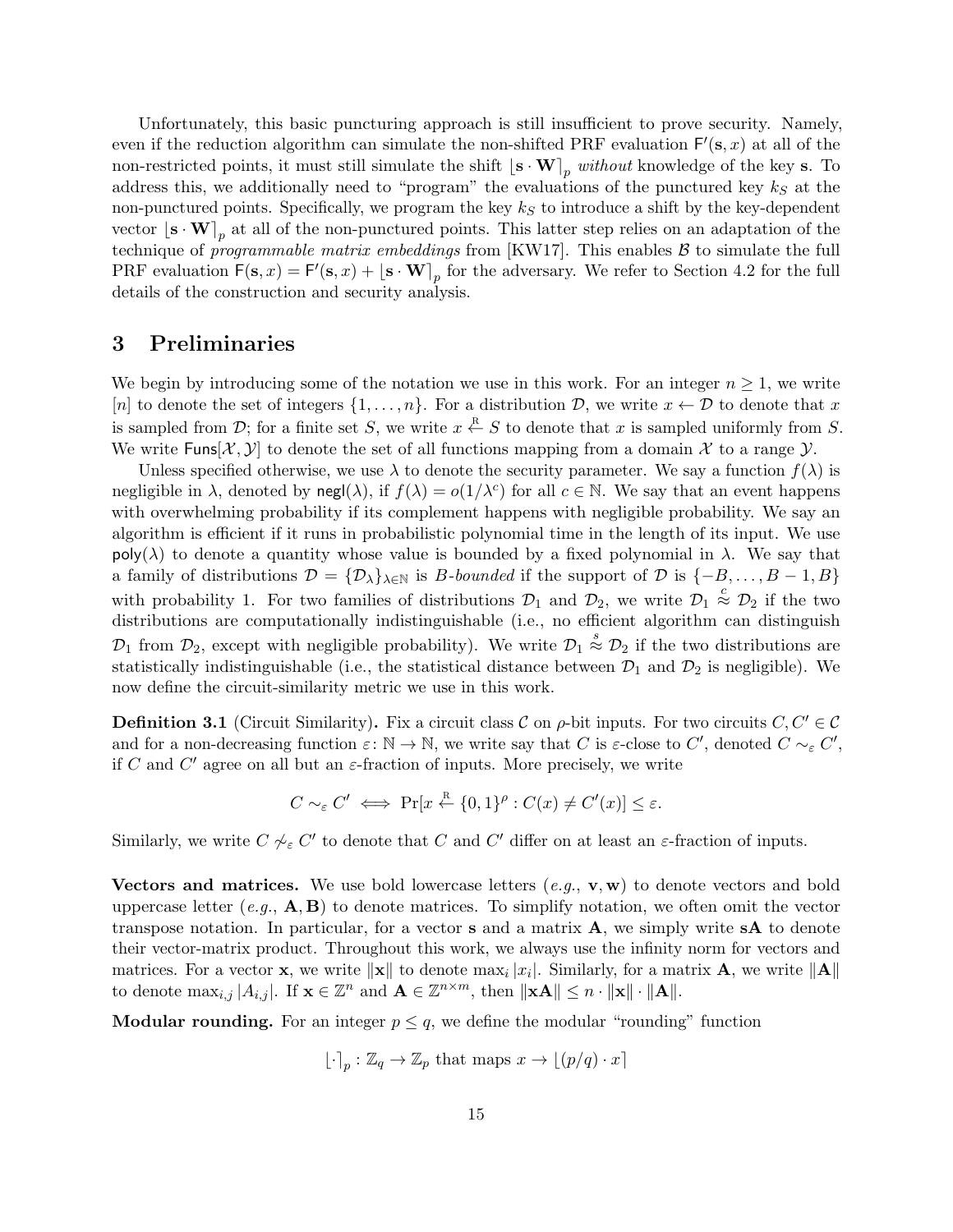and extend it coordinate-wise to matrices and vectors over  $\mathbb{Z}_q$ . Here, the operation  $\lfloor \cdot \rfloor$  is the rounding operation over the real numbers.

The gadget matrix. We define the "gadget matrix"  $G = g \otimes I_n \in \mathbb{Z}_q^{n \times n \cdot \lceil \log q \rceil}$  where  $g =$  $(1, 2, 4, \ldots, 2^{\lceil \log q \rceil - 1})$ . We define the inverse function  $\mathbf{G}^{-1} : \mathbb{Z}_q^{n \times m} \to \mathbb{Z}_q^{n \lceil \log q \rceil \times m}$  which expands each entry  $x \in \mathbb{Z}_q$  in the input matrix into a column of size  $\lceil \log q \rceil$  consisting of the bits of the binary representation of x. To simplify the notation, we always assume that **G** has width  $m$  (in our construction,  $m = \Theta(n \log q)$ . Note that this is without loss of generality since we can always extend G by appending all-zero columns. We have the property that for any matrix  $\mathbf{A} \in \mathbb{Z}_q^{n \times m}$ , we have that  $\mathbf{G} \cdot \mathbf{G}^{-1}(\mathbf{A}) = \mathbf{A}$ .

## <span id="page-15-0"></span>3.1 Lattice Preliminaries

In this section, we provide some background on the computational lattice problems and lattice-based techniques that we use in this work.

The 1D-SIS problem. Following [\[BV15,](#page-42-7) [BKM17,](#page-42-5) [KW17\]](#page-44-3), we also use a special case of the well-known short integer solution (SIS) problem that was introduced by Ajtai [\[Ajt96\]](#page-41-6) and studied in a series of works [\[Mic04,](#page-44-11) [MR07,](#page-44-12) [MP13,](#page-44-13) [GINX16\]](#page-43-16).

**Definition 3.2** (One-Dimensional Short Integer Solution [A]t96]). Fix a security parameter  $\lambda$  and integers  $m = m(\lambda)$ ,  $q = q(\lambda)$ , and  $B = B(\lambda)$ . The one-dimensional short integer solution (1D-SIS) problem  $1D\text{-}SIS_{m,q,B}$  is defined as follows:

given 
$$
\mathbf{v} \stackrel{R}{\leftarrow} \mathbb{Z}_q^m
$$
, compute  $\mathbf{z} \in \mathbb{Z}^m$  such that  $||z|| \leq B$  and  $\langle \mathbf{v}, \mathbf{z} \rangle = 0 \mod q$ .

The 1D-SIS<sub>m,q,B</sub> assumption states that no efficient adversary is able to solve the 1D-SIS<sub>m,q,B</sub> problem except with negligible probability.

The hardness of the 1D-SIS<sub>m,p,q,B</sub> problem has been studied in a series of works [\[Mic04,](#page-44-11) [MR07,](#page-44-12) [MP13,](#page-44-13) GINX16 for various choices of the modulus q. In particular, the work of  $\text{[GINX16]}$  $\text{[GINX16]}$  $\text{[GINX16]}$  shows that the 1D-SIS problem is as hard as approximating worst-case various lattice problems (e.g., GapSVP) or SIVP) on any *n*-dimensional lattice where  $n = \tilde{O}(\log q)$  to within a factor of of  $B \cdot \tilde{O}(\sqrt{n})$ .

In this work, we make use of the "rounded" variant of the 1D-SIS assumption, which was first introduced in [\[BV15\]](#page-42-7) for constructing single-key circuit-constrained PRFs and used in [\[BKM17,](#page-42-5) [KW17,](#page-44-3) [PS18\]](#page-44-5) for constructing single-key private constrained PRFs.

Definition 3.3 (One-Dimensional Rounded Short Integer Solution [\[BV15,](#page-42-7) [BKM17\]](#page-42-5)). Fix a security parameter  $\lambda$  and integers  $m = m(\lambda)$ ,  $p = p(\lambda)$ ,  $q = q(\lambda)$ , and  $B = B(\lambda)$ . The one-dimensional rounded short integer solution (1D-SIS-R) problem 1D-SIS- $R_{m,p,q,B}$  problem is defined as follows:

given 
$$
\mathbf{v} \stackrel{\text{R}}{\leftarrow} \mathbb{Z}_q^m
$$
, compute  $\mathbf{z} \in \mathbb{Z}^m$  such that  $||z|| \leq B$ ,

and one of the following conditions hold:

$$
\langle \mathbf{v}, \mathbf{z} \rangle \in [-B, B] + (q/p) \cdot \mathbb{Z}
$$
 or  $\langle \mathbf{v}, \mathbf{z} \rangle \in [-B, B] + (q/p)(\mathbb{Z} + 1/2)^8$ 

The 1D-SIS-R<sub>m,p,q,B</sub> assumption states that no efficient adversary can solve the 1D-SIS-R<sub>m,p,q,B</sub> problem except with negligible probability.

<sup>8</sup>Here, we write  $\left(\frac{q}{p}\right)(\mathbb{Z}+1/2)$  to denote values of the form  $\left\lfloor \frac{q}{2p} \right\rfloor + \left(\frac{q}{p}\right) \cdot \mathbb{Z}$ .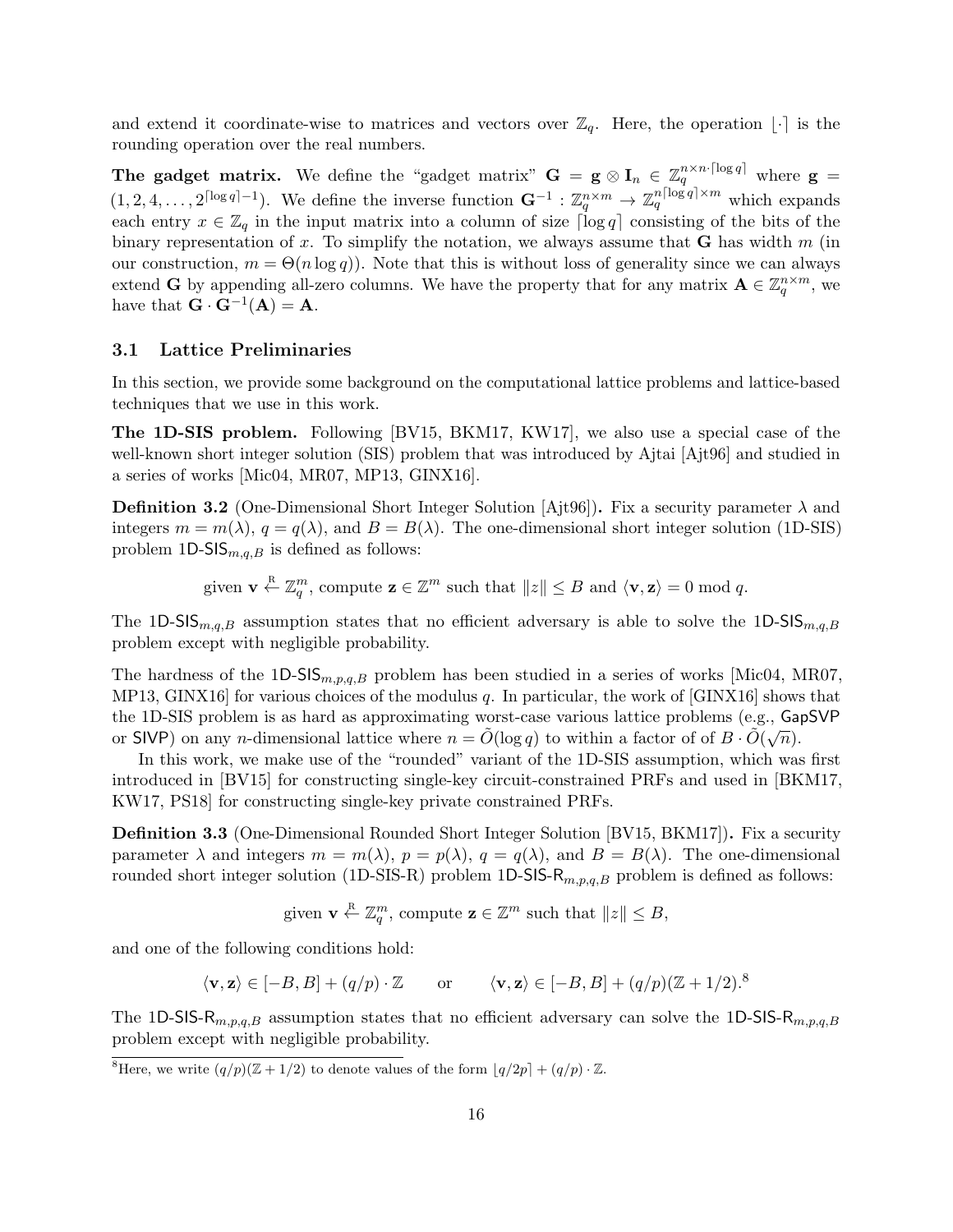The works of [\[BV15,](#page-42-7) [BKM17\]](#page-42-5) show that the 1D-SIS- $R_{m,p,q,B}$  problem is as hard as the 1D-SIS $_{m,q/p,B}$ problem and therefore, is as hard as approximating certain worst-case lattice problems (e.g., GapSVP) or SIVP) on any *n*-dimensional lattice where  $n = \tilde{O}(\log(q/p))$  to within a factor of  $B \cdot O(\sqrt{n})$ .

Learning with errors. The learning with errors (LWE) assumption was first introduced by Regev [\[Reg05\]](#page-44-8). In the same work, Regev showed that solving LWE in the average case is as hard as (quantumly) approximating several standard lattice problems in the worst case. We state the assumption below.

**Definition 3.4** (Learning with Errors [\[Reg05\]](#page-44-8)). Fix a security parameter  $\lambda$  and integers  $n = n(\lambda)$ ,  $m = m(\lambda)$ ,  $q = q(\lambda)$ , and an error (or noise) distribution  $\chi = \chi(\lambda)$  over the integers. Then, the (decisional) learning with errors (LWE) assumption  $LWE_{n,m,q,\chi}$  states that for  $\mathbf{A} \stackrel{\text{R}}{\leftarrow} \mathbb{Z}_q^{n \times m}$ ,  $\mathbf{s} \stackrel{\text{R}}{\leftarrow} \mathbb{Z}_q^n$ ,  $e \stackrel{R}{\leftarrow} \chi^m$ , and  $\mathbf{u} \stackrel{R}{\leftarrow} \mathbb{Z}_q^m$ , the following two distributions are computationally indistinguishable:

$$
(\mathbf{A}, \mathbf{s}\mathbf{A} + \mathbf{e}) \quad \text{and} \quad (\mathbf{A}, \mathbf{u})
$$

When the error distribution  $\chi$  is B-bounded (oftentimes, a discrete Gaussian distribution), and under mild conditions on the modulus q, the  $LWE_{n,m,q,\chi}$  assumption is true assuming various worst-case lattice problems such as GapSVP and SIVP on an n-dimensional lattice are hard to approximate within a factor of  $\tilde{O}(n \cdot q/B)$  by a quantum algorithm [\[Reg05\]](#page-44-8). Similar reductions of LWE to the classical hardness of approximating worst-case lattice problems are also known [\[Pei09,](#page-44-14) [ACPS09,](#page-41-7) [MM11,](#page-44-15) [MP12,](#page-44-9)  $BLP+13$  $BLP+13$ .

Lattice trapdoors. Although LWE is believed to be hard, with some auxiliary trapdoor information, the problem becomes easy. Lattice trapdoors have been used in a wide variety of context and are studied extensively in the literature [\[Ajt99,](#page-41-3) [GPV08,](#page-43-15) [AP09,](#page-41-4) [MP12,](#page-44-9) [LW15\]](#page-44-10). Since the specific details of the trapdoor constructions are not necessary for this work, we highlight just the properties we require in the following theorem.

<span id="page-16-0"></span>**Theorem 3.5** (Lattice Trapdoors [\[Ajt99,](#page-41-3) [GPV08,](#page-43-15) [AP09,](#page-41-4) [MP12,](#page-44-9) [LW15\]](#page-44-10)). Fix a security parameter **Theorem 3.3** (Lattice Trapdoors [A](39, GF V08, AF09, MF12, LW13]). Fut a security parameter  $\lambda$ , lattice parameters n, m, q, and a rounding modulus p where  $m = \Omega(n \log q)$  and  $q = \Omega(np\sqrt{\log q})$ . Then, there exists a tuple of efficient algorithms (TrapGen, Invert) with the following properties:

- TrapGen(1<sup> $\lambda$ </sup>)  $\rightarrow$  (**A**,td): On input the security parameter  $\lambda$ , the trapdoor generation algorithm outputs a matrix  $\mathbf{A} \in \mathbb{Z}_q^{n \times m}$  and a trapdoor td.
- Invert(td, v)  $\rightarrow$  s/ $\perp$ : On input a trapdoor td, and a vector  $\mathbf{v} \in \mathbb{Z}_p^m$ , the inversion algorithm *outputs a vector*  $\mathbf{s} \in \mathbb{Z}_q^n$  *or*  $\perp$ *.*
- For all vectors  $\mathbf{s} \in \mathbb{Z}_q^n$ ,  $(\mathbf{A}, \mathsf{td}) \leftarrow \mathsf{TrapGen}(1^\lambda)$ , we have

$$
\Pr\Big[\mathsf{Invert}\big(\mathsf{td},\lfloor \mathbf{s}\cdot\mathbf{A}\rceil_p\big)=\mathbf{s}\Big]=1.
$$

• For  $(\mathbf{A}, \mathsf{td}) \leftarrow \mathsf{TrapGen}(1^{\lambda})$  and  $\mathbf{A}' \stackrel{\mathbb{R}}{\leftarrow} \mathbb{Z}_q^{n \times m}$ , we have  $\Delta(\mathbf{A}, \mathbf{A}') \leq q^{-n}$ .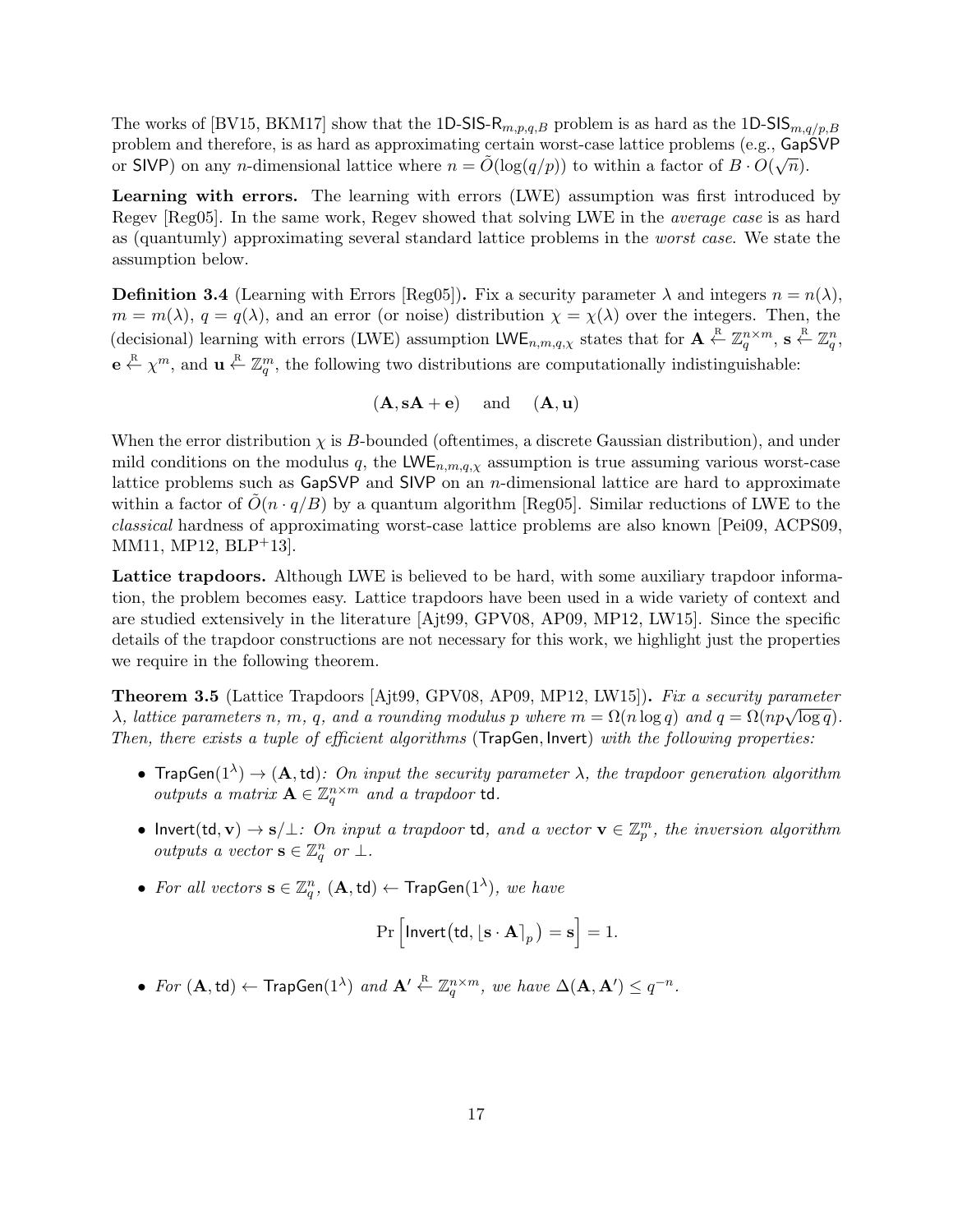## 3.2 Embedding Circuits into Matrices

We also use the matrix encoding scheme introduced by Boneh et al.  $[\text{BGG}^+14]$ . A matrix encoding scheme allows one to embed a sequence of input bits  $x_1, \ldots, x_\rho \in \{0,1\}$  into matrices  $\mathbf{A}_1, \ldots, \mathbf{A}_\rho \in$  $\mathbb{Z}_q^{n \times m}$ . Moreover, it is possible to homomorphically evaluate any circuit (of a priori bounded depth) over the encoded input bits. The specific implementation of the homomorphic operations are non-essential to this work, so we just give the basic schematic that we need in the theorem below:

<span id="page-17-1"></span>**Theorem 3.6** (Matrix Embeddings [\[BGG](#page-42-13)<sup>+</sup>14]). Fix a security parameter  $\lambda$ , and lattice parameters  $n, m, q$ . Then, there exist a pair of efficiently-computable algorithms (Eval<sub>pk</sub>, Eval<sub>ct</sub>) with the following syntax:

- Eval<sub>pk</sub> $(C, (\mathbf{A}_i)_{i \in [p]}) \to \mathbf{A}_C$ : On input a circuit  $C: \{0,1\}^{\rho} \to \{0,1\}$ , and a set of matrices  $(\mathbf{A}_i)_{i \in [p]},$  the Eval<sub>pk</sub> algorithm outputs a matrix  $\mathbf{A}_C \in \mathbb{Z}_q^{n \times m}$ .
- Eval<sub>ct</sub>  $(C, x, (A_i)_{i \in [\rho]}, (a_i)_{i \in [\rho]}) \rightarrow a_{C,x}$ : On input a circuit  $C: \{0,1\}^{\rho} \rightarrow \{0,1\}$ , an input  $x \in \{0,1\}^{\rho}$ , a set of matrices  $(A_i)_{i \in [\rho]}$ , and a set of vectors  $(a_i)_{i \in [\rho]}$ , the Eval<sub>ct</sub> algorithm outputs a vector  $\mathbf{a}_{C,x} \in \mathbb{Z}_q^m$ .

Moreover, the algorithms (Eval<sub>pk</sub>, Eval<sub>ct</sub>) satisfy the following property. Let  $(A_i)_{i\in[\rho]}$  be a set of matrices in  $\mathbb{Z}_q^{n \times m}$ , let  $x \in \{0,1\}^{\rho}$  be an input, let  $C: \{0,1\}^{\rho} \to \{0,1\}$  be a Boolean circuit of depth d, and let  $(a_i)_{i\in[\rho]}$  be vectors of the form

$$
\mathbf{a}_i = \mathbf{s}(\mathbf{A}_i + x_i \cdot \mathbf{G}) + \mathbf{e}_i \quad \forall i \in [\rho],
$$

for some vector  $\mathbf{s} \in \mathbb{Z}_q^n$  and where  $\|\mathbf{e}_i\| \leq B$  for all  $i \in [\rho]$ . Then, if we compute the matrix  $\mathbf{A}_C \leftarrow \mathsf{Eval}_{\mathsf{pk}}(C, (\mathbf{A}_i)_{i \in [\rho]})$  and the vector  $\mathbf{a}_{C,x} \leftarrow \mathsf{Eval}_{\mathsf{ct}}(C, x, (\mathbf{A}_i)_{i \in [\rho]}, (\mathbf{a}_i)_{i \in [\rho]}),$  we have that

<span id="page-17-0"></span>
$$
\mathbf{a}_{C,x} = \mathbf{s}(\mathbf{A}_C + C(x) \cdot \mathbf{G}) + \mathbf{e}_{C,x},\tag{3.1}
$$

for an error vector  $\|\mathbf{e}_{C,x}\| \leq B \cdot m^{O(d)}$ .

The private translucent PRF construction from [\[KW17\]](#page-44-3) introduced a way to the "program" the matrix in Eq. [\(3.1\)](#page-17-0) so that when  $C(x) = 1$ , the evaluation procedure outputs  $s(A_C + D) + e_{C,x}$ , for an arbitrary matrix  $\bf{D}$  (instead of the gadget matrix  $\bf{G}$ ). The ability to program the target matrix will be useful in the security analysis of our puncturable extractable PRF construction (Section [4\)](#page-18-0). Again, we do not need the specific details of how the homomorphic evaluation and programming is implemented, so we abstract out the core construction from [\[KW17\]](#page-44-3) in the following theorem:

<span id="page-17-2"></span>**Theorem 3.7** (Matrix Embeddings with Programming [\[KW17\]](#page-44-3)). Fix a security parameter  $\lambda$ and lattice parameters  $n, m, q$ . Then, there exists a pair of efficiently-computable algorithms (Eval $P_{pk}$ , Eval $P_{ct}$ ) with the following syntax:

- Eval $P_{\mathsf{pk}}(C,(\mathbf{A}_i)_{i\in[\rho]},(\widetilde{\mathbf{A}}_{\alpha,\beta})_{\alpha\in[n],\beta\in[m]}) \to \mathbf{A}_C$ : On input a circuit  $C\colon\{0,1\}^{\rho} \to \{0,1\},$  and two sets of matrices  $(\mathbf{A}_i)_{i\in[p]}, \; (\widetilde{\mathbf{A}}_{\alpha,\beta})_{\alpha\in[n],\beta\in[m]} \in \mathbb{Z}_q^{n\times m}$ , the EvalP<sub>pk</sub> algorithm outputs a matrix  $\mathbf{A}_C \in \mathbb{Z}_q^{n \times m}$ .
- Eval $P_{\text{ct}}(C, x, (\mathbf{A}_i)_{i\in[\rho]}, (\mathbf{A}_{\alpha,\beta})_{\alpha\in[n],\beta\in[m]}, (\mathbf{a}_i)_{i\in[\rho]}, (\widetilde{\mathbf{a}}_{\alpha,\beta})_{\alpha\in[n],\beta\in[m]}) \rightarrow \mathbf{a}_{x,C}$ : On input a circuit  $C: \{0,1\}^{\rho} \to \{0,1\},\$ an input  $x \in \{0,1\}^{\rho}$ , sets of matrices  $(\mathbf{A}_i)_{i \in [\rho]},$   $(\widetilde{\mathbf{A}}_{\alpha,\beta})_{\alpha \in [n],\beta \in [m]} \in \mathbb{Z}_q^{n \times m}$ , and sets of vectors  $(\mathbf{a}_i)_{i\in[p]}, (\widetilde{\mathbf{a}}_{\alpha,\beta})_{\alpha\in[n],\beta\in[m]} \in \mathbb{Z}_q^m$ , the EvalP<sub>ct</sub> algorithm outputs a vector  $\mathbf{a}_{C,x} \in \mathbb{Z}_q^m$  .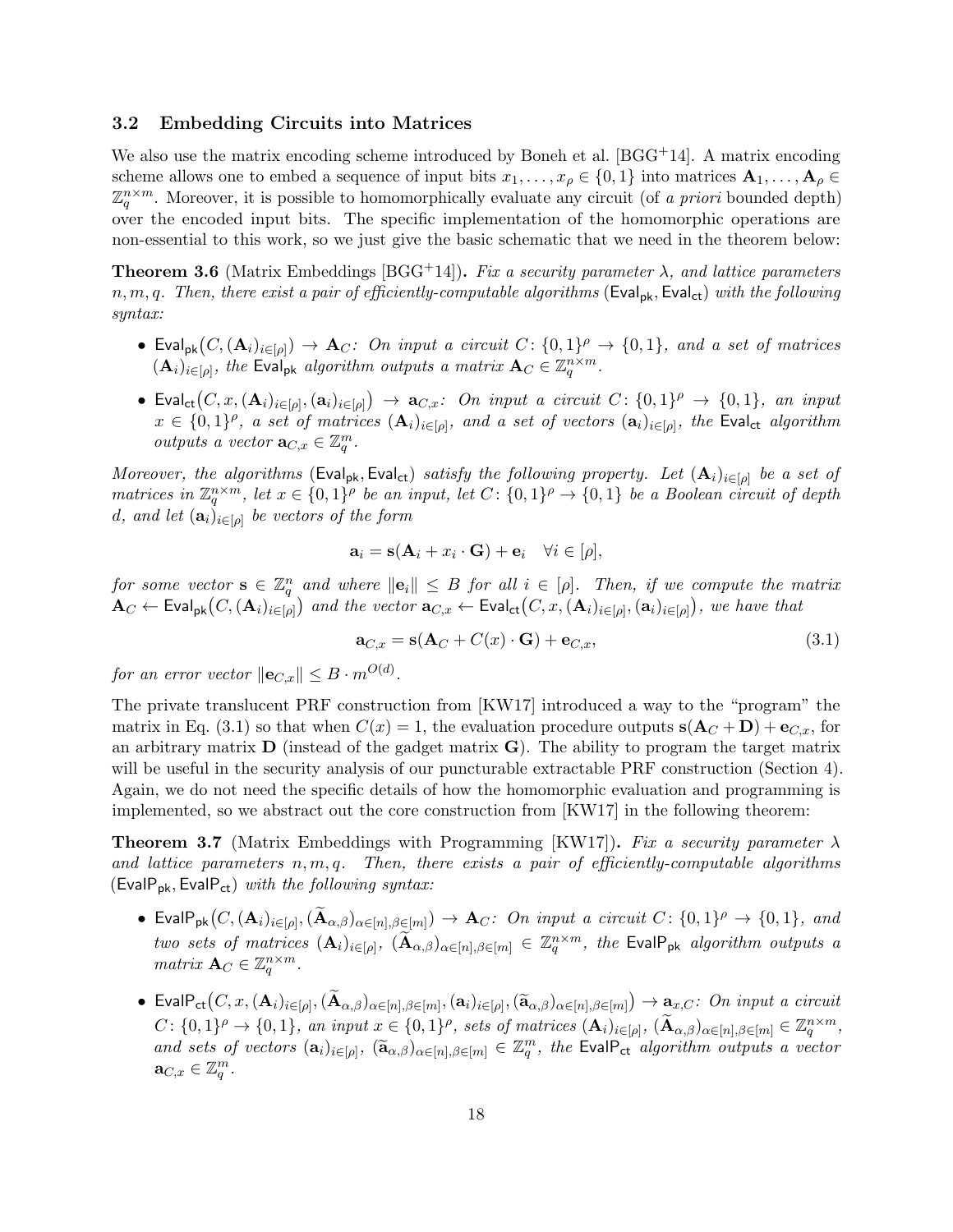Moreover, the algorithms (EvalP<sub>pk</sub>, EvalP<sub>ct</sub>) satisfy the following property. First, define the following quantities:

- Let  $(\mathbf{A}_i)_{i \in [p]}$  and  $(\widetilde{\mathbf{A}}_{\alpha,\beta})_{\alpha \in [n], \beta \in [m]}$  be collections of matrices in  $\mathbb{Z}_q^{n \times m}$ .
- Let  $\mathbf{D} \in \mathbb{Z}_q^{n \times m}$  be a matrix where the  $(\alpha, \beta)^{th}$  entry is  $d_{\alpha, \beta}$ .
- Let  $x \in \{0,1\}^{\rho}$  and let  $C: \{0,1\}^{\rho} \to \{0,1\}$  be a Boolean circuit of depth d.
- Let  $(a_i)_{i \in [\rho]}, (\tilde{a}_{\alpha,\beta})_{\alpha \in [n], \beta \in [m]}$  be vectors of the form

$$
\mathbf{a}_{i} = \mathbf{s}(\mathbf{A}_{i} + x_{i} \cdot \mathbf{G}) + \mathbf{e}_{i} \quad \forall i \in [\rho],
$$
  

$$
\widetilde{\mathbf{a}}_{\alpha,\beta} = \mathbf{s}(\mathbf{A}_{\alpha,\beta} + d_{\alpha,\beta} \cdot \mathbf{G}) + \mathbf{e}_{\alpha,\beta} \quad \forall \alpha \in [n], \beta \in [m],
$$

for some vector  $\mathbf{s} \in \mathbb{Z}_q^n$  and  $\|\mathbf{e}_i\|$ ,  $\|\widetilde{\mathbf{e}}_{j,k}\| \leq B$  for all  $i \in [\rho]$ ,  $\alpha \in [n]$ , and  $\beta \in [m]$ .

Then, if we compute the matrix  $\mathbf{A}_C \leftarrow \text{EvalP}_{\text{pk}}(C, (\mathbf{A}_i)_{i \in [p]}, (\mathbf{A}_{\alpha,\beta})_{\alpha \in [n], \beta \in [m]})$  and the vector  $\mathbf{a}_{x,C} \leftarrow$  $\mathsf{EvalP}_{\mathsf{ct}}(x, C, (\mathbf{A}_i)_{i \in [\rho]}, (\mathbf{\tilde{A}}_{\alpha, \beta})_{\alpha \in [n], \beta \in [m]}, (\mathbf{a}_i)_{i \in [\rho]}, (\widetilde{\mathbf{a}}_{\alpha, \beta})_{\alpha \in [n], \beta \in [m]})$ , we have that

$$
\mathbf{a}_{x,C} = \mathbf{s}(\mathbf{A}_C + C(x) \cdot \mathbf{D}) + \mathbf{e}_{x,C},
$$

where  $\|\mathbf{e}_{x,C}\| \leq B \cdot m^{O(d)}$ .

<span id="page-18-2"></span>Remark 3.8 (Matrix Embeddings for Branching Programs [\[BV14,](#page-42-11) [GV15\]](#page-43-10)). The matrix embeddings technique described in Theorems [3.6](#page-17-1) and [3.7](#page-17-2) support the homomorphic evaluation of any circuit (of a priori bounded depth) on the encoded bits. In particular, homomorphically evaluating a circuit of depth d on the encoded bits can increase the initial noise B by a multiplicative factor  $m^{O(d)}$ . For circuits in  $NC<sup>1</sup>$ , there are more efficient ways to evaluate on the encodings by first converting them into branching programs and tailoring the homomorphic evaluation accordingly [\[BV14,](#page-42-11) [GV15\]](#page-43-10). This means that for any circuit of depth  $d = O(\log \rho)$ , one can homomorphically evaluate the circuit on the encoded bits such that the noise that is associated with the encodings grows by at most  $\mathsf{poly}(\rho)$ factor as opposed to  $m^{O(\log \rho)}$ . We will leverage this fact to base security of our main constructions on solving worst-case lattice problems with a nearly polynomial (i.e., very slightly superpolynomial) approximation factor.

## <span id="page-18-0"></span>4 Extractable PRF

In this section, we introduce the core notion of an extractable PRF that we use throughout this work. We begin by recalling the definition of a PRF and then introduce our relaxed notion of T-restricted pseudorandomness (i.e., pseudorandom everywhere except on a fixed set of T points).

<span id="page-18-1"></span>Definition 4.1 (Pseudorandom Function [\[GGM84\]](#page-43-4)). A pseudorandom function with key-space K, domain X, and range Y is a function  $F: K \times X \to Y$  that can be computed by a deterministic polynomial-time algorithm. A PRF can also include a separate key-generation algorithm F.KeyGen(1<sup> $\lambda$ </sup>) that on input the security parameter  $\lambda$ , outputs a key  $k \in \mathcal{K}$ . If no explicit keygeneration algorithm is provided, then the default behavior of F.KeyGen is to sample  $k \stackrel{R}{\leftarrow} \mathcal{K}$ . A function function F is a secure PRF if for all efficient adversaries A and sampling  $k \leftarrow \mathsf{F}.\mathsf{KeyGen}(1^{\lambda}),$  $f \stackrel{\text{R}}{\leftarrow}$  Funs $[\mathcal{X}, \mathcal{Y}]$ , we have that

$$
\left|\Pr\left[\mathcal{A}^{\mathsf{F}(k,\cdot)}(1^\lambda)=1\right]-\Pr\left[\mathcal{A}^{f(\cdot)}(1^\lambda)=1\right]\right|=\mathsf{negl}(\lambda).
$$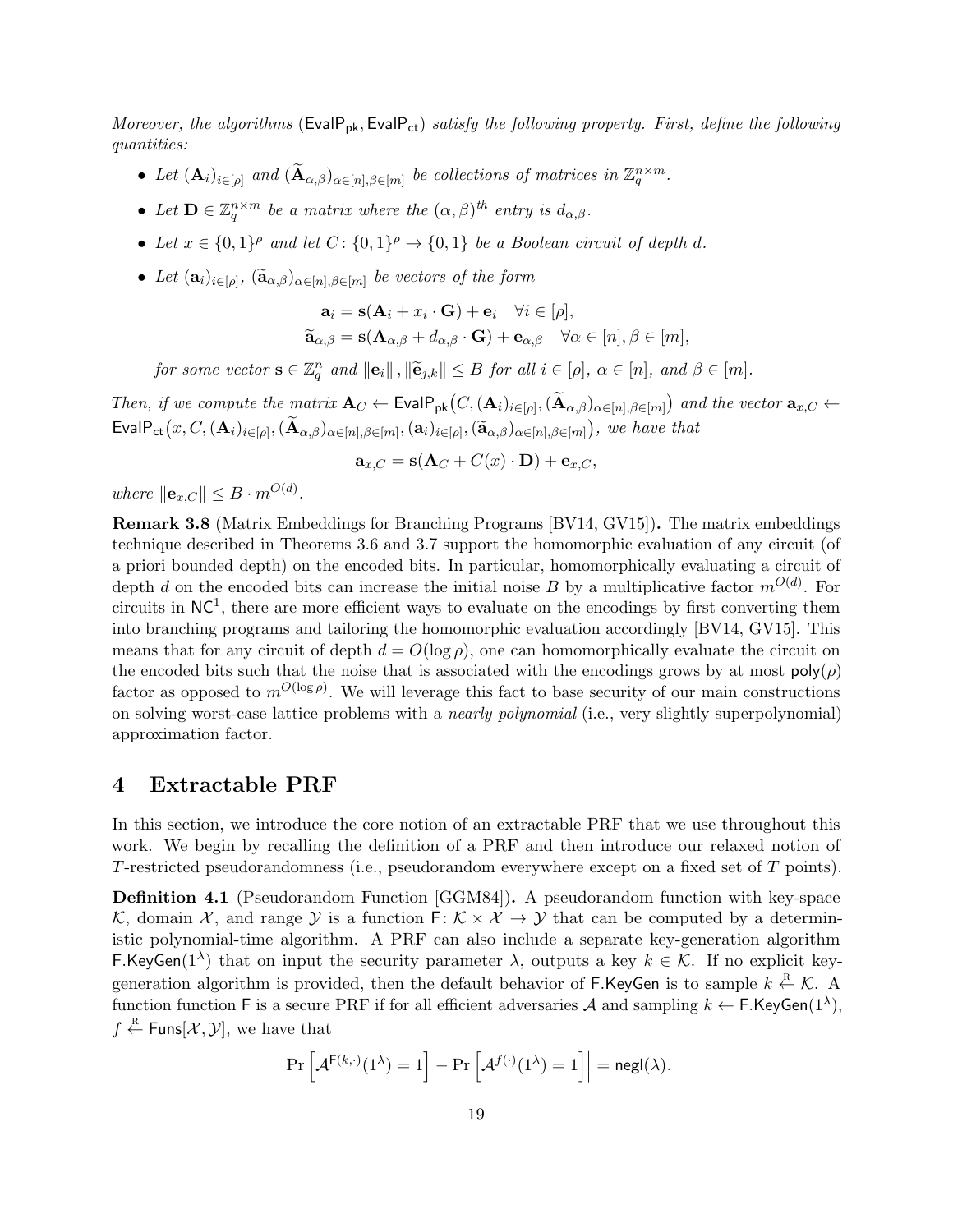**Definition 4.2** (T-Restricted Pseudorandomness). Let  $F: K \times X \rightarrow Y$  be a function with key-space K, domain X, and range  $\mathcal Y$  (and optionally, a key-generation algorithm F.KeyGen(1<sup> $\lambda$ </sup>) that takes as input a security parameter  $\lambda$  and outputs a key  $k \in \mathcal{K}$ ). We say that F satisfies T-restricted pseudorandomness if there exists a set  $S \subseteq \mathcal{X}$  where  $|S| \leq T$ , such that for all efficient adversaries A, and sampling  $k \leftarrow \mathsf{F}.\mathsf{KeyGen}(1^{\lambda}), f \leftarrow \mathsf{Funs}[\mathcal{X}, \mathcal{Y}],$  we have that

$$
\left|\Pr\left[\mathcal{A}^{\mathcal{O}_0(k,\cdot)}(1^\lambda,S)=1\right]-\Pr\left[\mathcal{A}^{\mathcal{O}_1(f,\cdot)}(1^\lambda,S)=1\right]\right|=\mathsf{negl}(\lambda),
$$

where the oracles  $\mathcal{O}_0$  and  $\mathcal{O}_1$  are defined as follows:

- The S-restricted (real) evaluation oracle  $\mathcal{O}_0$  takes as input a key  $k \in \mathcal{K}$  and a point  $x \in \mathcal{X}$ and outputs  $F(k, x)$  if  $x \notin S$  and  $\bot$  otherwise.
- The S-restricted (ideal) evaluation oracle  $\mathcal{O}_1$  takes as input a function  $f: \mathcal{X} \to \mathcal{Y}$  and a point  $x \in \mathcal{X}$  and outputs  $f(x)$  if  $x \notin S$  and  $\perp$  otherwise.

In other words, the outputs of F look pseudorandom to any adversary that cannot query the PRF on the restricted set S.

Remark 4.3 (Pseudorandomness Implies T-Restricted Pseudorandomness). It is easy to see that if  $F: K \times X \rightarrow Y$  is pseudorandom, then it also satisfies T-restricted pseudorandomness for all T. Specifically, we take the restricted set  $S$  to be the empty set.

<span id="page-19-1"></span>Remark 4.4 (Selective Pseudorandomness). In our security analysis, it will often be easier to work with a weaker notion of pseudorandomness called *selective pseudorandomness*. We give a more precise definition in Definition [A.1.](#page-45-2) Using a technique called complexity leveraging [\[BB04a\]](#page-41-8), selective pseudorandomness implies full pseudorandomness (as defined in Definition [4.1\)](#page-18-1) at the expense of a super-polynomial loss in the security reduction. We define a notion of selective T-restricted pseudorandomness in the same manner (Remark [A.3\)](#page-46-0). In Remark [A.17,](#page-59-0) we describe another approach to obtain full security with only a polynomial loss (based on a "partitioning" argument [\[BB04b,](#page-41-9) [Wat05\]](#page-44-16)).

Extractable PRFs. We now define the syntax and security requirements of an extractable PRF family. We refer to Sections [1.2](#page-3-0) and [2.1](#page-11-1) for an overview of the definitions.

<span id="page-19-0"></span>**Definition 4.5** (Extractable PRF). An extractable PRF with key-space  $\mathcal{K}$ , domain  $\mathcal{X}$ , and range  $\mathcal Y$  consists of a tuple of efficient algorithms  $\Pi_{\text{EPRF}} = (\text{PrmsGen}, \text{SampleKey}, \text{Eval}, \text{Extract})$  with the following syntax:

- PrmsGen( $1^{\lambda}$ )  $\rightarrow$  (pp, td): On input the security parameter  $\lambda$ , the parameter-generation algorithm outputs a set of public parameters pp and a trapdoor td.
- SampleKey(pp)  $\rightarrow k$ : On input the public parameters pp, the key-generation algorithm outputs a PRF key  $k \in \mathcal{K}$ .
- Eval(pp, k, x)  $\rightarrow$  y: On input the public parameters pp, a PRF key  $k \in \mathcal{K}$ , and input  $x \in \mathcal{X}$ , the PRF evaluation algorithm outputs a value  $y \in \mathcal{Y}$ .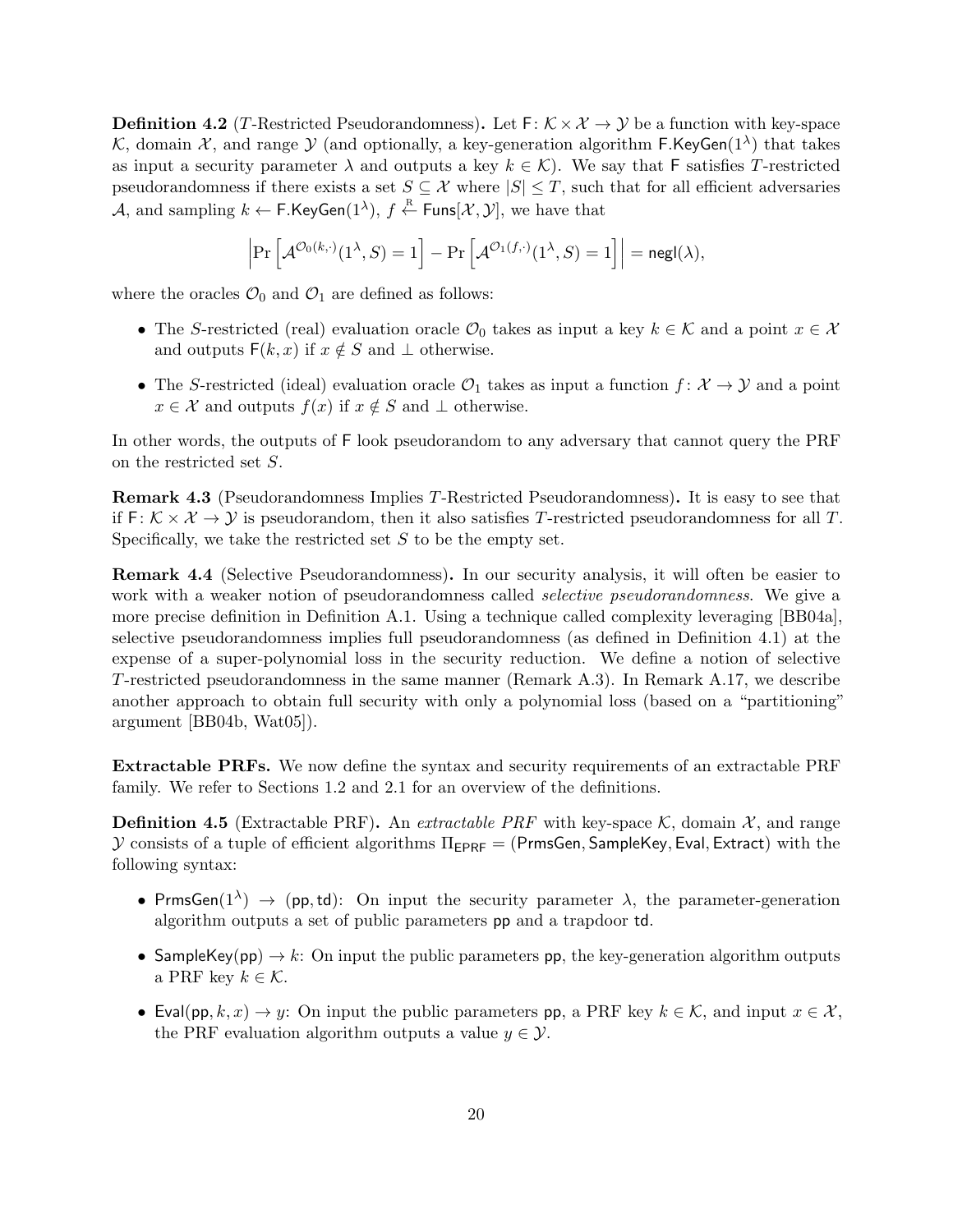• Extract(pp, td, C)  $\rightarrow k/\perp$ : On input the public parameters pp, the trapdoor td, and a circuit  $C: \mathcal{X} \to \mathcal{Y}$ , the extraction algorithm outputs a key  $k \in \mathcal{K} \cup \{\perp\}$ . Without loss of generality, the Extract algorithm can also be defined to take a circuit whose domain is any *superset* of the PRF domain  $\mathcal{X}$ .

The public parameters pp of an extractable PRF induces a PRF family  $F_{pp}$ :  $K \times X \rightarrow Y$  where  $F_{pp}(k,x) := \text{Eval}(pp, k, x)$  and  $F_{pp}$ .KeyGen $(1^{\lambda})$  computes and returns  $k \leftarrow$  SampleKey(pp). Note that the description of the induced PRF family F does not include the trapdoor td.

<span id="page-20-2"></span>**Definition 4.6** (Pseudorandomness). Fix a security parameter  $\lambda$ , and let  $\Pi_{PRF} = (PrmsGen,$ SampleKey, Eval, Extract) be an extractable PRF with key-space  $K$ , domain  $X$ , and range  $Y$ . We say that  $\Pi_{\mathsf{PRF}}$  satisfies pseudorandomness if for  $(\mathsf{pp},\mathsf{td}) \leftarrow \mathsf{PrmsGen}(1^\lambda)$ , the induced PRF family  $F_{\text{pp}}: \mathcal{K} \times \mathcal{X} \rightarrow \mathcal{Y}$  is a secure PRF.

<span id="page-20-3"></span>**Definition 4.7** (T-Restricted Pseudorandomness Given the Trapdoor). Fix a security parameter  $\lambda$ , and let  $\Pi_{\text{PRF}} = (\text{PrmsGen}, \text{SampleKey}, \text{Eval}, \text{Extract})$  be an extractable PRF with key-space K, domain  $\mathcal{X}$ , and range  $\mathcal{Y}$ . For a parameter  $T \in \mathbb{N}$ , we say that  $\Pi_{\text{PRF}}$  satisfies T-restricted pseudorandomness given the trapdoor if for  $(pp, td) \leftarrow PrmsGen(1^{\lambda}),$  the induced PRF family  $\mathsf{F}_{pp} \colon \mathcal{K} \times \mathcal{X} \to \mathcal{Y}$  satisfies T-restricted pseudorandomness even when the distinguisher (i.e., the algorithm  $\mathcal{A}$ ) is given the trapdoor (equivalently, even if the description of  $F_{pp}$  includes the trapdoor  $td$ ).

<span id="page-20-1"></span>**Definition 4.8** (Extract-and-Test). An extractable PRF  $\Pi_{\text{EPRF}} =$  (PrmsGen, SampleKey, Eval, Extract) with key-space  $K$  has an "extract-and-test" extraction algorithm if Extract can additionally be decomposed into two algorithms (ExtractCandidates, TestCandidate) with the following properties:

- ExtractCandidates(pp, td, C)  $\rightarrow$  S: On input the public parameters pp, the trapdoor td, and a circuit C, the candidate extraction algorithm outputs a (possibly empty) set  $S \subseteq \mathcal{K}$  of candidate keys, where  $|S| = \text{poly}(\lambda)$ .
- TestCandidate(pp, td,  $C, k$ )  $\rightarrow b$ : On input the public parameters pp, the trapdoor td, a circuit  $C: \mathcal{X} \to \mathcal{Y}$ , and a candidate key  $k \in \mathcal{K}$ , the test candidate algorithm outputs a bit  $b \in \{0,1\}$ . Note that we allow TestCandidate to be a *randomized* algorithm.

Moreover, the Extract( $pp, td, C$ ) algorithm can be written as follows:

• Extract(pp, td, C): First invoke ExtractCandidates(pp, td, C) to obtain a set  $S \subseteq \mathcal{K}$  of candidate keys. For each  $k \in S$ , compute  $b_k \leftarrow$  TestCandidate(pp, td, C, k). Output any  $k \in S$  where  $b_k = 1$ . If  $b_k = 0$  for all  $k \in S$ , output  $\perp$ .

<span id="page-20-0"></span>**Definition 4.9** (Robust Extractability). Fix a security parameter  $\lambda$  and closeness parameters  $\varepsilon_1, \varepsilon_2$ . Let  $\Pi_{\text{FPRF}} = (\text{PrmsGen}, \text{SampleKey}, \text{Eval}, \text{Extract})$  be an extractable pseudorandom function with key-space K, domain X, and range Y. Suppose  $\Pi_{\text{EPRF}}$  has an extract-and-test extraction algorithm where for  $(pp, td) \leftarrow PrmsGen(1^{\lambda})$  and  $\varepsilon_1 < \varepsilon_2$ , the TestCandidate algorithm satisfies the following two properties:

- For all  $k \in \mathcal{K}$  and  $C(\cdot) \sim_{\varepsilon_1}$  Eval(pp,  $k, \cdot$ ), Pr[TestCandidate(pp, td,  $C, k$ ) = 1] = 1 negl( $\lambda$ ).
- For all  $k \in \mathcal{K}$  and  $C(\cdot) \not\sim_{\varepsilon_2}$  Eval(pp,  $k, \cdot$ ), Pr[TestCandidate(pp, td,  $C, k$ ) = 1] = negl( $\lambda$ ).

Next, for an adversary A, we define two experiments  $\mathsf{ExtReal}_{\mathcal{A}}(\lambda, \varepsilon_1, \varepsilon_2)$  and  $\mathsf{ExtIdeal}_{\mathcal{A}}(\lambda, \varepsilon_1, \varepsilon_2)$ :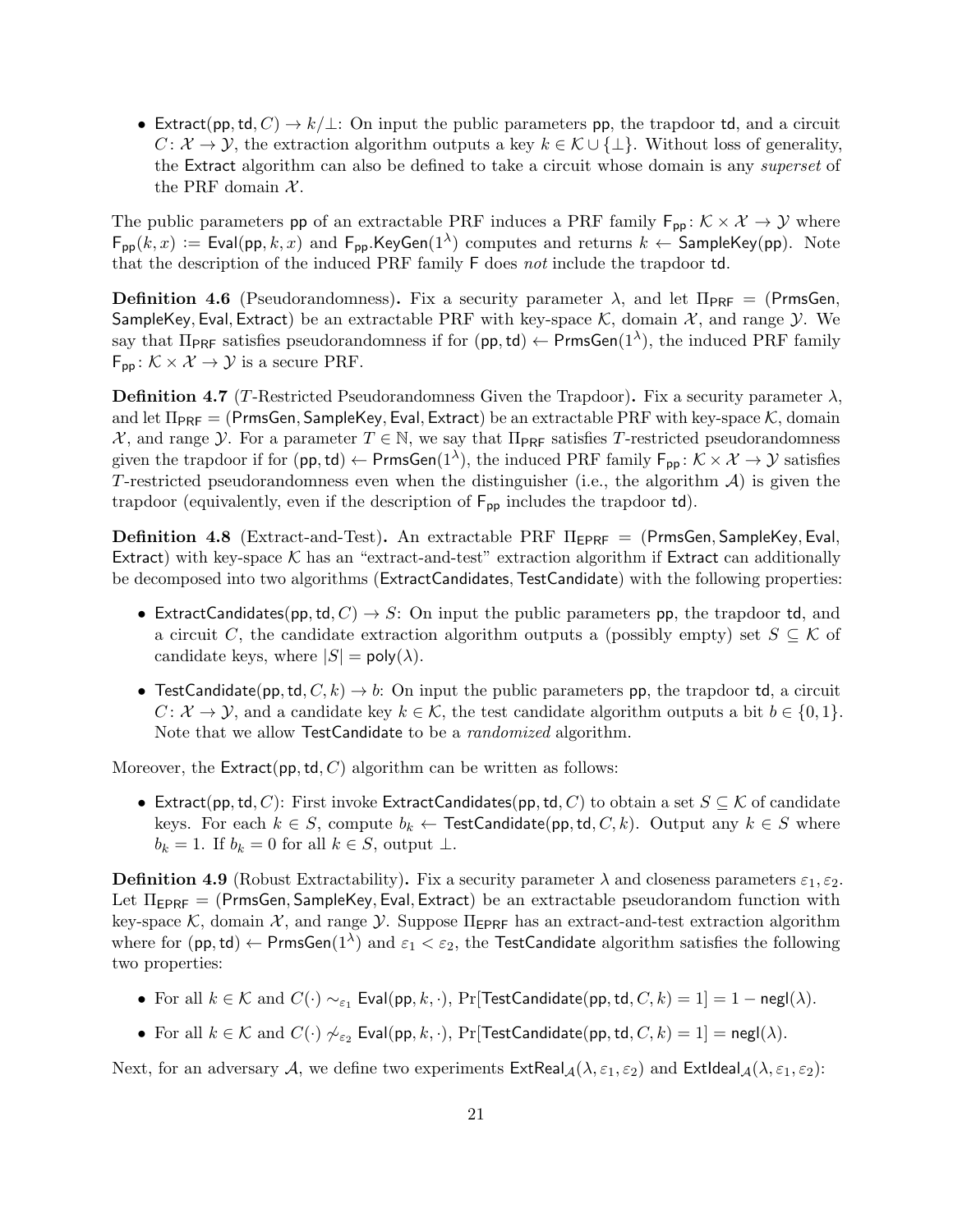- Setup phase: At the start of both experiments, the challenger samples  $(pp, td) \leftarrow PrmsGen(1^{\lambda})$ and gives pp to  $A$ .
- Query phase: Adversary  $A$  can issue any (polynomial) number of extraction queries to the challenger. On an extraction oracle query  $C: \mathcal{X} \to \mathcal{Y}$ , the challenger in the two experiments responds as follows:
	- ExtReal : In the real experiment, the challenger replies with  $Extract(p, td, C)$ .
	- ExtIdeal : In the ideal experiment, the challenger proceeds as follows:
		- ∗ If there exists a *unique*  $k \in \mathcal{K}$  where  $C(\cdot) \sim_{\varepsilon_2}$  Eval(pp, k,  $\cdot$ ), the challenger computes  $b_k \leftarrow$  TestCandidate(pp, td, C, k). It replies with k if  $b_k = 1$  and  $\perp$  if  $b_k = 0$ .
		- ∗ Otherwise, the challenger replies with ⊥.
- Output phase: Once the adversary A is done making queries, it outputs a bit  $b \in \{0,1\}$ . This is the output of the experiment.

We say that  $\Pi_{\text{EPRF}}$  satisfies  $(\varepsilon_1, \varepsilon_2)$ -robust extractability if for all (possibly unbounded) adversaries A making any polynomial number  $Q = \text{poly}(\lambda)$  queries, we have that

 $\left|\Pr\left[\mathsf{ExtReal}_{\mathcal{A}}(\lambda,\varepsilon_1,\varepsilon_2)=1\right]-\Pr\left[\mathsf{ExtIdeal}_{\mathcal{A}}(\lambda,\varepsilon_1,\varepsilon_2)=1\right]\right|=\mathsf{negl}(\lambda).$ 

<span id="page-21-1"></span>Remark 4.10 (Generalized Candidate Testing). In our constructions, we will require a generalized version of TestCandidate with the following properties:

- The TestCandidate algorithm is *publicly-computable*; namely, TestCandidate does not depend on the trapdoor td. To make this explicit, in the case where TestCandidate is publicly-computable, we write the algorithm as  $\mathsf{Testcandidate}(pp, C, k)$ .
- If  $C_1, C_2$  satisfy  $C_1 \sim_{\varepsilon} C_2$  for some  $\varepsilon = \text{negl}(\lambda)$ , then for all pp and all  $k \in \mathcal{K}$ ,

 $Pr[TestC and idate(pp, C_1, k) \neq TestC and idate(pp, C_2, k)] = negl(\lambda).$ 

• Instead of taking as input a candidate key  $k \in \mathcal{K}$  as input, the TestCandidate can also take as input an arbitrary circuit  $C' \colon \mathcal{X} \to \mathcal{Y}$ , with the property that for  $(pp, td) \leftarrow PrmsGen(1^{\lambda})$  and  $k \leftarrow$  SampleKey(pp), and any circuit  $C' : \mathcal{X} \rightarrow \mathcal{Y}$  where  $C' \sim_{\varepsilon}$  Eval(pp,  $k, \cdot$ ) and  $\varepsilon = \mathsf{negl}(\lambda)$ ,

 $\{\mathsf{TestC} \text{and} \mathsf{idate}(\mathsf{pp},C,k)\} \stackrel{s}{\approx} \{\mathsf{TestC} \text{and} \mathsf{idate}(\mathsf{pp},C,C')\},$ 

where the randomness is taken over the random coins in PrmsGen, SampleKey, and TestCandidate.

Key-injectivity. As discussed in Section [2,](#page-9-0) a property that is often useful in conjunction with robust extractability is key-injectivity. We define this below.

<span id="page-21-0"></span>**Definition 4.11** (Key-Injectivity). Let  $\Pi_{\text{EPRF}} = (\text{PrmsGen}, \text{SampleKey}, \text{Eval}, \text{Extract})$  be an extractable PRF with key-space K and domain  $\mathcal{X}$ . We say that  $\Pi_{\text{FPRF}}$  is key-injective if for  $(pp, td) \leftarrow PrmsGen(1^{\lambda}),$  we have

$$
\Pr\left[\exists k_0, k_1 \in \mathcal{K}, x \in \mathcal{X}: \mathsf{Eval}(ppk_0, x) = \mathsf{Eval}(ppk_1, x) \land k_0 \neq k_1\right] = \mathsf{negl}(\lambda).
$$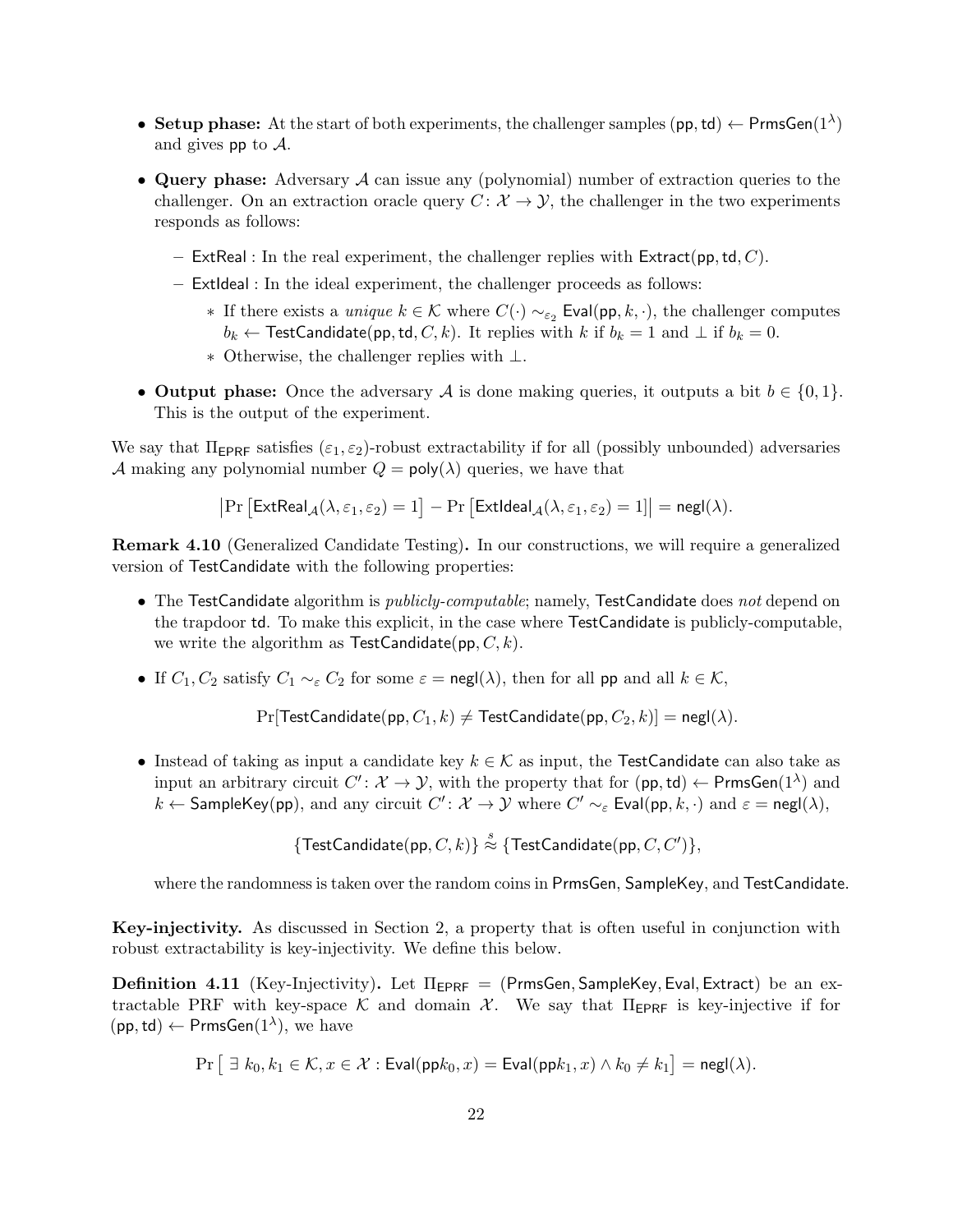**Lemma 4.12** (Uniqueness of Keys). Suppose an extractable PRF  $\Pi_{\text{EPRF}} = (\text{PrmsGen}, \text{SampleKey}, \text{Length})$ Eval, Extract) with key-space K, domain X, and range Y satisfies key-injectivity (Definition [4.11\)](#page-21-0). Then, for all positive constants  $\varepsilon < 1/2$  and taking (pp, td)  $\leftarrow$  PrmsGen( $1^{\lambda}$ ), it holds with overwhelming probability that for all circuits  $C: \mathcal{X} \to \mathcal{Y}$ , if there exists a key  $k \in \mathcal{K}$  such that  $C(\cdot) \sim_{\varepsilon}$  Eval(pp, k,  $\cdot$ ), then k is unique.

*Proof.* Take any circuit  $C: \mathcal{X} \to \mathcal{Y}$ , and suppose there exists a key  $k^* \in \mathcal{K}$  where  $C(\cdot) \sim_{\varepsilon}$ Eval(pp, k, .). First, for any key  $k \in \mathcal{K}$ , define the set  $S_k$  as

$$
S_k = |\{x \in \mathcal{X} : C(x) = \mathsf{Eval}(\mathsf{pp}, k, x)\}|.
$$

By assumption,  $|S_{k^*}| \geq (1 - \varepsilon) |\mathcal{X}|$ . Next, by key-injectivity, with overwhelming probability (over the choice of pp), it holds that for all keys  $k \neq k^*$  and all  $x \in \mathcal{X}$ , Eval(pp,  $k^*, x$ )  $\neq$  Eval(pp,  $k, x$ ). Equivalently, with overwhelming probability,  $S_k < \varepsilon |\mathcal{X}|$  for all keys  $k \neq k^*$ . This means that for all  $k \neq k^*$ , Eval(pp, k, ·) and  $C_{\ell}$  differ on at least a  $(1 - \varepsilon)$ -fraction of the domain. Since  $1 - \varepsilon > 1/2 > \varepsilon$ , this means that  $C(\cdot) \not\sim_{\varepsilon} \mathsf{EX}$ . Eval(pp, k, ·) for all  $k \neq k^*$ . In other words,  $k^*$  is unique.  $\Box$ 

#### 4.1 Puncturable Extractable PRFs

In a puncturable PRF [\[BW13,](#page-43-2) [KPTZ13,](#page-43-3) [BGI14\]](#page-42-4), the PRF key k can be used to derive a punctured key  $k_{x^*}$  that can be used to evaluate the PRF everywhere *except* the punctured point  $x^* \in \mathcal{X}$ . Moreover, the actual PRF value  $F(k, x^*)$  remains pseudorandom even given the punctured key. More generally, we can consider puncturing the PRF at a set  $S \subseteq \mathcal{X}$ . In this case, the punctured key  $k_S$ can be used to evaluate the PRF at all points in  $\mathcal{X} \setminus S$ , while the PRF values at points in S remain pseudorandom. This is also called a constrained PRF [\[BW13\]](#page-43-2). In our setting, we primarily consider puncturing at sets containing up to  $poly(\lambda)$  elements. We now review the formal definitions.

**Definition 4.13** (Puncturable PRF [\[BW13,](#page-43-2) [KPTZ13,](#page-43-3) [BGI14,](#page-42-4) adapted]). Let  $\Pi_{\text{PRF}} = (\text{PrmsGen},$ SampleKey, Eval, Extract) be an extractable PRF with key-space  $K$ , domain  $\mathcal{X}$ , and range  $\mathcal{Y}$  (Defini-tion [4.5\)](#page-19-0). We say that  $\Pi_{\text{PRE}}$  is a *puncturable PRF* if there additionally exist two efficient algorithms (Puncture, PunctureEval) with the following syntax:

- Puncture(pp,  $k, S$ )  $\rightarrow k_S$ : On input the public parameters pp, a PRF key  $k \in \mathcal{K}$ , and a puncture set  $S \subseteq \mathcal{X}$  (where  $|S| = \text{poly}(\lambda)$ ), the puncturing algorithm outputs a punctured key  $k_S$ .
- PunctureEval(pp,  $k_S, x$ )  $\rightarrow y$ : On input the public parameters pp, a punctured key  $k_S$ , and an input  $x \in \mathcal{X}$ , the punctured-evaluation algorithm outputs a value  $y \in \mathcal{Y}$ .

Correctness. We introduce two notions of correctness. The standard notion of correctness for puncturable PRFs says that the behavior of the punctured key is identical to that of the real key on all points not in the punctured set. In this work, we consider two relaxation of this notion. First, we show that perfect correctness holds for most keys in the domain (e.g., if a key is sampled honestly using SampleKey and then punctured, the punctured key and the original key agree on all non-punctured points with overwhelming probability). While this property suffices for applications where we can assume that PRF keys are honestly sampled, in scenarios like watermarking, we additionally give the adversary the ability to choose PRF keys. For this reason, we introduce an additional correctness requirement that says that no efficient adversary is able to find a key  $k \in \mathcal{K}$  and a set S such that the punctured key  $k_S \leftarrow$  Puncture(pp, k, S) disagrees with k on a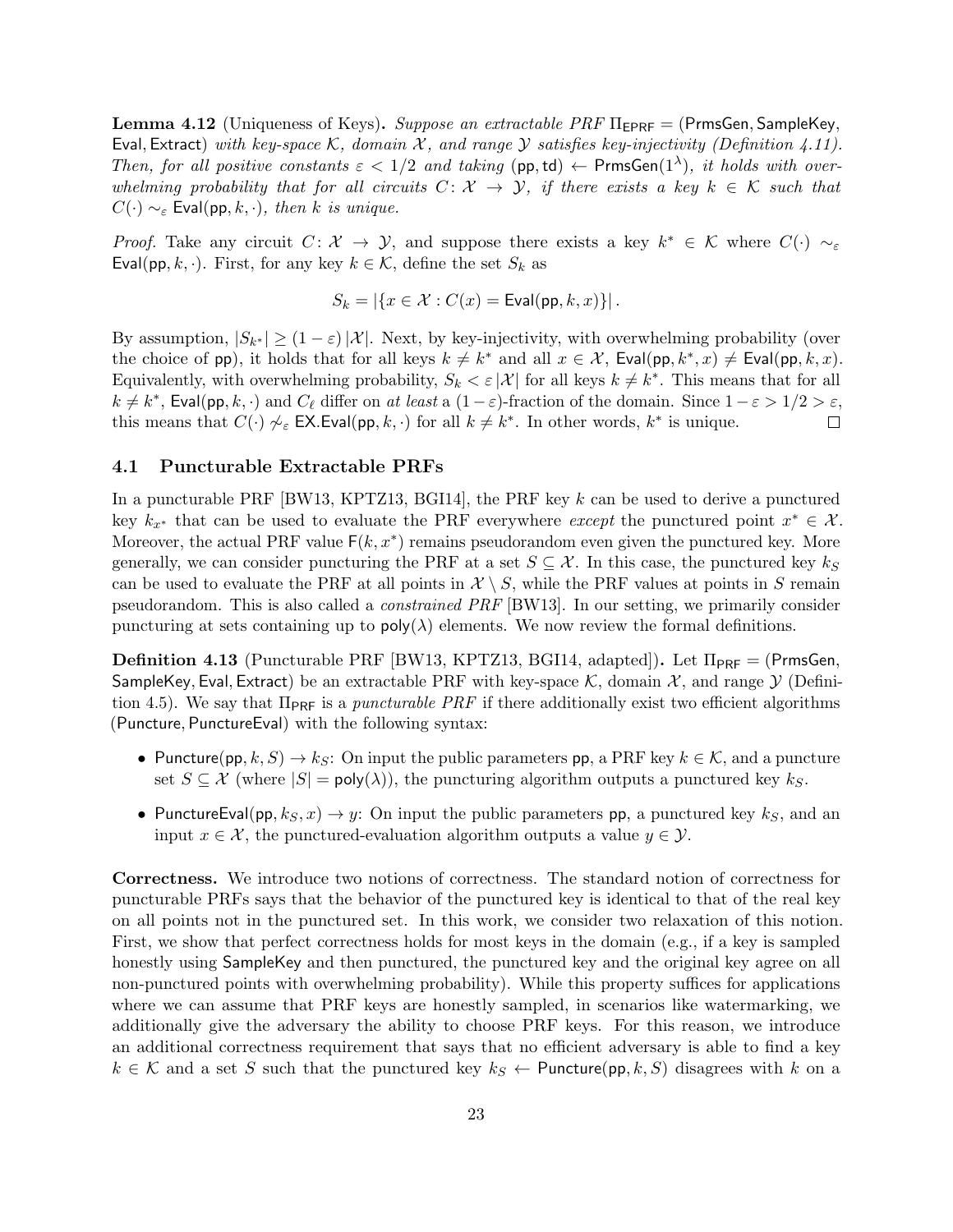noticeable fraction of non-punctured points. Essentially, this property says that even if we puncture an adversarially-chosen key, the punctured key is still almost functionality-preserving.

<span id="page-23-2"></span>**Definition 4.14** (Perfect Correctness for Most Keys). Fix a security parameter  $\lambda$ , and let  $\Pi_{\text{EPRF}} =$ (PrmsGen, SampleKey, Eval, Extract, Puncture, PunctureEval) be a puncturable extractable PRF with key-space K, domain X, and range Y. We say that  $\Pi_{\text{EPRF}}$  is statistically correct for honest keys if for all  $S \subseteq \mathcal{X}$  where  $|S| = \mathsf{poly}(\lambda)$ , and setting  $(\mathsf{pp},\mathsf{td}) \leftarrow \mathsf{PrmsGen}(1^{\lambda}), \, k \leftarrow \mathsf{SampleKey}(\mathsf{pp}),$  and  $k_S \leftarrow$  Puncture(pp, k, S), we have that

 $\Pr\big[\exists x\in\mathcal{X}\setminus S:\mathsf{Eval}(\mathsf{pp},k,x)\neq \mathsf{PunctureEval}(\mathsf{pp},k_S,x)\big]=\mathsf{negl}(\lambda).$ 

<span id="page-23-3"></span>Definition 4.15 (Almost-Functionality-Preserving for Adversarial Keys). Fix a security parameter  $\lambda$ , and let  $\Pi_{\text{FPRF}} = (\text{PrmsGen}, \text{SampleKey}, \text{Eval}, \text{Extract}, \text{Puncture}, \text{PunctureEval})$  be a puncturable extractable PRF with key-space K, domain  $\mathcal{X}$ , and range  $\mathcal{Y}$ . We say that  $\Pi_{\text{EPRF}}$  is almostfunctionality-preserving for adversarial keys if for all efficient adversaries  $A$ , and taking (pp, td)  $\leftarrow$ PrmsGen(1<sup> $\lambda$ </sup>),  $(k, S) \leftarrow A(1^{\lambda}, \textsf{pp})$  and  $k_S \leftarrow \textsf{Puncture}(\textsf{pp}, k, S)$ , we have that

 $\Pr\left[x \stackrel{\text{R}}{\leftarrow} \mathcal{X} \setminus S : \textsf{Eval}(\textsf{pp},k,x) \neq \textsf{PunctureEval}(\textsf{pp},k_S,x)\right] = \mathsf{negl}(\lambda).$ 

<span id="page-23-0"></span>**Definition 4.16** (Puncturing Security). Fix a security parameter  $\lambda$ , and let  $\Pi_{\text{EPRF}} = (\text{PrmsGen}, \text{EPRF})$ SampleKey, Eval, Extract, Puncture, PunctureEval) be a puncturable extractable PRF with key-space K, domain  $X$ , and range  $Y$ . For an efficient adversary  $A$  and a bit b, we define experiment ExptPunc<sub> $\Pi$ FPRF, $\mathcal{A}(\lambda, b)$  as follows:</sub>

- Setup phase: At the beginning of the experiment, the adversary chooses a set  $S \subseteq \mathcal{X}$ with  $|S| = \text{poly}(\lambda)$  and a challenge input  $x^* \in S$ , and sends  $(S, x^*)$  to the challenger. Then, the challenger samples the public parameters  $(pp, td) \leftarrow PrmsGen(1^{\lambda})$ , a master secret key  $k \leftarrow$  SampleKey(pp), and the punctured key  $k_S \leftarrow$  Puncture(pp, k, S). Furthermore, the challenger computes the challenge evaluation as follows:
	- If  $b = 0$ , the challenger sets  $y^* \leftarrow \text{Eval}(pp, k, x^*)$ .
	- If  $b = 1$ , the challenger sets  $y^* \stackrel{R}{\leftarrow} Y$ .

Finally, it provides pp,  $k_S$ , and  $y^*$  to A.

- Query phase: Adversary A can issue any (polynomial) number of evaluation queries  $x \in S$ to the challenger. The challenger in the two experiments responds with  $y \leftarrow \text{Eval}(pp, k, x)$ .
- Output phase: Once the adversary A is done making queries, it outputs a bit  $b \in \{0,1\}$ . This is the output of the experiment.

We say that  $\Pi_{\mathsf{EPRF}}$  satisfies *selective* puncturing security if for all efficient adversaries  $\mathcal{A}$ ,

 $\left|\Pr\left[\mathsf{ExptPunc}_{\Pi_{\mathsf{EPRF}},\mathcal{A}}(\lambda,0)=1\right]-\Pr\left[\mathsf{ExptPunc}_{\Pi_{\mathsf{EPRF}},\mathcal{A}}(\lambda,1)=1\right]\right|=\mathsf{negl}(\lambda).$ 

<span id="page-23-1"></span>Remark 4.17 (Selective vs. Adaptive Security). Definition [4.16](#page-23-0) requires that the adversary commit to its challenge point  $x^* \in \mathcal{X}$  at the beginning of the security game. We can also define an *adaptive* notion of security where the adversary gets to choose the challenge point *after* seeing the public parameters, the punctured key, and making evaluation queries. Note though this security notion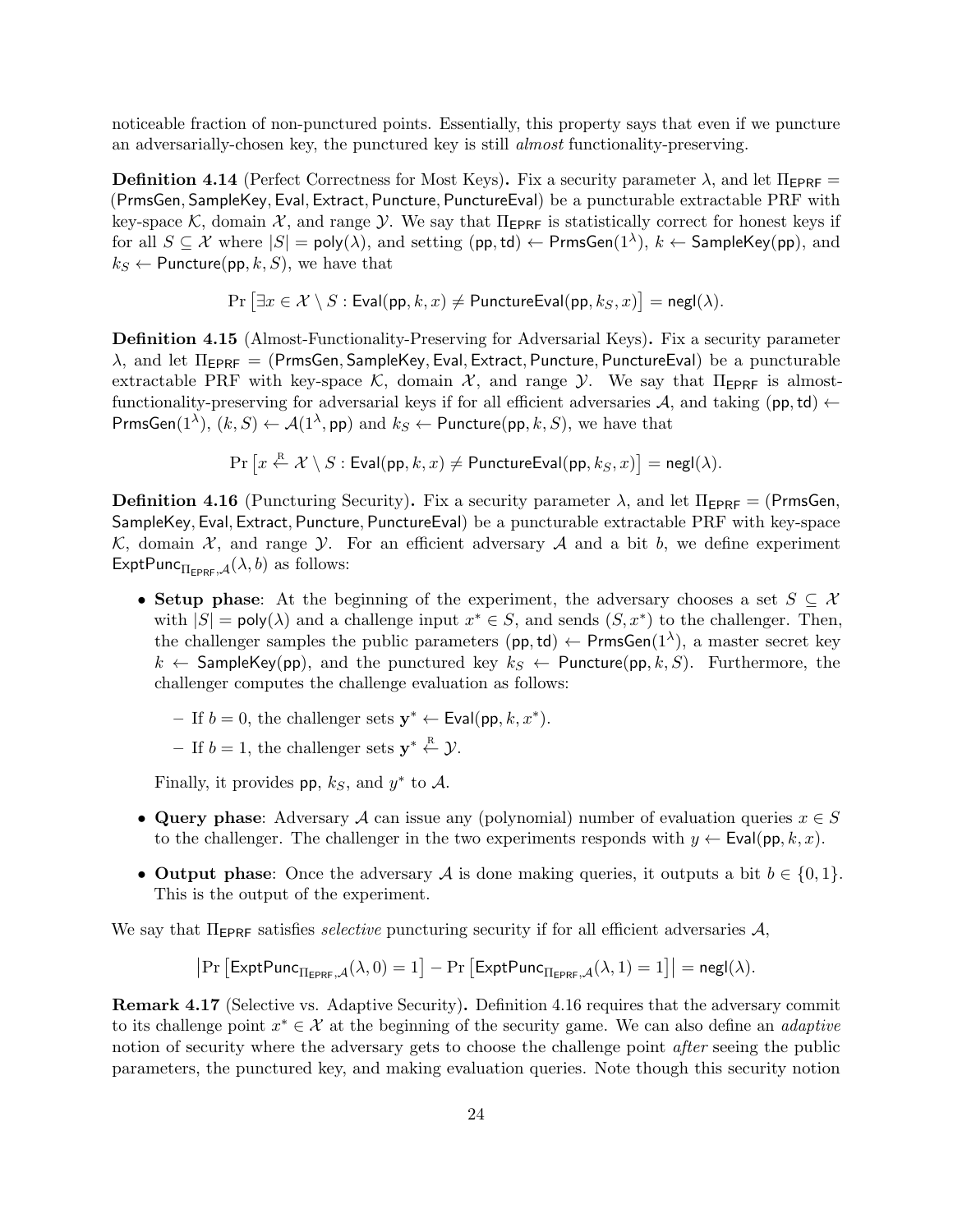is adaptive in the choice of the challenge point, but still selective in the choice of the constraint set S. Similar to the setting of selective vs. adaptive pseudorandomness (Remark [4.4\)](#page-19-1), we can use complexity leveraging to boost selective puncturing security to adaptive puncturing security at the expense of a super-polynomial loss in the security reduction. In Remark [A.17,](#page-59-0) we describe another approach of obtaining full adaptivity (in the choice of the challenge evaluation) with only a polynomial loss in the security reduction. This is the technique taken in [\[BV15\]](#page-42-7) for showing adaptive security of their lattice-based constrained PRF.

<span id="page-24-2"></span>Remark 4.18 (Puncturing Security Implies Pseudorandomness). It is straightforward to see that selective puncturing security implies selective pseudorandomness (Definition [A.1\)](#page-45-2), and similarly, that adaptive puncturing implies adaptive pseudorandomness.

## <span id="page-24-1"></span>4.2 Constructing Extractable PRFs

In this section, we present our extractable PRF family from standard lattice assumptions. Although our construction follows the main ideas that we outlined in Section [2,](#page-9-0) implementing these ideas algebraically is non-trivial. We begin with a brief algebraic overview of our construction.

Construction overview. As discussed in Section [2,](#page-9-0) our PRF family is defined with respect to a set of public matrices in  $\mathbb{Z}_q^{n \times m}$ , which we denote by  $(\mathbf{A}_j)_{j \in [\rho]}, (\widetilde{\mathbf{A}}_{\alpha,\beta})_{\alpha \in [n], \beta \in [m]}, (\mathbf{B}_{i,j})_{i \in [t], j \in [\rho]},$  $(\mathbf{C}_j)_{j\in[\rho]}, \mathbf{V}$ , and W. Here, n, m, q are lattice parameters, t is the number of punctured points, and  $\rho$  is the bit-length of the PRF input. These matrices can be logically partitioned into three sets of matrices that handle different correctness or security goals.

- The matrices  $(\mathbf{A}_j)_{j\in[\rho]}, (\mathbf{A}_{\alpha,\beta})_{\alpha\in[n],\beta\in[m]}$  are used for the T-restricted pseudorandomness proof. As discussed in Section [2.2,](#page-13-0) handling the evaluation queries in T-restricted pseudorandomness requires generating a punctured key that is specifically programmed to enable simulation of the key-dependent shift (i.e., the  $[s \cdot W]_p$  term in Eq. [\(2.2\)](#page-11-0)). Specifically, a key step in the proof of T-restricted pseudorandomness (Theorem [4.25\)](#page-28-1) will rely on generating a punctured key with respect to the matrices  $(\mathbf{A}_j)_{j\in[p]}, (\mathbf{A}_{\alpha,\beta})_{\alpha\in[n],\beta\in[m]}$ .
- The matrices  $(\mathbf{B}_{i,j})_{i\in[t],j\in[\rho]},$   $(\mathbf{C}_j)_{j\in[\rho]},$  V implement the constrained PRF construction of [\[BV15\]](#page-42-7). The punctured key that is generated by the puncturing algorithm will be punctured with respect to these matrices.
- The matrix  $W$  is the shift matrix. As described in Section [2,](#page-9-0) matrix  $W$  is generated by first evaluating  $\text{Eval}_{\text{pp}}$  on the rest of the matrices  $(\mathbf{A}_j)_{j\in[\rho]}, (\mathbf{A}_{\alpha,\beta})_{\alpha\in[n],\beta\in[m]}, (\mathbf{B}_{i,j})_{i\in[t],j\in[\rho]},$  $(\mathbf{C}_j)_{j\in[\rho]}, \mathbf{V}$ , and then defining it as a corresponding shifted matrix from a trapdoor matrix **D**.

As discussed in Section [2.1,](#page-11-1) to achieve robust extractability, we need to embed multiple trapdoors. We support this by simply concatenating together multiple copies of the PRF, where each copy is associated with one of the trapdoors. We now give the formal construction.

<span id="page-24-0"></span>**Construction 4.19** (Puncturable Extractable PRFs). Let  $\lambda$  be a security parameter, and  $\varepsilon_1, \varepsilon_2$ be distance parameters where  $0 < \varepsilon_1 < \varepsilon_2 < 1/2$ , and  $\varepsilon_2 \geq \varepsilon_1 + 1/\text{poly}(\lambda)$ . We define the following scheme parameters:

- $(n, m, q, \chi_B)$  lattice parameters, where  $\chi_B$  is a B-bounded distribution,
- $p$  the rounding modulus,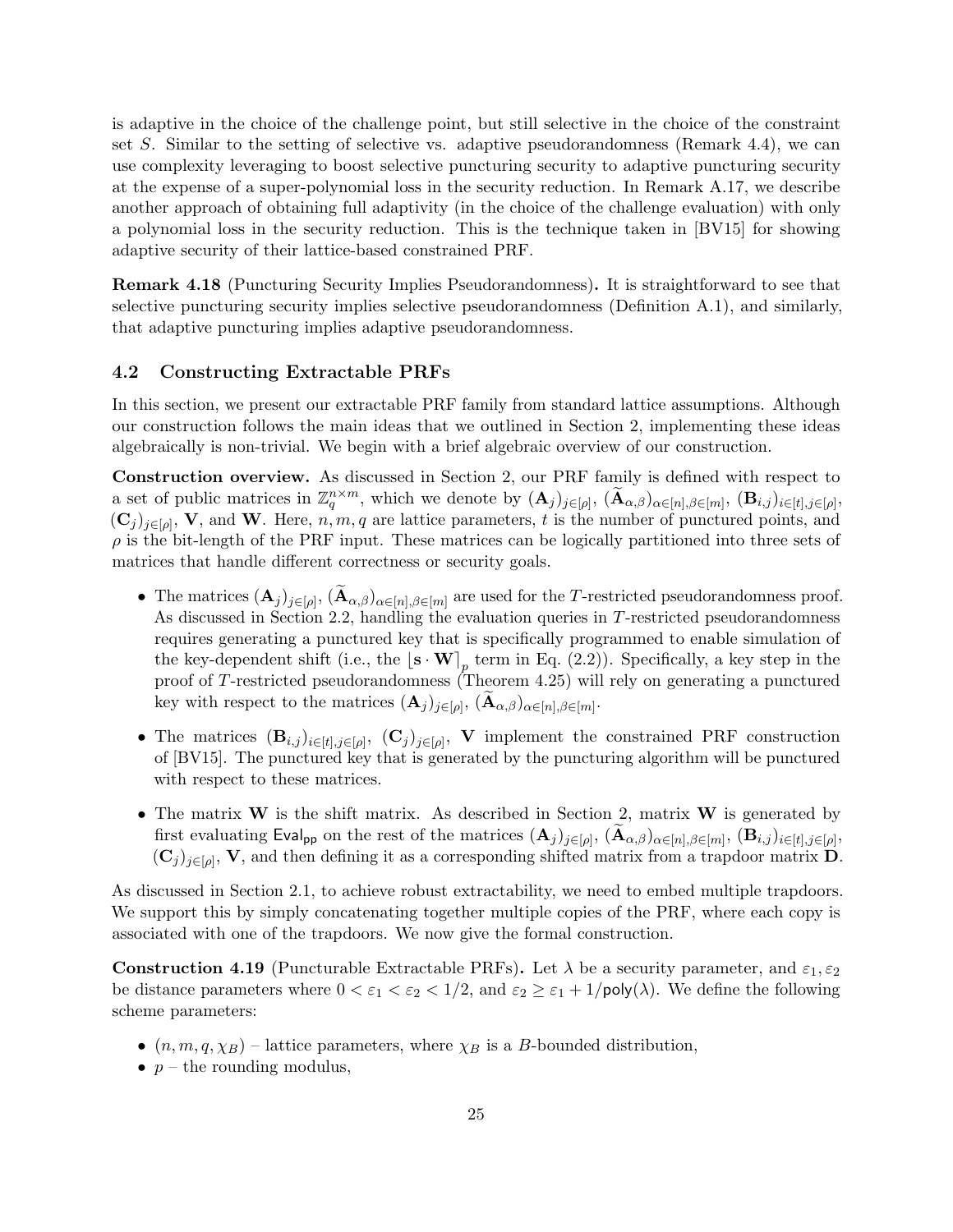- $t a$  bound on the number of points to be punctured (indexed by i),
- $\rho$  the bit-length of the PRF input (indexed by j),
- $\eta$  the number of special points where we embed the extraction trapdoor (indexed by  $\ell$ ).

Throughout this section and in the analysis, we will assume that  $n, m, t, \rho, \eta = \text{poly}(\lambda)$ . Let (TrapGen, Invert) be the lattice trapdoor algorithms from Theorem [3.5.](#page-16-0) For an input  $x \in \{0,1\}^{\rho}$ , we define the equality function  $f_x^{\text{eq}}$ :  $\{0,1\}^{\rho} \to \{0,1\}$  where

$$
f_x^{\text{eq}}(x^*) = \begin{cases} 1 & \text{if } x = x^* \\ 0 & \text{otherwise.} \end{cases}
$$

More generally, for a set of points  $S \subseteq \{0,1\}^{\rho}$  of size t (represented as a concatenation of the bit-strings in S), we define the containment function  $f_x^{\text{con}}$ :  $\{0,1\}^{t\rho} \to \{0,1\}$  where

$$
f_x^{\text{con}}(S) = \begin{cases} 1 & \text{if } x \in S \\ 0 & \text{otherwise.} \end{cases}
$$

Note that both the equality circuit  $f_x^{\text{eq}}$  and the containment circuit  $f_x^{\text{con}}$  for any  $x \in \{0,1\}^{\rho}$  can be computed by a circuit of depth  $d = O(\log \rho + \log t) = O(\log \lambda)$ . Our (puncturable) extractable PRF  $\Pi_{\mathsf{PRF}} = (\mathsf{PrmsGen},\mathsf{SampleKey},\mathsf{Eval},\mathsf{Extract},\mathsf{Puncture},\mathsf{PunctureEval}) \text{ with key-space } \mathcal{K} = [-B,B]^n,$ domain  $\mathcal{X} = \{0, 1\}^{\rho} \setminus \{0\}$ , and range  $\mathcal{Y} = \mathbb{Z}_p^{\eta m}$  is defined as follows:

• PrmsGen( $1^{\lambda}$ ): On input the security parameter  $\lambda$ , the PrmsGen algorithm begins by sampling  $(\mathbf{A}_i^{(\ell)}$  $(\overset{(\ell)}{j})_{j\in [\rho]},\, (\widetilde{\textbf{A}}_{\alpha,\beta}^{(\ell)})_{\alpha\in [n], \beta\in [m]},\, (\textbf{B}_{i,j}^{(\ell)})_{i\in [t], j\in [\rho]},\, (\textbf{C}^{(\ell)}_j)$  $\mathcal{L}^{(\ell)}_j)_{j \in [\rho]}, \, \mathbf{V}^{(\ell)}$  uniformly at random from  $\mathbb{Z}_q^{n \times m}$ for every  $\ell \in [\eta]$ . It also samples a set of  $\eta$  special points  $h^{(\ell)} \stackrel{\mathbb{R}}{\leftarrow} \{0,1\}^{\rho}$  along with trapdoor matrices  $(\mathbf{D}^{(\ell)}, \mathsf{td}_{\mathbf{D}^{(\ell)}}) \leftarrow \mathsf{TrapGen}(1^{\lambda})$  for all  $\ell \in [\eta]$ . Then, for all  $\ell \in [\eta]$ , it computes

$$
\begin{aligned} &-\mathbf{A}^{(\ell)}_{h^{(\ell)}}\leftarrow \text{EvalP}_{\text{pk}}\Big(f^{\text{eq}}_{h^{(\ell)}},(\mathbf{A}^{(\ell)}_j)_{j\in[\rho]},(\widetilde{\mathbf{A}}^{(\ell)}_{\alpha,\beta})_{\alpha\in[n],\beta\in[m]}\Big),\\ &-\mathbf{B}^{(\ell)}_{h^{(\ell)}}\leftarrow \text{Eval}_{\text{pk}}\Big(f^{\text{con}}_{h^{(\ell)}},(\mathbf{B}^{(\ell)}_{i,j})_{i\in[t],j\in[\rho]}\Big),\\ &-\mathbf{C}^{(\ell)}_{h^{(\ell)}}\leftarrow \text{Eval}_{\text{pk}}\Big(f^{\text{eq}}_{h^{(\ell)}},(\mathbf{C}^{(\ell)}_j)_{j\in[\rho]}\Big), \end{aligned}
$$

and defines the matrix

<span id="page-25-0"></span>
$$
\mathbf{W}^{(\ell)} = \mathbf{A}_{h^{(\ell)}}^{(\ell)} + \mathbf{B}_{h^{(\ell)}}^{(\ell)} \mathbf{G}^{-1} (\mathbf{C}_{h^{(\ell)}}^{(\ell)}) \mathbf{G}^{-1} (\mathbf{V}^{(\ell)}) + \mathbf{D}^{(\ell)} \in \mathbb{Z}_q^{n \times m}.
$$
 (4.1)

Finally, it outputs

$$
pp = \left(\mathbf{W}^{(\ell)}, \left(\mathbf{A}^{(\ell)}_{j}\right)_{j \in [\rho]}, \left(\widetilde{\mathbf{A}}^{(\ell)}_{\alpha,\beta}\right)_{\alpha \in [n], \beta \in [m]}, \left(\mathbf{B}^{(\ell)}_{i,j}\right)_{i \in [t], j \in [\rho]}, \left(\mathbf{C}^{(\ell)}_{j}\right)_{j \in [\rho]}, \mathbf{V}^{(\ell)}\right)_{\ell \in [\eta]},\tag{4.2}
$$

and  $\mathsf{td} = \bigl(h^{(\ell)}, \mathsf{td}_{\mathbf{D}^{(\ell)}}\bigr)_{\ell \in [\eta]}.$ 

- SampleKey(pp): On input the public parameters pp, the key-generation algorithm samples a key  $\mathbf{s} \leftarrow \chi^n$ , and outputs the PRF key  $k = \mathbf{s}$ .
- Eval(pp, k, x): On input the public parameters pp (as specified in Eq. [\(4.2\)](#page-25-0)), a PRF key  $k = s$ , and an input  $x \in \{0,1\}^{\rho} \setminus \{0\}$ , the evaluation algorithm first computes the matrices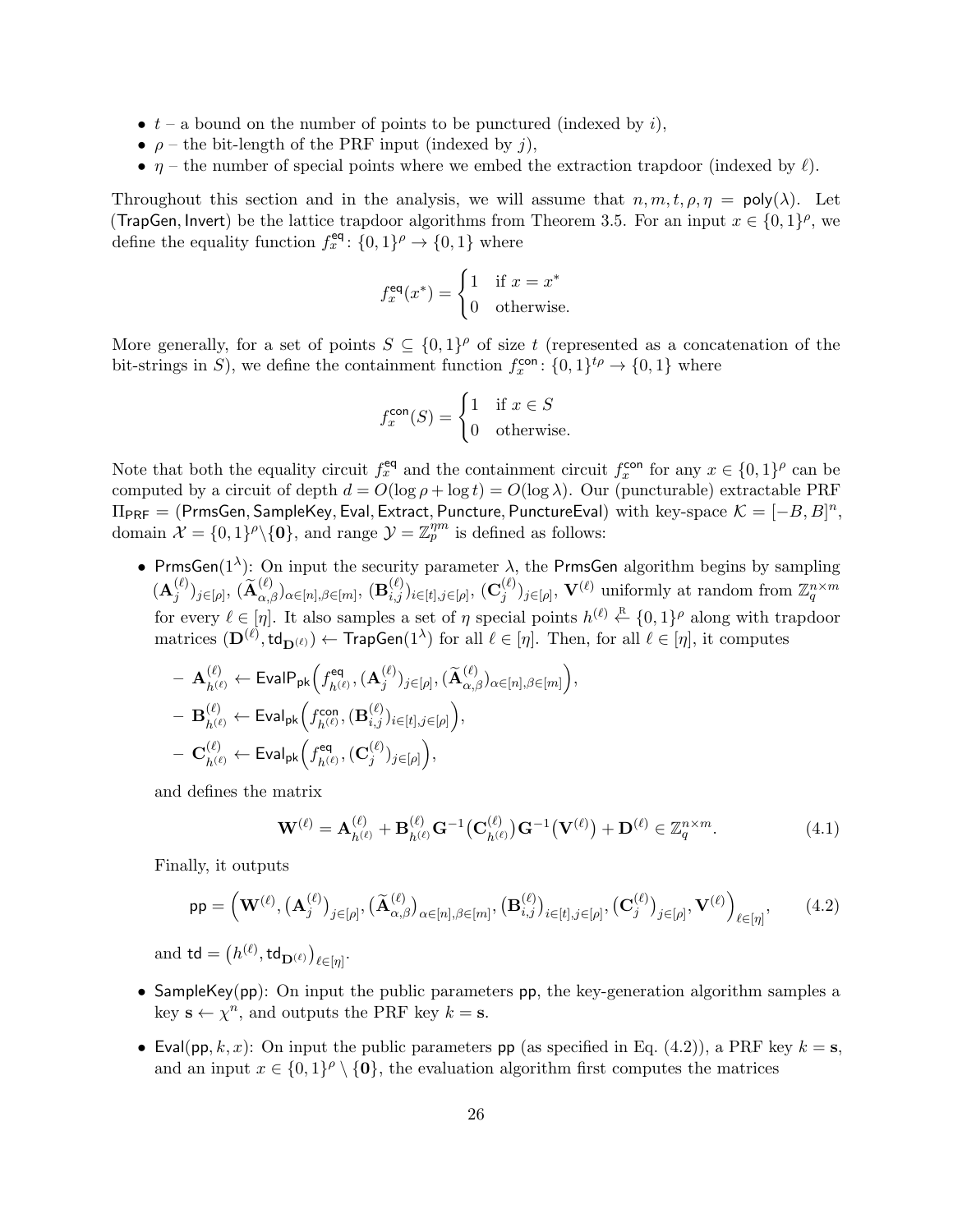$$
- \mathbf{A}_{x}^{(\ell)} \leftarrow \text{EvalP}_{\text{pk}}\Big(f_{x}^{\text{eq}}, (\mathbf{A}_{j}^{(\ell)})_{j \in [\rho]}, (\widetilde{\mathbf{A}}_{\alpha,\beta}^{(\ell)})_{\alpha \in [n], \beta \in [m]}\Big),
$$
  

$$
- \mathbf{B}_{x}^{(\ell)} \leftarrow \text{Eval}_{\text{pk}}\Big(f_{x}^{\text{con}}, (\mathbf{B}_{i,j}^{(\ell)})_{i \in [t], j \in [\rho]}\Big),
$$
  

$$
- \mathbf{C}_{x}^{(\ell)} \leftarrow \text{Eval}_{\text{pk}}\Big(f_{x}^{\text{eq}}, (\mathbf{C}_{j}^{(\ell)})_{j \in [\rho]}\Big),
$$

for all  $\ell \in [\eta]$ . Then, it sets

$$
\mathbf{Z}_x^{(\ell)} = \mathbf{A}_x^{(\ell)} + \mathbf{B}_x^{(\ell)} \mathbf{G}^{-1} (\mathbf{C}_x^{(\ell)}) \mathbf{G}^{-1} (\mathbf{V}^{(\ell)}),
$$
(4.3)

for all  $\ell \in [\eta]$ , and computes the vector

$$
\widetilde{\mathbf{y}}_x = \mathbf{s} \big( \mathbf{W}^{(1)} - \mathbf{Z}_x^{(1)} \mid \dots \mid \mathbf{W}^{(\eta)} - \mathbf{Z}_x^{(\eta)} \big) \in \mathbb{Z}_q^{\eta m}.
$$
\n(4.4)

Finally, it outputs the rounded vector  $\mathbf{y}_x = \lfloor \widetilde{\mathbf{y}} \rfloor_p \in \mathbb{Z}_p^{\eta m}$ .

- Extract(pp, td, C): The extraction algorithm is defined with respect to two sub-algorithms ExtractCandidates and TestCandidate (as in Definition [4.8\)](#page-20-1) that are defined as follows:
	- $-$  ExtractCandidates(pp, td, C): On input the public parameters pp (as specified in Eq. [\(4.2\)](#page-25-0)), a trapdoor  $td = (h^{(\ell)}, td_{\mathbf{D}^{(\ell)}})_{\ell \in [\eta]},$  and a circuit  $C: \{0,1\}^{\rho} \to \mathbb{Z}_{p}^{\eta m}$ , the candidate extraction algorithm evaluates the circuit on the test points to get  $\mathbf{y}^{(\ell)} \leftarrow C(h^{(\ell)})$  for all  $\ell \in [\eta]$ . Then, for all  $\ell \in [\eta]$ , it parses the vector  $\mathbf{y}^{(\ell)} = (\mathbf{y}_1^{(\ell)})$  $\mathbf{y}_{1}^{(\ell)} \mid \cdots \mid \mathbf{y}_{\eta}^{(\ell)}$  where each  ${\bf y}_1^{(\ell)}$  $\mathbf{y}_1^{(\ell)},\ldots,\mathbf{y}_{\eta}^{(\ell)}\in\mathbb{Z}_p^m.$  Then, it extracts  $\mathbf{s}^{(\ell)}\leftarrow$  Invert $(\mathsf{td}_{\mathbf{D}^{(\ell)}},\mathbf{y}_{\ell}^{(\ell)})$  $\binom{(\ell)}{\ell}$  and outputs the set of all  $\mathbf{s}^{(\ell)}$  for which  $\mathbf{s}^{(\ell)} \neq \bot$  and  $\mathbf{s}^{(\ell)} \in [-B, B]^n$ .
	- TestCandidate(pp, C, k): Let  $\delta = (\varepsilon_2 \varepsilon_1)/2 = 1/\text{poly}(\lambda)$ ,  $\varepsilon = \varepsilon_1 + \delta$ , and  $\xi = \lambda/\delta^2 = 1/\delta$ poly( $\lambda$ ). On input the public parameters pp, a key  $k = s$ , and a circuit  $C: \{0, 1\}^{\rho} \to \mathbb{Z}_p^{nm}$ , the test candidate algorithm samples  $x_1^*, \ldots, x_\xi^* \stackrel{\text{R}}{\leftarrow} \{0,1\}^\rho$  and computes the number  $N_s$ of indices  $i \in [\xi]$  where  $C(x_i^*) \neq \text{Eval}(pp, s, x_i^*)$ . If  $N_s \leq \varepsilon \xi$ , then output 1. Otherwise, output 0. Note that TestCandidate is publicly-computable (it does not require a trapdoor).

The full extraction algorithm follows the extract-and-test procedure described in Definition [4.8.](#page-20-1)

• Puncture(pp, k, S): On input the public parameter pp (as specified in Eq. [\(4.2\)](#page-25-0)), a PRF key  $k = s$ , and a set of points to be punctured  $S = \{x_i\}_{i \in [t]}$ , the Puncture algorithm first samples  $\text{error vectors } \mathbf{e}_{\mathbf{A},j}^{(\ell)}, \mathbf{e}_{\widetilde{\mathbf{A}}}^{(\ell)}$  ${\bf A}, \alpha, \beta$  $\mathbf{e}_{\mathbf{B},i,j}^{(\ell)},\mathbf{e}_{\mathbf{W}}^{(\ell)} \leftarrow \chi^m$  for all  $i \in [t], j \in [\rho], \alpha \in [n], \beta \in [m],$  and  $\ell \in [\eta].$ Then, for each  $\ell \in [\eta]$  it defines the vectors

$$
- \mathbf{a}_{j}^{(\ell)} = \mathbf{s} \mathbf{A}_{j}^{(\ell)} + \mathbf{e}_{\mathbf{A},j}^{(\ell)} \text{ for all } j \in [\rho],
$$
  
\n
$$
- \tilde{\mathbf{a}}_{\alpha,\beta}^{(\ell)} = \mathbf{s} \tilde{\mathbf{A}}_{\alpha,\beta}^{(\ell)} + \mathbf{e}_{\tilde{\mathbf{A}},\alpha,\beta}^{(\ell)} \text{ for all } \alpha \in [n] \text{ and } \beta \in [m],
$$
  
\n
$$
- \mathbf{b}_{i,j}^{(\ell)} = \mathbf{s} \left( \mathbf{B}_{i,j}^{(\ell)} + x_{i,j} \cdot \mathbf{G} \right) + \mathbf{e}_{\mathbf{B},i,j}^{(\ell)} \text{ for all } i \in [t] \text{ and } j \in [\rho],
$$
  
\n
$$
- \mathbf{w}^{(\ell)} = \mathbf{s} \mathbf{W}^{(\ell)} + \mathbf{e}_{\mathbf{W}}^{(\ell)}.
$$

Finally, it outputs the punctured key

<span id="page-26-0"></span>
$$
k_S = \left( S, \left( \mathbf{w}^{(\ell)}, (\mathbf{a}^{(\ell)}_j)_{j \in [\rho]}, (\tilde{\mathbf{a}}^{(\ell)}_{\alpha,\beta})_{\alpha \in [n], \beta \in [m]}, (\mathbf{b}^{(\ell)}_{i,j})_{i \in [t], j \in [\rho]} \right)_{\ell \in [\eta]} \right). \tag{4.5}
$$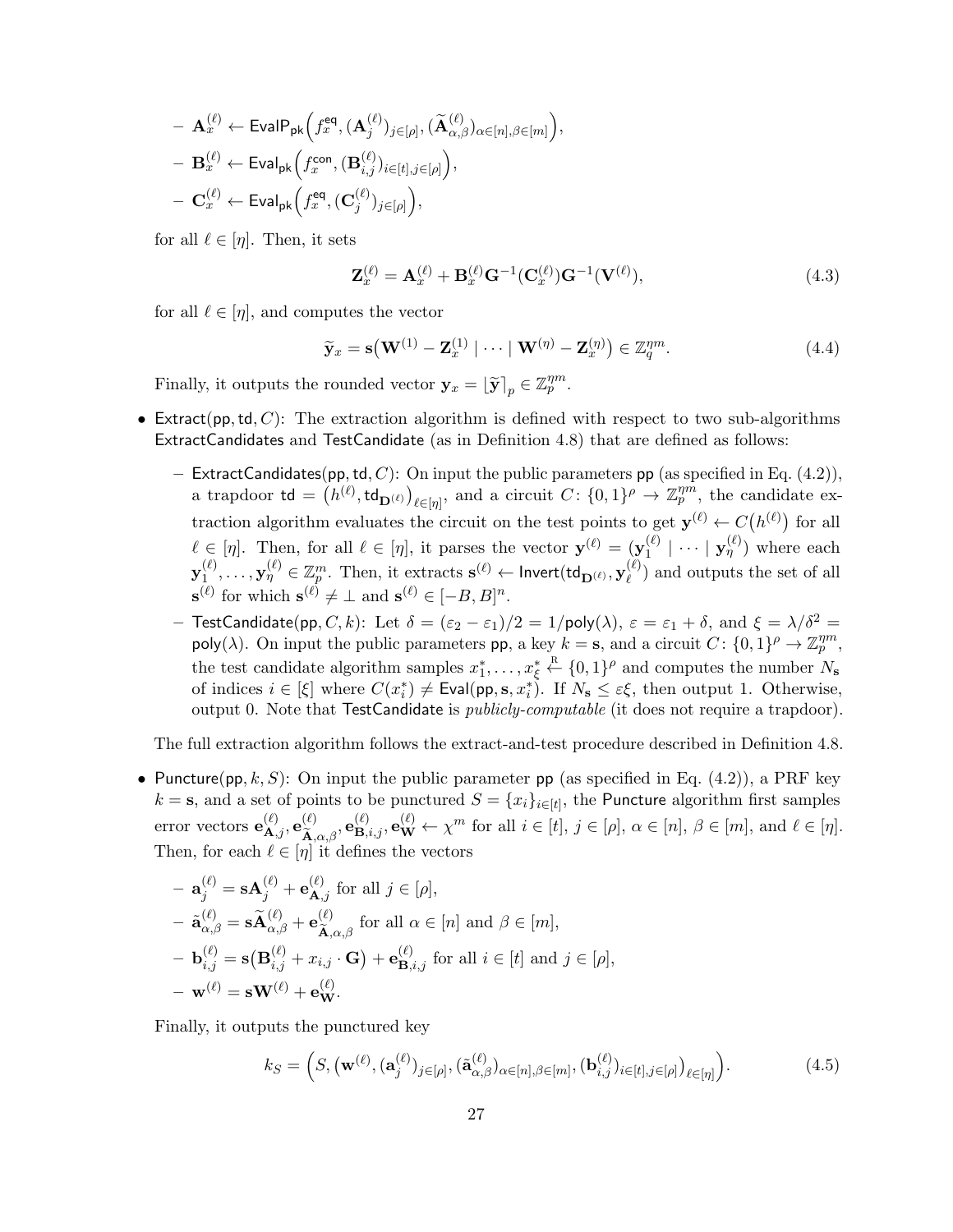• PunctureEval(pp,  $k_S, x$ ): On input the public parameters pp (as specified in Eq. [\(4.2\)](#page-25-0)), the punctured key  $k_S$  (as specified in Eq. [\(4.5\)](#page-26-0)), and an input  $x \in \{0,1\}^{\rho} \setminus \{0\}$ , the punctured evaluation algorithm computes the following for each  $\ell \in [\eta]:$ 

$$
- \mathbf{a}_{x}^{(\ell)} \leftarrow \text{EvalP}_{\text{ct}}(f_{x}^{\text{eq}}, \mathbf{0}, (\mathbf{A}_{j}^{(\ell)})_{j \in [\rho]}, (\widetilde{\mathbf{A}}_{\alpha,\beta}^{(\ell)})_{\alpha \in [n], \beta \in [m]}, (\mathbf{a}_{j}^{(\ell)})_{j \in [\rho]}, (\widetilde{\mathbf{a}}_{\alpha,\beta}^{(\ell)})_{\alpha \in [n], \beta \in [m]}),
$$
  
\n
$$
- \mathbf{b}_{x}^{(\ell)} \leftarrow \text{Eval}_{\text{ct}}(f_{x}^{\text{con}}, S, (\mathbf{B}_{i,j}^{(\ell)})_{i \in [t], j \in [\rho]}, (\mathbf{b}_{i,j}^{(\ell)})_{i \in [t], j \in [\rho]}),
$$
  
\n
$$
- \mathbf{C}_{x}^{(\ell)} \leftarrow \text{Eval}_{\text{pk}}(f_{x}^{\text{eq}}, (\mathbf{C}_{j}^{(\ell)})_{j \in [\rho]}).
$$

Then, for each  $\ell \in [\eta]$ , it sets

$$
\mathbf{z}_{x}^{(\ell)} = \mathbf{a}_{x}^{(\ell)} + \mathbf{b}_{x}^{(\ell)} \mathbf{G}^{-1} (\mathbf{C}_{x}^{(\ell)}) \mathbf{G}^{-1} (\mathbf{V}^{(\ell)}), \tag{4.6}
$$

and computes the vector

$$
\mathbf{y}_x = (\mathbf{w}^{(1)} - \mathbf{z}_x^{(1)} | \cdots | \mathbf{w}^{(\eta)} - \mathbf{z}_x^{(\eta)}) \in \mathbb{Z}_q^{\eta m}.
$$
 (4.7)

Finally, it outputs the rounded vector  $\mathbf{y}_x = [\widetilde{\mathbf{y}}_x]_p \in \mathbb{Z}_p^{\eta m}$ .

Security analysis. We now show that under the LWE and 1D-SIS-R assumptions (with suitable parameters), the puncturable extractable PRF construction from Construction [4.19](#page-24-0) satisfies correctness, puncturing security, and robust extractability. We give the formal theorem statements here, but defer the formal proofs to Appendix [A.](#page-45-3) For the theorems that mention selective notions of security, we note that there is a simple variant of our construction (using admissible hash functions) that achieves adaptive security (see Remarks [4.17](#page-23-1) and [A.17\)](#page-59-0).

<span id="page-27-2"></span>**Theorem 4.20** (Perfect Correctness for Most Keys). Fix a security parameter  $\lambda$  and lattice parameters n, m, q, p, B. Suppose the conditions in Theorem [3.5](#page-16-0) hold and  $2^{\rho}B \cdot m^{O(\log \lambda)} \cdot p/q =$  $\text{negl}(\lambda)$ . Then, the extractable PRF  $\Pi_{\text{EPRF}}$  from Construction [4.19](#page-24-0) satisfies perfect correctness for most keys (Definition  $4.14$ ).

<span id="page-27-3"></span>**Theorem 4.21** (Almost-Functionality-Preserving for All Keys). Fix a security parameter  $\lambda$  and lattice parameters n, m, q, p, B. Suppose the conditions in Theorem [3.5](#page-16-0) hold and  $\rho = \omega(\log \lambda)$ . Then, under the 1D-SIS-R<sub>m',p,q,E</sub> assumption for  $m' = n m \eta$  and  $E = B \cdot m^{O(\log \lambda)}$ , the extractable PRF ΠEPRF from Construction [4.19](#page-24-0) is almost-functionality-preserving for all keys (Definition [4.15\)](#page-23-3).

<span id="page-27-0"></span>**Theorem 4.22** (Key-Injectivity). Fix a security parameter  $\lambda$  and lattice parameters n, m, q, p, B. Suppose the conditions in Theorem [3.5](#page-16-0) hold and  $2^{\rho}(4B+1)^n/p^{nm} = \text{negl}(\lambda)$ . Then, the extractable PRF ΠEPRF from Construction [4.19](#page-24-0) satisfies key-injectivity (Definition [4.11\)](#page-21-0).

<span id="page-27-1"></span>**Theorem 4.23** (Puncturing Security). Fix a security parameter  $\lambda$  and lattice parameters  $n, m, q, p, B$ . Suppose the conditions in Theorem [3.5](#page-16-0) hold and  $2^{\rho}B \cdot m^{O(\log \lambda)} \cdot p/q = \text{negl}(\lambda)$ . Then, under the LWE<sub>n,m',q,χ</sub> assumption for  $m' = \eta m(nm + (t + 2)\rho + 1) + \eta m$ , the extractable PRF  $\Pi$ <sub>EPRF</sub> from Construction [4.19](#page-24-0) satisfies selective puncturing security (Definition [4.16\)](#page-23-0).

<span id="page-27-4"></span>**Corollary 4.24** (Pseudorandomness). Fix a security parameter  $\lambda$  and lattice parameters  $n, m, q, p, B$ . Suppose the conditions in Theorem [4.23](#page-27-1) hold. Then, the extractable PRF  $\Pi_{\text{EPRF}}$  from Construc-tion [4.19](#page-24-0) satisfies selective pseudorandomness (Definition [4.6,](#page-20-2) Remark  $4.4$ ).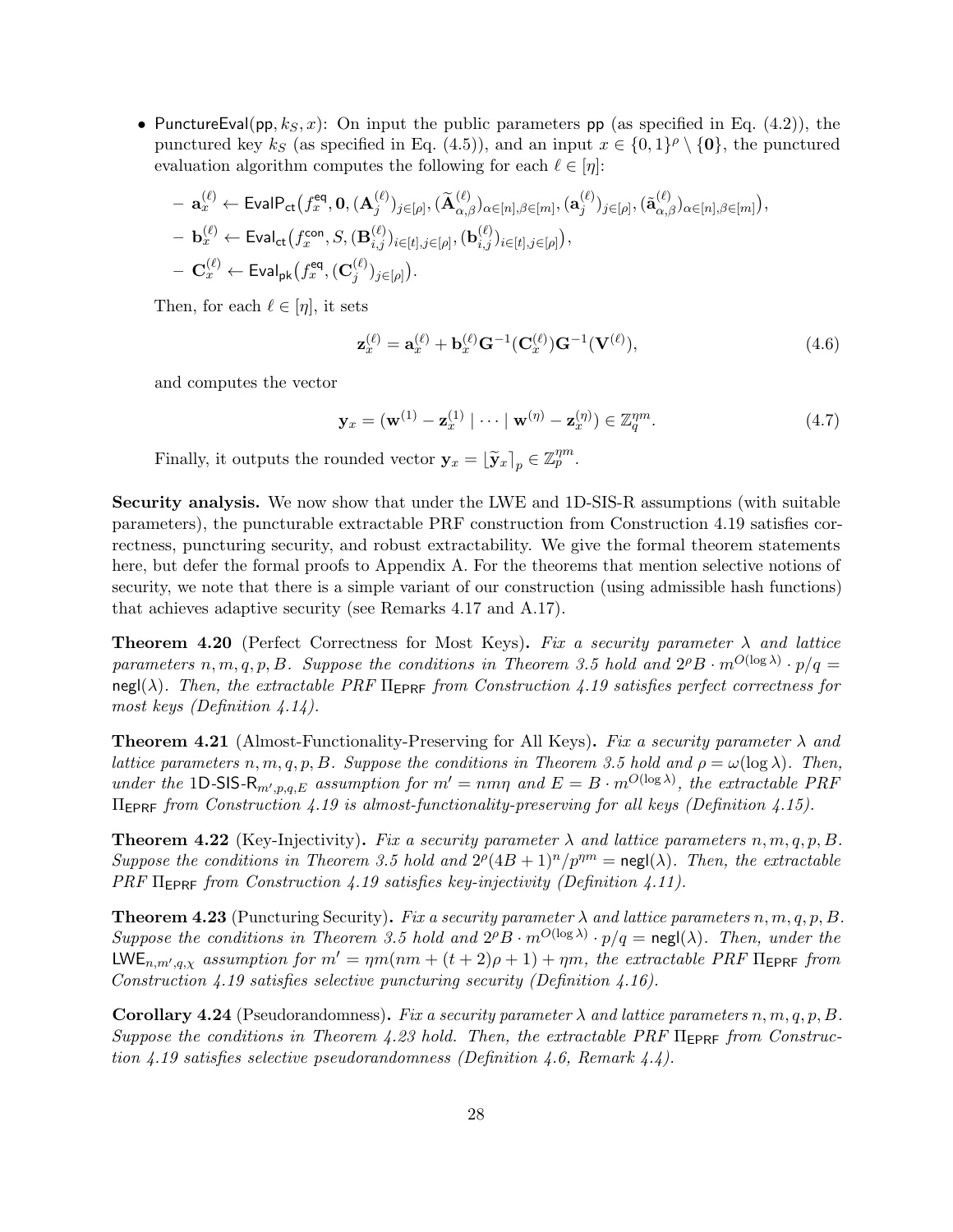Proof. Follows from Theorem [4.23](#page-27-1) and Remark [4.18](#page-24-2)

<span id="page-28-1"></span>**Theorem 4.25** (T-Restricted Psueodrandomness). Fix a security parameter  $\lambda$  and lattice parameters  $n, m, q, p, B$ . Suppose the conditions in Theorem [3.5](#page-16-0) hold and  $2^{\rho}B \cdot m^{O(\log \lambda)} \cdot p/q = \mathsf{negl}(\lambda)$ . Then, under the LWE<sub>n,m',q,χ</sub> assumption for  $m' = \eta m(nm+\rho(t+2)) + \eta m$ , the extractable PRF  $\Pi$ <sub>EPRF</sub> from Construction [4.19](#page-24-0) satisfies selective T-restricted pseudorandomness (Definition [4.7,](#page-20-3) Remark [4.4\)](#page-19-1) for  $T = \eta$ .

<span id="page-28-0"></span>**Theorem 4.26** (Robust Extractability). Fix a security parameter  $\lambda$  and lattice parameters  $n, m, q, p, B$ . Take any  $0 < \varepsilon_1 < \varepsilon_2 < 1/2$  where  $\varepsilon_2 - \varepsilon_1 \geq 1/\text{poly}(\lambda)$ . Let  $\Pi_{\text{EPRF}}$  be the extractable PRF from Construction [4.19.](#page-24-0) Suppose the conditions in Theorem [3.5](#page-16-0) hold,  $m \geq 2n \log q$ ,  $\lceil q/p \rceil \leq q/4$ , and  $\eta = \omega(\log \lambda)$ , and that  $\Pi_{\text{EPRF}}$  satisfies key-injectivity (Definition [4.11\)](#page-21-0). Then,  $\Pi_{\text{EPRF}}$  satisfies  $(\varepsilon_1, \varepsilon_2)$ robust extractability (Definition [4.9\)](#page-20-0). Moreover, the TestCandidate algorithm in Construction [4.19](#page-24-0) satisfies the generalized candidate testing properties from Remark [4.10.](#page-21-1)

## 4.3 Concrete Parameter Instantiations

In this section, we describe one possible instantiation for the parameters of the extractable PRF scheme in Construction [4.19.](#page-24-0) We choose our parameters so that the underlying LWE and 1D-SIS assumptions that we rely on reduce to approximating worst-case lattice problems to within a sub-exponential factor  $2^{\tilde{O}(n^{1/c})}$  for some constant c where n is the lattice dimension. Let  $\lambda$  be a security parameter and take any constant  $c > 0$ .

- We set the PRF input length to be  $\rho = \lambda$  and the number of special points to  $\eta = \lambda$ . We allow the number of punctured points  $t = poly(\lambda)$  to be any a priori bounded polynomial in  $\lambda$  (this is set depending on the specific application).
- We define  $n_{\text{LWE}} = \lambda^c$  and  $n_{\text{1D-SIS}} = \tilde{O}(\lambda)$ . Then, we set the lattice dimension  $n = n_{\text{LWE}} = \lambda^c$ .
- We set the modulus  $q = 2^{2n^{1/c}}$  and take  $m = \Theta(n \log q)$  (chosen so that Theorem [3.5](#page-16-0) holds). We choose the rounding modulus to be  $p = 2^{n^{1/c}}$  and the noise distribution  $\chi_B$  to be the discrete Gaussian distribution  $D_{\mathbb{Z},\sqrt{n}}$ . In this case,  $B = \text{poly}(n) = \text{poly}(\lambda)$ .

It is easy to check that this setting of the parameters satisfies all of the requirements in Theorems [4.20](#page-27-2) through [4.26.](#page-28-0) Moreover, for this setting of parameters, the underlying LWE and 1D-SIS assumptions that we rely on reduce to the hardness of solving worst-case lattice problems with a sub-exponential approximation factor. We refer to Section [3.1](#page-15-0) for background on the worst-case reductions. Specifically, we have the following:

- The LWE assumption needed for Theorems [4.23](#page-27-1) and [4.25](#page-28-1) reduce to the hardness of solving worst-case lattice problems over a lattice of dimension  $n = n_{\text{LWE}}$  with approximation factor  $\tilde{O}(n \cdot q/B) = 2^{\tilde{O}(n_{\text{LWE}}^{1/c})}.$
- The 1D-SIS-R assumption for Theorem [4.21](#page-27-3) translates to solving worst-case lattice problems over a lattice of dimension  $\tilde{O}(\log(q/p)) = \tilde{O}(n^{1/c}) = \tilde{O}(\lambda) = n_{1D\text{-SIS}}$  with approximation factor  $B \cdot \tilde{O}(\sqrt{n_{1D\text{-SIS}}}) = \text{poly}(\lambda).$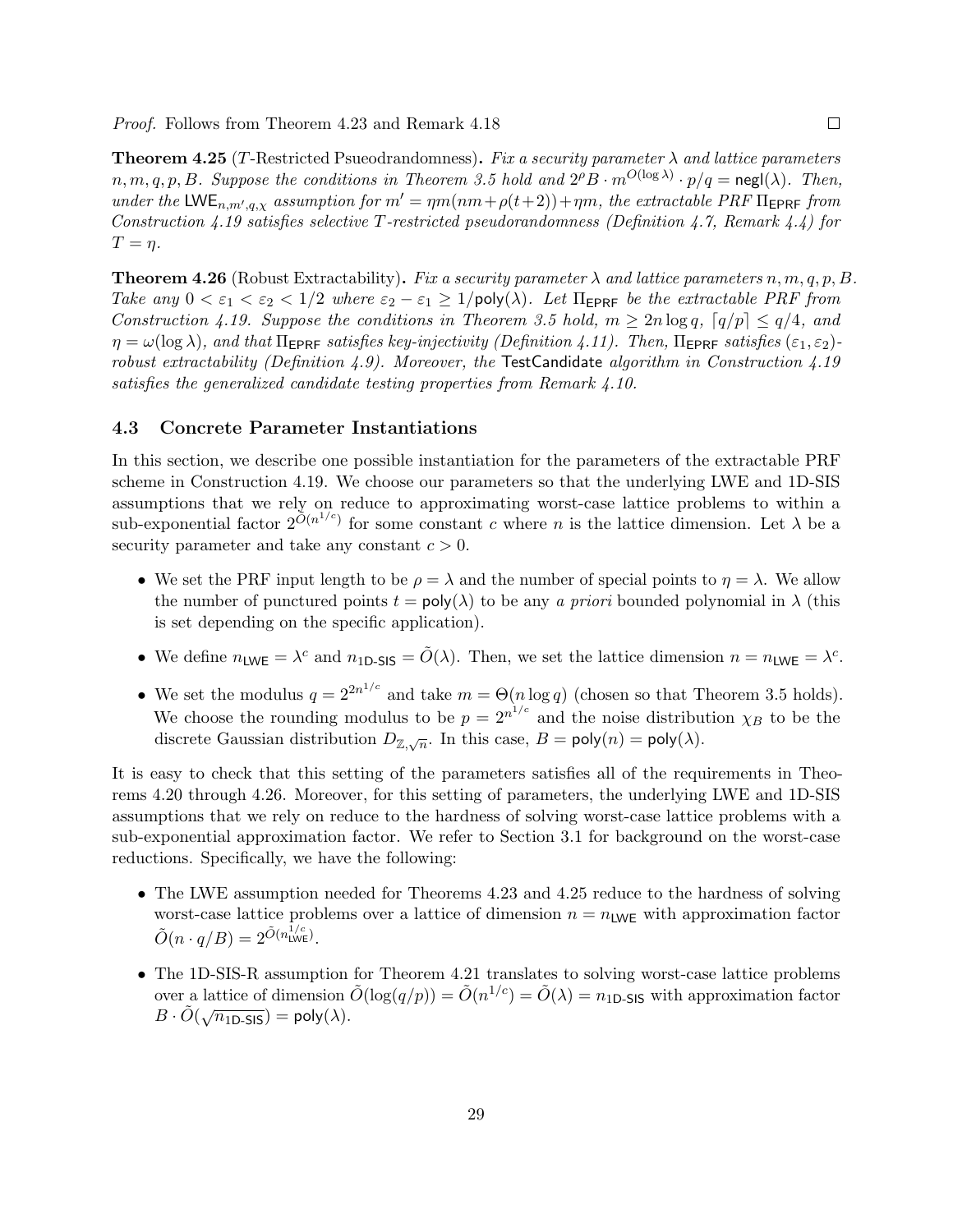<span id="page-29-0"></span>Remark 4.27 (Extractable PRFs from Weaker Lattice Assumptions). With the above parameter setting, Construction [4.19](#page-24-0) satisfies correctness even against adversarially-chosen keys (Theorem [4.21\)](#page-27-3). If we relax the requirements on the extractable PRF and only require the standard notion of correctness (Definition [4.14,](#page-23-2) Remark [5.24\)](#page-36-0), then it is possible to instantiate the parameters such that all of the remaining properties only rely on the hardness of solving worst-case lattice problems with a nearly polynomial approximation factor. First, we set  $\rho = \omega(\log \lambda)$ , which still suffices for all of the theorem statements in Section [4.2.](#page-24-1) Then, we implement the equality and set-containment functions  $f_x^{\text{eq}}$  and  $f_x^{\text{con}}$  from Construction [4.19](#page-24-0) using branching programs as in [\[BV14,](#page-42-11) [GV15\]](#page-43-10) (see Remark [3.8\)](#page-18-2). With this change, the noise growth in the homomorphic evaluation scales with  $\mathsf{poly}(\rho) = \mathsf{poly}(\lambda)$  rather than  $m^{O(\log \lambda)}$ . If we now go through the same analysis as in the proofs of Theorems [4.20,](#page-27-2) [4.23,](#page-27-1) [4.24,](#page-27-4) and [4.25,](#page-28-1) we obtain an analogous set of theorem statements, except with poly( $\lambda$ ) in place of  $m^{O(\log \lambda)}$ . This means that we can set  $p, q = n^{\omega(1)} = 2^{\omega(\log n)}$  to satisfy all of the requirements, and thus, base security on the hardness of LWE with a nearly polynomial modulus-to-noise ratio.

Our current approach for showing correctness against adversarially-chosen keys (Definition [4.15\)](#page-23-3) relies on hardness of the 1D-SIS assumption. Since the hardness of a 1D-SIS-R instance over  $\mathbb{Z}_q^m$ reduces to a worst-case lattice problem in a lattice of dimension  $\tilde{O}(\log(q/p))$ , we need q to be sub-exponential to have meaningful worst-case security. But when  $q$  is sub-exponential (and the noise distribution is polynomially-bounded), the approximation factor obtained from reducing LWE to a worst-case lattice problem is sub-exponential at best. It is interesting whether we can get the stronger notion of correctness from worst-case lattice problems with a smaller approximation factor.

## <span id="page-29-1"></span>5 Watermarkable PRFs from Puncturable Extractable PRFs

In this section, we formally introduce the notion of a watermarkable family of PRFs. Our definitions (Section [5.1\)](#page-29-2) are adapted from those of previous work  $[CHN<sup>+16</sup>, BLW17, KW17, QWZ18]$  $[CHN<sup>+16</sup>, BLW17, KW17, QWZ18]$  $[CHN<sup>+16</sup>, BLW17, KW17, QWZ18]$  $[CHN<sup>+16</sup>, BLW17, KW17, QWZ18]$  $[CHN<sup>+16</sup>, BLW17, KW17, QWZ18]$  $[CHN<sup>+16</sup>, BLW17, KW17, QWZ18]$  $[CHN<sup>+16</sup>, BLW17, KW17, QWZ18]$ . Then, in Sections [5.2](#page-34-0) through [5.4,](#page-38-0) we present three constructions of watermarkable families of PRFs. Our first construction (Section [5.2\)](#page-34-0) achieves the weakest notion of mark-embedding watermarking in the secret-key setting, but the construction highlights the key connections between extractable PRFs and watermarkable PRFs. Then, building on our basic construction, we show how to extend it to a message-embedding watermarking scheme in the secret-key setting (Section [5.3\)](#page-37-0). Finally, we show that we can further extend our message-embedding watermarking scheme to obtain a scheme that supports *public marking* in the random oracle model (Section [5.4\)](#page-38-0).

#### <span id="page-29-2"></span>5.1 Watermarking PRFs

We begin by formally introducing the notion of a watermarkable PRF family.

<span id="page-29-3"></span>**Definition 5.1** (Watermarkable Family of PRFs). Fix a security parameter  $\lambda$  and a message space  $M$ . A secretly-extractable, message-embedding watermarkable family of PRFs with key-space  $K$ , a domain X, and a range  $\mathcal Y$  is a tuple of algorithms  $\Pi_{WM} = ($ Setup, Mark, Extract) with the following properties:

• Setup( $1^{\lambda}$ )  $\rightarrow$  (pp, wsk): On input the security parameter  $\lambda$ , the setup algorithm outputs public parameters pp and the watermarking secret key wsk.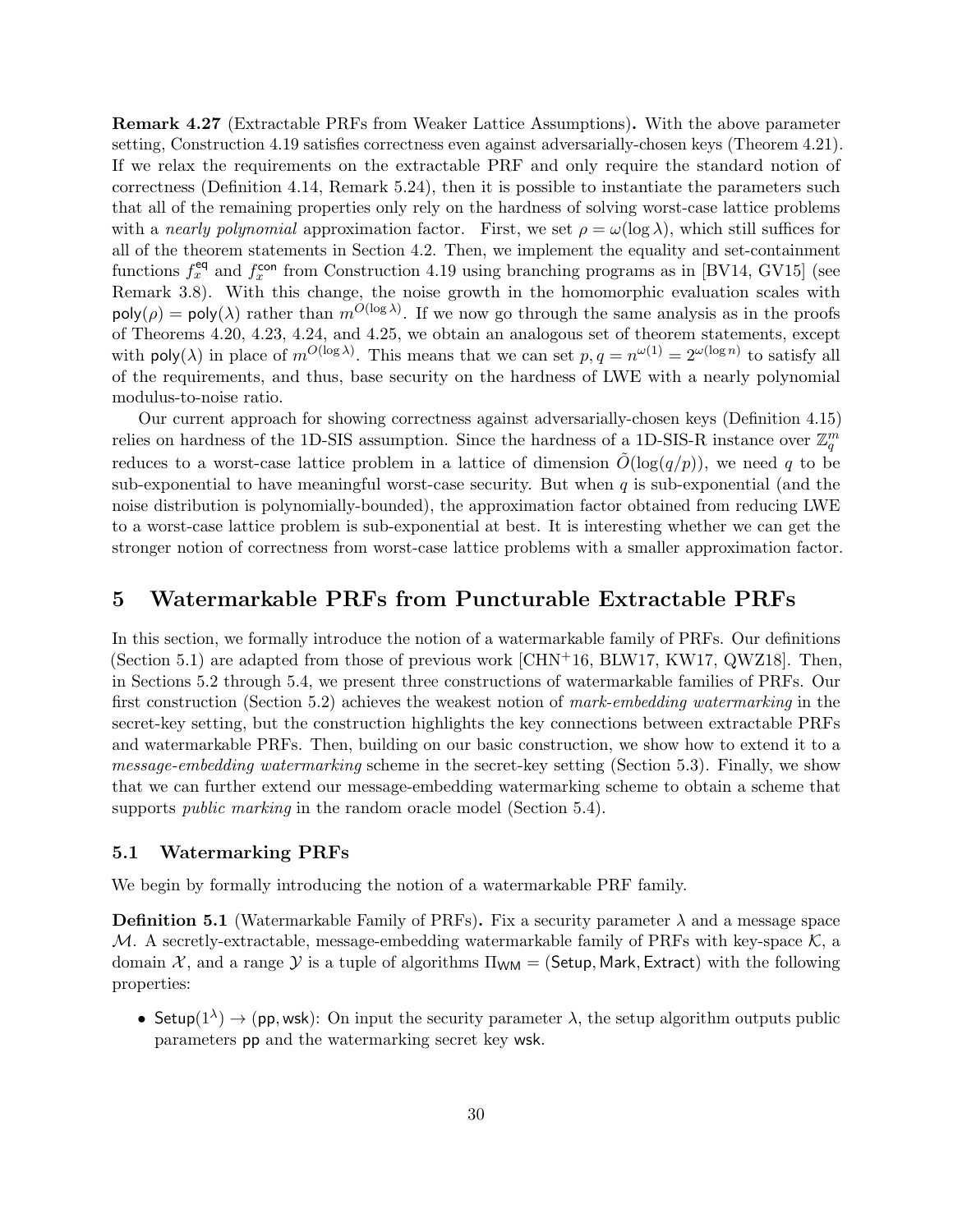- Mark(wsk, k, m)  $\rightarrow$  C: On input the watermarking secret key wsk, a PRF key  $k \in \mathcal{K}$ , and a message  $m \in \mathcal{M}$ , the mark algorithm outputs a circuit  $C: \mathcal{X} \to \mathcal{Y}$ .
- Extract(wsk,  $C$ )  $\rightarrow$  m: On input the watermarking secret key wsk and a circuit  $C: \mathcal{X} \rightarrow \mathcal{Y}$ , the extraction algorithm outputs a string  $m \in \mathcal{M} \cup \{\perp\}.$

Moreover,  $\Pi_{WM}$  includes the description of a PRF family  $F: K \times \mathcal{X} \to \mathcal{Y}$ . The description of the PRF family may include the public parameters pp for the watermarkable PRF family, as sampled by the Setup algorithm. We often refer to  $\Pi_{WM}$  as a watermarking scheme for the PRF family  $F: \mathcal{K} \times \mathcal{X} \rightarrow \mathcal{Y}$ .

Remark 5.2 (Mark-Embedding Watermarking). Definition [5.1](#page-29-3) describes a message-embedding watermarking scheme that allows the watermarking authority to embed an arbitrary message inside a PRF. To simplify the description of our construction (and just focus on the main ideas), we also consider the weaker notion of mark-embedding watermarking where programs are either considered to be MARKED or UNMARKED. Equivalently, this corresponds to Definition [5.1](#page-29-3) where  $\mathcal{M} = \{MARKED\}$ . When describing a mark-embedding watermarking scheme, we simplify the Mark algorithm to only take in two parameters: the watermarking secret key wsk and the PRF key k. In this case, we will also often write UNMARKED in place of  $\perp$ .

Correctness. The correctness requirements on a cryptographic watermarking scheme are twofold. First, a watermarked key should behave like the original key almost everywhere (i.e., the behavior of the watermarked key differs from the original key on only a negligible fraction of the domain). While we might hope that the watermarked key *perfectly* preserves the behavior of the original key, assuming indistinguishability obfuscation, this notion is impossible to achieve  $[\text{BGI}^+12]$ . The second requirement is that if we watermark a key with a message, then the extraction algorithm will be able to extract the same message from the watermarked key. We formalize these two properties below:

<span id="page-30-0"></span>**Definition 5.3** (Watermarking Correctness). Fix a security parameter  $\lambda$  and let  $\Pi_{WM} = ($  Setup, Mark, Extract) be a message-embedding watermarking scheme for a PRF family F:  $K \times \mathcal{X} \rightarrow \mathcal{Y}$  with message space M. Then, we say that  $\Pi_{WM}$  is correct if for all messages  $m \in \mathcal{M}$ ,  $(pp, wsk) \leftarrow$  Setup $(1^{\lambda})$ ,  $k \leftarrow$  F.KeyGen(pp), and  $C \leftarrow$  Mark(wsk, k, m), the following two properties hold:

- Functionality-preserving:  $C(\cdot) \sim_{\varepsilon} F(k, \cdot)$  for some  $\varepsilon = \text{negl}(\lambda)$ .
- Extraction correctness:  $Pr[Extract(wsk, C) = m] = 1 negl(\lambda)$ .

<span id="page-30-1"></span>Remark 5.4 (Stronger Notions of Correctness). Definition [5.3](#page-30-0) only requires that the correctness properties hold for honestly-generated PRF keys. This was also the case in the lattice-based watermarking scheme from [\[KW17\]](#page-44-3). The underlying (algebraic) reason in both cases is that the lattice-based puncturable PRFs used in both constructions are not functionality-preserving for all keys (i.e., the behavior of a punctured key matches that of the real key for most, but not all, of the keys in the domain). In our particular case though, we note that our puncturable extractable PRF is functionality-preserving for adversarially-chosen keys (Definition [4.15,](#page-23-3) Theorem [4.21\)](#page-27-3), so we can in fact argue correctness even for adversarially-chosen keys. Of course, this does not rule out the existence of keys  $k \in \mathcal{K}$  where watermarking correctness does not hold. To our knowledge, however, ensuring correctness for honestly-generated (or more generally, adversarially-chosen) keys suffices for all of the candidate applications of watermarking. Nonetheless, we note that there are several constructions of cryptographic watermarking (for PRFs) [\[CHN](#page-43-1)+16, [YAL](#page-45-1)+17, YAL+18, [QWZ18\]](#page-44-4) that do satisfy the strongest notion of correctness for all keys.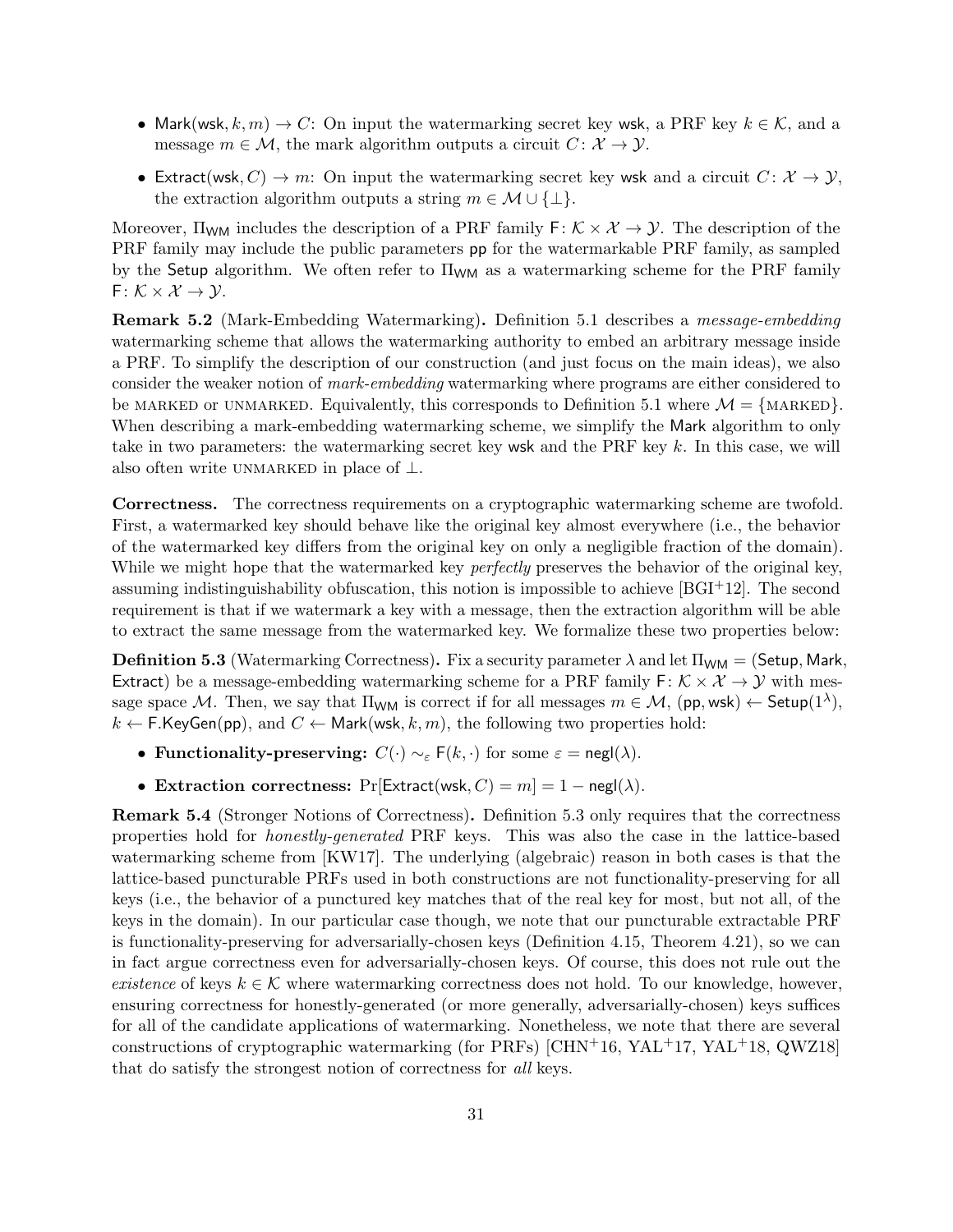Pseudorandomness. The second property we require on a watermarkable family of PRFs is the usual notion of pseudorandomness for the PRF family. As discussed in Section [1,](#page-0-1) we also consider a stronger notion where pseudorandomness should hold even against the watermarking authority (i.e., the holder of the watermarking secret key). While many existing watermarking schemes based on obfuscation or lattices  $\text{[CHN+16, BLW17, KW17]}$  $\text{[CHN+16, BLW17, KW17]}$  $\text{[CHN+16, BLW17, KW17]}$  $\text{[CHN+16, BLW17, KW17]}$  $\text{[CHN+16, BLW17, KW17]}$  $\text{[CHN+16, BLW17, KW17]}$  $\text{[CHN+16, BLW17, KW17]}$  naturally satisfy this property, both our scheme and that of Quach et al. [\[QWZ18\]](#page-44-4) do not provide full pseudorandomness. However, in our case, we can achieve the weaker notion of T-restricted pseudorandomness (Definition [4.7\)](#page-20-3) against the watermarking authority. Intuitively, this means that pseudorandomness is ensured even against the watermarking authority provided that the authority does not see the PRF evaluations on any of T "special" points. We now define these requirements formally.

<span id="page-31-2"></span>**Definition 5.5** (Pseudorandomness). Let  $\Pi_{WM} = (Setup, Mark, Extract)$  be a watermarking scheme for a PRF family  $F: \mathcal{K} \times \mathcal{X} \to \mathcal{Y}$ . We say that  $\Pi_{WM}$  satisfies pseudorandomness if the PRF family F is a secure PRF (when the public parameters  $\Pi_{WM}$  are honestly generated via Setup).

<span id="page-31-0"></span>**Definition 5.6** (T-Restricted Pseudorandomness Against the Authority). Let  $\Pi_{WM} = (Setup, Mark,$ Extract) be a watermarking scheme for a PRF family F. We say that  $\Pi_{WM}$  satisfies pseudorandomness against the watermarking authority if the PRF family F satisfies T-restricted pseudorandomness even when the distinguisher is given the watermarking secret key wsk (equivalently, even if the description of F includes the trapdoor td sampled by Setup).

<span id="page-31-1"></span>Remark 5.7 (Extended Pseudorandomness). Quach et al. [\[QWZ18\]](#page-44-4) introduced the stronger notion of extended pseudorandomness which asks that the PRF family F associated with a watermarking scheme  $\Pi_{WM}$  remain secure even if the adversary is given access to the extraction oracle Extract(wsk,  $\cdot$ ) (but not the watermarking secret key wsk). All of the schemes we present in this work also satisfy this stronger notion. In fact, as we discuss in Remark [5.15,](#page-34-1) in the secret-key setting, any watermarking scheme that satisfies pseudorandomness and unforgeability automatically satisfies extended pseudorandomness. This argument does not generalize to the setting of public marking. Nonetheless, we are able to show that our watermarking scheme with public marking in the random oracle model (Construction [5.32\)](#page-38-1) also satisfies extended pseudorandomness (using a very similar argument as that needed to argue a relaxed variant of unforgeability for the same construction).

Remark 5.8 (Security Against the Watermarking Authority). When T is polynomial and the domain is super-polynomial, the notion of T-restricted pseudorandomness interpolates between strong pseudorandomness and weak pseudorandomness (or even non-adaptive pseudorandomness) in that we allow the adversary the ability to make adaptive queries on almost but a few points. In fact, in our particular construction, the special set of  $T$  points not only has negligible density but is statistically hidden from a normal user. Thus, in normal use of the PRF, it is very unlikely that a user would need to evaluate the PRF on one of the special points. Thus, in these scenarios, we effectively ensure pseudorandomness against the watermarking authority. In contrast, the Quach et al. [\[QWZ18\]](#page-44-4) construction has the property that given just two evaluations of any PRF, the watermarking authority can completely break pseudorandomness. Namely, their PRF candidate does not even satisfy weak pseudorandomness against the watermarking authority.

Remark 5.9 (Stronger Notions of Security Against the Watermarking Authority). Our notion of security against the watermarking authority (Definition [5.6\)](#page-31-0) says that a restricted notion of pseudorandomness holds against an adversary that possesses both the public parameters pp and the watermarking secret key wsk. This definition still assumes that pp and wsk are *honestly* generated.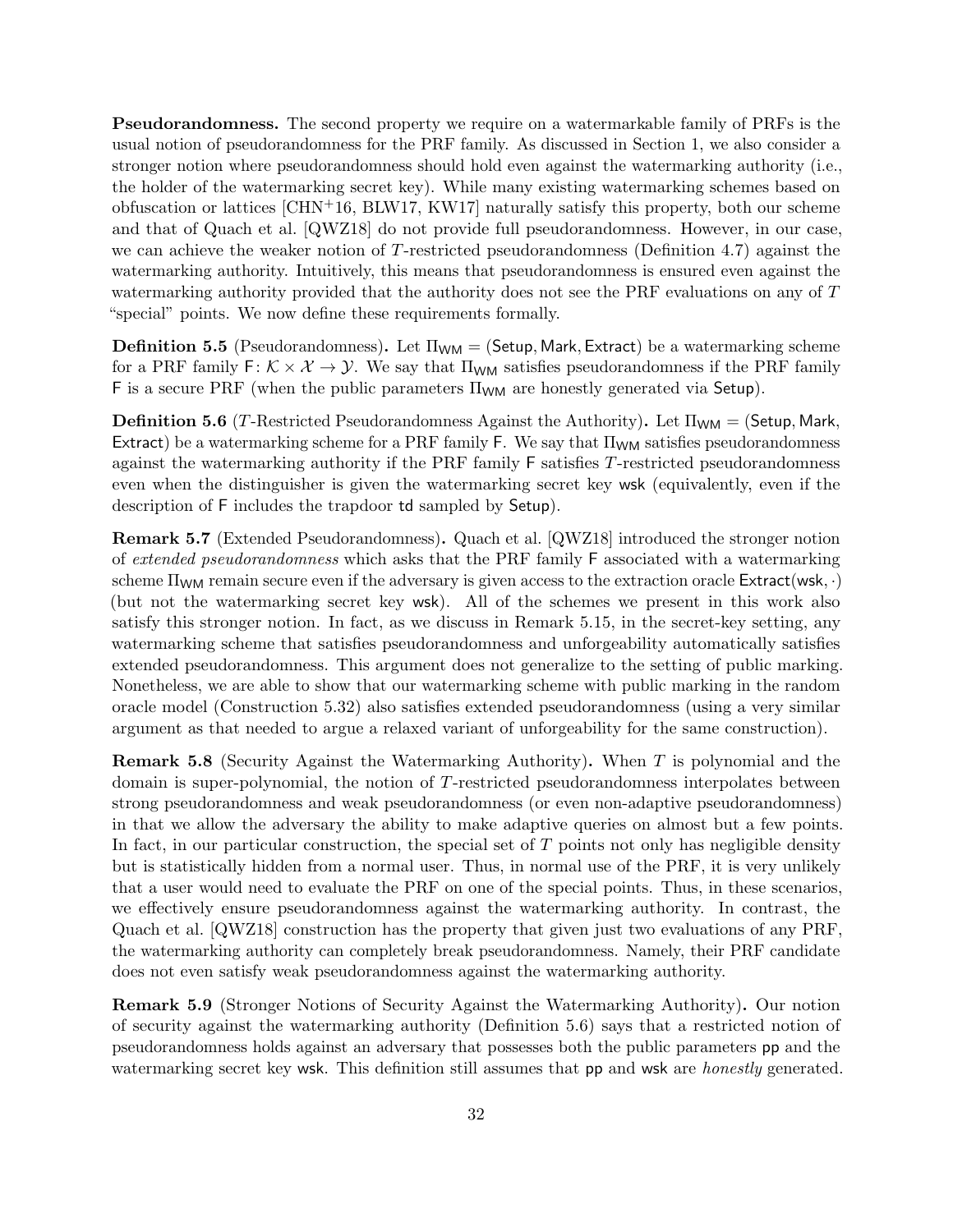A natural question is whether some meaningful notion of pseudorandomness is possible against an adversary that can choose both pp and wsk.

In our setting, it is not difficult to see that we still achieve T-restricted pseudorandomness against a semi-honest authority that generates the parameters (i.e., even if the adversary is given the randomness used for Setup, the PRF family still satisfies T-restricted pseudorandomness). However, if the watermarking authority chooses the public parameters maliciously, then we are no longer able to argue (any) security on the resulting PRF family. In the context of lattice-based PRFs, this issue seems more fundamental in that we would minimally require a PRF that remains pseudorandom even against an adversary that can program the public parameters. Constructing such a PRF family is an interesting challenge. We do note that we can still provide some guarantees in this setting. Specifically, recall from Section [1.2](#page-3-0) that our puncturable extractable PRF can essentially be viewed as a translation of a puncturable PRF satisfying various structural properties. This means that if we start with a puncturable PRF (e.g.,  $[BV15]$ ) where the public parameters are generated *honestly*, we can bootstrap that construction to a puncturable extractable PRF that provides T-restricted pseudorandomness even against an adversary that is allowed to choose the additional parameters needed by the extractable PRF family. We note though that this bootstrapping relies on the algebraic structure of the underlying lattice-based PRF, and is not a black-box construction. Nonetheless, this is conceptually-similar to the stronger property ensured by the obfuscation-based watermarking construction of Cohen et al.  $[CHN<sup>+</sup>16]$  $[CHN<sup>+</sup>16]$ , who showed how to obtain a watermarkable PRF family from any puncturable PRF. In their construction, the additional parameters needed to support watermarking are *independent* of the underlying PRF family (and thus, can be adversarially-chosen without compromising the security of the underlying PRF family).

Unforgeability and unremovability. The main security notions for a cryptographic watermarking scheme we consider are unremovability and unforgeability. Conceptually, unremovability says that an efficient adversary cannot should not be able to remove a watermark from a marked program while unforgeability says that an adversary should not be able to construct a new marked program. While unforgeability is naturally defined for watermarking schemes supporting secret-marking, the same is not true in the public-key setting as the adversary is able to mark any PRF circuit of its choosing. Nonetheless, as we discussed in Section [1.2,](#page-3-0) we can still capture the spirit of unforgeability by defining a weaker notion that says that the only watermarked circuits an efficient adversary could produce are those that implement a PRF. In other words, no efficient adversary should be able to produce a new circuit whose behavior is drastically different from that of a valid PRF and which would still be considered watermarked. We refer to this property as "weak unforgeability." We now define the basic watermarking security experiment as well as the different security properties we require:

**Definition 5.10** (Watermarking Experiment [\[BLW17,](#page-42-2) adapted]). Fix a security parameter  $\lambda$ . Let  $\Pi_{WM}$  = (Setup, Mark, Extract) be a watermarking scheme for the PRF family  $F: K \times X \rightarrow Y$ . Let A be an adversary. Then the watermarking experiment  $\text{ExptWM}_{\Pi_{WM},\mathcal{A}}(\lambda)$  proceeds as follows. The challenger begins by sampling  $(pp, wsk) \leftarrow$  Setup $(1^{\lambda})$  and gives pp to the adversary A. The adversary A is then given access to the following oracles:

- Marking oracle. On input a message  $m \in \mathcal{M}$  and a PRF key  $k \in \mathcal{K}$ , the challenger returns the circuit  $C \leftarrow \mathsf{Mark}(\mathsf{wsk}, k, m)$  to A.
- Extraction oracle. On input a message  $m \in \mathcal{M}$  and a circuit  $C: \mathcal{X} \to \mathcal{Y}$ , the challenger returns  $m \leftarrow$  Extract(wsk, C).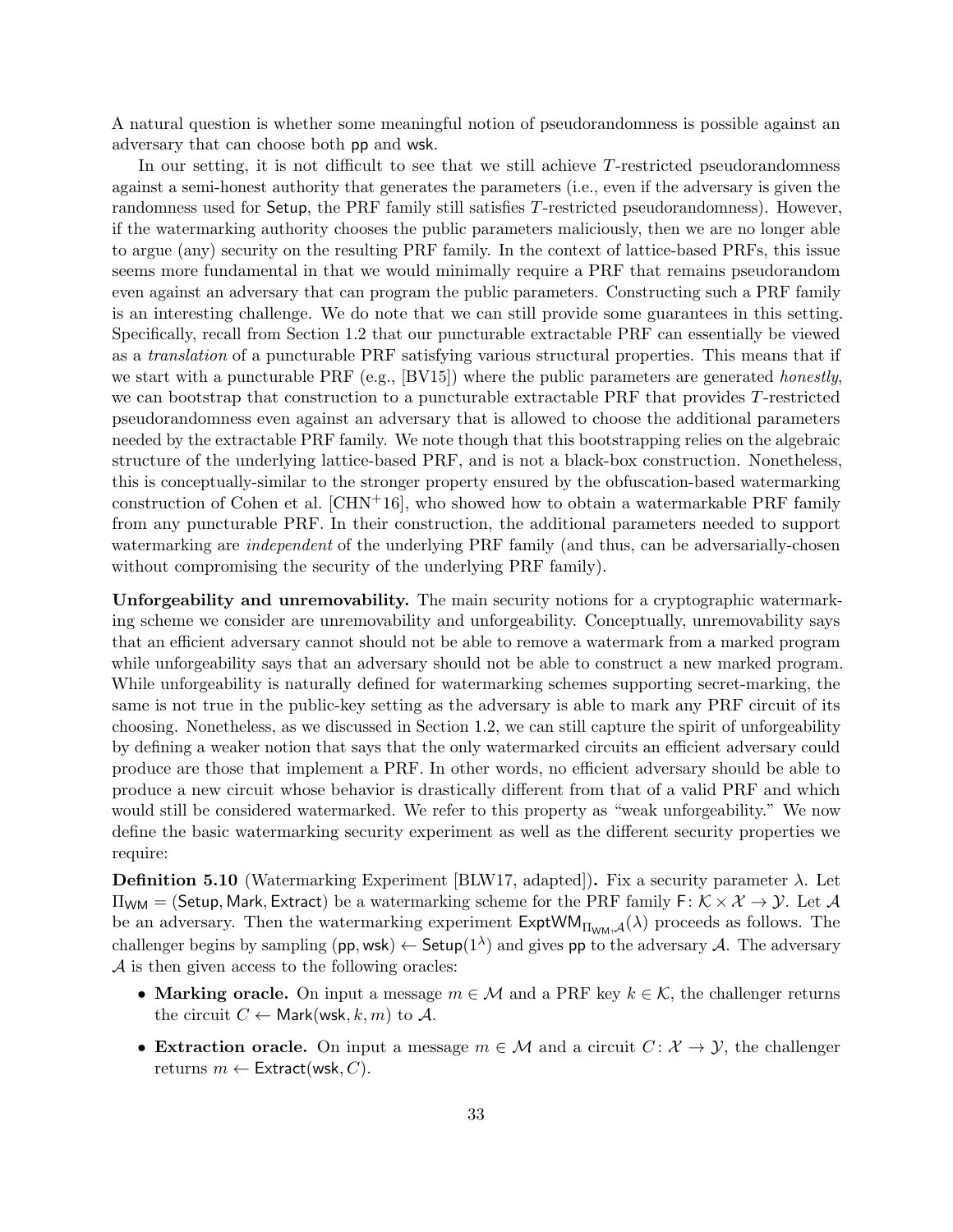• Challenge oracle. On input a message  $\hat{m} \in \mathcal{M}$ , the challenger samples  $\hat{k} \leftarrow \mathsf{F}.\mathsf{KeyGen}(1^{\lambda}),$ and returns the circuit  $\hat{C} \leftarrow \mathsf{Mark}(\mathsf{wsk}, \hat{k}, \hat{m})$  to  $\mathcal{A}.$ 

Finally, A outputs a circuit  $\tilde{C} : \mathcal{X} \to \mathcal{Y}$ . The output of the experiment, denoted  $\text{ExptWM}_{\text{HWM},\mathcal{A}}(\lambda)$ , is Extract(wsk,  $C$ ).

**Definition 5.11** ( $\varepsilon$ -Unremovability [\[CHN](#page-43-1)<sup>+</sup>16, [BLW17,](#page-42-2) adapted]). Fix a security parameter  $\lambda$ . Let  $\Pi_{WM}$  = (Setup, Mark, Extract) be a watermarking scheme for a PRF family  $F: K \times X \rightarrow Y$ . We say that an adversary A for the watermarking experiment is  $\varepsilon$ -unremoving-admissible if the following conditions hold:

- The adversary  $A$  makes exactly one query to the challenge oracle.
- The circuit  $\tilde{C}$  that A outputs satisfies  $\tilde{C} \sim_{\varepsilon} \hat{C}$ , where  $\hat{C}$  is the circuit output by the challenge oracle.

We say that  $\Pi_{WM}$  is  $\varepsilon$ -unremovable if for all efficient and  $\varepsilon$ -unremoving-admissible adversaries A,

$$
\Pr[\mathsf{ExptWM}_{\Pi_{\mathsf{WM}},\mathcal{A}}(\lambda)\neq \hat{m}]=\mathsf{negl}(\lambda),
$$

where  $\hat{m}$  is the message A submitted to the challenge oracle in  $\mathsf{ExptWM}_{\Pi_{\text{WM}},\mathcal{A}}(\lambda)$ .

<span id="page-33-1"></span>**Definition 5.12** (δ-Unforgeability [\[CHN](#page-43-1)+16, [BLW17,](#page-42-2) adapted]). Fix a security parameter  $λ$ . Let  $\Pi_{WM}$  = (Setup, Mark, Extract) be a watermarking scheme for a PRF family  $F: K \times X \rightarrow Y$ . We say that an adversary A for the watermarking experiment is  $\delta$ -unforging-admissible if the following conditions hold:

- The adversary  $A$  does not make any challenge oracle queries.
- The circuit  $\tilde{C}$  that A outputs satisfies  $\tilde{C} \not\sim_{\delta} C_{\ell}$  for all  $\ell \in [Q]$ , where Q is the number of queries A made to the marking oracle,  $C_{\ell}$  is the output of the marking oracle on the  $\ell^{\text{th}}$  query.

Then, we say that  $\Pi_{WM}$  is  $\delta$ -unforgeable if for all efficient and  $\delta$ -unforging-admissible adversaries  $\mathcal{A}$ ,

$$
\Pr[\mathsf{ExptWM}_{\Pi_{\mathsf{WM}},\mathcal{A}}(\lambda) \neq \bot] = \mathsf{negl}(\lambda).
$$

<span id="page-33-0"></span>**Definition 5.13** (Weak δ-Unforgeability). Fix a security parameter  $\lambda$ . Let  $\Pi_{WM} = ($ Setup, Mark, Extract) be a watermarking scheme for a PRF family  $F: \mathcal{K} \times \mathcal{X} \to \mathcal{Y}$ . We say that an adversary A for the watermarking experiment is weak  $\delta$ -unforging-admissible if the following conditions hold:

- The adversary A does not make any challenge oracle queries.
- The circuit  $\tilde{C}$  that A outputs satisfies  $\tilde{C}(\cdot) \not\sim_{\delta} \mathsf{F}(k, \cdot)$  for all  $k \in \mathcal{K}$ .

Then, we say that  $\Pi_{WM}$  is *weak δ-unforgeable* if for all efficient and weak δ-unforging-admissible adversaries A,

$$
\Pr[\mathsf{ExptWM}_{\Pi_{\mathsf{WM}},\mathcal{A}}(\lambda) \neq \bot] = \mathsf{negl}(\lambda).
$$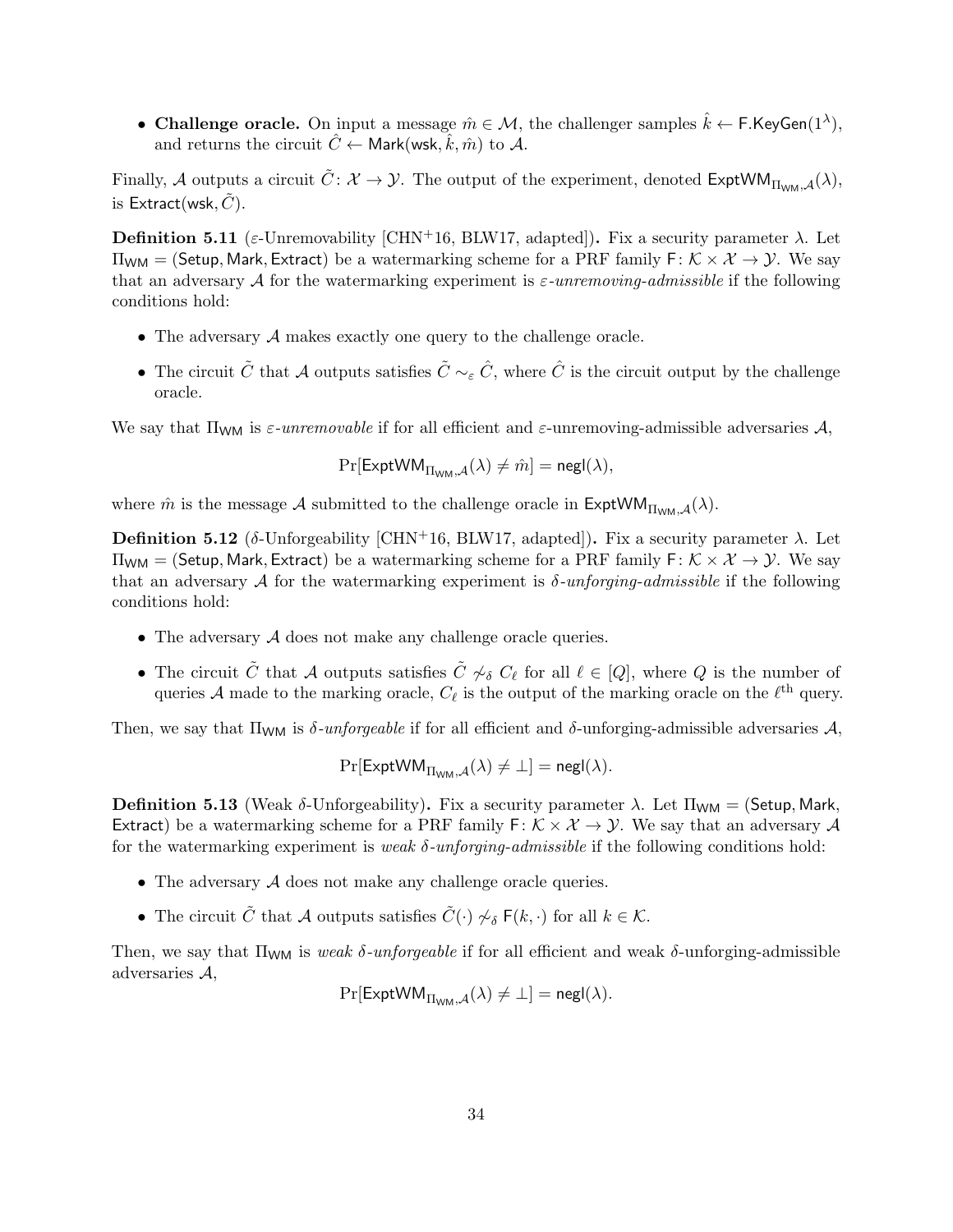**Remark 5.14** (Unforgeability Notions). We note that any watermarking scheme that is  $\delta$ unforgeable is also weak  $\delta'$ -unforgeable for some  $\delta' = \delta + \text{negl}(\lambda)$ , provided that the underlying watermarking scheme is correct even for adversarially-chosen keys (Remark [5.4\)](#page-30-1). To see this, observe that any adversary that wins the weak  $\delta$ -unforgeable game must be able to produce a circuit  $C$ that is at least  $\delta$ -far from  $F(k, \cdot)$  for all  $k \in \mathcal{K}$ . We argue that  $\tilde{C}$  is also an admissible forgery for the standard  $\delta'$ -unforgeability game for some  $\delta' = \delta + \text{negl}(\lambda)$ . In the  $\delta'$ -unforgeability game, the adversary has to output a circuit that is at least  $\delta'$ -far from  $C_{\ell}$  where  $C_{\ell}$  is the circuit from the  $\ell^{\text{th}}$  marking query. If the watermarking scheme is correct even for adversarially-chosen keys, then  $C_\ell \sim_{\varepsilon} F(k_\ell, \cdot)$ , where  $k_\ell$  is the key the adversary submitted in its  $\ell^{\text{th}}$  marking oracle query and  $\varepsilon = \mathsf{negl}(\lambda)$ . Thus, if  $\tilde{C}' \not\sim_{\delta} \mathsf{F}(k_{\ell}, \cdot)$ , then  $\tilde{C} \not\sim_{\delta'} C_{\ell}$  for  $\delta' = \delta + \varepsilon = \delta + \mathsf{negl}(\lambda)$ . This means that the circuit  $\tilde{C}$  is a valid forgery for the  $\delta'$ -unforgeability game.

<span id="page-34-1"></span>Remark 5.15 (From Unforgeability to Extended Pseudorandomness). As discussed in Remark [5.7,](#page-31-1) the notion of extended pseudorandomness from [\[QWZ18\]](#page-44-4) requires that pseudorandomness for the PRF associated with a watermarking scheme Π<sub>WM</sub> hold even if the adversary has access to the extraction oracle. If  $\Pi_{WM}$  satisfies  $\delta$ -unforgeability for some  $\delta > 0$ , then pseudorandomness implies extended pseudorandomness. In particular, in the pseudorandomness security game, the adversary is not given any marked circuits;  $\delta$ -unforgeability then says that the adversary cannot produce any circuit that is considered marked. In other words, the response to all of the extraction oracle queries an efficient adversary makes is ⊥. Correspondingly, extended pseudorandomness reduces to standard pseudorandomness. Thus, our watermarking constructions that satisfy δ-unforgeability (Constructions [5.17](#page-35-0) and [5.25\)](#page-37-1) also satisfy extended pseudorandomness. Our watermarking scheme that supports public marking in the random oracle model (Construction [5.32\)](#page-38-1) also satisfies extended pseudorandomness (Theorem [5.38\)](#page-40-2); in that case, the argument does not generically follow from unforgeability, but a similar argument as that used to show weak  $\delta$ -unforgeability does suffice.

Remark 5.16 (Relaxing Unforgeabiilty). The definition of unforgeability in Definition [5.12](#page-33-1) is the standard one introduced by Cohen et al.  $[CHN<sup>+</sup>16]$  $[CHN<sup>+</sup>16]$ . However, we can consider a relaxation of unforgeability from  $KW17$  where instead of requiring that the circuit C output by the adversary to be sufficiently far from all circuits  $C_1, \ldots, C_Q$  that the adversary received from the marking oracle, we instead require that  $\tilde{C}$  be sufficiently far from the PRFs  $\mathsf{F}(k_1,\cdot),\ldots,\mathsf{F}(k_\ell,\cdot)$  the adversary submitted to the marking oracle. When the underlying PRF is correct for adversarial keys (Definition [4.15\)](#page-23-3), then these two notions are the same. However, when the underlying PRF does not necessarily provide correctness for adversarially-chosen keys, then achieving this relaxed notion of unforgeability is potentially easier. In our setting, if we just consider the relaxed version of unforgeability, then security of our watermarking scheme only needs to rely on the (polynomial) hardness of solving worstcase lattice problems up to a nearly polynomial approximation factor. All previous constructions of watermarking that support message-embedding from standard assumptions could only be reduced to the hardness of worst-case lattice problems with a quasi-polynomial approximation factor.

#### <span id="page-34-0"></span>5.2 Mark-Embedding Watermarking

In this section, we present our basic construction of a mark-embedding watermarkable family of PRFs (in the secret-key setting) from extractable PRFs. While the message-embedding construction in Section [5.3](#page-37-0) strictly subsumes this construction, we present it for pedagogical reasons. The basic construction captures all of the core ideas that underlie our watermarking scheme from extractable PRFs and minimizes the number of technical details that arise with more complex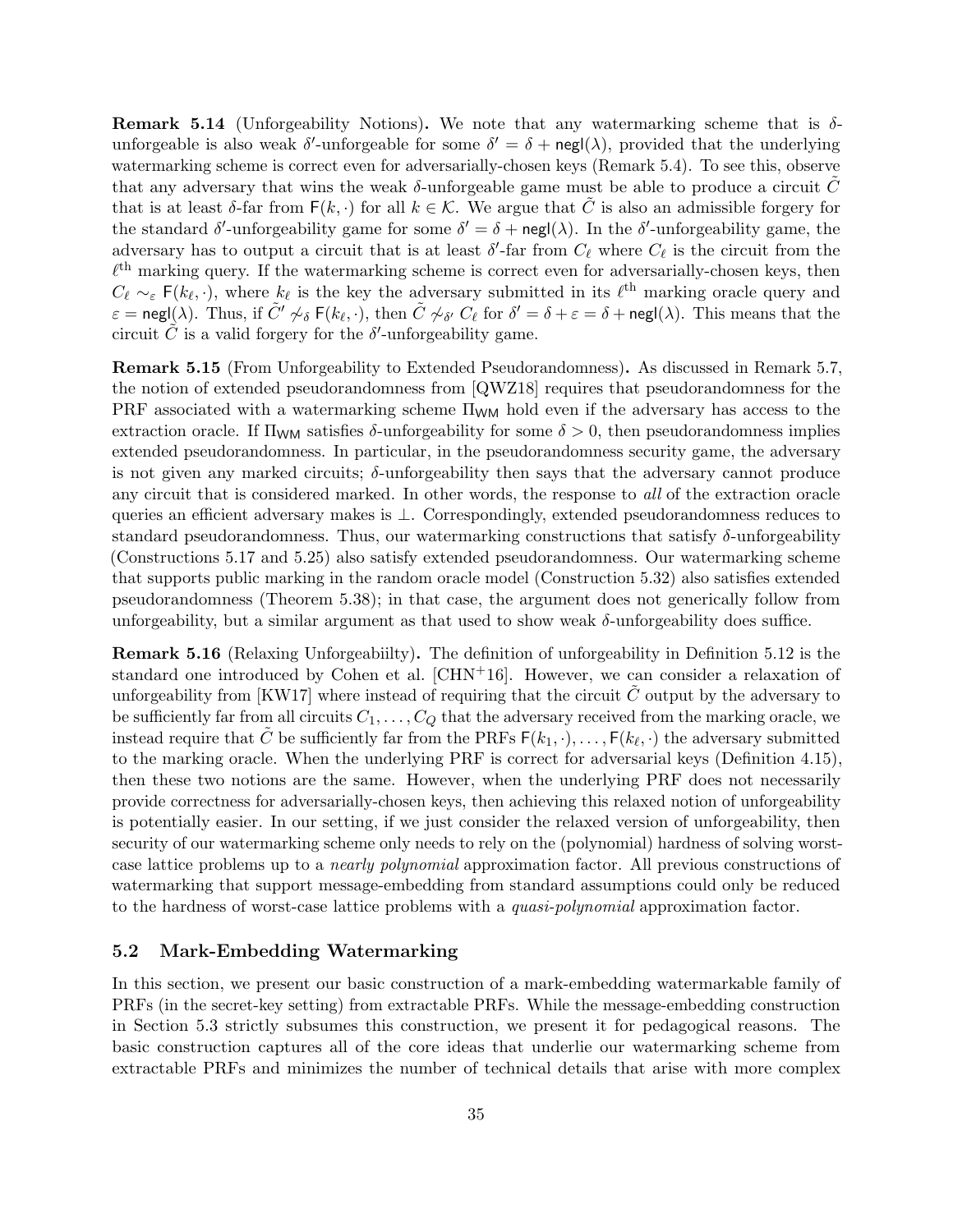notions of watermarking. We refer to Section [1.2](#page-3-0) for a high-level overview of this construction. In the subsequent sections, we build upon this construction to obtain message-embedding watermarking (and, in the random oracle model, message-embedding watermarking with public marking).

<span id="page-35-0"></span>**Construction 5.17** (Mark-Embedding Watermarkable PRFs). Let  $\lambda$  be a security parameter. Our mark-embedding watermarkable PRF relies on the following primitives:

- Let  $\Pi_{\mathsf{EPRF}} = (\mathsf{EX}.\mathsf{PrmsGen}, \mathsf{EX}.\mathsf{SampleKey}, \mathsf{EX}.\mathsf{Eval}, \mathsf{EX}.\mathsf{Extract}, \mathsf{EX}.\mathsf{Puncture}, \mathsf{EX}.\mathsf{PunctureEval})$ be a puncturable extractable PRF with key-space  $\mathcal{K}_{\text{EPRF}}$ , domain  $\mathcal{X}$ , and range  $\mathcal{Y}$ .
- Let PRF:  $\mathcal{K}_{\text{PRF}} \times \mathcal{K}_{\text{EPRF}} \to \mathcal{X}^{\lambda}$  be a pseudorandom function.

We construct a watermarkable PRF  $\Pi_{WM} = (Setup, Mark, Extract)$  as follows:

- Setup( $1^{\lambda}$ ): On input the security parameter  $\lambda$ , the setup algorithm samples a PRF key  $k_{\text{PRF}} \leftarrow \overbrace{K_{\text{PRF}}}$ , and parameters for the extractable PRF (pp, td)  $\leftarrow$  EX.PrmsGen(1<sup> $\lambda$ </sup>). It outputs the public parameters **pp** and the watermarking secret key  $wsk = (k_{PRF}, \text{pp}, \text{td}).$
- Mark(wsk, k): On input the watermarking secret key wsk = ( $k_{\text{PRF}}$ , pp, td), and a key  $k \in \mathcal{K}_{\text{EPRF}}$ , the marking algorithm derives points  $(x_1^*,...,x_\lambda^*) \leftarrow \text{PRF}(k_{\text{PRF}},k)$  and a punctured key  $k' \leftarrow \textsf{EX}.\textsf{Puncture}(\textsf{pp},k,(x_1^*,\ldots,x_\lambda^*))$ . It outputs the circuit  $C\colon\mathcal{X}\to\mathcal{Y}$  that implements the punctured evaluation algorithm  $EX.P$ unctureEval(pp,  $k', \cdot$ ).
- Extract(wsk, C): On input the watermarking secret key wsk =  $(k_{\text{PRE}}, \text{pp}, \text{td})$ , and a circuit  $C: \mathcal{X} \to \mathcal{Y}$ , the extraction algorithm first extracts a key  $k \leftarrow \textsf{EX}.\textsf{Extract}(pp,td,C).$  If  $k = \perp$ , output UNMARKED. Otherwise, it computes  $(x_1^*, \ldots, x_\lambda^*) \leftarrow \text{PRF}(k_{\text{PRF}}, k)$ . If  $C(x_i^*) \neq$ EX.Eval(pp, k,  $x_i^*$ ) for all  $i \in [\lambda]$ , then output MARKED. Otherwise, output UNMARKED.

The underlying PRF family F:  $K_{\text{EPRF}} \times \mathcal{X} \rightarrow \mathcal{Y}$  (induced by the public parameters pp for the watermarking scheme) is defined as  $F(k, x) := \text{Eval}(pp, k, x)$  and F.KeyGen simply returns EX.SampleKey(pp). Note that the description of the PRF family F includes the public parameters pp, but not the other components in the watermarking secret key wsk.

Correctness. Correctness of our construction follows from correctness and several statistical properties of the underlying extractable PRF (implied by the different security properties on the extractable PRF). We state the theorem below, but defer the formal proof to Appendix [B.1.](#page-69-0)

**Theorem 5.18** (Correctness). Suppose  $\Pi_{\text{EPRF}}$  satisfies perfect correctness for most keys (Def-inition [4.14\)](#page-23-2), key-injectivity (Definition [4.11\)](#page-21-0),  $(\varepsilon_1, \varepsilon_2)$ -robust extractability for  $\varepsilon_1 = 1/\text{poly}(\lambda)$ (Definition [4.16\)](#page-23-0), and puncturing security (Definition 4.16), and that  $1/|\mathcal{X}| = \text{negl}(\lambda)$ . Then, the watermarking scheme  $\Pi_{WM}$  from Construction [5.17](#page-35-0) is correct.

Pseudorandomness. Next, we show that our watermarking scheme satisfies both the usual notion of pseudorandomness (against adversaries that do not have the watermarking secret key) as well as the relaxed version of T-pseudorandomness against the watermarking authority.

**Theorem 5.19** (Pseudorandomness). Suppose  $\Pi_{\text{EPRF}}$  is pseudorandom (Definition [4.6\)](#page-20-2). Then, the watermarking scheme  $\Pi_{WM}$  from Construction [5.17](#page-35-0) is pseudorandom (Definition [5.5\)](#page-31-2).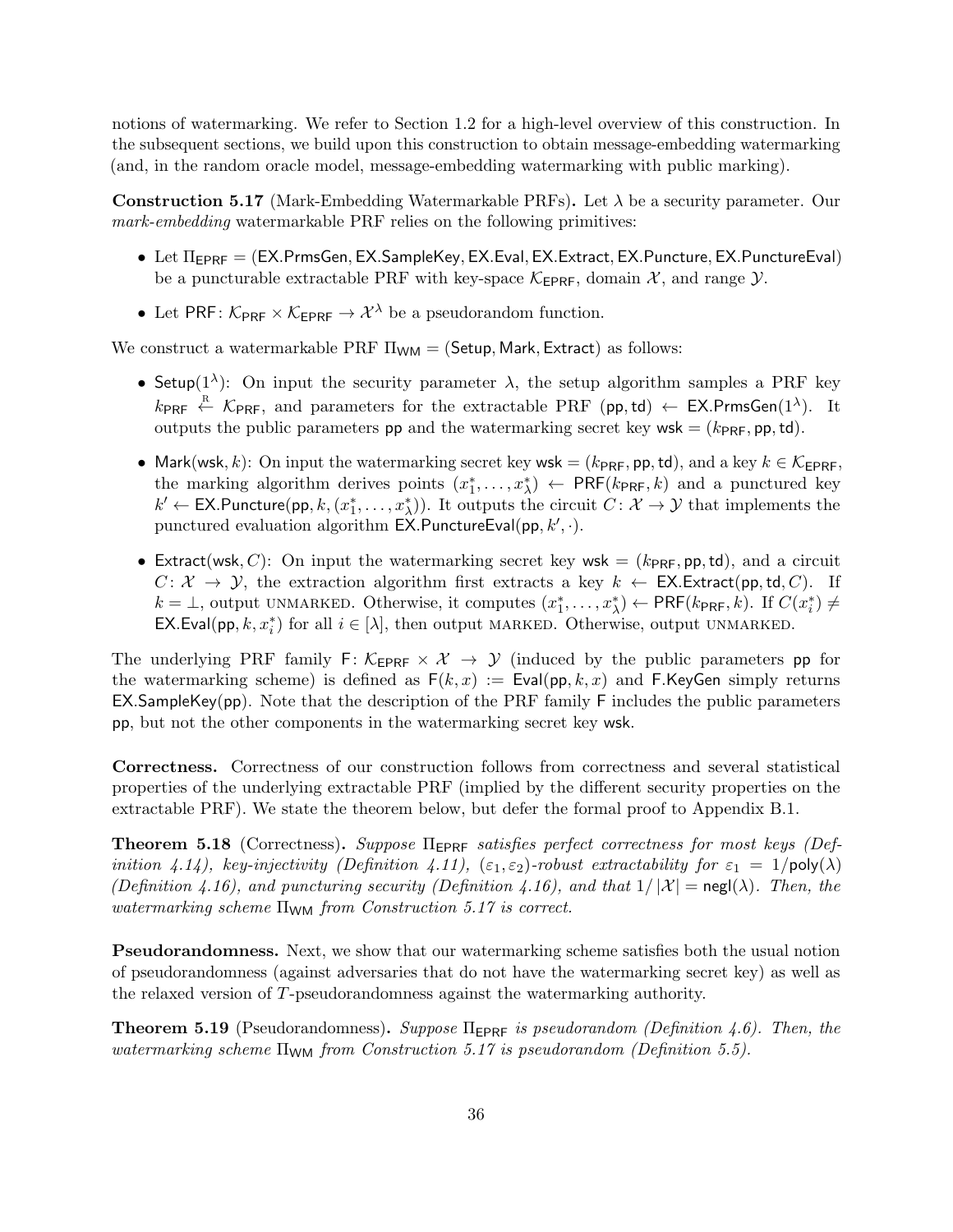*Proof.* The PRF family associated with  $\Pi_{WM}$  is the PRF family associated with the underlying extractable PRF  $\Pi_{\text{EPRF}}$ . Thus, pseudorandomness of  $\Pi_{\text{EPRF}}$  implies pseudorandomness of  $\Pi_{\text{WM}}$ .  $\Box$ 

<span id="page-36-1"></span>**Theorem 5.20** (T-Restricted Pseudorandomness Against the Authority). Suppose  $\Pi_{\text{EPRF}}$  satisfies T-restricted pseudorandomness given the trapdoor (Definition [4.7\)](#page-20-0). Then, the watermarking scheme ΠWM from Construction [5.17](#page-35-0) satisfies T-restricted pseudorandomness against the watermarking authority (Definition [5.6\)](#page-31-0).

*Proof.* First, we note that the PRF family F associated with  $\Pi_{WM}$  is precisely the PRF family associated with the underlying extractable PRF  $\Pi_{\text{EPRF}}$ , which satisfies T-restricted pseudorandomness given the trapdoor. Thus, given an adversary  $A$  that breaks T-restricted pseudorandomness for  $\Pi_{WM}$ , we can easily build an adversary *β* that breaks T-restricted pseudorandomness of  $\Pi_{EPRF}$ . Specifically, algorithm B gets (pp, td) and a restricted set  $S \subseteq \mathcal{X}$  from the  $\Pi_{\text{EPRF}}$  challenger, samples a PRF key  $k_{\text{PRF}} \leftarrow \mathcal{K}_{\text{PRF}}$  and simulates the watermarking secret key as wsk = ( $k_{\text{PRF}}, p_p, td$ ). It gives (wsk, S) to A. To simulate evaluation queries, algorithm  $\beta$  simply forwards the queries to its evaluation oracle and echoes the response. At the end of the game,  $\beta$  outputs whatever  $\mathcal A$  outputs. It is easy to see that  $\mathcal{B}'$ 's distinguishing advantage is the same as  $\mathcal{A}'$ 's, and the claim follows.  $\Box$ 

Unremovability and unforgeability. We now state our security theorems for unremovability and unforgeability, but defer their formal analysis to Appendix [B.1.](#page-69-0) We then state a simple corollary that says that the watermarking scheme satisfies the notion of extended pseudorandomness from [\[QWZ18\]](#page-44-0) (see Remarks [5.7](#page-31-1) and [5.15\)](#page-34-0).

<span id="page-36-2"></span>**Theorem 5.21** (Unremovability). Suppose that  $1/|\mathcal{Y}| = \text{negl}(\lambda)$ , that PRF is a secure PRF, and that  $\Pi_{\text{EPRF}}$  satisfies key-injectivity (Definition [4.11\)](#page-21-0),  $(\varepsilon_1, \varepsilon_2)$ -robust extractability (Definition [4.9\)](#page-20-1), the additional properties in Remark [4.10,](#page-21-1) and selective puncturing security (Definition [4.16\)](#page-23-0). Then, for all  $\varepsilon \leq \varepsilon_1$ , the mark-embedding watermarkable PRF family  $\Pi_{\text{WM}}$  from Construction [5.17](#page-35-0) satisfies  $\varepsilon$ -unremovability (Definition [5.11\)](#page-33-0).

<span id="page-36-0"></span>**Theorem 5.22** (Unforgeability). Suppose that PRF is a secure PRF and that  $\Pi_{\text{EPRF}}$  is almost functionality-preserving for adversarially-chosen keys (Definition [4.15\)](#page-23-1) and satisfies  $(\epsilon_1, \epsilon_2)$ -robust extractability (Definition [4.9\)](#page-20-1) as well as the additional properties in Remark [4.10.](#page-21-1) In addition, suppose that  $1/|\mathcal{X}| = \text{negl}(\lambda)$ . Then, for all  $\delta \geq \varepsilon_2$ , the mark-embedding watermarkable PRF family ΠWM from Construction [5.17](#page-35-0) satisfies δ-unforgeability (Definition [5.12\)](#page-33-1).

Corollary 5.23 (Extended Pseudorandomness). Suppose the conditions in Theorems [5.19](#page-35-1) and [5.22](#page-36-0) hold. Then, the watermarking scheme  $\Pi_{WM}$  from Construction [5.17](#page-35-0) satisfies extended pseudorandomness (Remark [5.7\)](#page-31-1).

 $\Box$ 

Proof. Follows from the argument outlined in Remark [5.15.](#page-34-0)

Remark 5.24 (Relaxed Unforgeability from Weaker Assumptions). Theorem [5.22](#page-36-0) only relies on the extractable PRF  $\Pi_{\text{FPRF}}$  being functionality-preserving for adversarially-chosen keys to argue the full notion of unforgeability as defined in Definition [5.12.](#page-33-1) If we consider the relaxed notion from Remark [5.16](#page-34-1) (and considered in [\[KW17\]](#page-44-1)), then this assumption is no longer necessary for the proof. In this case, all of the other properties specified in Theorem [5.22](#page-36-0) can be realizing assuming the hardness of solving worst-case lattice problems with a *nearly polynomial* (rather than *sub-exponential*)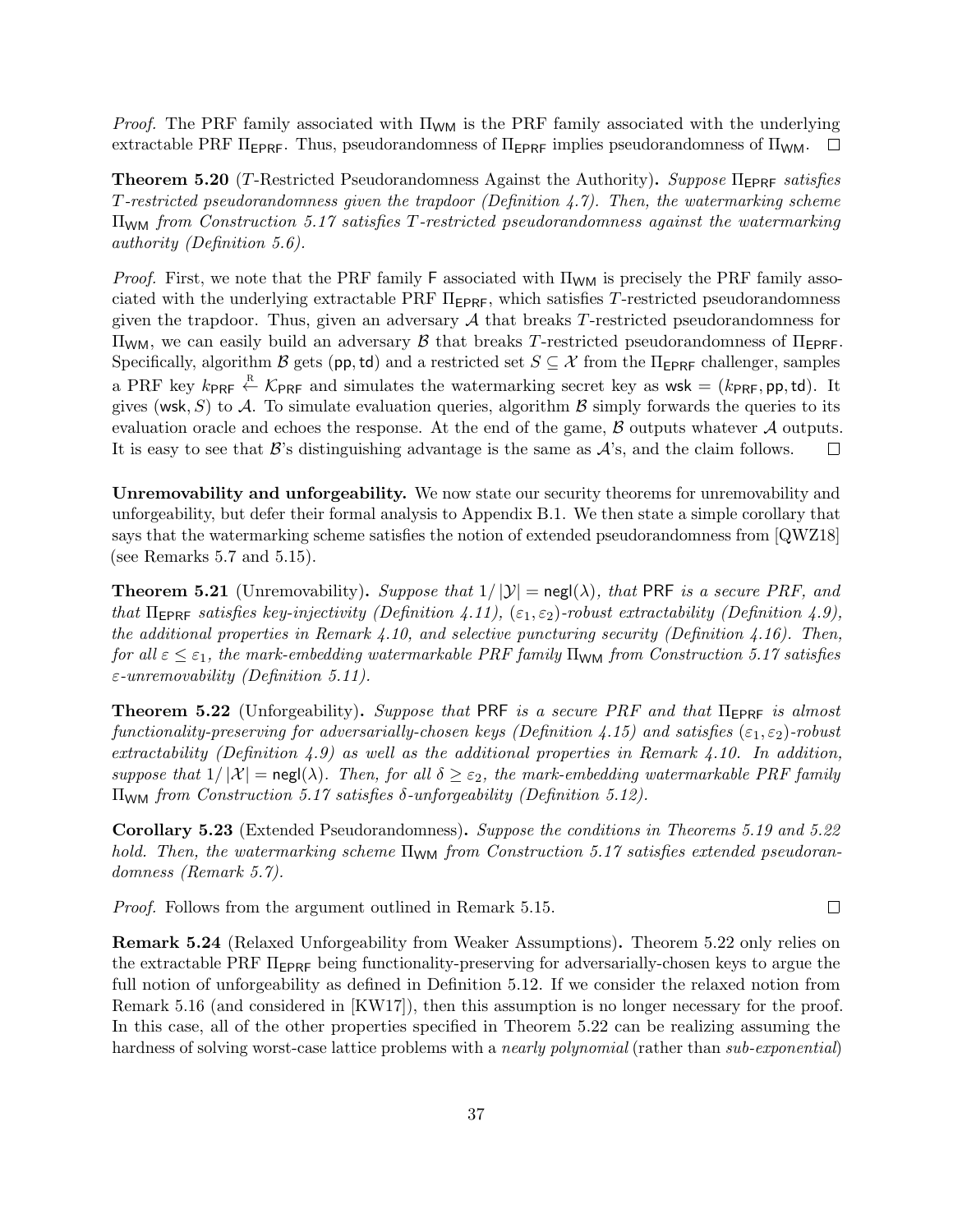approximation factor (Section [4.3,](#page-28-0) Remark [4.27\)](#page-29-0). This simplification also applies to the messageembedding watermarking constructions in Sections [5.3](#page-37-0) and [5.4.](#page-38-0) This is the weakest assumption from which we currently have message-embedding watermarking. All previous constructions of messageembedding watermarking either relied on obfuscation  $\text{[CHN+16, BLW17, YAL+17, YAL+18]},$  $\text{[CHN+16, BLW17, YAL+17, YAL+18]},$  $\text{[CHN+16, BLW17, YAL+17, YAL+18]},$  $\text{[CHN+16, BLW17, YAL+17, YAL+18]},$  $\text{[CHN+16, BLW17, YAL+17, YAL+18]},$  $\text{[CHN+16, BLW17, YAL+17, YAL+18]},$  $\text{[CHN+16, BLW17, YAL+17, YAL+18]},$  or worst-case lattice problems with a quasi-polynomial approximation factor [\[KW17,](#page-44-1) [QWZ18\]](#page-44-0).

#### <span id="page-37-0"></span>5.3 Message-Embedding Watermarking

In this section, we show how to extend our basic mark-embedding watermarking construction from Construction [5.17](#page-35-0) to additionally support message embedding. We refer to Section [1.2](#page-3-0) for a high-level overview of our construction.

<span id="page-37-1"></span>**Construction 5.25** (Message-Embedding Watermarkable PRFs). Let  $\lambda$  be a security parameter. Let  $\mathcal{M} = \{0,1\}^t$  be the message space for the watermarking scheme. Our message-embedding watermarkable PRF family relies on the following primitives:

- Let  $\Pi_{\text{FPRF}} = (EX.PrmsGen, EX.SampleKey, EX.Eval, EX.Extract, EX.Puncture, EX.PunctureEval)$ be a puncturable extractable PRF with key-space  $\mathcal{K}_{\text{EPRF}}$ , domain  $\mathcal{X}$ , and range  $\mathcal{Y}$ .
- Let PRF:  $\mathcal{K}_{\text{PRF}} \times (\mathcal{K}_{\text{FPRF}} \times [t] \times \{0,1\}) \to \mathcal{X}^{\lambda}$  be a pseudorandom function.

We construct a watermarkable PRF  $\Pi_{WM} = (Setup, Mark, Extract)$  as follows:

- Setup( $1^{\lambda}$ ): On input the security parameter  $\lambda$ , the setup algorithm samples a PRF key  $k_{\text{PRF}} \leftarrow \overbrace{K_{\text{PRF}}}$ , and parameters for the extractable PRF (pp, td)  $\leftarrow$  EX.PrmsGen(1<sup> $\lambda$ </sup>). It outputs the public parameters pp and the watermarking secret key  $wsk = (k_{PRF}, pp, td)$ .
- Mark(wsk, k, m): On input the watermarking secret key wsk = ( $k_{\text{PRF}}$ , pp, td), a key  $k \in$  $\mathcal{K}_{\text{EPRF}}$ , and a message  $m \in \{0,1\}^t$ , the marking algorithm derives a collection of points  $(x_{i,1}^*,\ldots,x_{i,\lambda}^*)$   $\leftarrow$  PRF( $k_{\text{PRF}},(k,i,m_i)$ ) for each  $i \in [t]$ . It then constructs a punctured key  $k' \leftarrow \textsf{EX.Puncture}(pp, k, \{x^*_{i,j}\}_{i \in [t], j \in [\lambda]})$ . Finally, it outputs the circuit  $C \colon \mathcal{X} \to \mathcal{Y}$  that implements the punctured evaluation algorithm  $EX.P$ unctureEval(pp,  $k', \cdot$ ).
- Extract(wsk, C): On input the watermarking secret key wsk =  $(k_{\text{PRF}}, \text{pp}, \text{td})$ , and a circuit  $C: \mathcal{X} \to \mathcal{Y}$ , the extraction algorithm first extracts a key  $k \leftarrow \textsf{EX}$ . Extract(pp, td, C). If  $k = \perp$ . output ⊥. Otherwise, for each  $i \in [t]$  and  $b \in \{0,1\}$ , the extraction algorithm computes  $(x_{i,b,1}^*,\ldots,x_{i,b,\lambda}^*)$   $\leftarrow$  PRF( $k_{\text{PRF}},(k,i,b)$ ). Let  $N_{i,b}$  denote the number of indices  $j \in [\lambda]$  where  $C(x_{i,b,j}^*) \neq \mathsf{EX}$ . Eval(pp,  $k, x_{i,b,j}^*$ ). If there exists an index  $i \in [t]$  where  $N_{i,0}, N_{i,1} < 2\lambda/3$  or  $N_{i,0}, N_{i,1} > 2\lambda/3$ , then output ⊥. Otherwise, for each  $i \in [t]$ , let  $b_i \in \{0,1\}$  be the unique bit where  $N_{i,b_i} > 2\lambda/3$ . Output the message  $m = b_1 \cdots b_t$ .

The underlying PRF family F:  $K_{\text{EPRF}} \times \mathcal{X} \rightarrow \mathcal{Y}$  (induced by the public parameters pp for the watermarking scheme) is defined as  $F(k, x) :=$  Eval(pp, k, x) and F.KeyGen simply returns EX.SampleKey(pp). Note that the description of the PRF family F includes the public parameters pp, but not the other components in the watermarking secret key wsk.

Correctness and security analysis. We now state our main security theorems, but defer the formal analysis of Theorems [5.29](#page-38-1) and [5.30](#page-38-2) to Appendix [B.2.](#page-78-0) The theorem statements and analysis are very similar to the corresponding ones from Section [5.2.](#page-34-2)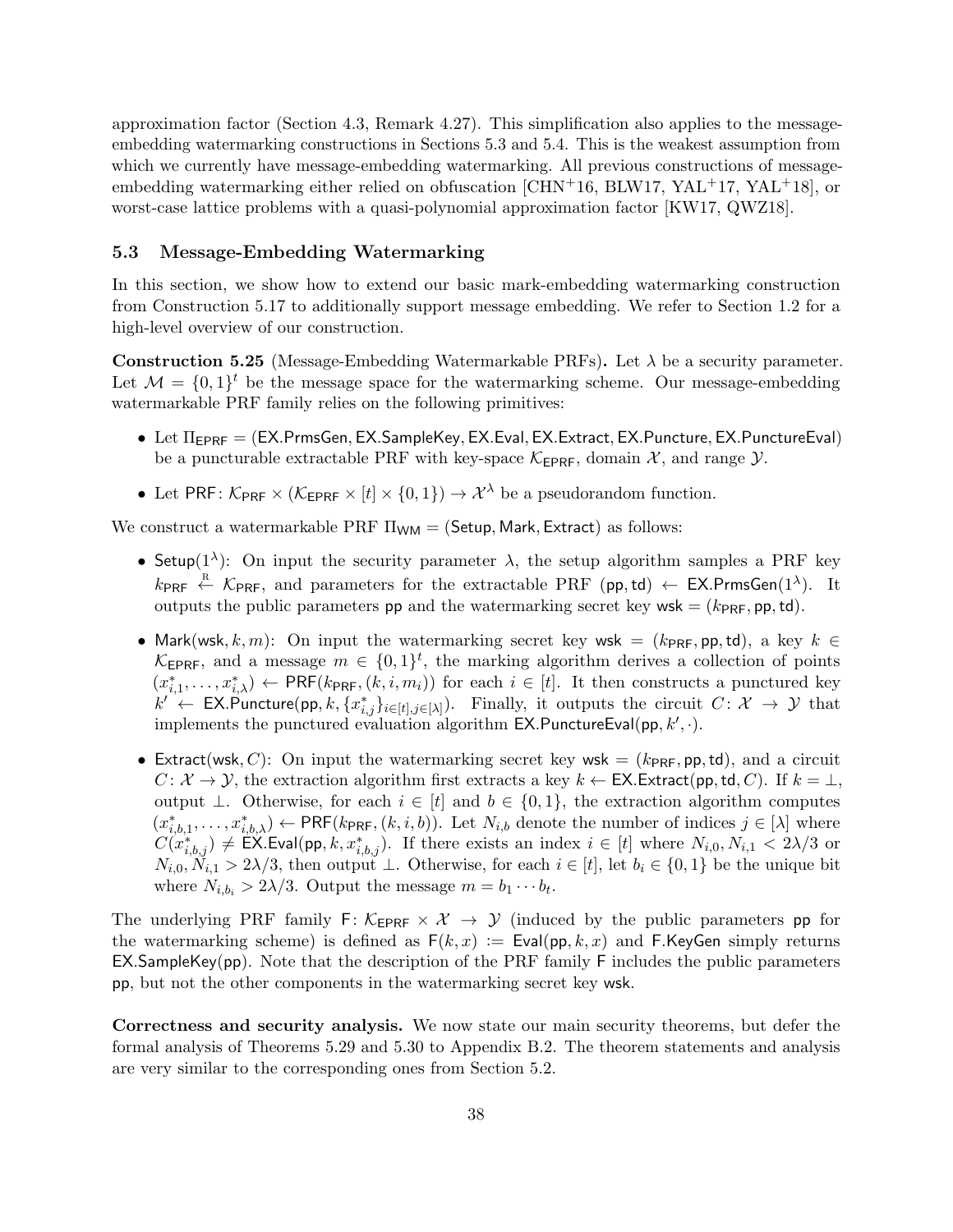**Theorem 5.26** (Correctness). Suppose  $\Pi_{\text{EPRF}}$  satisfies perfect correctness for most keys (Def-inition [4.14\)](#page-23-2), key-injectivity (Definition [4.11\)](#page-21-0),  $(\varepsilon_1, \varepsilon_2)$ -robust extractability for  $\varepsilon_1 = 1/\text{poly}(\lambda)$ (Definition [4.9\)](#page-20-1), and puncturing security (Definition [4.16\)](#page-23-0), and that  $1/|\mathcal{X}| = \text{negl}(\lambda)$ . Then, the watermarking scheme Π<sub>WM</sub> from Construction [5.25](#page-37-1) is correct

Proof. Follows by the same argument as that in the proof of Theorem [5.18.](#page-35-2)  $\Box$ 

<span id="page-38-3"></span>**Theorem 5.27** (Pseudorandomness). Suppose  $\Pi_{\text{EPRF}}$  is pseudorandom (Definition [4.6\)](#page-20-2). Then, the watermarking scheme  $\Pi_{WM}$  from Construction [5.25](#page-37-1) is pseudorandom (Definition [5.5\)](#page-31-2).

Proof. Follows by the same argument as that in the proof of Theorem [5.19.](#page-35-1)  $\Box$ 

**Theorem 5.28** (T-Restricted Pseudorandomness Against the Authority). Suppose  $\Pi_{\text{FPRF}}$  satisfies T-restricted pseudorandomness given the trapdoor (Definition [4.7\)](#page-20-0). Then, the watermarking scheme ΠWM from Construction [5.25](#page-37-1) satisfies T-restricted pseudorandomness against the watermarking authority (Definition [5.6\)](#page-31-0).

Proof. Follows by the same argument as that in the proof of Theorem [5.20.](#page-36-1)

<span id="page-38-1"></span>**Theorem 5.29** (Unremovability). Suppose that  $1/|\mathcal{Y}| = \text{negl}(\lambda)$ , that PRF is a secure PRF, and that  $\Pi_{\text{EPRF}}$  satisfies key-injectivity (Definition [4.11\)](#page-21-0),  $(\varepsilon_1, \varepsilon_2)$ -robust extractability (Definition [4.9\)](#page-20-1), the additional properties in Remark [4.10,](#page-21-1) and selective puncturing security (Definition [4.16\)](#page-23-0). Then, for all  $\varepsilon \leq \varepsilon_1$ , the message-embedding watermarkable PRF family  $\Pi_{\text{WM}}$  from Construction [5.25](#page-37-1) satisfies  $\varepsilon$ -unremovability (Definition [5.11\)](#page-33-0).

<span id="page-38-2"></span>**Theorem 5.30** (Unforgeability). Suppose that PRF is a secure PRF and that  $\Pi_{\text{FPRF}}$  is almost functionality-preserving for adversarially-chosen keys (Definition [4.15\)](#page-23-1) and satisfies  $(\varepsilon_1, \varepsilon_2)$ -robust extractability (Definition [4.9\)](#page-20-1) as well as the additional properties in Remark [4.10.](#page-21-1) In additional, suppose that  $1/|\mathcal{X}| = \text{negl}(\lambda)$ . Then, for all  $\delta \geq \varepsilon_2$ , the message-embedding watermarkable PRF family  $\Pi_{WM}$  from Construction [5.17](#page-35-0) satisfies  $\delta$ -unforgeability (Definition [5.12\)](#page-33-1).

Corollary 5.31 (Extended Pseudorandomness). Suppose the conditions in Theorems [5.27](#page-38-3) and [5.30](#page-38-2) hold. Then, the watermarking scheme  $\Pi_{WM}$  from Construction [5.25](#page-37-1) satisfies extended pseudorandomness.

Proof. Follows from the argument outlined in Remark [5.15.](#page-34-0)

#### <span id="page-38-0"></span>5.4 Public Marking in the Random Oracle Model

In this section, we show how a simple variant of Construction [5.25](#page-37-1) gives a message-embedding watermarking scheme that supports *public* marking in the random oracle model. At a high level, our construction replaces the pseudorandom function  $PRF(k_{PRF}, \cdot)$  used to derive the points to puncture with a random oracle. This yields a scheme where anybody can run the marking algorithm. The security analysis follows very similarly to the analysis of the message-embedding watermarking scheme from Section [5.3.](#page-37-0)

<span id="page-38-4"></span>**Construction 5.32** (Message-Embedding Watermarkable PRFs with Public Marking). Let  $\lambda$  be a security parameter. Let  $\mathcal{M} = \{0, 1\}^t$  be the message space for the watermarking scheme. Our mark-embedding watermarkable PRF with public marking relies on the following primitives:

 $\Box$ 

 $\Box$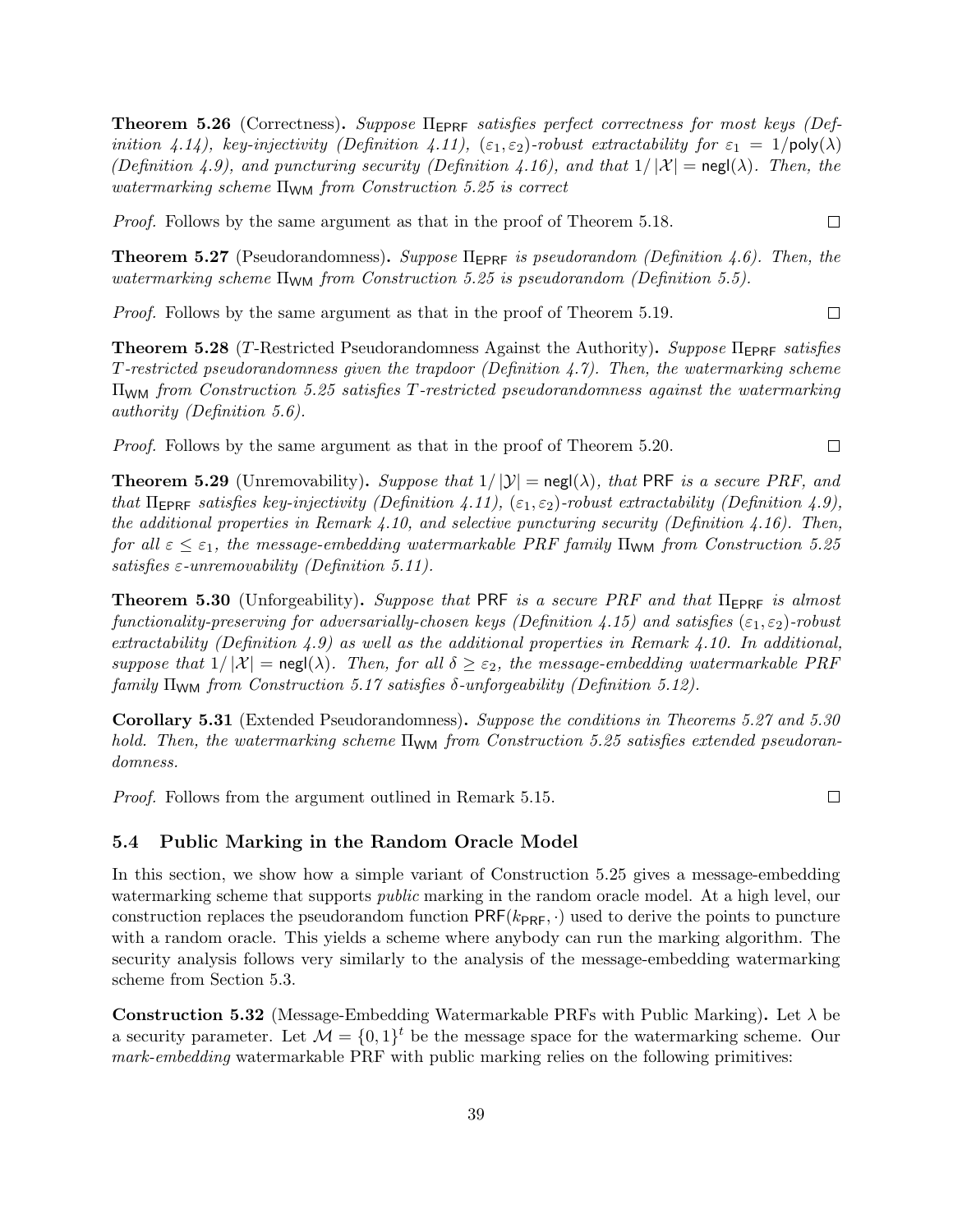- Let  $\Pi_{\text{EPRF}} = (\text{EX.PrmsGen}, \text{EX.SampleKey}, \text{EX.Eval}, \text{EX.Extract}, \text{EX.Puncture}, \text{EX.PunctureEval})$ be a puncturable extractable PRF with key-space  $\mathcal{K}_{\text{EPRF}}$ , domain  $\mathcal{X}$ , and range  $\mathcal{Y}$ .
- Let H be a hash function  $H: (\mathcal{K}_{\text{EPRF}} \times [t] \times \{0,1\}) \to \mathcal{X}^{\lambda}$ , which we model as a random oracle in the security analysis.

We construct a publicly-markable watermarkable PRF  $\Pi_{WM} = (Setup, Mark, Extract)$  as follows:

- Setup( $1^{\lambda}$ ): On input the security parameter  $\lambda$ , the setup algorithm samples parameters for the extractable PRF (pp, td)  $\leftarrow$  EX.PrmsGen(1<sup> $\lambda$ </sup>). It outputs pp as the public parameters and sets wsk  $=$  (pp, td).
- Mark(pp, k, m): On input the public parameters pp, a PRF key  $k \in \mathcal{K}_{\text{EPRF}}$ , and a message  $m \in \mathcal{M}$ , the marking algorithm derives a collection of points  $(x^*_{i,1},...,x^*_{i,\lambda}) \leftarrow H(k,i,m_i)$ for each  $i \in [t]$ . It then constructs a punctured key  $k' \leftarrow \textsf{EX.Puncture}(pp, k, \{x^*_{i,j}\}_{i \in [t], j \in [\lambda]})$ . Finally, it outputs the circuit  $C: \mathcal{X} \to \mathcal{Y}$  that implements the punctured evaluation algorithm EX. Puncture Eval (pp,  $k', \cdot$ ).
- Extract(wsk, C): On input the watermarking secret key wsk = (pp, td), and a circuit  $C: \mathcal{X} \to \mathcal{Y}$ , the extraction algorithm first extracts a key  $k \leftarrow \textsf{EX}.$  Extract(pp, td, C). If  $k = \perp$ , output ⊥. Otherwise, for each  $i \in [t]$  and  $b \in \{0,1\}$ , the extraction algorithm computes  $(x_{i,b,1}^*,\ldots,x_{i,b,\lambda}^*) \leftarrow H(k,i,b)$ . Let  $N_{i,b}$  denote the number of indices  $j \in [\lambda]$  where  $C(x_{i,b,j}^*) \neq$  $EX. \text{Eval}(pp, k, x_{i,b,j}^*)$ . If there exists an index  $i \in [t]$  where  $N_{i,0}, N_{i,1} < 2\lambda/3$  or  $N_{i,0}, N_{i,1} > 2\lambda/3$ , then output  $\perp$ . Otherwise, for each  $i \in [t]$ , let  $b_i$  be the unique bit where  $N_{i,b_i} > 2\lambda/3$ . Output the message  $m = b_1 \cdots b_t$ .

The underlying PRF family F:  $K_{\text{EPRF}} \times \mathcal{X} \rightarrow \mathcal{Y}$  (induced by the public parameters pp for the watermarking scheme) is defined as  $F(k, x) :=$  Eval(pp, k, x) and F.KeyGen simply returns EX.SampleKey(pp). Note that the description of the PRF family F includes the public parameters pp, but not the other components in the watermarking secret key wsk.

Correctness and security analysis. We now state our main security theorems, but defer the formal analysis of Theorems [5.36,](#page-40-0) [5.22,](#page-36-0) and [5.38](#page-40-1) to Appendix [B.3.](#page-84-0) The theorem statements and analysis are very similar to the corresponding ones from Sections [5.2](#page-34-2) and [5.3.](#page-37-0)

Theorem 5.33 (Correctness). Suppose Π<sub>ΕΡRF</sub> satisfies perfect correctness for most keys (Def-inition [4.14\)](#page-23-2), key-injectivity (Definition [4.11\)](#page-21-0),  $(\varepsilon_1, \varepsilon_2)$ -robust extractability for  $\varepsilon_1 = 1/\text{poly}(\lambda)$ (Definition [4.9\)](#page-20-1), and puncturing security (Definition [4.16\)](#page-23-0), and that  $\lambda/|\mathcal{X}| = \text{negl}(\lambda)$ . Then, the watermarking scheme Π<sub>WM</sub> from Construction [5.32](#page-38-4) is correct.

Proof. Follows by the same argument as that in the proof of Theorem [5.18.](#page-35-2)

 $\Box$ 

<span id="page-39-0"></span>**Theorem 5.34** (Pseudorandomness). Suppose  $\Pi_{\text{EPRF}}$  is pseudorandom (Definition [4.6\)](#page-20-2). Then, the watermarking scheme  $\Pi_{WM}$  from Construction [5.32](#page-38-4) is pseudorandom (Definition [5.5\)](#page-31-2).

 $\Box$ Proof. Follows by the same argument as that in the proof of Theorem [5.19.](#page-35-1)

**Theorem 5.35** (T-Restricted Pseudorandomness Against the Authority). Suppose  $\Pi_{\text{FPRF}}$  satisfies T-restricted pseudorandomness given the trapdoor (Definition [4.7\)](#page-20-0). Then, the watermarking scheme ΠWM from Construction [5.32](#page-38-4) satisfies T-restricted pseudorandomness against the watermarking authority (Definition [5.6\)](#page-31-0).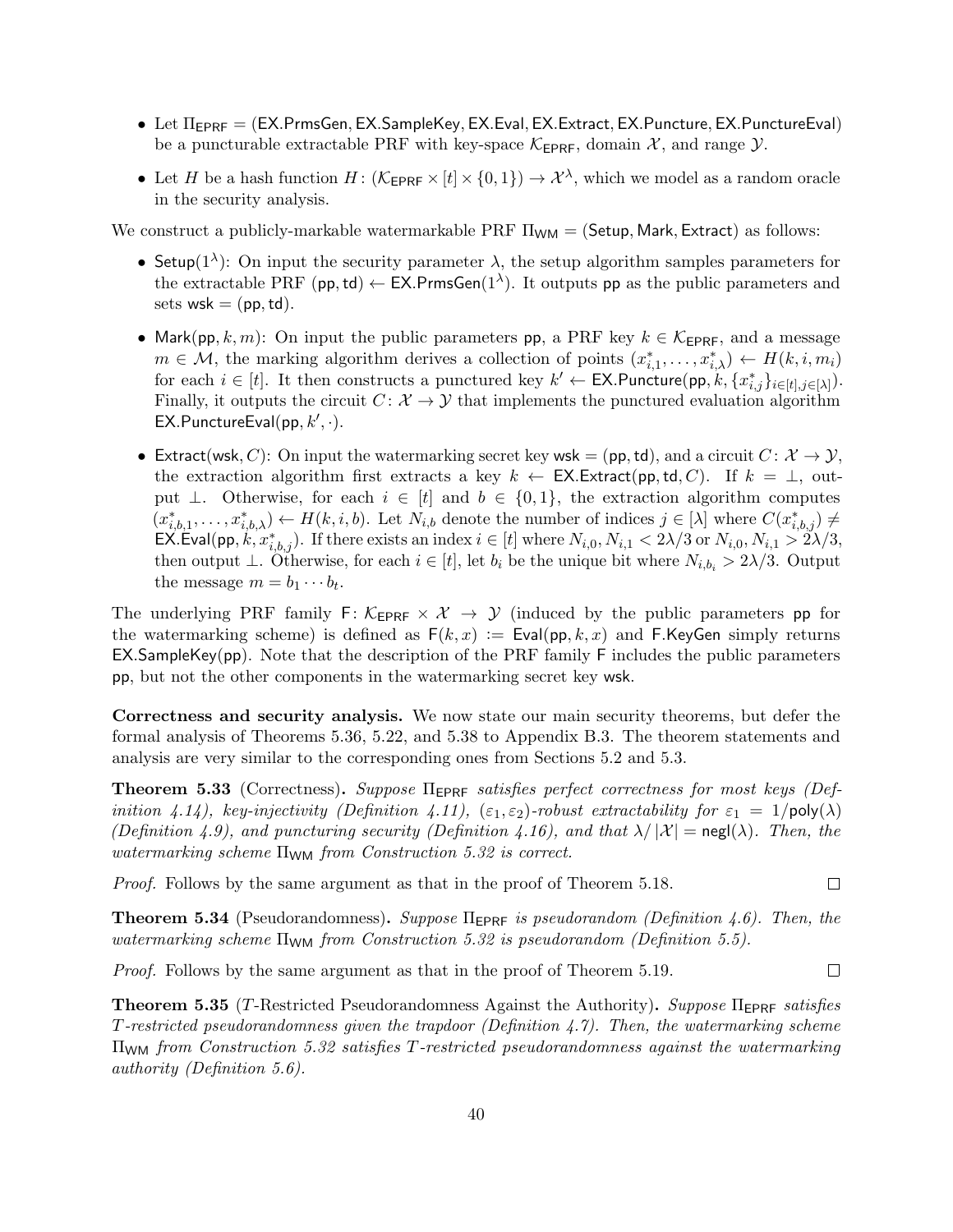*Proof.* The PRF family associated with  $\Pi_{WM}$  is the PRF family associated with the underlying extractable PRF  $\Pi_{\text{EPRF}}$ , and the watermarking secret key is precisely the public parameters and trapdoor for  $\Pi_{\text{EPRF}}$ . Thus T-restricted pseudorandomness of  $\Pi_{\text{WM}}$  against the watermarking authority reduces directly to T-restricted pseudorandomness of  $\Pi_{\text{EPRF}}$  given the trapdoor.  $\Box$ 

<span id="page-40-0"></span>**Theorem 5.36** (Unremovability). Suppose that  $1/|\mathcal{Y}| = \text{negl}(\lambda)$  and that  $\Pi_{\text{EPRF}}$  satisfies key-injectivity (Definition [4.11\)](#page-21-0),  $(\varepsilon_1, \varepsilon_2)$ -robust extractability (Definition [4.9\)](#page-20-1), the additional properties in Remark [4.10,](#page-21-1) and selective puncturing security (Definition [4.16\)](#page-23-0). Then, for all  $\varepsilon \leq \varepsilon_1$ , the mark-embedding watermarkable PRF family  $\Pi_{\text{WM}}$  from Construction [5.17](#page-35-0) satisfies  $\varepsilon$ -unremovability (Definition [5.11\)](#page-33-0) in the random oracle model.

<span id="page-40-2"></span>**Theorem 5.37** (Weak Unforgeability). Suppose that  $\Pi_{\text{PRF}}$  is a secure PRF and that  $\Pi_{\text{EPRF}}$  satisfies  $(\varepsilon_1, \varepsilon_2)$ -robust extractability (Definition [4.9\)](#page-20-1) and the additional properties in Remark [4.10.](#page-21-1) Then, for all  $\delta \geq \varepsilon_2$ , the message-embedding watermarkable PRF family  $\Pi_{\text{WM}}$  from Construction [5.32](#page-38-4) satisfies weak  $\delta$ -unforgeability (Definition [5.13\)](#page-33-2) in the random oracle model.

<span id="page-40-1"></span>Theorem 5.38 (Extended Pseudorandomness). Suppose the conditions in Theorems [5.34](#page-39-0) and [5.37](#page-40-2) hold. Then, the watermarking scheme  $\Pi_{WM}$  from Construction [5.25](#page-37-1) satisfies extended pseudorandomness in the random oracle model.

### 5.5 Watermarking Instantiations from Lattices

In this section, we instantiate our watermarking constructions from Sections [5.3](#page-37-0) and [5.4](#page-38-0) using our puncturable extractable PRF from Section [4.](#page-18-0) This yields the following (new) constructions of PRFs from lattices. To simplify the corollary, we state it based on the approximation factor for worst-case lattice problems using the parameter settings suggested in Section [4.3](#page-28-0) (and Remark [4.27\)](#page-29-0).

Corollary 5.39 (Message-Embedding Watermarking from Lattices). Fix a security parameter  $\lambda$ . Take any  $0 < \varepsilon < \delta < 1/2$  where  $\delta > \varepsilon + 1/\text{poly}(\lambda)$ . Then, assuming it is difficult to approximate to worst-case lattice problems (e.g.,  $GapSVP$  or  $SVP$ ) with a nearly polynomial approximation factor, there exists a secret-key message-embedding watermarking scheme that satisfies  $\varepsilon$ -unremovability,  $\delta$ -unforgeability (the variant in Remark [5.16\)](#page-34-1), and T-restricted pseudorandomness against the watermarking authority for  $T = \lambda$ . Assuming hardness of approximating worst-case lattice problems with a sub-exponential approximation factor, the resulting watermarking scheme satisfies the standard notion of δ-unforgeability (Definition [5.12\)](#page-33-1). Moreover, under the same assumptions in the random oracle model, we obtain watermarking schemes that satisfy weak δ-unforgeability (and all of the other properties) that additionally supports public marking.

Additional properties. We conclude by describing several additional features supported by our watermarking scheme.

• Transferability: An interesting property of our new watermarking schemes is that the watermarking authority can recover the original *unmarked* key given a watermarked function (via the extraction algorithm of the underlying extractable PRF). Thus, it is possible to transfer a watermarked key with one user's identity to a different user's identity (by first extracting the unmarked key and then re-watermarking it with the identity of the new user). It is not clear how to implement such a functionality in previous watermarking schemes [\[CHN](#page-43-0)+16, [BLW17,](#page-42-0) [KW17,](#page-44-1) [QWZ18\]](#page-44-0).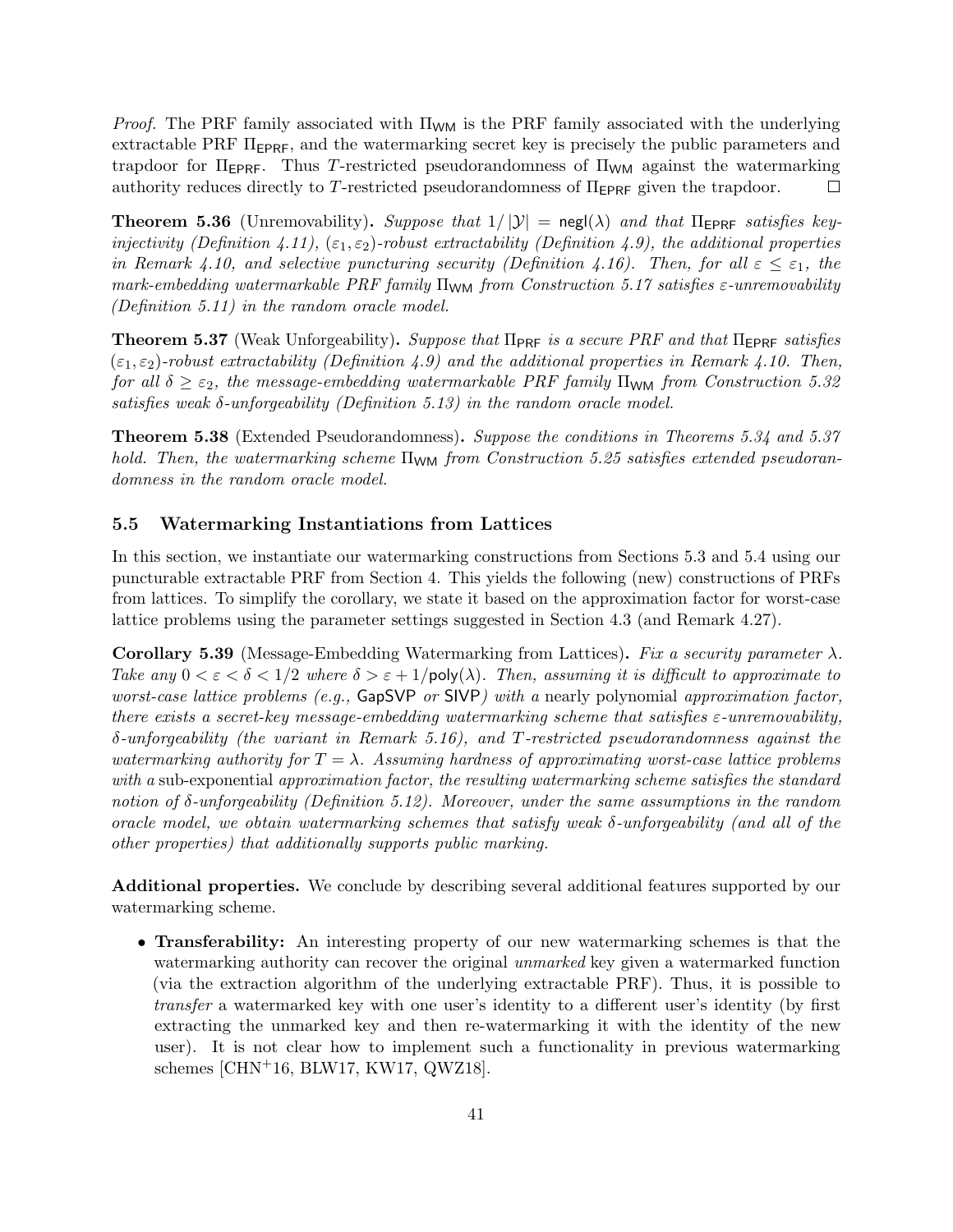• Robust embedding: Our extractable PRF has the property that even if a circuit  $C$  differs from  $F(k, \cdot)$  everywhere, as long as their outputs are "close" (in infinity norm), then key extraction still succeeds. This means that we can consider an even stronger notion of watermarking where we allow the adversary to corrupt the behavior of the PRF *everywhere*, but as long as most of the values are still "close" to their original values, the watermark is still preserved.

# Acknowledgments

We thank Daniel Wichs for helpful discussions and for pointing out the stronger security notion against a corrupt watermarking authority (Remark [5.9\)](#page-31-3). We thank Willy Quach, Sina Shiehian, and Giorgos Zirdelis for many insightful conversations. We thank the anonymous CRYPTO reviewers for helpful feedback on the presentation. This work was funded by NSF, DARPA, a grant from ONR, and the Simons Foundation. Opinions, findings and conclusions or recommendations expressed in this material are those of the authors and do not necessarily reflect the views of DARPA.

# References

<span id="page-41-1"></span><span id="page-41-0"></span>

| [ABB10]       | Shweta Agrawal, Dan Boneh, and Xavier Boyen. Efficient lattice (H)IBE in the standard<br>model. In EUROCRYPT, 2010.                                                              |
|---------------|----------------------------------------------------------------------------------------------------------------------------------------------------------------------------------|
| [ACPS09]      | Benny Applebaum, David Cash, Chris Peikert, and Amit Sahai. Fast cryptographic<br>primitives and circular-secure encryption based on hard learning problems. In CRYPTO,<br>2009. |
| [AFV11]       | Shweta Agrawal, David Mandell Freeman, and Vinod Vaikuntanathan. Functional<br>encryption for inner product predicates from learning with errors. In ASIACRYPT,<br>2011.         |
| $[A]$ t $96]$ | Miklós Ajtai. Generating hard instances of lattice problems (extended abstract). In<br>STOC, 1996.                                                                               |
| [Ajt99]       | Miklós Ajtai. Generating hard instances of the short basis problem. In <i>ICALP</i> , 1999.                                                                                      |
| [AP09]        | Joël Alwen and Chris Peikert. Generating shorter bases for hard random lattices. In<br><i>STACS</i> , 2009.                                                                      |
| [BB04a]       | Dan Boneh and Xavier Boyen. Efficient selective-id secure identity-based encryption<br>without random oracles. In EUROCRYPT, 2004.                                               |
| [BB04b]       | Dan Boneh and Xavier Boyen. Secure identity based encryption without random oracles.<br>In $CRYPTO$ , 2004.                                                                      |
| $[BCI+13]$    | Nir Bitansky, Alessandro Chiesa, Yuval Ishai, Rafail Ostrovsky, and Omer Paneth.<br>Succinct non-interactive arguments via linear interactive proofs. In TCC, 2013.              |
|               | [BCTW16] Zvika Brakerski, David Cash, Rotem Tsabary, and Hoeteck Wee. Targeted homomorphic<br>attribute-based encryption. In $TCC$ , 2016.                                       |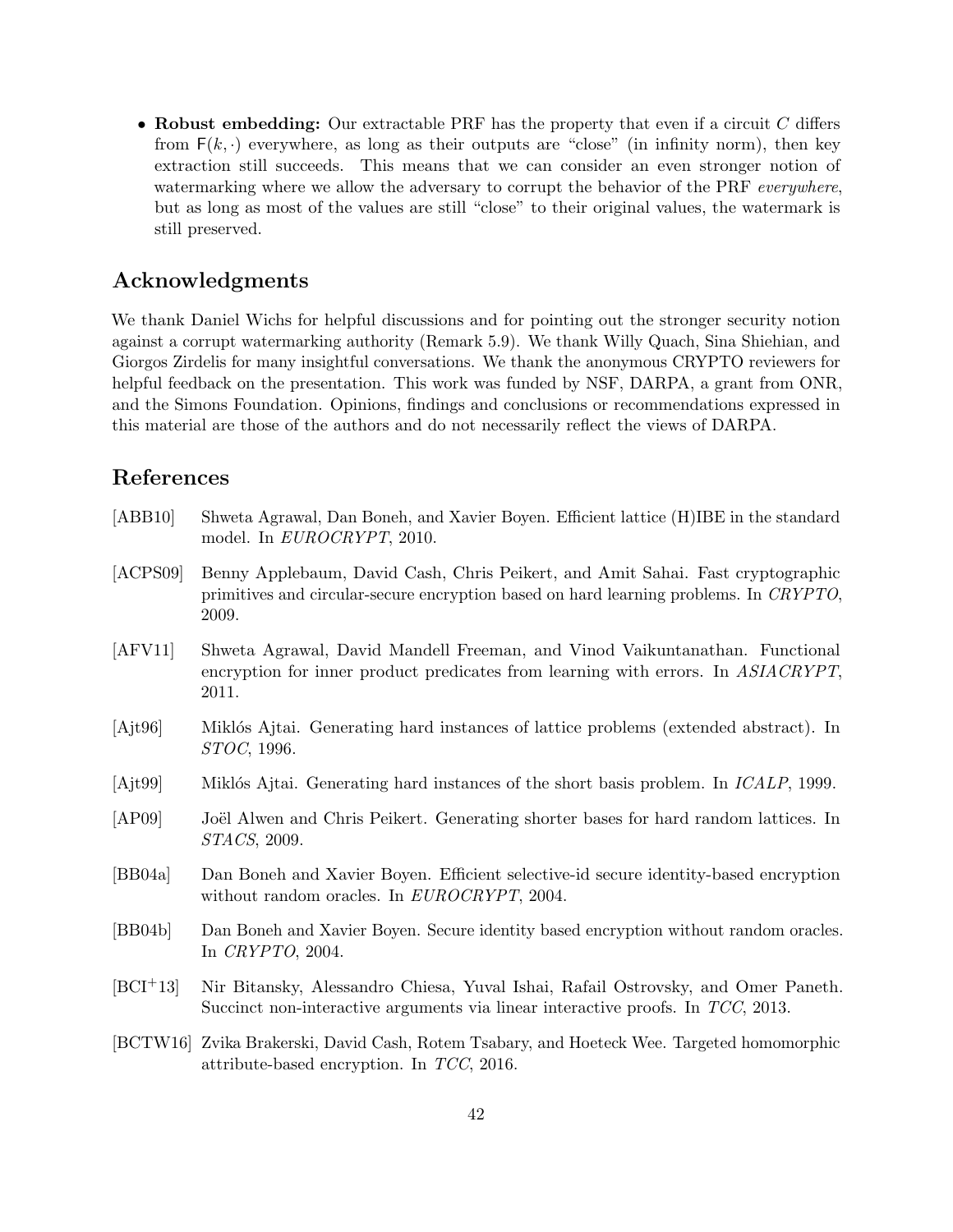- [BFP+15] Abhishek Banerjee, Georg Fuchsbauer, Chris Peikert, Krzysztof Pietrzak, and Sophie Stevens. Key-homomorphic constrained pseudorandom functions. In TCC, 2015.
- [BGG+14] Dan Boneh, Craig Gentry, Sergey Gorbunov, Shai Halevi, Valeria Nikolaenko, Gil Segev, Vinod Vaikuntanathan, and Dhinakaran Vinayagamurthy. Fully key-homomorphic encryption, arithmetic circuit ABE and compact garbled circuits. In EUROCRYPT, 2014.
- [BGI+01] Boaz Barak, Oded Goldreich, Russell Impagliazzo, Steven Rudich, Amit Sahai, Salil P. Vadhan, and Ke Yang. On the (im)possibility of obfuscating programs. In CRYPTO, 2001.
- [BGI+12] Boaz Barak, Oded Goldreich, Russell Impagliazzo, Steven Rudich, Amit Sahai, Salil P. Vadhan, and Ke Yang. On the (im)possibility of obfuscating programs. J. ACM, 59(2), 2012.
- [BGI14] Elette Boyle, Shafi Goldwasser, and Ioana Ivan. Functional signatures and pseudorandom functions. In PKC, 2014.
- [BISW17] Dan Boneh, Yuval Ishai, Amit Sahai, and David J. Wu. Lattice-based snargs and their application to more efficient obfuscation. In EUROCRYPT, 2017.
- [BKM17] Dan Boneh, Sam Kim, and Hart William Montgomery. Private puncturable prfs from standard lattice assumptions. In EUROCRYPT, 2017.
- [BKS17] Foteini Baldimtsi, Aggelos Kiayias, and Katerina Samari. Watermarking public-key cryptographic functionalities and implementations. In ISC, 2017.
- [BLMR13] Dan Boneh, Kevin Lewi, Hart William Montgomery, and Ananth Raghunathan. Key homomorphic prfs and their applications. In CRYPTO, 2013.
- [BLP+13] Zvika Brakerski, Adeline Langlois, Chris Peikert, Oded Regev, and Damien Stehl´e. Classical hardness of learning with errors. In STOC, 2013.
- <span id="page-42-0"></span>[BLW17] Dan Boneh, Kevin Lewi, and David J. Wu. Constraining pseudorandom functions privately. In PKC, 2017.
- [BP14] Abhishek Banerjee and Chris Peikert. New and improved key-homomorphic pseudorandom functions. In CRYPTO, 2014.
- [BPR12] Abhishek Banerjee, Chris Peikert, and Alon Rosen. Pseudorandom functions and lattices. In EUROCRYPT, 2012.
- [BTVW17] Zvika Brakerski, Rotem Tsabary, Vinod Vaikuntanathan, and Hoeteck Wee. Private constrained prfs (and more) from LWE. In TCC, 2017.
- [BV14] Zvika Brakerski and Vinod Vaikuntanathan. Lattice-based FHE as secure as PKE. In ITCS, pages 1–12, 2014.
- <span id="page-42-1"></span>[BV15] Zvika Brakerski and Vinod Vaikuntanathan. Constrained key-homomorphic PRFs from standard lattice assumptions - or: How to secretly embed a circuit in your PRF. In TCC, 2015.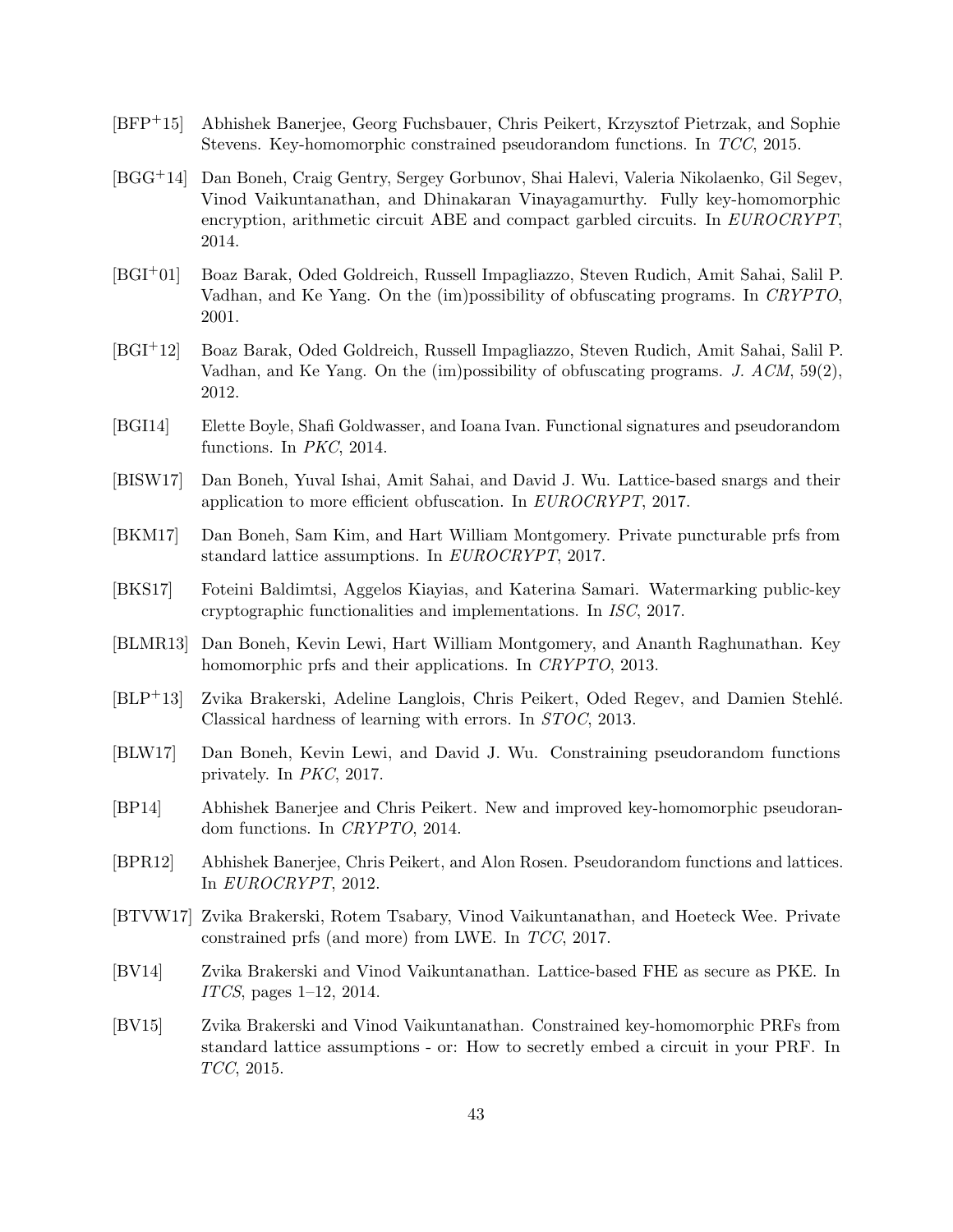- [BV16] Zvika Brakerski and Vinod Vaikuntanathan. Circuit-ABE from LWE: unbounded attributes and semi-adaptive security. In CRYPTO, 2016.
- [BW07] Dan Boneh and Brent Waters. Conjunctive, subset, and range queries on encrypted data. In TCC, 2007.
- [BW13] Dan Boneh and Brent Waters. Constrained pseudorandom functions and their applications. In ASIACRYPT, 2013.
- [CC17] Ran Canetti and Yilei Chen. Constraint-hiding constrained PRFs for  $NC<sup>1</sup>$  from LWE. In EUROCRYPT, 2017.
- <span id="page-43-0"></span>[CHN+16] Aloni Cohen, Justin Holmgren, Ryo Nishimaki, Vinod Vaikuntanathan, and Daniel Wichs. Watermarking cryptographic capabilities. In *STOC*, 2016.
- [CVW18] Yilei Chen, Vinod Vaikuntanathan, and Hoeteck Wee. GGH15 beyond permutation branching programs: Proofs, attacks, and candidates. In CRYPTO, 2018.
- [GGM84] Oded Goldreich, Shafi Goldwasser, and Silvio Micali. How to construct random functions (extended abstract). In FOCS, 1984.
- [GINX16] Nicolas Gama, Malika Izabach`ene, Phong Q Nguyen, and Xiang Xie. Structural lattice reduction: generalized worst-case to average-case reductions and homomorphic cryptosystems. In EUROCRYPT, 2016.
- [GKW17] Rishab Goyal, Venkata Koppula, and Brent Waters. Lockable obfuscation. In FOCS, 2017.
- [GMW15] Romain Gay, Pierrick Méaux, and Hoeteck Wee. Predicate encryption for multidimensional range queries from lattices. In PKC, 2015.
- [GPV08] Craig Gentry, Chris Peikert, and Vinod Vaikuntanathan. Trapdoors for hard lattices and new cryptographic constructions. In STOC, 2008.
- [GV15] Sergey Gorbunov and Dhinakaran Vinayagamurthy. Riding on asymmetry: Efficient ABE for branching programs. In ASIACRYPT, 2015.
- [GVW13] Sergey Gorbunov, Vinod Vaikuntanathan, and Hoeteck Wee. Attribute-based encryption for circuits. In STOC, 2013.
- [GVW15] Sergey Gorbunov, Vinod Vaikuntanathan, and Hoeteck Wee. Predicate encryption for circuits from LWE. In CRYPTO, 2015.
- [HMW07] Nicholas Hopper, David Molnar, and David A. Wagner. From weak to strong watermarking. In TCC, 2007.
- [KPTZ13] Aggelos Kiayias, Stavros Papadopoulos, Nikos Triandopoulos, and Thomas Zacharias. Delegatable pseudorandom functions and applications. In ACM CCS, 2013.
- [KSW08] Jonathan Katz, Amit Sahai, and Brent Waters. Predicate encryption supporting disjunctions, polynomial equations, and inner products. In EUROCRYPT, 2008.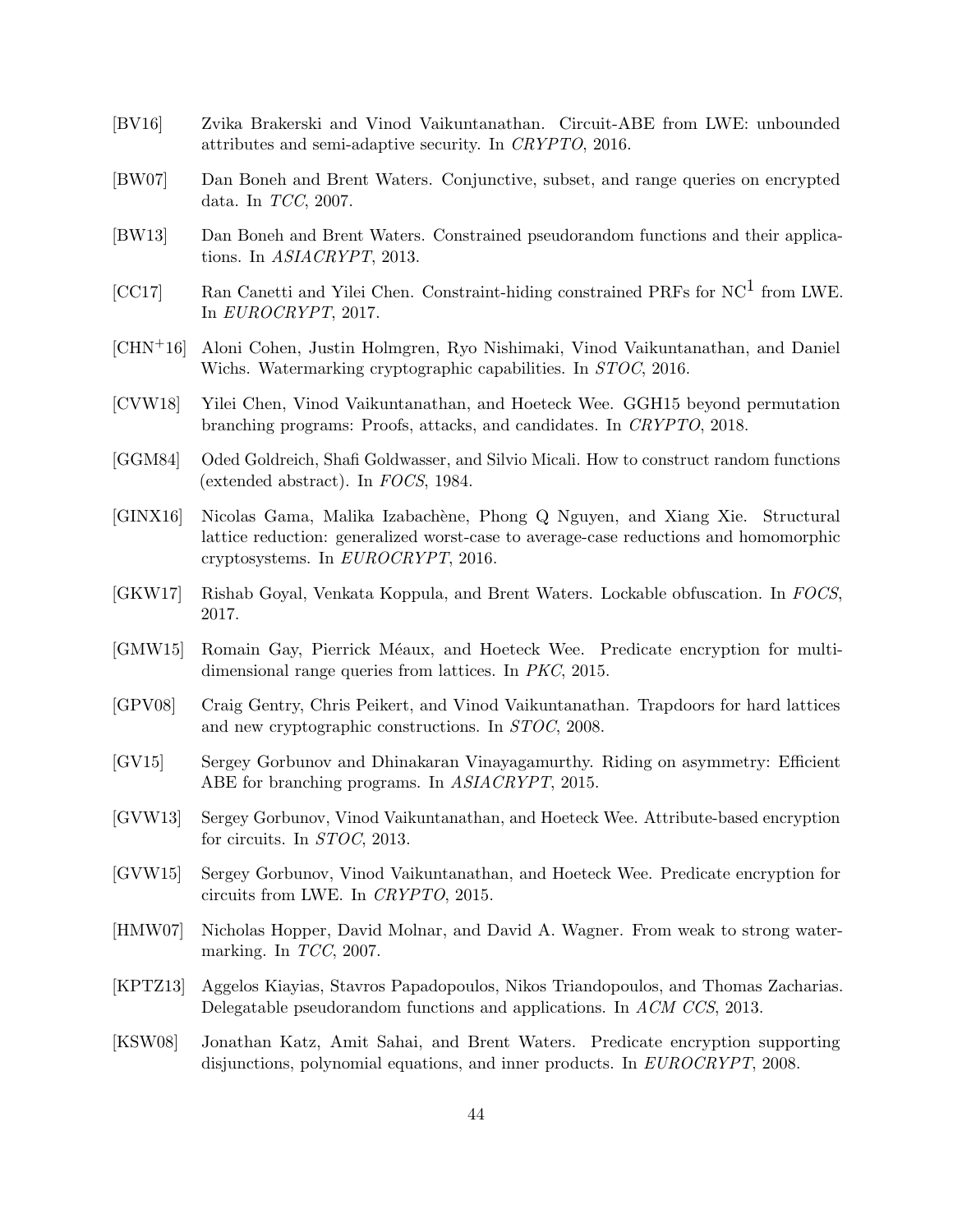- <span id="page-44-1"></span>[KW17] Sam Kim and David J. Wu. Watermarking cryptographic functionalities from standard lattice assumptions. In CRYPTO, 2017.
- [LW15] Vadim Lyubashevsky and Daniel Wichs. Simple lattice trapdoor sampling from a broad class of distributions. In PKC, 2015.
- [Mic04] Daniele Micciancio. Almost perfect lattices, the covering radius problem, and applications to ajtai's connection factor. SIAM J. Comput., 34(1), 2004.
- [MM11] Daniele Micciancio and Petros Mol. Pseudorandom knapsacks and the sample complexity of LWE search-to-decision reductions. In CRYPTO, 2011.
- [MP12] Daniele Micciancio and Chris Peikert. Trapdoors for lattices: Simpler, tighter, faster, smaller. In *EUROCRYPT*, 2012.
- [MP13] Daniele Micciancio and Chris Peikert. Hardness of SIS and LWE with small parameters. In CRYPTO, 2013.
- [MR07] Daniele Micciancio and Oded Regev. Worst-case to average-case reductions based on gaussian measures. SIAM J. Comput., 37(1), 2007.
- [Nis13] Ryo Nishimaki. How to watermark cryptographic functions. In *EUROCRYPT*, 2013.
- [NSS99] David Naccache, Adi Shamir, and Julien P. Stern. How to copyright a function? In PKC, 1999.
- [Pei09] Chris Peikert. Public-key cryptosystems from the worst-case shortest vector problem. In STOC, 2009.
- [PS18] Chris Peikert and Sina Shiehian. Privately constraining and programming PRFs, the LWE way. In PKC, 2018.
- <span id="page-44-0"></span>[QWZ18] Willy Quach, Daniel Wichs, and Giorgos Zirdelis. Watermarking PRFs under standard assumptions: Public marking and security with extraction queries. In TCC, 2018.
- [Reg05] Oded Regev. On lattices, learning with errors, random linear codes, and cryptography. In STOC, 2005.
- [SW05] Amit Sahai and Brent Waters. Fuzzy identity-based encryption. In EUROCRYPT, 2005.
- <span id="page-44-3"></span>[Wat05] Brent Waters. Efficient identity-based encryption without random oracles. In EURO-CRYPT, 2005.
- [WZ17] Daniel Wichs and Giorgos Zirdelis. Obfuscating compute-and-compare programs under LWE. In FOCS, 2017.
- <span id="page-44-2"></span>[YAL+17] Rupeng Yang, Man Ho Au, Junzuo Lai, Qiuliang Xu, and Zuoxia Yu. Collusion resistant watermarking schemes for cryptographic functionalities. IACR Cryptology ePrint Archive, 2017.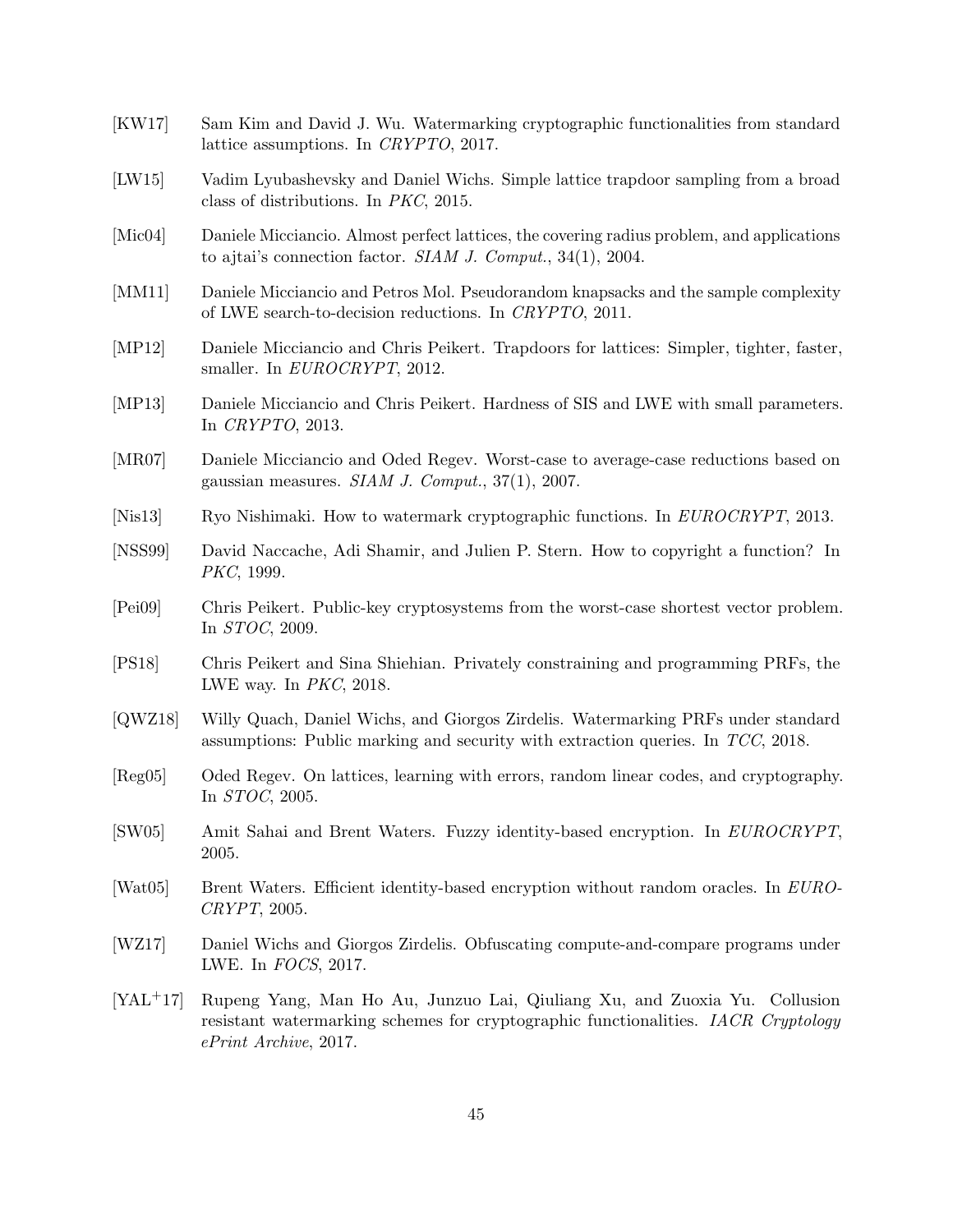- <span id="page-45-0"></span>[YAL+18] Rupeng Yang, Man Ho Au, Junzuo Lai, Qiuliang Xu, and Zuoxia Yu. Unforgeable watermarking schemes with public extraction. In SCN, 2018.
- [YF11] Maki Yoshida and Toru Fujiwara. Toward digital watermarking for cryptographic data. IEICE Transactions, 94-A(1), 2011.

# A Analysis of Puncturable Extractable PRF (Construction [4.19\)](#page-24-0)

In this section, we provide the formal analysis of our puncturable extractable PRF (Construction [4.19\)](#page-24-0).

# A.1 Preliminaries

In this section, we define a few concepts that we will use in the security analysis.

Selective pseudorandomness. As noted in Remark [4.4,](#page-19-0) it will often be easier to work with a selective notion of pseudorandomness in our proofs. We first give the following alternative definition of pseudorandomness, which is equivalent to the simpler version given in Definition [4.1](#page-18-1) (Remark [A.2\)](#page-46-0)

<span id="page-45-2"></span>**Definition A.1** (Selective and Adaptive Pseudorandomness). Let  $F: K \times X \rightarrow Y$  be a function with key-space K, domain  $\mathcal{X}$ , and range  $\mathcal{Y}$ . We additionally allow F to depend on some public parameters pp (for instance, F may be drawn from a family of functions and pp is used to identify a particular instance). Optionally, F can include a key-generation algorithm F.KeyGen that on input the security parameter  $\lambda$ , outputs a key  $k \in \mathcal{K}$ . For an adversary A and a bit  $b \in \{0,1\}$ , we define the security experiment  $\mathsf{ExptPRF}_{F,\mathcal{A}}(\lambda, b)$  as follows:

- 1. At the beginning of the game, the challenger gives the adversary the description of F and the public parameters pp (if there are any). The challenger then samples a key  $k \leftarrow \mathsf{F}.\mathsf{KeyGen}(1^{\lambda})$ and a function  $f \stackrel{\text{R}}{\leftarrow}$  Funs $[\mathcal{X}, \mathcal{Y}]$ .
- 2. The adversary is then allowed to make evaluation queries and a single challenge query:
	- Evaluation queries. On input an input  $x \in \mathcal{X}$ , the challenger replies with  $F(k, x)$
	- Challenge query. On input an input  $x^* \in \mathcal{X}$ , the challenger replies with  $F(k, x^*)$  if  $b = 0$  and  $f(x^*)$  if  $b = 1$ .
- 3. At the end of the experiment, algorithm  $\mathcal A$  outputs a bit, which is the also the output of the experiment.

We say that an adversary A is *admissible* if A never makes an evaluation query on  $x^* \in \mathcal{X}$ , where  $x^*$ is its single challenge query. Finally, we say that a function F satisfies *adaptive pseudorandomness* if for all efficient and admissible adversaries,

<span id="page-45-1"></span>
$$
|\Pr\left[\text{ExptPRF}_{F,\mathcal{A}}(\lambda,0)=1\right]-\Pr\left[\text{ExptPRF}_{F,\mathcal{A}}(\lambda,1)=1\right]|=\mathsf{negl}(\lambda). \tag{A.1}
$$

We say that  $F$  satisfies *selective pseudorandomness* if Eq.  $(A.1)$  holds only for efficient and admissible adversaries that are required to commit to their challenge point  $x^* \in \mathcal{X}$  at the beginning of the security experiment (before seeing the public parameters and before making any evaluation queries).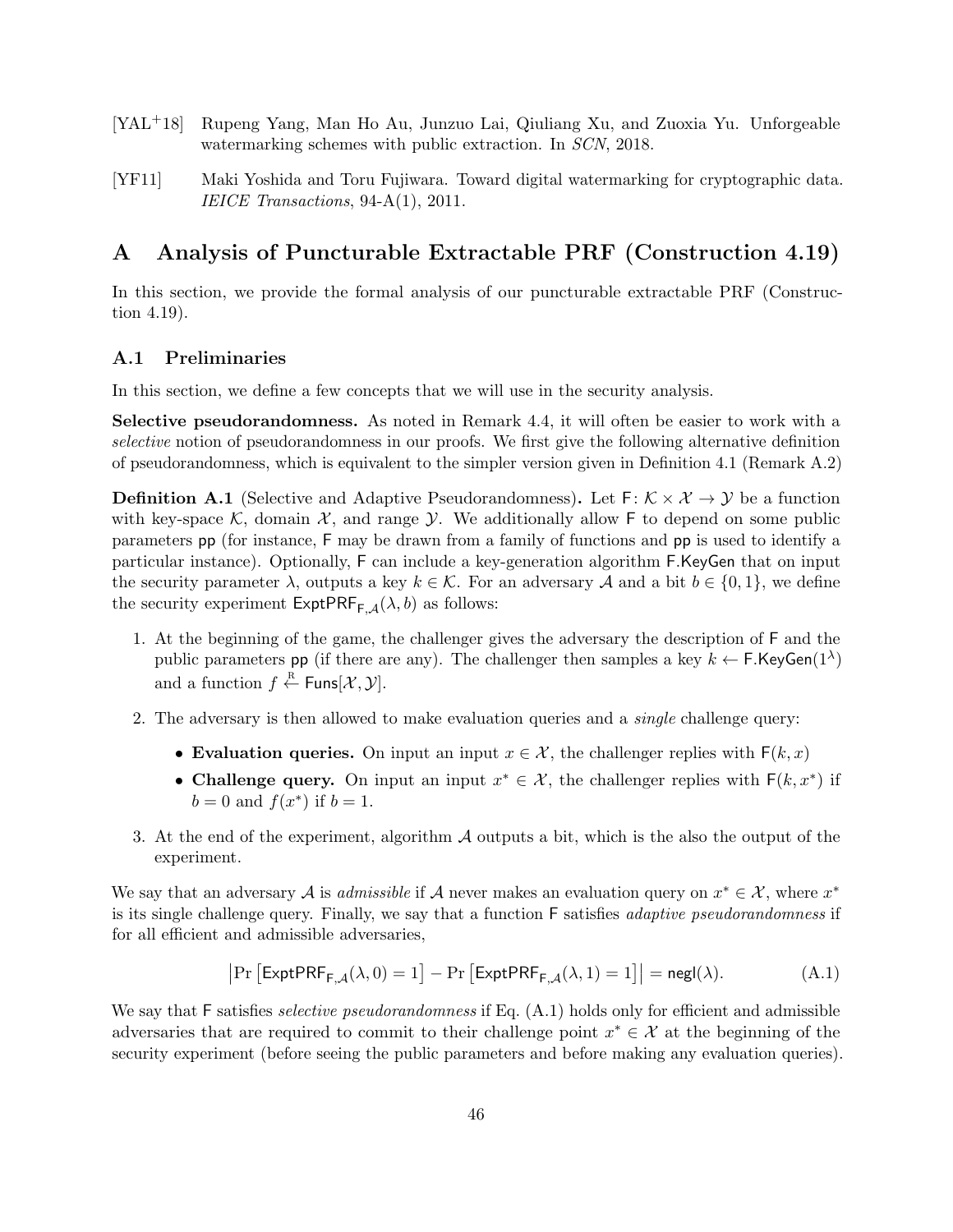<span id="page-46-0"></span>Remark A.2 (Relation Between Pseudorandomness Notions). By a simply hybrid argument, any PRF that is adaptively secure according to Definition [A.1](#page-45-2) is also secure according to Definition [4.1](#page-18-1) (with a  $1/Q$  loss in the security reduction where  $Q$  is the number of queries the adversary makes in the standard PRF security game). As noted also in Remark [4.4,](#page-19-0) selective pseudorandomness implies adaptive pseudorandomness with a super-polynomial loss in the security reduction (c.f., [\[BB04a\]](#page-41-0)).

Remark A.3 (Selective T-Restricted Pseudorandomness). We can define a notion of selective T-restricted pseudorandomness in the style of Definition [A.1.](#page-45-2) In the selective setting, the challenger chooses the public parameters and the restricted set  $S \subseteq \mathcal{X}$  at the beginning of the experiment and gives T to the adversary. Once again, the adversary must commit to its challenge  $x^* \in \mathcal{X}$  before seeing the public parameters pp and making evaluation queries. Note though that the adversary's challenge point is allowed to depend on the restricted set S.

Hybrid LWE. In this work, we will also use the following simple variant of LWE we call "Hybrid LWE" to simplify our security analysis. The hybrid LWE assumption essentially says that LWE remains hard even if the LWE distinguisher always gets to see valid LWE samples. We show that hardness of the Hybrid LWE assumption is implied by hardness of the standard LWE assumption.

**Definition A.4** (Hybrid LWE). Fix a security parameter  $\lambda$ , integers  $n = n(\lambda)$ ,  $m_1 = m_1(\lambda)$ ,  $m_2 = m_2(\lambda)$ ,  $q = q(\lambda)$ , and an error distribution  $\chi = \chi(\lambda)$  over the integers. Then the hybrid LWE assumption  $HyblWE_{n,m_1,m_2,q,\chi}$  assumption states that for  $\mathbf{A}_1 \stackrel{\text{R}}{\leftarrow} \mathbb{Z}_q^{n \times m_1}$ ,  $\mathbf{A}_2 \stackrel{\text{R}}{\leftarrow} \mathbb{Z}_q^{n \times m_2}$ ,  $\mathbf{s} \leftarrow \mathbb{Z}_q^n$ ,  $\mathbf{e}_1 \leftarrow \chi^{m_1}$ ,  $\mathbf{e}_2 \leftarrow \chi^{m_2}$ , and  $\mathbf{u} \leftarrow \mathbb{Z}_q^{m_2}$ , the following two distributions are computationally indistinguishable:

$$
(\mathbf{A}_1, \mathbf{A}_2, \mathbf{s}\mathbf{A}_1 + \mathbf{e}_1, \mathbf{s}\mathbf{A}_2 + \mathbf{e}_2) \quad \text{and} \quad (\mathbf{A}_1, \mathbf{A}_2, \mathbf{s}\mathbf{A}_1 + \mathbf{e}_1, \mathbf{u}).
$$

<span id="page-46-1"></span>**Lemma A.5** (LWE Implies Hybrid LWE). Fix a security parameter  $\lambda$  and integers  $n = n(\lambda)$ ,  $m_1 = m_1(\lambda)$ ,  $m_2 = m_2(\lambda)$ ,  $q = q(\lambda)$  and an error distribution  $\chi = \chi(\lambda)$  over the integers. Let  $m = m_1 + m_2$ . Under the LWE<sub>n,m,q, $\chi$ </sub> assumption, the HybLWE<sub>n,m<sub>1</sub>,m<sub>2</sub>,q, $\chi$  assumption also holds.</sub>

Proof. The proof follows by a simple hybrid argument. In each hybrid experiment below, the experiment first samples  $\mathbf{A}_1 \leftarrow \mathbb{Z}_q^{n \times m_1}$ ,  $\mathbf{A}_2 \leftarrow \mathbb{Z}_q^{n \times m_2}$ ,  $\mathbf{s} \leftarrow \mathbb{Z}_q^n$ ,  $\mathbf{e}_1 \leftarrow \chi^{m_1}$ ,  $\mathbf{e}_2 \leftarrow \chi^{m_2}$ ,  $\mathbf{u}_1 \leftarrow \mathbb{Z}_q^{m_1}$ , and  $\mathbf{u}_2 \stackrel{\text{R}}{\leftarrow} \mathbb{Z}_q^{m_2}$ . We now specify the output of each hybrid experiment:

- HYB<sub>0</sub>: Output  $(A_1, A_2, sA_1 + e_1, sA_2 + e_2)$ .
- HYB1: Output  $(**A**<sub>1</sub>, **A**<sub>2</sub>, **u**<sub>1</sub>, **u**<sub>2</sub>)$ .
- HYB<sub>2</sub>: Output  $(**A**<sub>1</sub>, **A**<sub>2</sub>, **sA**<sub>1</sub> + **e**<sub>1</sub>, **u**<sub>2</sub>).$

Since  $m = m_1 + m_2$ , the output of hybrids  $HYB_0$  and  $HYB_1$  is computationally indistinguishable under the LWE<sub>n,m,q, $\chi$ </sub> assumption. The output of hybrids HYB<sub>1</sub> and HYB<sub>2</sub> is computationally indistinguishable under the LWE<sub>n,m<sub>1</sub>,q,<sub>x</sub></sub> assumption (implied by the LWE<sub>n,m,q,x</sub> assumption since  $m_1 \leq m$ ). The distributions in HYB<sub>0</sub> and HYB<sub>2</sub> correspond to the two distributions in the hybrid LWE assumption, and the claim follows.  $\Box$ 

Uniqueness of LWE secrets. For a suitable choice of parameters, an LWE sample induces a unique secret vector with overwhelming probability. In this work, we rely on a stronger property, which says that with overwhelming probability, there *does not exist* any vectors that can be explained by two LWE secrets. Although the following lemma is folklore, we provide the proof for completeness.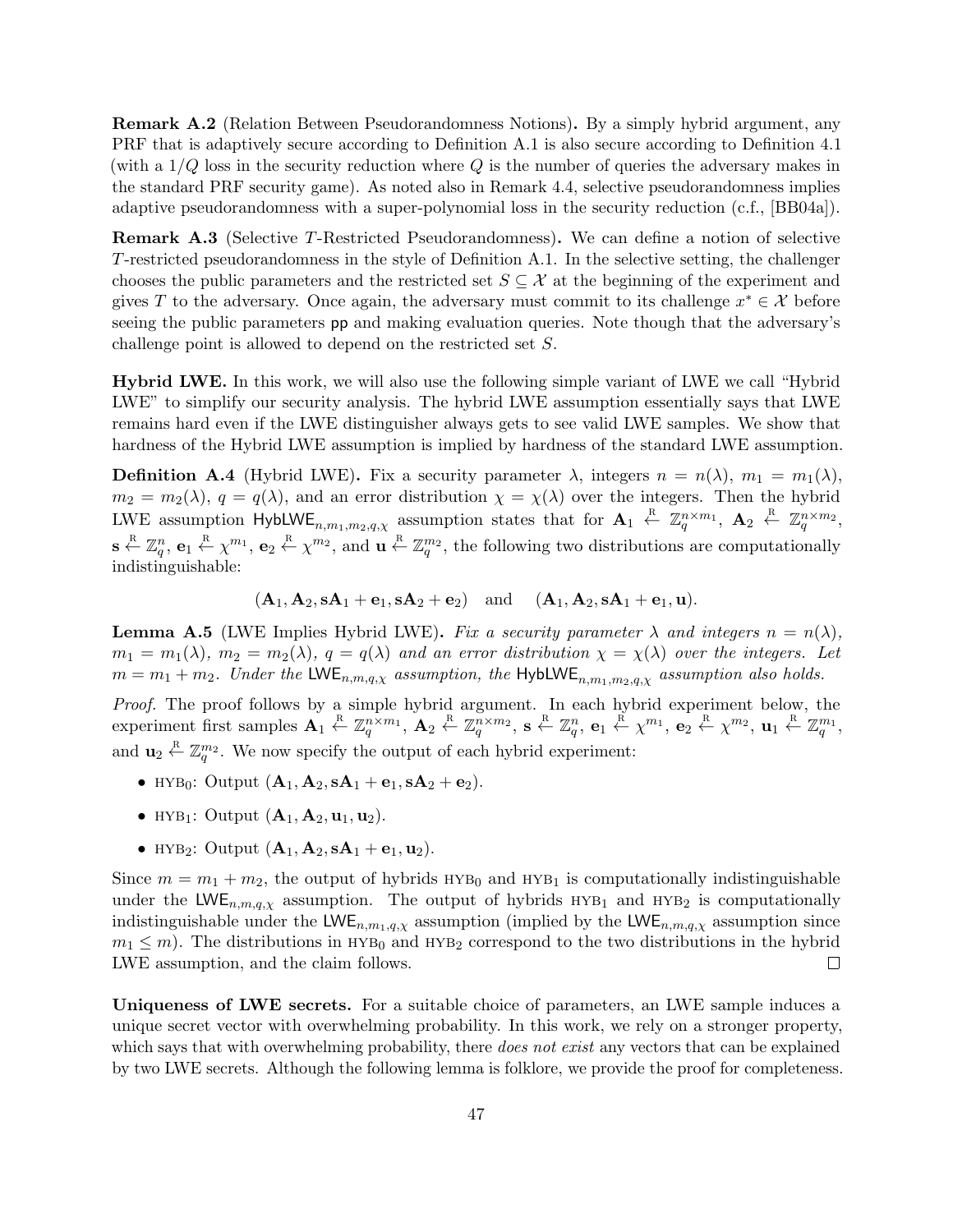<span id="page-47-1"></span>**Lemma A.6** (Uniqueness of LWE Secrets). Fix a security parameter  $\lambda$ , lattice parameters n, m, q, and a rounding modulus p where  $m \geq 2n \log q$  and  $\lceil q/p \rceil \leq q/4$ . Then, for any two distinct vectors  $\mathbf{s}_0, \mathbf{s}_1 \in \mathbb{Z}_q^n$ ,  $\mathbf{s}_0 \neq \mathbf{s}_1$ , we have

$$
\Pr_{\mathbf{A}\leftarrow \mathbb{Z}_q^{n\times m}}\left[\ \exists \ \mathbf{s}_0, \mathbf{s}_1 \in \mathbb{Z}_q^n : \lfloor \mathbf{s}_0 \cdot \mathbf{A} \rceil_p = \lfloor \mathbf{s}_1 \cdot \mathbf{A} \rceil_p \right] = q^{-n}.
$$

*Proof.* Fix any two vectors  $\mathbf{s}_0, \mathbf{s}_1 \in \mathbb{Z}_q^n$  with  $\mathbf{s}_0 \neq \mathbf{s}_1$  and denote  $\tilde{\mathbf{s}} = \mathbf{s}_0 - \mathbf{s}_1 \in \mathbb{Z}_q^n \setminus \{\mathbf{0}\}$ . By the (almost-)linearity of the rounding function, we have

$$
\Pr_{\mathbf{A} \leftarrow \mathbb{Z}_q^{n \times m}} \left[ \left[ \mathbf{s}_0 \cdot \mathbf{A} \right]_p = \left[ \mathbf{s}_1 \cdot \mathbf{A} \right]_p \right] \leq \Pr_{\mathbf{A} \leftarrow \mathbb{Z}_q^{n \times m}} \left[ \left[ \left( \mathbf{s}_0 - \mathbf{s}_1 \right) \right]_p \cdot \mathbf{A} \in \{0, 1\} \right] \\
\leq \Pr_{\mathbf{A} \leftarrow \mathbb{Z}_q^{n \times m}} \left[ \tilde{\mathbf{s}} \cdot \mathbf{A} \in \left[ 2 \left[ q/p \right] \right]^m \right] \\
= \left( 2 \left[ q/p \right] \right)^m \cdot q^{-m} \\
\leq 2^{-m}.
$$

Now, taking a union bound overall all the possible vectors  $\tilde{s} \in \mathbb{Z}_q^n$ , the lemma follows.

Borderline points. Before proceeding with the full security analysis, we first prove a statistical fact about the behavior of our PRF. Specifically, we show that with for any fixed key  $\mathbf{s} \in [-B, B]^n$ , with overwhelming probability over the choice of public parameters, the value  $\textsf{Eval}(pp, s, x)$  on all  $x \in \{0,1\}^{\rho}$  will not lie in a "borderline set" (that is, the unrounded PRF evaluation from Eq. [\(4.4\)](#page-26-0) will be far from all rounding boundaries). We define the Borderline property more precisely below and then show the lemma.

 $\Box$ 

**Definition A.7** (Borderline Evaluations). Let  $m, p, q$  be positive integers with  $q > p$ . For a bound E, we define the set Borderline<sub>E</sub> to be the set of vectors  $y \in \mathbb{Z}_q^m$  where there exists a unit vector  $\mathbf{u}_{\beta} \in \mathbb{Z}_q^m$  for some  $\beta \in [m]$  such that  $\langle \mathbf{y}, \mathbf{u} \rangle_{\beta}$  is within E of the "rounding boundary." More precisely,

$$
\mathsf{Borderline}_E := \left\{ \mathbf{y} \in \mathbb{Z}_q^m \mid \exists \beta \in [m] : \langle \mathbf{y}, \mathbf{u}_\beta \rangle \in [-E, E] + \frac{q}{p} \left( \mathbb{Z} + \frac{1}{2} \right) \right\}.
$$

Next, we define the alternative evaluation algorithm that outputs the *unrounded* PRF evaluation:

• UREval(pp, k, x): On input the public parameters pp (as specified in Eq. [\(4.2\)](#page-25-0)), a PRF key  $k = s$ , and an input  $x \in \{0,1\}^{\rho} \setminus \{0\}$ , the alternative evaluation algorithm outputs the unrounded output  $\tilde{\mathbf{y}}_x$  as defined by Eq. [\(4.4\)](#page-26-0).

<span id="page-47-0"></span>**Lemma A.8** (No Borderline Evaluations for Most Keys). Suppose that q is a prime with  $q =$ **Definite A.6** (NO Borderline Evaluations for Most Reys). Suppose that q is a prime with  $q = \Omega(np\sqrt{\log q})$ . Then, for all  $\lambda \in \mathbb{N}$  and any fixed  $s \in [-B, B]^n$ , if we sample  $(pp, td) \leftarrow PrmsGen(1^{\lambda})$ , then

$$
\Pr\left[\exists x\in\{0,1\}^\rho\setminus\{\mathbf{0}\} : \widetilde{\mathbf{y}}_x\leftarrow \mathsf{UREval}(\mathsf{pp}, \mathbf{s}, x)\land \widetilde{\mathbf{y}}_x\in \mathsf{Borderline}_E\right]\leq 2^{\rho+2}\eta m E\cdot\frac{p}{q},
$$

where the probability is taken over the random coins used to sample pp.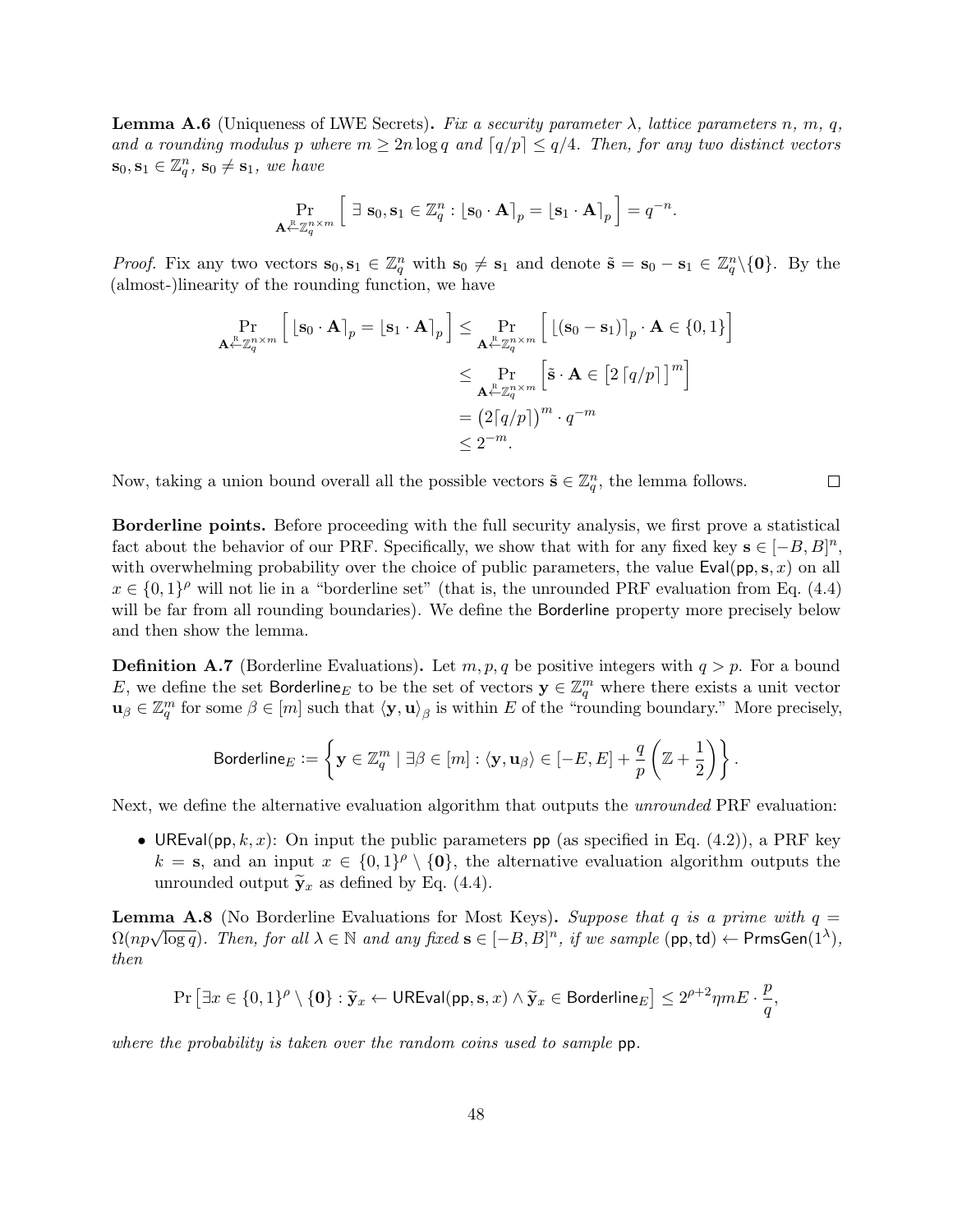*Proof.* We first bound the probability that  $\widetilde{\mathbf{y}}_x \in$  Borderline<sub>E</sub> for some fixed input  $x \in \{0,1\}^{\rho} \setminus \{\mathbf{0}\}.$ Let

$$
\mathsf{pp} = \left(\mathbf{W}^{(\ell)}, \big(\mathbf{A}^{(\ell)}_j\big)_{j \in [\rho]}, \big(\widetilde{\mathbf{A}}^{(\ell)}_{\alpha,\beta}\big)_{\alpha \in [n], \beta \in [m]}, \big(\mathbf{B}^{(\ell)}_{i,j}\big)_{i \in [t], j \in [\rho]}, \big(\mathbf{C}^{(\ell)}_j\big)_{j \in [\rho]}, \mathbf{V}^{(\ell)}\right)_{\ell \in [\eta]}
$$

be the public parameters output by PrmsGen $(1^{\lambda})$ , and take any  $s \in [-B, B]^n$ . From Eq. [\(4.1\)](#page-25-1),

$$
\mathbf{W}^{(\ell)} = \mathbf{A}_{h^{(\ell)}}^{(\ell)} + \mathbf{B}_{h^{(\ell)}}^{(\ell)} \mathbf{G}^{-1} (\tilde{\mathbf{B}}_{h^{(\ell)}}^{(\ell)}) \mathbf{G}^{-1} (\mathbf{V}^{(\ell)}) + \mathbf{D}^{(\ell)} \in \mathbb{Z}_q^{n \times m}.
$$

Next, by definition of the evaluation algorithm UREval( $pp, s, x$ ),

<span id="page-48-0"></span>
$$
\widetilde{\mathbf{y}}_x = \mathbf{s} \big( \mathbf{W}^{(1)} - \mathbf{Z}_x^{(1)} \mid \cdots \mid \mathbf{W}^{(\eta)} - \mathbf{Z}_x^{(\eta)} \big) \in \mathbb{Z}_q^{\eta m}.
$$
\n(A.2)

Observe that if  $s = 0$ , then  $\tilde{y}_x = 0$ , in which case  $\tilde{y}_x \notin$  Borderline E. To complete, the analysis, it suffices to consider only the setting where  $s \neq 0$ . To do so, we consider the distribution of  $\tilde{y}_x$  in the following distributions:

- HYB<sub>0</sub>: This is the real distribution where  $\tilde{\mathbf{y}}_x \leftarrow \mathsf{UREval}(\mathsf{pp}, \mathbf{s}, x)$  described above.
- HYB<sub>1</sub>: Instead of computing  $\mathbf{W}^{(\ell)}$  according to Eq. [\(4.1\)](#page-25-1), sample  $\mathbf{W}^{(\ell)} \leftarrow \mathbb{Z}_q^{n \times m}$  for all  $\ell \in [\eta],$ and then compute  $\tilde{\mathbf{y}}_x$  using Eq. [\(A.2\)](#page-48-0) as usual.
- HYB<sub>2</sub>: Instead of computing  $\widetilde{\mathbf{y}}_x$  using Eq. [\(A.2\)](#page-48-0), sample  $\widetilde{\mathbf{y}}_x \stackrel{\text{R}}{\leftarrow} \mathbb{Z}_q^{nm}$ .

We now bound the statistical distance between each consecutive pair of hybrids as well as the probability of  $\widetilde{\mathbf{y}}_x \in$  Borderline<sub>E</sub> in HYB<sub>2</sub>.

• The only difference between  $HYB_0$  and  $HYB_1$  is in how the matrices  $\mathbf{W}^{(\ell)}$  are sampled. Consider the distribution in HYB<sub>0</sub>. Since the PrmsGen algorithm samples  $\mathbf{D}^{(\ell)}$  using the trapdoor sampling algorithm TrapGen, the matrices  $\mathbf{D}^{(\ell)}$  are distributed statistically close to uniform (and independently of all of the other components in pp). This means that the distribution of  $\mathbf{W}^{(\ell)}$ for each  $\ell \in [\eta]$  is also statistically close to uniform (and independent of the other components in pp). More precisely, by Theorem [3.5,](#page-16-0)  $\Delta(\mathbf{W}^{(\ell)}, \mathsf{Uniform}(\mathbb{Z}_q^{n \times m})) \leq q^{-n}$ . Correspondingly,

$$
\Delta(\text{HYB}_0, \text{HYB}_1) = \Delta([\mathbf{W}^{(1)} | \cdots | \mathbf{W}^{(\eta)}], \text{Uniform}(\mathbb{Z}_q^{n \times \eta m})) \leq \eta q^{-n}.
$$

- In HYB<sub>1</sub>, each of the  $\mathbf{W}^{(\ell)}$  is uniform and independent of the other components in pp. Thus, if  $s \neq 0$  and q is prime (so  $\mathbb{Z}_q$  forms a field), then  $\tilde{\mathbf{y}}_x$  is uniformly distributed over  $\mathbb{Z}_q^{nm}$ . Since we are assuming that  $s \neq 0$ , HYB<sub>1</sub> and HYB<sub>2</sub> are identically distributed.
- In HYB<sub>2</sub>,  $\tilde{\mathbf{y}}_x$  is uniform over  $\mathbb{Z}_q^{nm}$ , so by a union bound (over the components of  $\tilde{\mathbf{y}}_x$ ),

$$
\Pr[\widetilde{\mathbf{y}}_x \stackrel{R}{\leftarrow} \mathbb{Z}_q^{nm} : \widetilde{\mathbf{y}}_x \in \mathsf{Borderline}_E] \le \eta m \frac{(2E+1)p}{q}
$$

.

 $\Box$ 

From the above analysis, we have that in  $HYB_0$ , for any fixed  $x \in \{0,1\}^{\rho}$ ,

$$
\Pr[\mathbf{y}_x \in \mathsf{Borderline}_E] \le \eta m \frac{(2E+1)p}{q} + \eta q^{-n} \le 4\eta m E \cdot \frac{p}{q}
$$

We take a union bound over all  $x \in \{0,1\}^{\rho} \setminus \{\mathbf{0}\}\$ :

$$
\Pr\left[\exists x \in \{0,1\}^\rho \setminus \{\mathbf{0}\} : \widetilde{\mathbf{y}}_x \leftarrow \mathsf{UREval}(pp,k,x) \land \widetilde{\mathbf{y}}_x \in \mathsf{Borderline}_E\right] \leq 2^\rho \cdot \left(4\eta m E \cdot \frac{p}{q}\right),
$$

which proves the claim.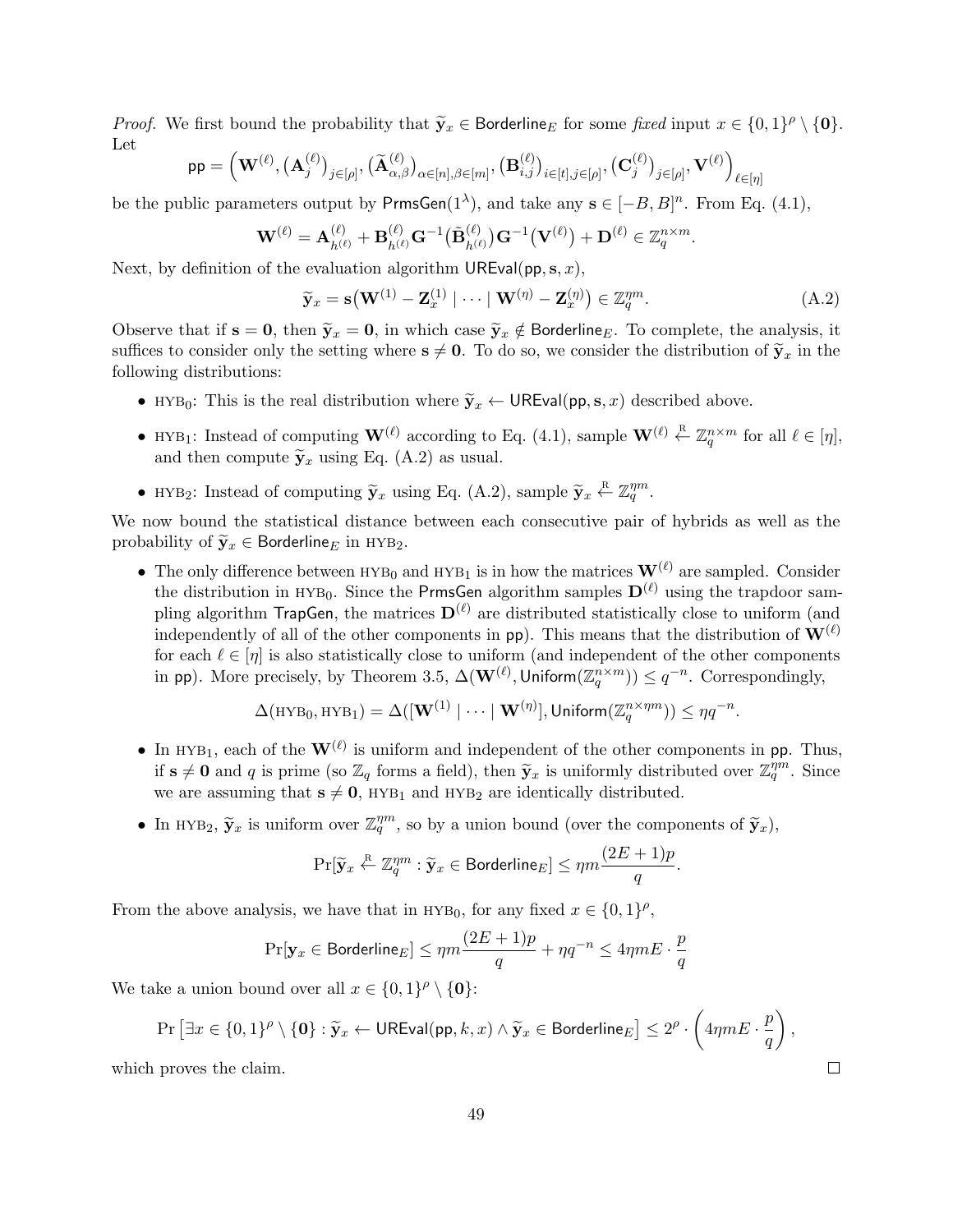# A.2 Proof of Theorem [4.20](#page-27-0) (Perfect Correctness for Most Keys)

We show that Construction [4.19](#page-24-0) is perfectly correct for almost all keys. First, let  $(pp, td) \leftarrow$ PrmsGen( $1^{\lambda}$ ) and  $k = s \leftarrow$  SampleKey(pp). From Eq. [\(4.2\)](#page-25-0), we have

$$
\mathsf{pp} = \left(\mathbf{W}^{(\ell)}, \big(\mathbf{A}_j^{(\ell)}\big)_{j \in [\rho]}, \big(\widetilde{\mathbf{A}}_{\alpha, \beta}^{(\ell)}\big)_{\alpha \in [n], \beta \in [m]}, \big(\mathbf{B}_{i,j}^{(\ell)}\big)_{i \in [t], j \in [\rho]}, \big(\mathbf{C}_j^{(\ell)}\big)_{j \in [\rho]}, \mathbf{V}^{(\ell)}\right)_{\ell \in [\eta]}.
$$

Take any set S where  $|S| = t = \text{poly}(\lambda)$ , and let  $k_S \leftarrow \text{Puncture}(\text{pp}, k, S)$ . From Eq. [\(4.5\)](#page-26-1), we have

$$
k_S = \left(S, \left(\mathbf{w}^{(\ell)}, (\mathbf{a}^{(\ell)}_j)_{j \in [\rho]}, (\tilde{\mathbf{a}}^{(\ell)}_{\alpha,\beta})_{\alpha \in [n], \beta \in [m]}, (\mathbf{b}^{(\ell)}_{i,j})_{i \in [t], j \in [\rho]}\right)_{\ell \in [\eta]}\right).
$$

We show that for all  $x \in \{0,1\}^{\rho} \setminus \{S \cup \{0\}\}\$ , with overwhelming probability over the choice of pp and s, Eval(pp,  $k, x$ ) = PunctureEval(pp,  $k<sub>S</sub>, x$ ). Consider the value of the evaluation and punctured evaluation at some  $x \in \{0,1\}^{\rho} \setminus \{S \cup \{\mathbf{0}\}\}\$ :

• By definition, the Eval algorithm first computes the "unrounded" value  $\widetilde{\mathbf{y}}_x$  where

$$
\widetilde{\mathbf{y}}_x = \mathbf{s} \big( \mathbf{W}^{(1)} - \mathbf{Z}_x^{(1)} \mid \cdots \mid \mathbf{W}^{(\eta)} - \mathbf{Z}_x^{(\eta)} \big) \in \mathbb{Z}_q^{\eta m}.
$$

The output is  $\mathbf{y}_x = [\widetilde{\mathbf{y}}_x]_p$ .

• By definition, the PunctureEval algorithm first computes the "unrounded" value  $\widetilde{\mathbf{y}}'_x$  where

$$
\widetilde{\mathbf{y}}'_x = (\mathbf{w}^{(1)} - \mathbf{z}_x^{(1)} | \cdots | \mathbf{w}^{(\eta)} - \mathbf{z}_x^{(\eta)}) \in \mathbb{Z}_q^{\eta m},
$$

The output is  $\mathbf{y}'_x = [\tilde{\mathbf{y}}'_x]_p$ . Now, for all  $x \in \{0,1\}^{\rho} \setminus (S \cup \{\mathbf{0}\})$ , we have that  $f_x^{\text{eq}}(\mathbf{0}) = 0$ and  $f_x^{\text{con}}(S) = 0$ , so by the specification of the Puncture and PunctureEval algorithms and Theorem [3.6,](#page-17-0) we have that for all  $\ell \in [\eta],$ 

$$
z_x^{(\ell)} = sA_x^{(\ell)} + e_A^{(\ell)} + (sB_x^{(\ell)} + e_B^{(\ell)})G^{-1}(C_x^{(\ell)})G^{-1}(V^{(\ell)})
$$
  
=  $s(A_x^{(\ell)} + B_x^{(\ell)}G^{-1}(C_x^{(\ell)})G^{-1}(V^{(\ell)})) + e^{(\ell)}$   
=  $sZ_x^{(\ell)} + e^{(\ell)},$ 

where  $\|\mathbf{e}_{\mathbf{A}}^{(\ell)}\|$  $\mathbf{a}^{(\ell)} \|$ ,  $\|\mathbf{e}_{\mathbf{B}}^{(\ell)}\|$  $\|\mathbf{E}^{(\ell)}\| \leq B \cdot m^{O(d)} = B \cdot m^{O(\log \lambda)},$  since  $d = O(\log \lambda)$ , and  $\mathbf{Z}_{x}^{(\ell)}$  is defined according to Eq. [\(4.3\)](#page-26-2). Similarly, by definition,  $\mathbf{w}^{(\ell)} = s\mathbf{W}^{(\ell)} + \mathbf{e}_{\mathbf{W}}^{(\ell)}$ . Thus, we can write  $\widetilde{\mathbf{y}}'_x = \widetilde{\mathbf{y}}_x + \mathbf{e}$  for some  $\mathbf{e} \in \mathbb{Z}_q^{nm}$  and where  $\|\mathbf{e}\| \leq B \cdot m^{O(\log \lambda)}$ .

Thus,  $\mathbf{y}_x = [\tilde{\mathbf{y}}_x]_p = [\tilde{\mathbf{y}}_x']_p = \mathbf{y}_x'$  unless  $\tilde{\mathbf{y}}_x \in$  Borderline<sub>E</sub> where  $E = B \cdot m^{O(\log \lambda)}$ . By Lemma [A.8,](#page-47-0) for the provided parameters, the probability that there exists  $x \in \{0,1\}^{\rho} \setminus \{\mathbf{0}\}$  where  $\widetilde{\mathbf{y}}_x \in$  Borderline<sub>E</sub> is negligible, so we conclude that with overwhelming probability (over the randomness in PrmsGen, SampleKey, and Puncture), Eval(pp,  $k, x$ ) = PunctureEval(pp,  $k_S, x$ ) for all  $x \in \{0, 1\}^{\rho} \setminus (S \cup \{0\})$ .

#### A.3 Proof of Theorem [4.21](#page-27-1) (Almost-Functionality-Preserving for All Keys)

We begin by defining two hybrid experiments between an adversary  $A$  and a challenger:

• HYB<sub>0</sub>: In HYB<sub>0</sub>, the challenger begins by sampling  $(pp, td) \leftarrow PrmsGen(1^{\lambda})$ . It gives pp to A. Adversary A replies with a key  $k = s \in [-B, B]^m$  and a set  $S \subseteq \{0,1\}^{\rho} \setminus \{0\}$  of size t. The challenger computes  $k_S \leftarrow$  Puncture(pp, k, S) and samples  $x \leftarrow R \setminus S$ . The output of the experiment is 1 if Eval(pp,  $k, x$ )  $\neq$  PunctureEval(pp,  $k<sub>S</sub>, x$ ) and 0 otherwise.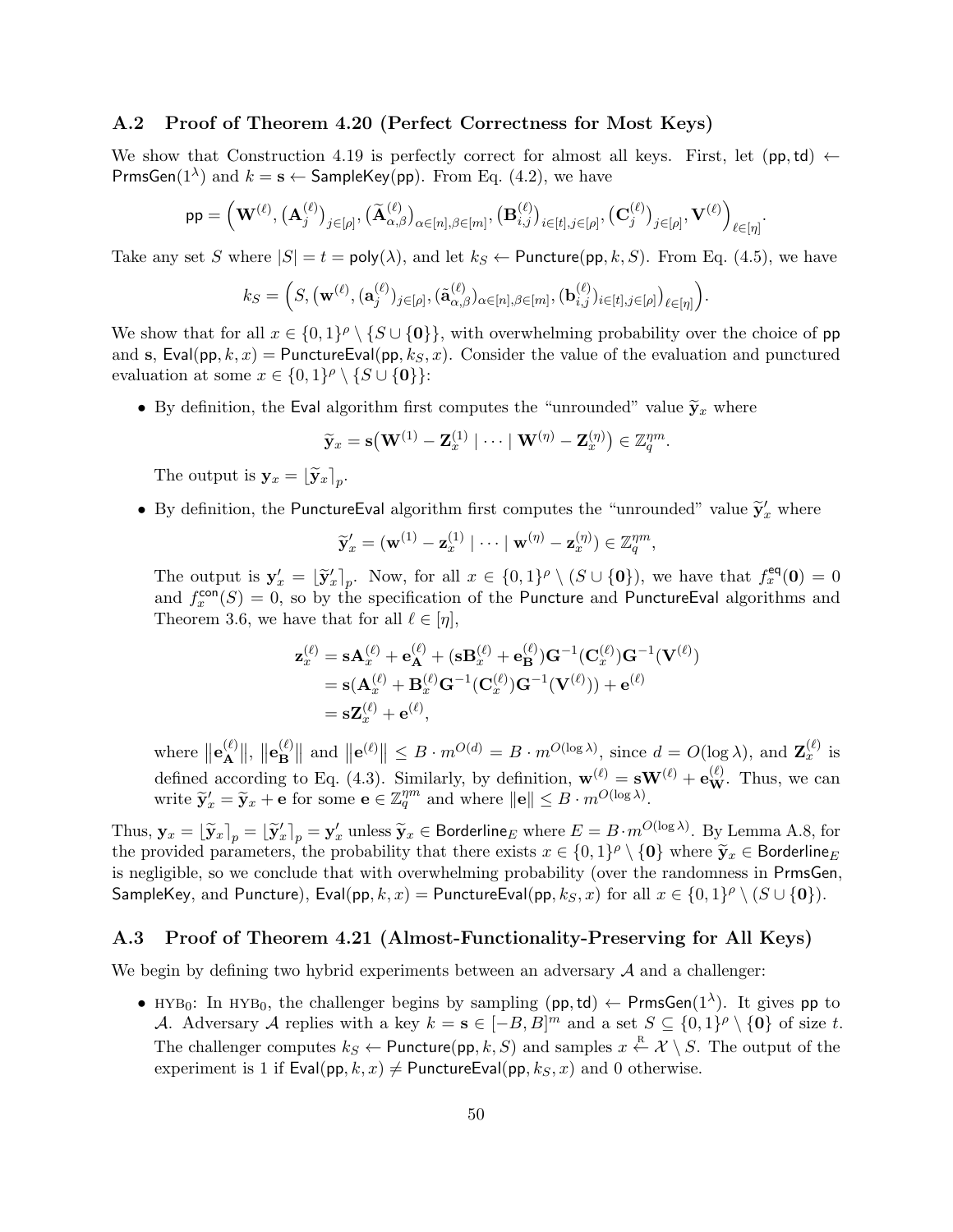• HYB<sub>1</sub>: Same as HYB<sub>0</sub>, except when sampling the public parameters  $pp$ , instead of defining the matrices  $\mathbf{W}^{(\ell)}$  according to [\(4.1\)](#page-25-1), the challenger instead samples  $\mathbf{W}^{(\ell)} \stackrel{\text{R}}{\leftarrow} \mathbb{Z}_q^{n \times m}$  for all  $\ell \in [\eta]$ . The other components of pp are unchanged.

For an index i, we write  $HYB_i(\mathcal{A})$  to denote the output distribution of  $HYB_i$  with adversary  $\mathcal{A}$ . Showing that Construction [4.19](#page-24-0) is almost-functionality-preserving for adversarial keys is equivalent to showing that for all efficient adversaries  $\mathcal{A}$ ,  $Pr[HPB_0(\mathcal{A}) = 1] = negl(\lambda)$ . To complete the proof, we show that for all efficient adversaries A,  $HYB_0(\mathcal{A})$  and  $HYB_1(\mathcal{A})$  are statistically indistinguishable and that under the 1D-SIS- $R_{m',q,p,E}$  assumption,  $Pr[HYB_1(\mathcal{A}) = 1] = negl(\lambda)$ .

<span id="page-50-0"></span>**Lemma A.9.** Suppose the lattice parameters  $n, m, p, q$  satisfy the conditions in Theorem [3.5.](#page-16-0) Then, for all adversaries A, the distributions  $HYB_0(\mathcal{A})$  and  $HYB_1(\mathcal{A})$  are statistically indistinguishable.

*Proof.* The only difference between the two experiments is that in  $HYB_1$ , the matrices  $W^{(\ell)}$  are uniformly random. To see this, we first appeal to Theorem [3.5](#page-16-0) to argue that each  $\mathbf{D}^{(\ell)}$  is statistically close to uniform in HYB<sub>0</sub>. Moreover, they are sampled independently of all the other components in the public parameters. Finally, since  $\eta = \text{poly}(\lambda)$ , we conclude that the public parameters generated in  $\textsc{hyb}_0$  and  $\textsc{hyb}_1$  are statistically indistinguishable.  $\Box$ 

We now show that for public parameters output by  $HYB_1$ , no efficient adversary can produce a key  $\mathbf{s} \in [-B, B]^n$  that violates correctness.

<span id="page-50-1"></span>**Lemma A.10.** Suppose  $\rho = \omega(\log \lambda)$ . Let  $m' = n m \eta$  and  $E = B \cdot m^{O(\log \lambda)}$ . Then, under the 1D-SIS-R<sub>m',p,q,E</sub> assumption, for all efficient adversaries A,  $Pr[HPB_1(A) = 1] = negl(\lambda)$ .

*Proof.* Suppose there exists an adversary A where  $HYB_1(\mathcal{A}) = 1$  with non-negligible probability. We use A to construct an algorithm B that breaks the 1D-SIS- $R_{m',p,q,E}$  assumption. Algorithm B proceeds as follows:

- 1. Parsing the 1D-SIS-R challenge. At the beginning of the experiment, algorithm  $\beta$  receives a challenge  $\mathbf{d} \in \mathbb{Z}_q^{m'}$  from the 1D-SIS-R<sub>m',p,q,B</sub> challenger where  $m' = nm\eta$ . It parses the components of  $\mathbf{d} = (d_{\alpha,\beta}^{(\ell)})_{\alpha \in [n],\beta \in [m],\ell \in [n]}$ . For each  $\ell \in \eta$ , it defines a matrix  $\mathbf{D}^{(\ell)} \in \mathbb{Z}_q^{n \times m}$ where the  $(\alpha, \beta)^{\text{th}}$  entry of  $\mathbf{D}^{(\ell)}$  is  $d_{\alpha, \beta}^{(\ell)}$ .
- 2. Simulating the public parameters. Before simulating the rest of the public parameters, algorithm B first samples  $x \stackrel{\text{R}}{\leftarrow} \{0,1\}^{\rho} \setminus \{0\}$ . It then simulates the rest of the public parameters pp as follows. First, B samples matrices  $(\mathbf{A}_i^{(\ell)})$  $(\ell) \choose j_{j \in [\rho]},\, (\widetilde{\textbf{A}}_{\alpha,\beta}^{(\ell)})_{\alpha \in [n], \beta \in [m]},\, (\textbf{B}_{i,j}^{(\ell)})_{i \in [t], j \in [\rho]},\, (\textbf{C}_{j}^{(\ell)})$  $\binom{k}{j}$  $j \in [\rho],$  $\mathbf{V}^{(\ell)}$  uniformly at random from  $\mathbb{Z}_q^{n \times m}$  for every  $\ell \in [\eta]$ . Then, for all  $\ell \in [\eta]$ , it computes

\n- \n
$$
\mathbf{A}_x^{(\ell)} \leftarrow \text{EvalP}_{\text{pk}}\left(f_x^{\text{eq}}, (\mathbf{A}_j^{(\ell)})_{j \in [\rho]}, (\widetilde{\mathbf{A}}_{\alpha,\beta}^{(\ell)})_{\alpha \in [n], \beta \in [m]}\right),
$$
\n
\n- \n
$$
\mathbf{B}_x^{(\ell)} \leftarrow \text{Eval}_{\text{pk}}\left(f_x^{\text{con}}, (\mathbf{B}_{i,j}^{(\ell)})_{i \in [t], j \in [\rho]}\right),
$$
\n
\n

 $\bullet \; \: \mathbf{C}_x^{(\ell)} \leftarrow \mathsf{Eval}_{\mathsf{pk}}\Big(f_x^{\mathsf{eq}},(\mathbf{C}_j^{(\ell)})\Big)$  $\binom{\ell}{j}$ <sub> $j\in[\rho]$ </sub>),

and defines the matrix

$$
\mathbf{W}^{(\ell)} = \mathbf{A}_x^{(\ell)} + \mathbf{B}_x^{(\ell)} \mathbf{G}^{-1} (\mathbf{C}_x^{(\ell)}) \mathbf{G}^{-1} (\mathbf{V}^{(\ell)}) + \mathbf{D}^{(\ell)} \in \mathbb{Z}_q^{n \times m}.
$$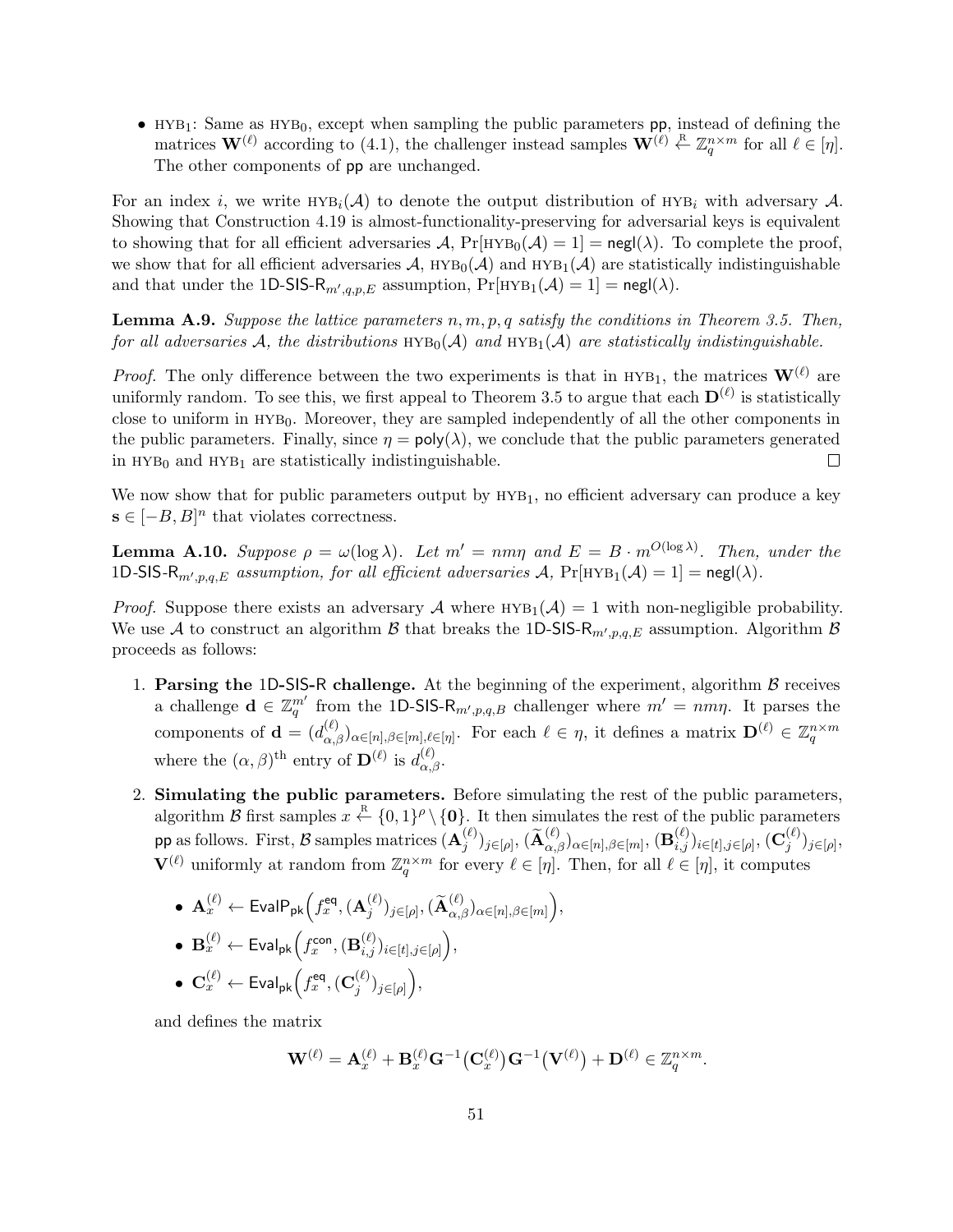It sets

$$
\mathsf{pp} = \left(\mathbf{W}^{(\ell)}, \big(\mathbf{A}_j^{(\ell)}\big)_{j \in [\rho]}, \big(\widetilde{\mathbf{A}}_{\alpha, \beta}^{(\ell)}\big)_{\alpha \in [n], \beta \in [m]}, \big(\mathbf{B}_{i,j}^{(\ell)}\big)_{i \in [t], j \in [\rho]}, \big(\mathbf{C}_j^{(\ell)}\big)_{j \in [\rho]}, \mathbf{V}^{(\ell)}\right)_{\ell \in [\eta]},
$$

and gives pp to  $A$ .

3. Solving the 1D-SIS-R challenge. After receiving the public parameters  $pp$ , A outputs a key  $\mathbf{s} \in [-B, B]^n$  and a set  $S \subseteq \{0, 1\}^p \setminus \{\mathbf{0}\}\$  of size t. If  $x \in S$ , then B aborts the simulation and outputs Fail. Otherwise, algorithm B computes the vector  $\mathbf{y}^{(\ell)} = \mathbf{s} \cdot \mathbf{D}^{(\ell)}$  for all  $\ell \in [\eta]$  and checks if there exists an index  $\beta^* \in [m], \ell^* \in [\eta]$  for which  $\mathbf{y}_{\beta^*}^{(\ell^*)} \in [-E, E] + (q/p)(\mathbb{Z} + 1/2)$ . If no such index exists, then  $\beta$  aborts the experiment and outputs Fail. Otherwise, it defines the vector  $\mathbf{z} = (z_{\alpha,\beta,\ell})_{\alpha \in [n],\beta \in [m],\ell \in [n]} \in \mathbb{Z}_q^{nm\eta}$  as follows:

<span id="page-51-0"></span>
$$
z_{\alpha,\beta,\ell} = \begin{cases} s_{\alpha} & \beta = \beta^*, \ell = \ell^* \\ 0 & \text{otherwise,} \end{cases}
$$
 (A.3)

where  $s_{\alpha}$  is the  $\alpha^{\text{th}}$  component of **s**. Algorithm B submits  $z \in \mathbb{Z}^{m'}$  as the solution to the 1D-SIS- $R_{m',q,p,E}$  challenge.

To complete the proof, we show that algorithm  $\beta$  perfectly simulates  $HYB_1$  for  $\mathcal A$  and moreover, that whenever  $HYB_1(\mathcal{A})$  outputs 1, then B successfully solves the 1D-SIS-R challenge (up to a negligible loss in advantage).

Correctness of the simulation. In the simulation, the matrices  $(\mathbf{A}_i^{(\ell)})$  $\widetilde{(\ell)}_j)_{j\in [\rho]},\; (\widetilde{{\bf A}}_{\alpha,\beta}^{(\ell)})_{\alpha\in [n],\beta\in [m]},$  $(\mathbf{B}^{(\ell)}_{i,j})_{i\in[t],j\in[\rho]},\,(\mathbf{C}^{(\ell)}_j)$  $\mathbf{y}_{j}^{(\ell)}$ <sub>j</sub> $\in$ <sub>[ $\rho$ ]</sub>,  $\mathbf{V}^{(\ell)}$  are sampled exactly as defined in HYB<sub>1</sub>. Furthermore, by definition, the 1D-SIS-R<sub>m',p,q,B</sub> challenge  $\mathbf{d} \in \mathbb{Z}_q^{m'}$  is a uniform vector over  $\mathbb{Z}_q^{m'}$ , which means that each  $\mathbf{D}^{(\ell)}$  is also uniformly random for all  $\ell \in [\eta]$ . In addition, since  $\mathbf{D}^{(\ell)}$  is sampled independently of all of the other components in pp, it follows that each of the  $\mathbf{W}^{(\ell)}$  for  $\ell \in [\eta]$  is independently uniform, exactly as required in  $HYP_1$ . Thus,  $\beta$  perfectly simulates the pp according to the distribution in  $HYP_1$ .

Correctness of the solution. By the previous argument, the public parameters perfectly hide the point x from the adversary (the adversary only sees  $\mathbf{W}^{(\ell)}$  and not  $\mathbf{D}^{(\ell)}$ , so the  $\mathbf{D}^{(\ell)}$  is a one-time pad encryption of the matrices that depend on x). Therefore, the set S output by the adversary is independent of x. Since x is sampled uniformly at random from  $\{0,1\}^{\rho} \setminus \{0\}$ , the probability that  $x \in S$  is  $t/(2^{\rho}-1) = \text{negl}(\lambda)$  since  $t = \text{poly}(\lambda)$  and  $\rho = \omega(\log \lambda)$ . Thus, without loss of generality, we assume that  $x \notin S$  (this only reduces  $\mathcal{B}'$ 's advantage by a negligible factor).

Suppose that the output of  $HYB_1(\mathcal{A})$  is 1. This means that  $\mathcal A$  outputs a key  $k = s \in [-B, B]^n$ and a set  $S \subseteq \{0,1\}^{\rho} \setminus \{0\}$  such that for  $k_S \leftarrow$  Puncture(pp, k, S), we have Eval(pp, k, x)  $\neq$ PunctureEval(pp,  $k_S, x$ ). We consider each of the values Eval(pp, k, x) and PunctureEval(pp,  $k_S, x$ ).

• By definition, the Eval algorithm first computes the "unrounded" value  $\widetilde{\mathbf{y}}_x$ 

$$
\widetilde{\mathbf{y}}_x = \mathbf{s} \big( \mathbf{W}^{(1)} - \mathbf{Z}_x^{(1)} \mid \dots \mid \mathbf{W}^{(\eta)} - \mathbf{Z}_x^{(\eta)} \big) \n= \mathbf{s} \big( \mathbf{D}^{(1)} \mid \dots \mid \mathbf{D}^{(\eta)} \big) \in \mathbb{Z}_q^{\eta m}.
$$

The output is  $\mathbf{y}_x = [\widetilde{\mathbf{y}}_x]_p$ .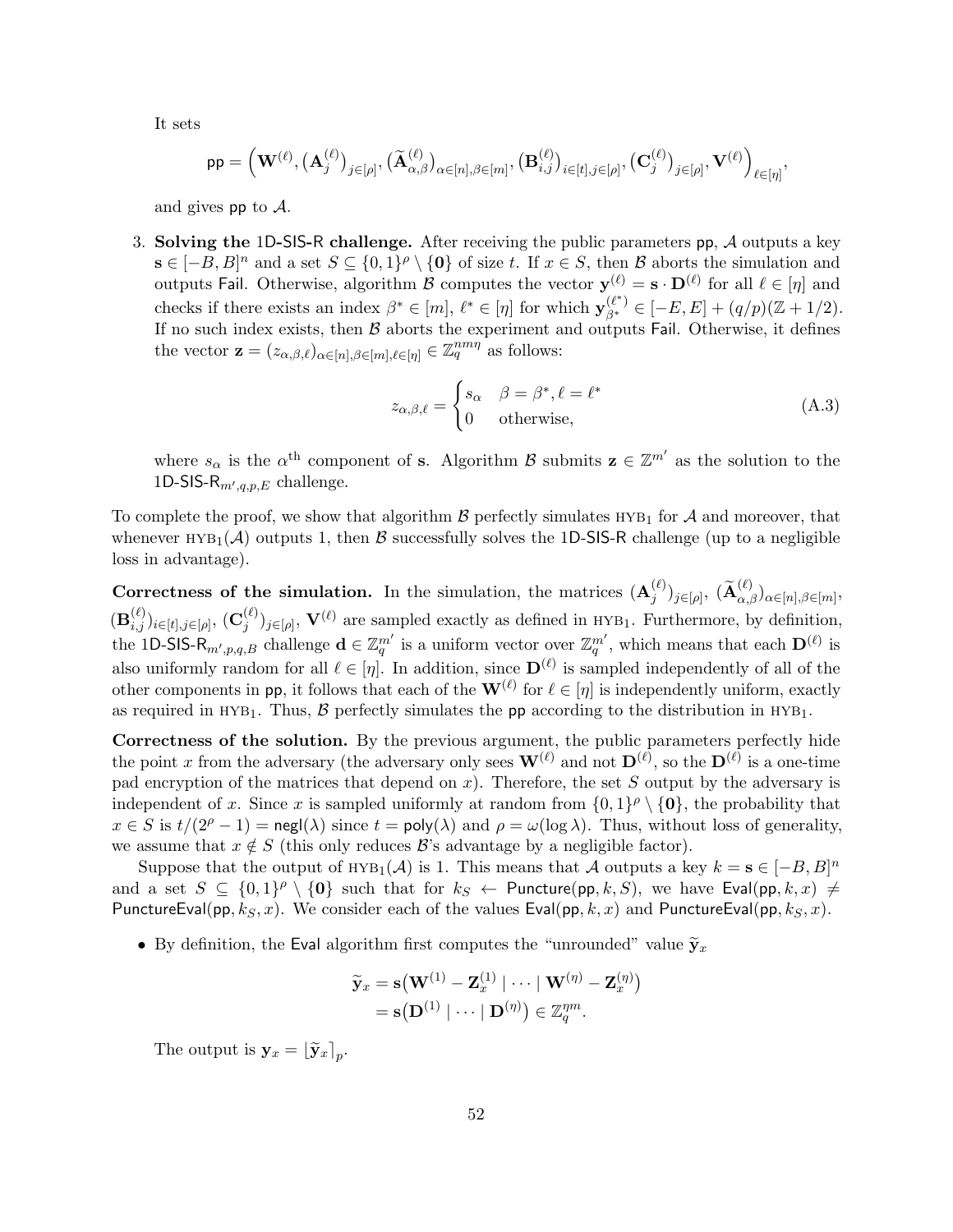• By definition, the PunctureEval algorithm first computes the "unrounded" value  $\widetilde{\mathbf{y}}_x'$ 

$$
\widetilde{\mathbf{y}}_x' = (\mathbf{w}^{(1)} - \mathbf{z}_x^{(1)} \mid \cdots \mid \mathbf{w}^{(\eta)} - \mathbf{z}_x^{(\eta)}) \in \mathbb{Z}_q^{nm}.
$$

The output is  $\mathbf{y}'_x = [\tilde{\mathbf{y}}'_x]_p$ . Now, for all  $x \in \{0,1\}^{\rho} \setminus (S \cup \{\mathbf{0}\})$ , we have that  $f_x^{\text{eq}}(\mathbf{0}) = 0$  and  $f_{\text{con}(S)} = 0$  and  $f_{\text{con}(S)} = 0$  and  $f_{\text{con}(S)} = 0$  are have  $f_x^{\text{con}}(S) = 0$ , so by the specification of Puncture and PunctureEval and Theorem [3.6,](#page-17-0) we have that for all  $\ell \in [\eta],$ 

$$
\begin{aligned} \mathbf{z}_x^{(\ell)} &= \mathbf{s} \mathbf{A}_x^{(\ell)} + \mathbf{e}_{\mathbf{A}}^{(\ell)} + (\mathbf{s} \mathbf{B}_x^{(\ell)} + \mathbf{e}_{\mathbf{B}}^{(\ell)}) \mathbf{G}^{-1} (\mathbf{C}_x^{(\ell)}) \mathbf{G}^{-1} (\mathbf{V}^{(\ell)}) \\ &= \mathbf{s} (\mathbf{A}_x^{(\ell)} + \mathbf{B}_x^{(\ell)} \mathbf{G}^{-1} (\mathbf{C}_x^{(\ell)}) \mathbf{G}^{-1} (\mathbf{V}^{(\ell)})) + \mathbf{e}^{(\ell)} \\ &= \mathbf{s} \mathbf{Z}_x^{(\ell)} + \mathbf{e}^{(\ell)}, \end{aligned}
$$

where  $\|\mathbf{e}_{\mathbf{A}}^{(\ell)}\|$  $\mathbf{a}^{(\ell)} \|$ ,  $\|\mathbf{e}_{\mathbf{B}}^{(\ell)}\|$  $\|\mathbf{E}^{(\ell)}\| \leq B \cdot m^{O(d)} = B \cdot m^{O(\log \lambda)},$  since  $d = O(\log \lambda)$ , and  $\mathbf{Z}_{x}^{(\ell)}$  is defined according to Eq. [\(4.3\)](#page-26-2). Similarly, by definition,  $\mathbf{w}^{(\ell)} = s\mathbf{W}^{(\ell)} + \mathbf{e}_{\mathbf{W}}^{(\ell)}$  where  $\|\mathbf{e}_{\mathbf{W}}^{(\ell)}\|$  $\mathbf{w}^{\left(\ell\right)}$   $\leq$  $B \cdot m^{O(\log \lambda)}$ . Thus, we can write  $\widetilde{\mathbf{y}}'_x = \widetilde{\mathbf{y}}_x + \mathbf{e}$  for some  $\mathbf{e} \in \mathbb{Z}_q^{nm}$  and where  $\|\mathbf{e}\| \leq B \cdot m^{O(\log \lambda)}$ .

Thus,  $\mathbf{y}_x = [\tilde{\mathbf{y}}_x]_p = [\tilde{\mathbf{y}}_x']_p = \mathbf{y}_x'$  unless  $\tilde{\mathbf{y}}_x \in$  Borderline  $E^9$  $E^9$  where  $E = B \cdot m^{O(\log \lambda)}$ . Equivalently, if  $\mathbf{y}_x \neq \tilde{\mathbf{y}}'_x$ , then there exists indices  $\beta^* \in [m]$  and  $\ell^* \in [\eta]$  where

$$
\tilde{y}_{x,\beta^*,\ell^*} = \langle \mathbf{s}, \mathbf{d}_{\beta^*}^{(\ell^*)} \rangle \in [-E, E] + (q/p)(\mathbb{Z} + 1/2),
$$

where  $\mathbf{d}_{\beta^*}^{\ell^*} \in \mathbb{Z}_q^n$  is the  $(\beta^*)^{\text{th}}$  column of  $\mathbf{D}^{(\ell^*)}$  and  $\tilde{y}_{x,\beta^*,\ell^*} \in \mathbb{Z}_q$  where we view  $\tilde{\mathbf{y}}_x = (\tilde{y}_{x,\beta,\ell})_{\beta \in [m],\ell \in [n]}$ .<br>By construction of  $\pi$  from  $\mathbb{F}_{\alpha}$ ,  $(\Lambda, 2)$ , By construction of  $z$  from Eq.  $(A.3)$ , we thus have

$$
\langle \mathbf{d}, \mathbf{z} \rangle = \langle \mathbf{s}, \mathbf{d}_{\beta^*}^{(\ell^*)} \rangle = \tilde{y}_{x, \beta^*, \ell^*} \in [-E, E] + (q/p)(\mathbb{Z} + 1/2).
$$

Furthermore, since each components of **z** is either 0 or a component of  $\mathbf{s} \in [-B, B]^n$ , we have that  $\|\mathbf{z}\| \leq B < B \cdot m^{O(\log \lambda)}$ . Hence, the vector **z** is a correct solution to the 1D-SIS-R challenge **d**. Thus, if  $HYB_1(\mathcal{A})$  outputs 1, then algorithm B successfully solves the 1D-SIS-R challenge (except with negligible probability). Thus, the advantage of  $\beta$  is negligibly smaller than  $Pr[HYB_1(\mathcal{A}) = 1]$ . The claim follows.  $\Box$ 

Combining Lemmas [A.9](#page-50-0) and [A.10,](#page-50-1) we conclude that under the 1D-SIS- $R_{m',p,q,E}$  assumption, no efficient adversary can find a key  $s \in [-B, B]^n$  and a constraint S where the behavior of the punctured key  $k<sub>S</sub>$  and the real key S differ on a non-negligible fraction of the non-punctured points.  $\Box$ 

# A.4 Proof of Theorem [4.22](#page-27-2) (Key-Injectivity)

Key-injectivity is a property only of the public parameters pp. To show this property, we use a simple hybrid argument:

• HYB<sub>0</sub>: The output of this experiment is the public parameters pp where  $(pp, td) \leftarrow PrmsGen(1^{\lambda})$ . Namely, the public parameters pp are generated according to Eq. [\(4.2\)](#page-25-0).

<sup>&</sup>lt;sup>9</sup>Unlike the proof of Theorem [4.20,](#page-27-0) we cannot appeal to Lemma [A.8](#page-47-0) because the secret key s here is chosen adversarially and depends on the public parameters. This is the reason we rely on the 1D-SIS-R assumption.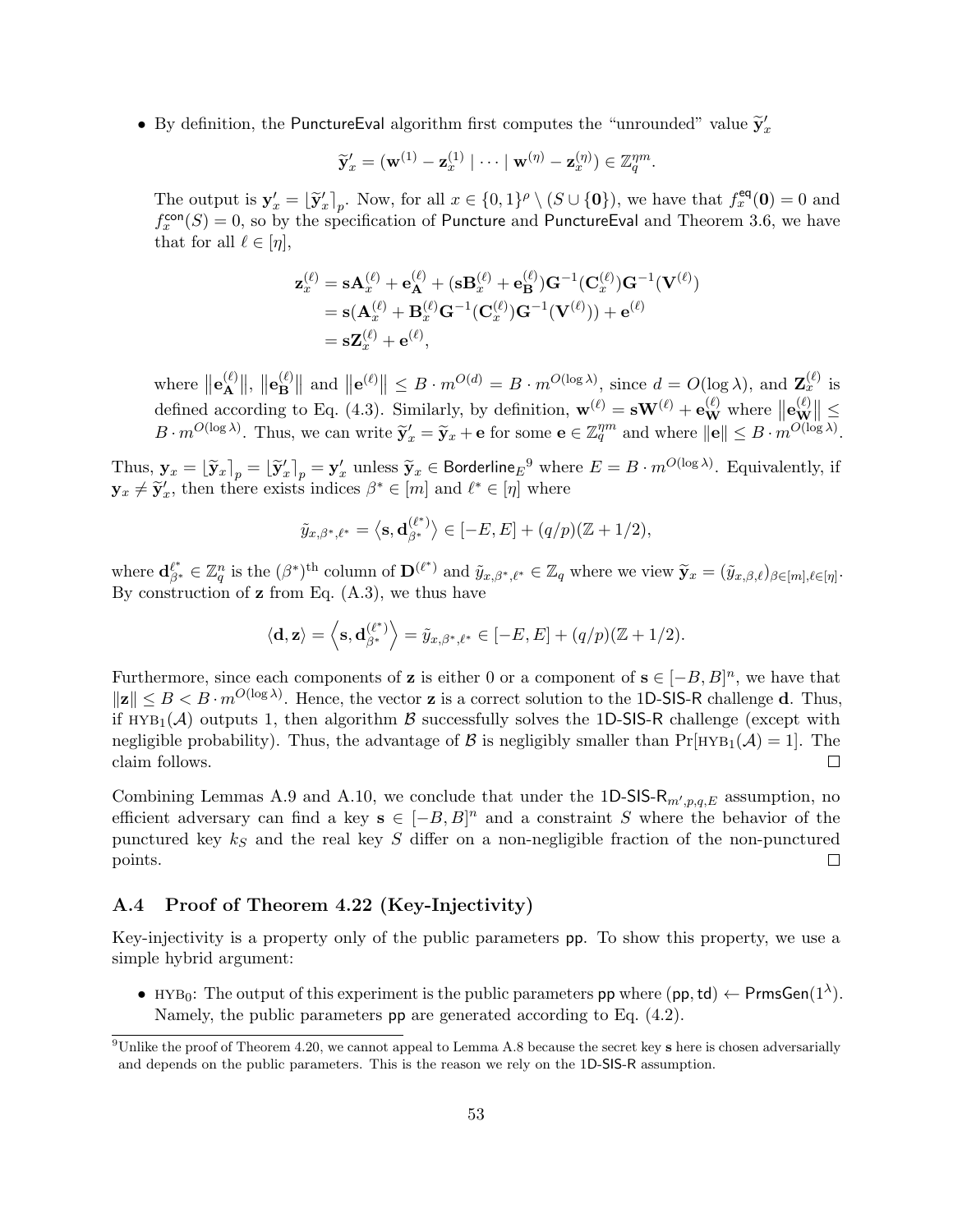• HYB<sub>1</sub>: The public parameters pp are generated as in HYB<sub>0</sub>, except instead of computing  $\mathbf{W}^{(\ell)}$ according to Eq. [\(4.1\)](#page-25-1), the challenger instead samples  $\mathbf{W}^{(\ell)} \stackrel{\text{R}}{\leftarrow} \mathbb{Z}_q^{n \times m}$  for all  $\ell \in [\eta]$ . The other components of pp are unchanged and the challenger outputs pp.

By the same argument as in the proof of Lemma [A.9,](#page-50-0) the distributions  $HYB_0$  and  $HYB_1$  are statistically indistinguishable. It thus suffices to show that for the public parameters output by  $HYB_1$ , key-injectivity holds.

**Lemma A.11.** Suppose the public parameters  $pp$  are generated according to  $HYB_1$ . Then,

$$
\Pr[\exists \mathbf{s}_0, \mathbf{s}_1 \in [-B, B]^n, x \in \{0, 1\}^{\rho} \setminus \{\mathbf{0}\} : \mathsf{Eval}(\mathsf{pp}, \mathbf{s}_0, x) = \mathsf{Eval}(\mathsf{pp}, \mathbf{s}_1, x) \wedge \mathbf{s}_0 \neq \mathbf{s}_1] = \mathsf{negl}(\lambda).
$$

*Proof.* Suppose there exist two distinct keys  $\mathbf{s}_0 \neq \mathbf{s}_1 \in [-B, B]^n$  and an  $x \in \{0, 1\}^{\rho} \setminus \{\mathbf{0}\}\$  such that  $\text{Eval}(pp, s_0, x) = \text{Eval}(pp, s_1, x)$ . We show that this event happens with negligible probability over the randomness used to sample  $\mathbf{W}^{(\ell)}$  in the public parameters. By definition of Eval, we can write

$$
\text{Eval}(pp, \mathbf{s}_0, x) = \left[ \mathbf{s}_0(\mathbf{W} - \mathbf{Z}_x) \right]_p \quad \text{and} \quad \text{Eval}(pp, \mathbf{s}_1, x) = \left[ \mathbf{s}_1(\mathbf{W} - \mathbf{Z}_x) \right]_p,
$$

where  $\mathbf{W} = (\mathbf{W}^{(1)} | \cdots | \mathbf{W}^{(\eta)}), \mathbf{Z}_{x} = (\mathbf{Z}_{x}^{(1)} | \cdots | \mathbf{Z}^{(\eta)}),$  and each  $\mathbf{Z}^{(\ell)}$  is as defined in Eq. [\(4.3\)](#page-26-2). Thus, if  $\textsf{Eval}(pp, s_0, x) = \textsf{Eval}(pp, s_1, x)$ , it must be the case that  $(s_0 - s_1)(\mathbf{W} - \mathbf{Z}_x) \in [-B', B']^{qm}$ , where  $B' = q/2p$ . Since W is sampled independently of all components in  $\mathbf{Z}$ ,  $(\mathbf{s}_0 - \mathbf{s}_1) \neq \mathbf{0}$ , and q is a prime (i.e.,  $\mathbb{Z}_q$  is a field), this means that that the distribution of  $(s_0 - s_1)(\mathbf{W} - \mathbf{Z}_x)$  is uniformly random over  $\mathbb{Z}_q^{\dot{m}m}$ . In particular, this means that

$$
\Pr_{\mathbf{W} \stackrel{R}{\leftarrow} \mathbb{Z}_q^{n \times \eta m}}[(\mathbf{s}_0 - \mathbf{s}_1)(\mathbf{W} - \mathbf{Z}_x) \in [-B', B']^{\eta m}] \leq (2B'/q)^{\eta m} = 1/p^{\eta m}.
$$

We now union bound over all possible values of  $(s_0 - s_1) \in [-2B, 2B]^n$  and all  $x \in \{0, 1\}^p$  to conclude that

$$
\Pr[\exists \mathbf{s}_0, \mathbf{s}_1 \in \mathbb{Z}_q^n, x \in \{0,1\}^\rho\backslash\{\mathbf{0}\}: \mathsf{Eval}( \mathsf{pp}, \mathbf{s}_0, x) = \mathsf{Eval}( \mathsf{pp}, \mathbf{s}_1, x) \wedge \mathbf{s}_0 \neq \mathbf{s}_1 ] \leq \frac{2^\rho(4B+1)^n}{p^{\eta m}} = \mathsf{negl}(\lambda).
$$

Finally, since  $HYB_0$  and  $HYB_1$  are statistically close, the corresponding probability using the public parameters in  $HYB_0$  can only be negligibly different, and the theorem follows.  $\Box$ 

# A.5 Proof of Theorem [4.23](#page-27-3) (Puncturing Security)

We will prove the theorem under the HybLWE<sub>n,m<sub>1</sub>,m<sub>2</sub>,q,<sub>x</sub></sub> assumption where  $m_1 = \eta m(nm+(t+2)\rho+1)$ and  $m_2 = \eta m$  (which is implied by the LWE<sub>n,m,q, $\chi$ </sub> assumption by Lemma [A.5\)](#page-46-1). We proceed via a sequence of hybrid experiments between an adversary  $A$ , and a challenger.

- HYB<sub>0</sub>: This is the real puncturing security experiment  $\text{ExptPunc}_{\Pi_{\text{FPRF}},\mathcal{A}}(\lambda,0)$  from Definition [4.16.](#page-23-0) Specifically, the challenger proceeds in each phase of the experiment as follows:
	- **Setup phase:** At the start of the experiment, the adversary  $\mathcal A$  commits to a challenge set  $S \subseteq \{0,1\}^{\rho} \setminus \{\mathbf{0}\}\$  where  $S = \{x_i\}_{i \in [t]}$  and a challenge point  $x^* \in S$  to the challenger. Then, the challenger generates the public parameters  $(pp, td) \leftarrow PrmsGen(1^{\lambda}), PRF$ key  $k = s \leftarrow$  SampleKey(pp), punctured key  $k_S \leftarrow$  Puncture(pp, k, S), and the challenge evaluation  $y^* \leftarrow \text{Eval}(pp, k, x^*) \in \mathbb{Z}_p^{\eta m}$ . It gives pp,  $k_S$ , and  $y^*$  to A.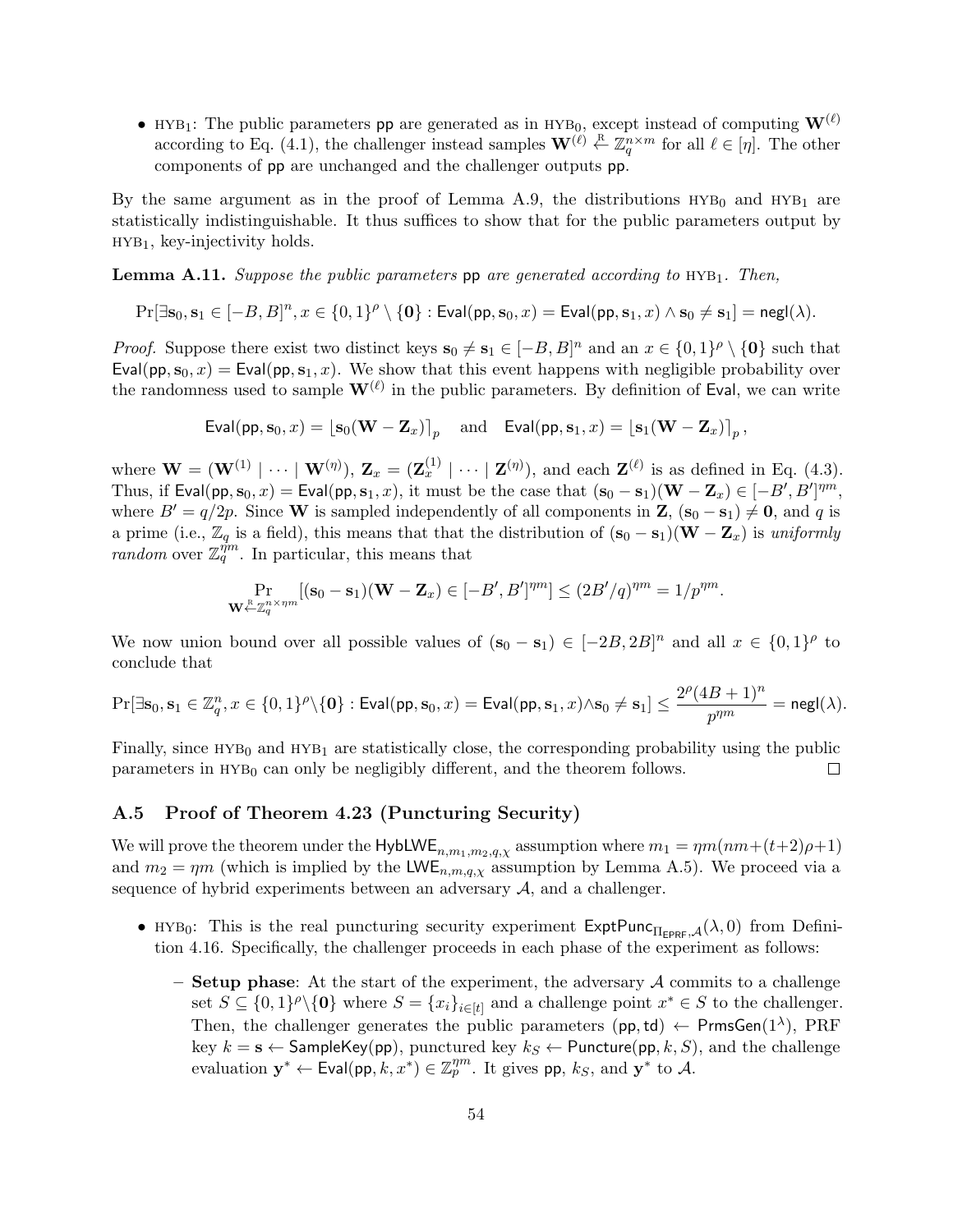- Query phase: Adversary A issues a polynomial number of evaluation queries to the challenger. On an evaluation query  $x \in S$ , the challenger computes  $y_x \leftarrow \text{Eval}(pp, k, x)$ and gives  $y_x$  to A.
- **Output phase**: Adversary A outputs a bit  $b \in \{0, 1\}$ , which is the output of the experiment.
- HYB<sub>1</sub>: Same as HYB<sub>0</sub> except when generating the public parameters **pp** during the setup phase, the challenger samples  $\mathbf{W}^{(\ell)} \stackrel{\text{R}}{\leftarrow} \mathbb{Z}_q^{n \times m}$  for all  $\ell \in [\eta]$ .
- HYB<sub>2</sub>: Same as HYB<sub>1</sub> except during the setup phase, instead of sampling the matrices  $(\mathbf{B}_{i,j}^{(\ell)})_{i\in[t],j\in[\rho]}$  and  $(\mathbf{C}_{j}^{(\ell)})$  $\binom{(\ell)}{j}_{j\in[\rho]}$  uniformly at random, it first samples another set of matri- $\text{ces } \big(\widehat{\mathbf{B}}_{i,j}^{(\ell)}\big)_{i \in [t], j \in [\rho]}, \, \big(\mathbf{C}_j^{(\ell)}$  $\binom{\ell}{j}_{j\in[\rho]}$  uniformly at random, and defines for all  $\ell \in [\eta]$

$$
- \mathbf{B}_{i,j}^{(\ell)} = \widehat{\mathbf{B}}_{i,j}^{(\ell)} - x_{i,j} \cdot \mathbf{G} \text{ for all } i \in [t] \text{ and } j \in [\rho],
$$
  

$$
- \mathbf{C}_{j}^{(\ell)} = \widehat{\mathbf{C}}_{j}^{(\ell)} - x_{j}^{*} \cdot \mathbf{G} \text{ for all } j \in [\rho],
$$

where  $x_{i,j}$  is the j<sup>th</sup> bit of  $x_i \in S$ , and  $x_j^*$  is the j<sup>th</sup> bit of  $x^*$ .

- HYB3: Same as HYB<sub>2</sub> except when computing the challenge value to be  $y^* \leftarrow \text{Eval}(pp, k, x^*)$ , the challenger instead samples  $\mathbf{y}^* \overset{\text{R}}{\leftarrow} \mathbb{Z}_p^{nm}$ .
- HYB<sub>4</sub>: Same as HYB<sub>3</sub>, except the matrices  $(\mathbf{B}_{i,j}^{(\ell)})_{i \in [t], j \in [\rho]}$  and  $(\mathbf{C}_{j}^{(\ell)})$  $\binom{(\ell)}{j}$ <sub>j∈[ρ]</sub> are sampled uniformly at random.
- $HYB_5$ : Same as  $HYB_4$ , except during the setup phase, the public parameters are generated according to PrmsGen. This corresponds to the ideal puncturing security experiment ExptPunc<sub>ΠEPRE</sub> $_A(\lambda, 1)$ .

For an index i and an adversary A, we write  $HYB_i(\mathcal{A})$  to denote the output of experiment  $HYB_i$ . We now show that the output distributions of each consecutive pair of hybrids are computationally (or statistically) indistinguishable.

<span id="page-54-1"></span>**Lemma A.12.** Suppose that the lattice parameters  $n, m, q, p$  satisfy the requirements in Theorem [3.5.](#page-16-0) Then, for all adversaries  $\mathcal{A}$ ,  $|\Pr[\text{HYB}_0(\mathcal{A}) = 1] - \Pr[\text{HYB}_1(\mathcal{A}) = 1]| = \mathsf{negl}(\lambda)$ .

Proof. Follows by the same argument as that used in the proof of Lemma [A.9.](#page-50-0)

<span id="page-54-0"></span>**Lemma A.13.** For all adversaries  $\mathcal{A}$ ,  $\Pr[\text{HYB}_1(\mathcal{A}) = 1] - \Pr[\text{HYB}_2(\mathcal{A}) = 1]| = 0$ .

*Proof.* Since the matrices  $(\mathbf{B}_{i,j}^{(\ell)})_{i \in [t],j \in [\rho]}$  and  $(\mathbf{C}_j^{(\ell)})$  $\binom{\ell}{j}_{j\in[\rho]}$  are sampled uniformly at random, the corresponding set of matrices in the public parameters are also uniformly (and independently) distributed. Thus, the output distributions of  $HYB_1$  and  $HYB_2$  are identical.  $\Box$ 

<span id="page-54-2"></span>**Lemma A.14.** Suppose that  $2^{\rho}B \cdot m^{O(\log \lambda)} \cdot p/q = \text{negl}(\lambda)$ , and let  $m_1 = \eta m(nm + (t+2)\rho +$ 1) and  $m_2 = \eta m$ . Under the HybLWE<sub>n,m<sub>1</sub>,m<sub>2</sub>,q,<sub>X</sub></sub> assumption, for all efficient adversaries A,  $|\Pr[\text{HYB}_2(\mathcal{A})=1]-\Pr[\text{HYB}_3(\mathcal{A})=1]|=\mathsf{negl}(\lambda).$ 

 $\Box$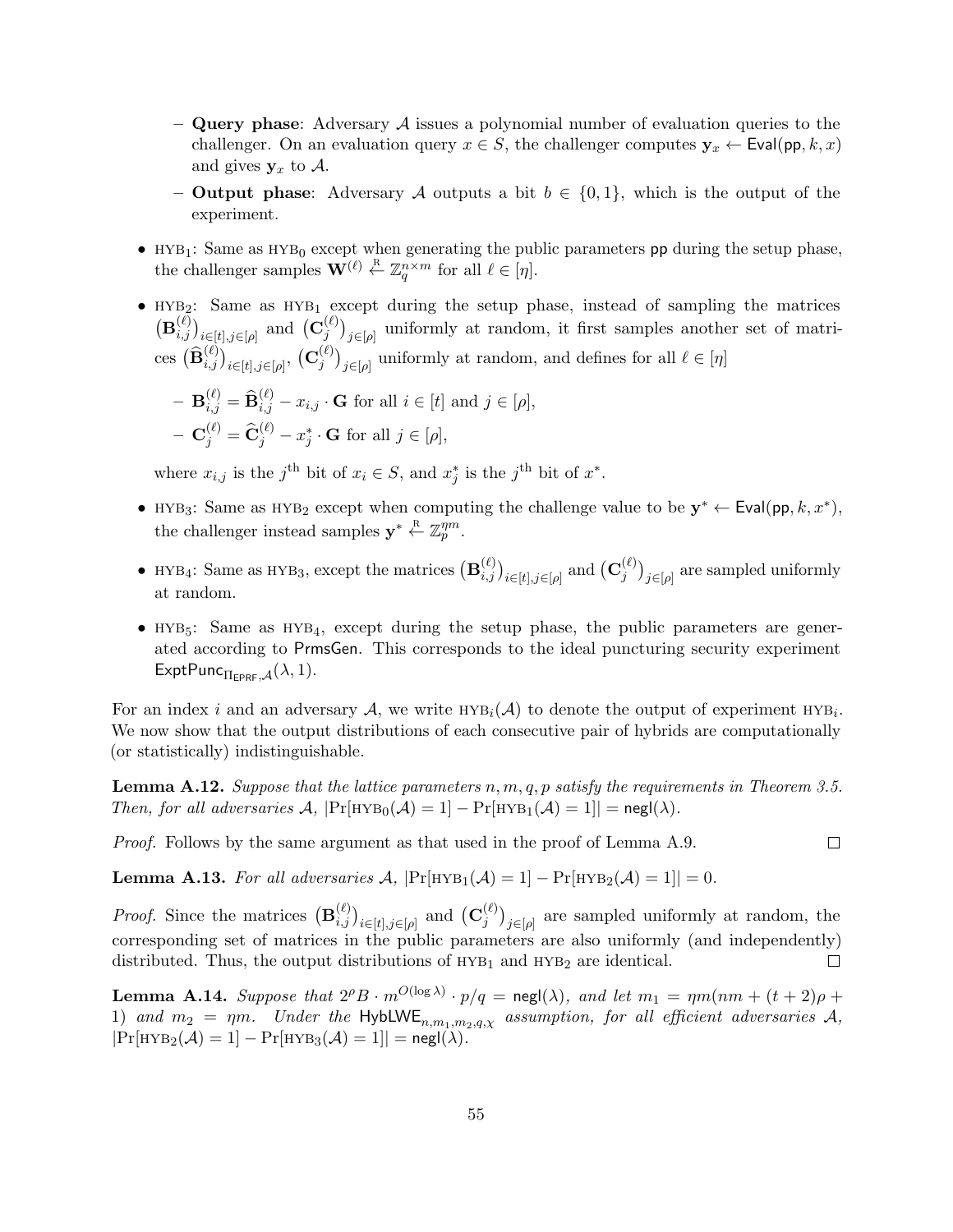*Proof.* Suppose that there is an adversary A where the output distributions of  $HYB_2(\mathcal{A})$  and  $HYB_3(\mathcal{A})$ are noticeably different. We use A to construct an algorithm B that breaks the HybLWE<sub>n,m<sub>1</sub>,m<sub>2,d,x</sub></sub> assumption. Algorithm  $\beta$  proceeds as follows:

1. Parsing the HybLWE challenge. At the beginning of the experiment, algorithm  $\beta$  receives a challenge  $(A_1, A_2, u_1, u_2)$  from the HybLWE<sub>n,m<sub>1</sub>,m<sub>2</sub>,q,<sub>X</sub></sub> challenger. Algorithm B interprets the matrix  $\mathbf{A}_1 \in \mathbb{Z}_q^{n \times m_1}$  as the concatenation of the following collection of matrices (each in  $\mathbb{Z}_q^{n \times m}$ :

$$
\left( \widehat{\mathbf{W}}^{(\ell)}, \big( \widehat{\mathbf{A}}^{(\ell)}_j \big)_{j \in [\rho]}, \big( \widehat{\mathbf{A}}^{(\ell)}_{\alpha, \beta} \big)_{\alpha \in [n], \beta \in [m]}, \big( \widehat{\mathbf{B}}^{(\ell)}_{i,j} \big)_{i \in [t], j \in [\rho]}, \big( \widehat{\mathbf{C}}^{(\ell)}_j \big)_{j \in [\rho]}, \right)_{\ell \in [\eta]}
$$

Correspondingly, it interprets the vector  $\mathbf{u}_1 \in \mathbb{Z}_q^{m_1}$  as the concatenation of the following collection of vectors (each in  $\mathbb{Z}_q^m$ ):

<span id="page-55-0"></span>
$$
\left(\hat{\mathbf{w}}^{(\ell)}, (\hat{\mathbf{a}}_{j}^{(\ell)})_{j \in [\rho]}, (\hat{\mathbf{a}}_{\alpha,\beta}^{(\ell)})_{\alpha \in [n], \beta \in [m]}, (\hat{\mathbf{b}}_{i,j}^{(\ell)})_{i \in [t], j \in [\rho]}, (\hat{\mathbf{c}}_{j}^{(\ell)})_{j \in [\rho]}, \right)_{\ell \in [\eta]}.\tag{A.4}
$$

.

It interprets the matrix  $\mathbf{A}_2 \in \mathbb{Z}_q^{n \times m_2}$  as the concatenation of the collection of matrices  $(\widehat{\mathbf{V}}^{(\ell)})_{\ell \in [\eta]}$  where each  $\widehat{\mathbf{V}}^{(\ell)} \in \mathbb{Z}_q^{n \times m}$ . It interprets the vector  $\mathbf{u}_2 \in \mathbb{Z}_q^{m_2}$  as the concatenation of the collection of vectors  $(\hat{\mathbf{v}}^{(\ell)})_{\ell \in [\eta]}$  where  $\hat{\mathbf{v}}^{(\ell)} \in \mathbb{Z}_q^m$  for each  $\ell \in [\eta]$ .

- 2. Simulating the public parameters and trapdoor. Algorithm  $\beta$  begins simulating an execution of  $HYB_2$  and  $HYB_3$  for A. At the start of the setup phase, Adversary A commits to a challenge set  $S = \{x_i\}_{i \in [t]}$  and a challenge point  $x^* \in S$ . Algorithm  $\beta$  constructs the components of the public parameters **pp** for each  $\ell \in [\eta]$  as follows:
	- $\mathbf{W}^{(\ell)} = \widehat{\mathbf{W}}^{(\ell)},$

• 
$$
\mathbf{A}_{j}^{(\ell)} = \widehat{\mathbf{A}}_{j}^{(\ell)}
$$
 for all  $j \in [\rho]$ ,

- $\widetilde{\mathbf{A}}_{\alpha,\beta}^{(\ell)} = \widehat{\mathbf{A}}_{\alpha,\beta}^{(\ell)}$  for all  $\alpha \in [n]$  and  $\beta \in [m]$ ,
- $\mathbf{B}_{i,j}^{(\ell)} = \widehat{\mathbf{B}}_{i,j}^{(\ell)} x_{i,j} \cdot \mathbf{G}$  for all  $i \in [t], j \in [\rho],$

• 
$$
\mathbf{C}_{j}^{(\ell)} = \widehat{\mathbf{C}}_{j}^{(\ell)} - x_{j}^{*} \cdot \mathbf{G} \text{ for all } j \in [\rho],
$$

$$
\bullet \ \mathbf{V}^{(\ell)} = \widehat{\mathbf{V}}^{(\ell)},
$$

where  $x_{i,j}$  denotes the j<sup>th</sup> component of  $x_i \in S$ , and  $x_j^*$  denote the j<sup>th</sup> component of  $x^*$ . It sets the public parameters pp to be

$$
\mathsf{pp} = \left(\mathbf{W}^{(\ell)}, \big(\mathbf{A}_j^{(\ell)}\big)_{j \in [\rho]}, \big(\widetilde{\mathbf{A}}_{\alpha, \beta}^{(\ell)}\big)_{\alpha \in [n], \beta \in [m]}, \big(\mathbf{B}_{i,j}^{(\ell)}\big)_{i \in [t], j \in [\rho]}, \big(\mathbf{C}_j^{(\ell)}\big)_{j \in [\rho]}, \mathbf{V}^{(\ell)}\right)_{\ell \in [\eta]}.
$$

3. Simulating the punctured key. For the punctured key,  $\beta$  sets

$$
k_S = \left( S, \left( \hat{\mathbf{w}}^{(\ell)}, (\hat{\mathbf{a}}_j^{(\ell)})_{j \in [\rho]}, (\hat{\mathbf{a}}_{\alpha,\beta}^{(\ell)})_{\alpha \in [n], \beta \in [m]}, (\hat{\mathbf{b}}_{i,j}^{(\ell)})_{i \in [t], j \in [\rho]} \right)_{\ell \in [\eta]} \right),
$$

and gives  $k_S$  to A.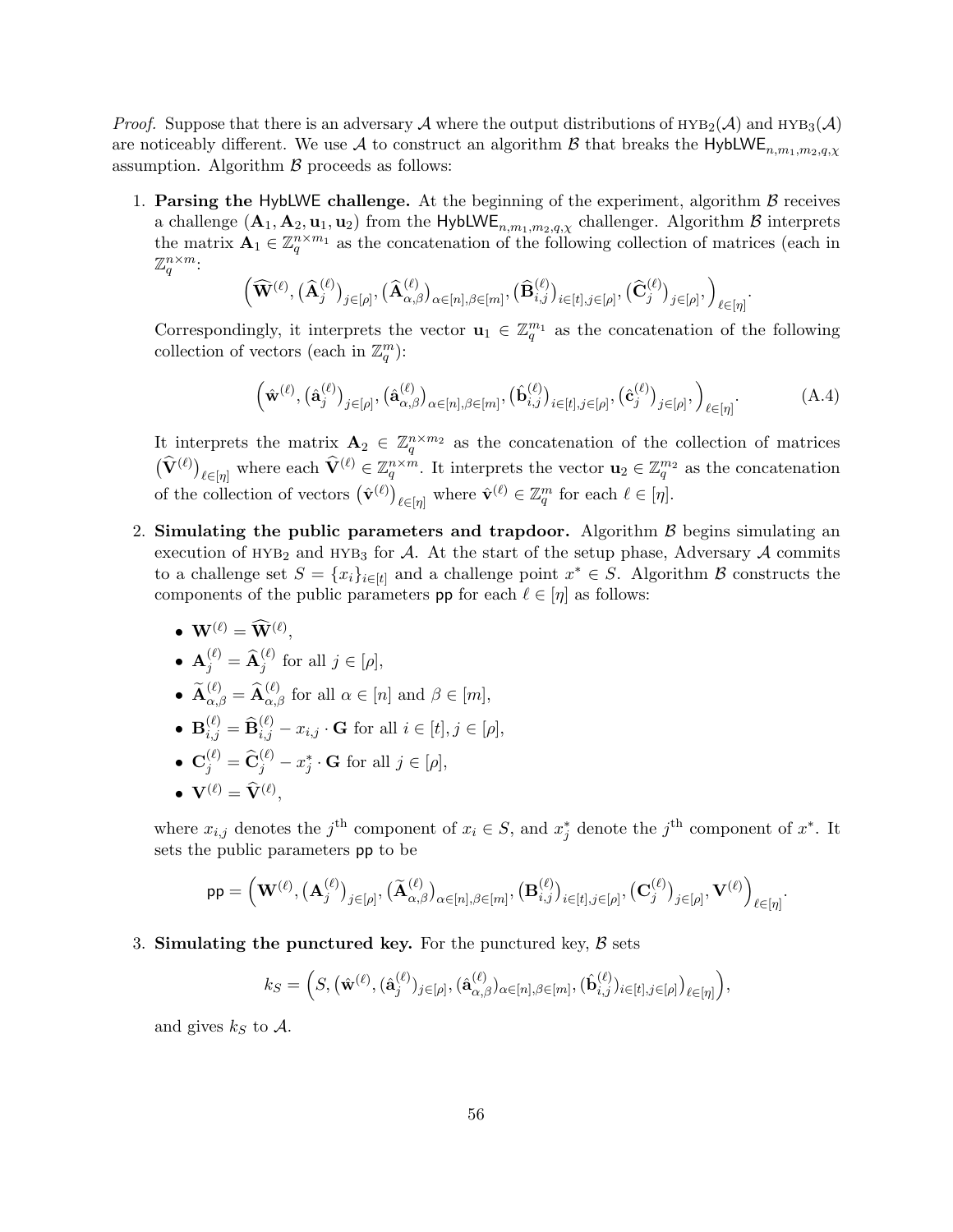4. Common parameters for simulating PRF evaluations. Before describing how  $\beta$  simulates the challenge value and the evaluation queries, we define some common notation. Specifically, for an input  $x \in \{0,1\}^{\rho}$ , we define the following vectors and matrices:

$$
\mathbf{a}_{x}^{(\ell)} \leftarrow \text{EvalP}_{\text{ct}}(f_{x}^{\text{eq}}, \mathbf{0}, (\mathbf{A}_{j}^{(\ell)})_{j \in [p]}, (\widetilde{\mathbf{A}}_{\alpha,\beta}^{(\ell)})_{\alpha \in [n], \beta \in [m]}, (\hat{\mathbf{a}}_{j}^{(\ell)})_{j \in [p]}, (\hat{\mathbf{a}}_{\alpha,\beta}^{(\ell)})_{\alpha \in [n], \beta \in [m]})
$$
\n
$$
\mathbf{b}_{x}^{(\ell)} \leftarrow \text{Eval}_{\text{ct}}(f_{x}^{\text{con}}, S, (\mathbf{B}_{i,j}^{(\ell)})_{i \in [t], j \in [p]}, (\hat{\mathbf{b}}_{i,j}^{(\ell)})_{i \in [t], j \in [p]})
$$
\n
$$
\mathbf{C}_{x}^{(\ell)} \leftarrow \text{Eval}_{\text{pk}}(f_{x}^{\text{eq}}, (\mathbf{C}_{j}^{(\ell)})_{j \in [p]})
$$
\n
$$
\mathbf{c}_{x}^{(\ell)} \leftarrow \text{Eval}_{\text{ct}}(f_{x}^{\text{eq}}, x, S, (\mathbf{C}_{j}^{(\ell)})_{j \in [p]}, (\hat{\mathbf{c}}_{j}^{(\ell)})_{j \in [p]})
$$
\n
$$
(A.5)
$$

5. Simulating the challenge evaluation. To simulate the challenge evaluation  $y^*$ , algorithm B computes  $\mathbf{a}_{x^*}^{(\ell)}$ ,  $\mathbf{b}_{x^*}^{(\ell)}$ ,  $\mathbf{C}_{x^*}^{(\ell)}$ , and  $\mathbf{c}_{x^*}^{(\ell)}$  according to Eq. [\(A.5\)](#page-56-0) for all  $\ell \in [\eta]$ . Then, it sets

$$
\mathbf{z}_{x^*}^{(\ell)} = \mathbf{a}_{x^*}^{(\ell)} + \mathbf{b}_{x^*}^{(\ell)} \mathbf{G}^{-1} (\mathbf{C}_{x^*}^{(\ell)}) \mathbf{G}^{-1} (\mathbf{V}^{(\ell)}) - \mathbf{c}_{x^*}^{(\ell)} \mathbf{G}^{-1} (\mathbf{V}^{(\ell)}) + \hat{\mathbf{v}}^{(\ell)}, \tag{A.6}
$$

for all  $\ell \in [\eta]$  and finally, it returns the vector

<span id="page-56-2"></span><span id="page-56-0"></span>
$$
\mathbf{y}^* = \left[ \hat{\mathbf{w}}^{(1)} - \mathbf{z}_{x^*}^{(1)} \mid \cdots \mid \hat{\mathbf{w}}^{(\eta)} - \mathbf{z}_{x^*}^{(\eta)} \right]_p.
$$

6. Simulating the evaluation queries. When the adversary  $A$  makes an evaluation query on an input  $x \in S$ , algorithm B proceeds by computing  $\mathbf{a}_x^{(\ell)}$ ,  $\mathbf{b}_x^{(\ell)}$ ,  $\mathbf{C}_x^{(\ell)}$ , and  $\mathbf{c}_x^{(\ell)}$  according to Eq. [\(A.5\)](#page-56-0) for all  $\ell \in [\eta]$ . Then, it sets

<span id="page-56-1"></span>
$$
\mathbf{z}_x^{(\ell)} = \mathbf{a}_x^{(\ell)} + \mathbf{b}_x^{(\ell)} \mathbf{G}^{-1} (\mathbf{C}_x^{(\ell)}) \mathbf{G}^{-1} (\mathbf{V}^{(\ell)}) - \mathbf{c}_x^{(\ell)}, \tag{A.7}
$$

for all  $\ell \in [\eta]$  and returns the vector

$$
\mathbf{y}_x = \left[ \hat{\mathbf{w}}^{(1)} - \mathbf{z}_x^{(1)} \mid \cdots \mid \hat{\mathbf{w}}^{(\eta)} - \mathbf{z}_x^{(\eta)} \right]_p.
$$

7. Output of the experiment. At the end of the experiment, algorithm A outputs a bit  $b \in \{0, 1\}$ . Algorithm  $\beta$  simply echoes the bit b.

Correctness of the simulation. To complete the proof, we show that algorithm  $\beta$  correctly simulates the views of either  $HYB_2$  or  $HYB_3$  to  $A$  depending on whether the challenge vectors  $\mathbf{u}_2 = (\hat{\mathbf{v}}^{(\ell)})_{\ell \in [\eta]} \in \mathbb{Z}_q^{m_2}$  consist of LWE samples or if they are uniformly random. We consider each components in the simulation separately:

- Public parameters. In the HybLWE security game, the matrix  $A_1$  is sampled uniformly at random from  $\mathbb{Z}_q^{n \times m_1}$ . Thus,  $\beta$  constructs the public parameters pp using the same procedure as that in  $HYB_2$  and  $HYB_3$ .
- Secret PRF key. The LWE secret s (chosen by the HybLWE challenger) plays the role of the PRF key in the simulation. Note that HybLWE challenger samples s from the same distribution as the SampleKey algorithm used in  $HYB_2$  and  $HYB_3$ .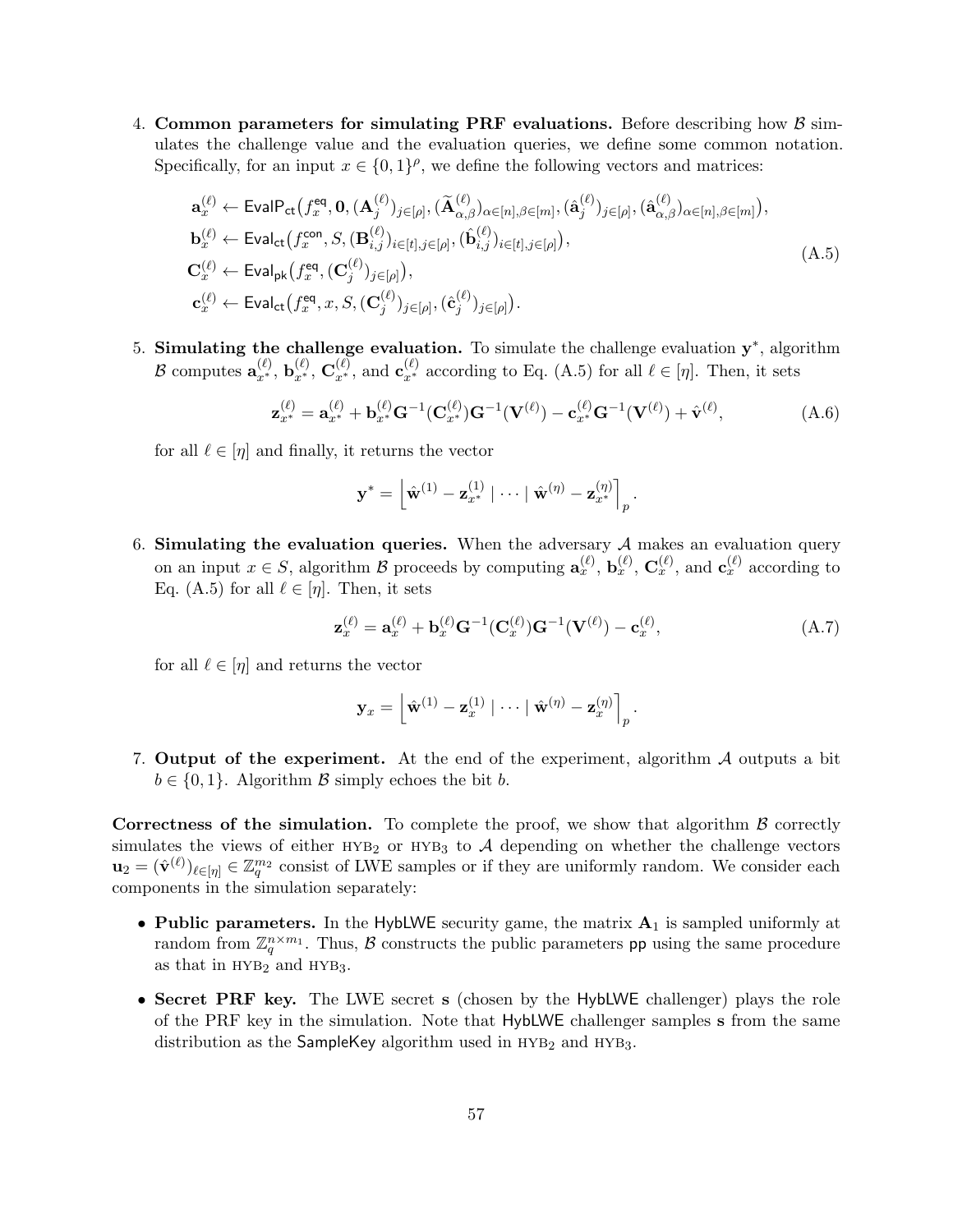• Punctured key. By definition of HybLWE, we can write the vectors in  $\mathbf{u}_1$  (Eq. [\(A.4\)](#page-55-0)) as follows:

$$
\hat{\mathbf{w}}^{(\ell)} = \mathbf{s} \widehat{\mathbf{W}}^{(\ell)} + \mathbf{e}^{(\ell)}_{\mathbf{W}} = \mathbf{s} \mathbf{W}^{(\ell)} + \mathbf{e}^{(\ell)}_{\mathbf{W}}
$$
\n
$$
\hat{\mathbf{a}}^{(\ell)}_{j} = \mathbf{s} \widehat{\mathbf{A}}^{(\ell)}_{j} + \mathbf{e}^{(\ell)}_{\mathbf{A},j} = \mathbf{s} \mathbf{A}^{(\ell)}_{j} + \mathbf{e}^{(\ell)}_{\mathbf{A},j} \quad \text{for all } j \in [\rho],
$$
\n
$$
\hat{\mathbf{a}}^{(\ell)}_{\alpha,\beta} = \mathbf{s} \widehat{\mathbf{A}}^{(\ell)}_{\alpha,\beta} + \mathbf{e}^{(\ell)}_{\mathbf{A},\alpha,\beta} = \mathbf{s} \widehat{\mathbf{A}}^{(\ell)}_{\alpha,\beta} + \mathbf{e}^{(\ell)}_{\mathbf{A},\alpha,\beta} \quad \text{for all } \alpha \in [n], \beta \in [m],
$$
\n
$$
\hat{\mathbf{b}}^{(\ell)}_{i,j} = \mathbf{s} \widehat{\mathbf{B}}^{(\ell)}_{i,j} + \mathbf{e}^{(\ell)}_{\mathbf{B},i,j} = \mathbf{s} (\mathbf{B}^{(\ell)}_{i,j} + x_{i,j} \cdot \mathbf{G}) + \mathbf{e}^{(\ell)}_{\mathbf{B},i,j} \quad \text{for all } i \in [t], j \in [\rho],
$$
\n
$$
\hat{\mathbf{c}}^{(\ell)}_{j} = \mathbf{s} \widehat{\mathbf{C}}^{(\ell)}_{j} + \mathbf{e}^{(\ell)}_{\mathbf{C},j} = \mathbf{s} (\mathbf{C}^{(\ell)}_{j} + x_{j}^{*} \cdot \mathbf{G}) + \mathbf{e}^{(\ell)}_{\mathbf{C},j} \quad \text{for all } j \in [\rho],
$$

for some  $\mathbf{s} \in [-B, B]^n$  and error vectors  $\mathbf{e}_{\mathbf{W}}^{(\ell)}$ ,  $\mathbf{e}_{\mathbf{A},j}^{(\ell)}$ ,  $\mathbf{e}_{\mathbf{A},\alpha,\beta}^{(\ell)}$ ,  $\mathbf{e}_{\mathbf{B},i,j}^{(\ell)}$ , and  $\mathbf{e}_{\mathbf{C},j}^{(\ell)}$  that are sampled from  $\chi^m$ . Hence, the punctured key

$$
k_S = \left(S, \left(\hat{\mathbf{w}}^{(\ell)}, (\hat{\mathbf{a}}_j^{(\ell)})_{j \in [p]}, (\hat{\mathbf{a}}_{\alpha,\beta}^{(\ell)})_{\alpha \in [n], \beta \in [m]}, (\hat{\mathbf{b}}_{i,j}^{(\ell)})_{i \in [t], j \in [m]}\right)_{\ell \in [\eta]}\right),
$$

is correctly simulated as in  $HYB<sub>2</sub>$  and  $HYB<sub>3</sub>$ .

• Evaluation queries. Suppose the adversary makes an evaluation query on an input  $x \in S$ . In HYB<sub>2</sub> and HYB<sub>3</sub>, the challenger would reply with the real evaluation

$$
\overline{\mathbf{y}}_x = \text{Eval}(pp, \mathbf{s}, x) = \left[ \mathbf{s}(\mathbf{W}^{(1)} - \mathbf{Z}_x^{(1)} \mid \cdots \mid \mathbf{W}^{(\eta)} - \mathbf{Z}_x^{(\eta)} \right]_p,
$$

where  $\mathbf{W}^{(\ell)} = \widehat{\mathbf{W}}^{(\ell)}$  is the matrix in the public parameters pp and  $\mathbf{Z}^{(\ell)}$  is as defined in Eq. [\(4.3\)](#page-26-2) for all  $\ell \in [\eta]$ . We show that with overwhelming probability, algorithm  $\beta$  replies with the same value. By Theorems [3.6](#page-17-0) and [3.7,](#page-17-1) and the fact that  $f_x^{\text{eq}}(0) = 0 = f_x^{\text{eq}}(x^*)$  and  $f_x^{\text{con}}(S) = 1$ , the vectors  $\mathbf{a}_x^{(\ell)}$ ,  $\mathbf{b}_x^{(\ell)}$ , and  $\mathbf{c}_x^{(\ell)}$  from Eq. [\(A.5\)](#page-56-0) satisfy the following relations:

$$
\begin{aligned} \mathbf{a}^{(\ell)}_x &= \mathbf{s} \big( \mathbf{A}^{(\ell)}_x + f^{\texttt{eq}}_x(\mathbf{0}) \cdot \mathbf{D} \big) + \mathbf{e}^{(\ell)}_{\mathbf{a},x} = \mathbf{s} \mathbf{A}^{(\ell)}_x + \mathbf{e}^{(\ell)}_{\mathbf{a},x}, \\ \mathbf{b}^{(\ell)}_x &= \mathbf{s} \big( \mathbf{B}^{(\ell)}_x + f^{\texttt{con}}_x(S) \cdot \mathbf{G} \big) + \mathbf{e}^{(\ell)}_{\mathbf{b},x} = \mathbf{s} \big( \mathbf{B}^{(\ell)}_x + \mathbf{G} \big) + \mathbf{e}^{(\ell)}_{\mathbf{b},x}, \\ \mathbf{c}^{(\ell)}_x &= \mathbf{s} \big( \mathbf{B}^{(\ell)}_x + f^{\texttt{con}}_x(x^*) \cdot \mathbf{G} \big) + \mathbf{e}^{(\ell)}_{\mathbf{c},x} = \mathbf{s} \mathbf{C}^{(\ell)}_x + \mathbf{e}^{(\ell)}_{\mathbf{c},x}, \end{aligned}
$$

for error vectors  $\|\mathbf{e}^{(\ell)}_{\mathbf{a},x}\|, \|\mathbf{e}^{(\ell)}_{\mathbf{b},z}$  $\|\mathbf{e}_{\mathbf{c},x}^{(\ell)}\|, \|\mathbf{e}_{\mathbf{c},x}^{(\ell)}\| \leq B \cdot m^{O(d)} = B \cdot m^{O(\log \lambda)}$  since  $d = O(\log \lambda)$ . Substituting into Eq. [\(A.7\)](#page-56-1), this means that in the simulation

$$
\begin{aligned} \mathbf{z}^{(\ell)}_x &= \mathbf{a}^{(\ell)}_x + \mathbf{b}^{(\ell)}_x \mathbf{G}^{-1} (\mathbf{C}^{(\ell)}_x) \mathbf{G}^{-1} (\mathbf{V}^{(\ell)}) - \mathbf{c}^{(\ell)}_x \\ &= \mathbf{s} \big( \mathbf{A}^{(\ell)} + \mathbf{B}^{(\ell)} \mathbf{G}^{-1} (\mathbf{C}^{(\ell)}) \mathbf{G}^{-1} (\mathbf{V}^{(\ell)}) \big) + \mathbf{e}^{(\ell)}_{\mathbf{z},x} \\ &= \mathbf{s} \mathbf{Z}^{(\ell)}_x + \mathbf{e}^{(\ell)}_{\mathbf{z},x}, \end{aligned}
$$

where  $\mathbf{Z}_{x}^{(\ell)}$  is as defined in Eq. [\(4.3\)](#page-26-2) and where  $\|\mathbf{e}_{\mathbf{z},x}^{(\ell)}\| \leq B \cdot m^{O(\log \lambda)}$ . Thus, the simulation evaluation  $y_x$  has the form

$$
\mathbf{y}_x = \left[ \hat{\mathbf{w}}^{(1)} - \mathbf{z}_x^{(1)} \mid \cdots \mid \hat{\mathbf{w}}^{(\eta)} - \hat{\mathbf{e}}_x^{(\eta)} \right]_p
$$
  
=  $\left[ \mathbf{s} (\mathbf{W}^{(1)} - \mathbf{Z}_x^{(1)} + \mathbf{e}^{(1)} \mid \cdots \mid \mathbf{W}^{(\eta)} - \mathbf{Z}_x^{(\eta)} + \mathbf{e}^{(\eta)} ) \right]_p$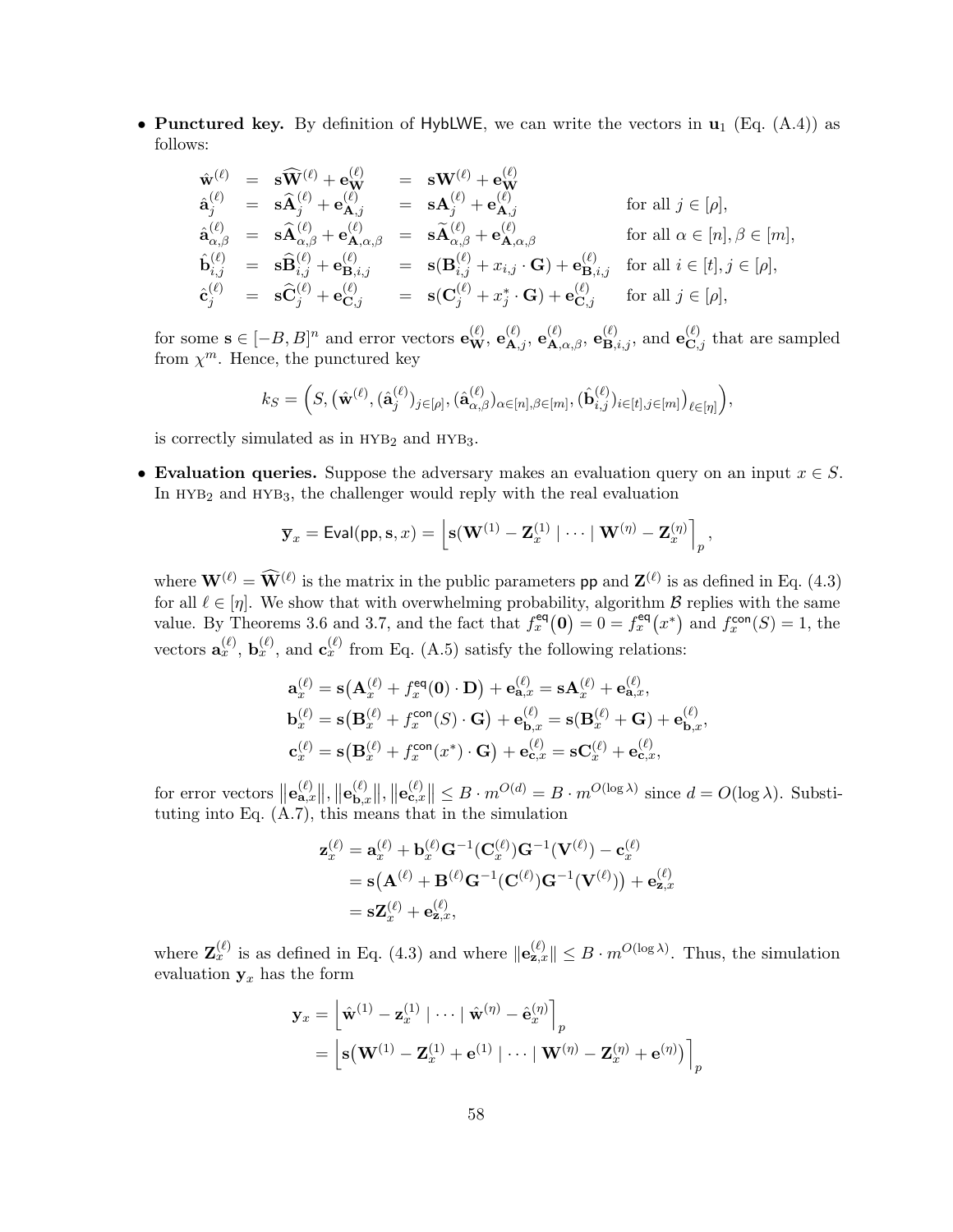using the relation for  $\hat{\mathbf{w}}$  from Eq. [\(A.8\)](#page-58-0) and where  $\|\mathbf{e}^{(\ell)}\| \leq B \cdot m^{O(\log \lambda)}$  for all  $\ell \in [\eta]$ . This means that the simulated value  $y_x$  and the real evaluation  $\overline{y}_x$  are identical as long as  $\overline{\mathbf{y}}_x\notin$  Borderline $_E$  for  $E=B\cdot m^{O(\log \lambda)}.$  By Lemma [A.8,](#page-47-0) for the provided parameters, we have  $\bar{y}_x \notin$  Borderline<sub>E</sub> with overwhelming probability. Thus, the evaluation queries are correctly simulated with overwhelming probability.

• Challenge value. Using Theorems [3.6](#page-17-0) and [3.7,](#page-17-1) and the fact that  $f_{x^*}^{\text{eq}}(0) = 0$  and  $f_{x^*}^{\text{con}}(S) =$  $f_{x^*}^{\text{eq}}(x^*) = 1$ , the vectors  $(\mathbf{a}_{x^*}^{(\ell)})_{\ell \in [\eta]}, \ (\mathbf{b}_{x^*}^{(\ell)})_{\ell \in [\eta]},$  and  $(\mathbf{c}_{x^*}^{(\ell)})_{j \in [t]}$  from Eq. [\(A.5\)](#page-56-0) satisfy the following relations:

<span id="page-58-0"></span>
$$
\mathbf{a}_{x^*}^{(\ell)} = \mathbf{s}(\mathbf{A}_{x^*}^{(\ell)} + f_{x^*}^{\text{eq}}(\mathbf{0}) \cdot \mathbf{D}) + \mathbf{e}_{\mathbf{a},x^*}^{(\ell)} = \mathbf{s} \mathbf{A}_{x^*}^{(\ell)} + \mathbf{e}_{\mathbf{a},x^*}^{(\ell)},
$$
\n
$$
\mathbf{b}_{x^*}^{(\ell)} = \mathbf{s}(\mathbf{B}_{x^*}^{(\ell)} + f_{x^*}^{\text{con}}(S) \cdot \mathbf{G}) + \mathbf{e}_{\mathbf{b},x^*}^{(\ell)} = \mathbf{s}(\mathbf{B}_{x^*}^{(\ell)} + \mathbf{G}) + \mathbf{e}_{\mathbf{b},x^*}^{(\ell)},
$$
\n
$$
\mathbf{c}_{x^*}^{(\ell)} = \mathbf{s}(\mathbf{C}_{x^*}^{(\ell)} + f_{x^*}^{\text{eq}}(x^*) \cdot \mathbf{G}) + \mathbf{e}_{\mathbf{c},x^*}^{(\ell)} = \mathbf{s}(\mathbf{C}_{x^*}^{(\ell)} + \mathbf{G}) + \mathbf{e}_{\mathbf{c},x^*}^{(\ell)},
$$
\n(A.8)

for all  $\ell \in [\eta]$  where  $\|\mathbf{e}_{\mathbf{a},x^*}^{(\ell)}\|, \|\mathbf{e}_{\mathbf{b},\mathfrak{a}}^{(\ell)}\|$  $\|\mathbf{e}_{\mathbf{b},x^*}^{(\ell)}\| \leq B \cdot m^{O(\log \lambda)}$ . Substituting into Eq. [\(A.6\)](#page-56-2), this means that in the simulation

$$
\begin{aligned} \mathbf{z}_{x^*}^{(\ell)} &= \mathbf{a}_{x^*}^{(\ell)} + \mathbf{b}_{x^*}^{(\ell)} \mathbf{G}^{-1} (\mathbf{C}_{x^*}^{(\ell)}) \mathbf{G}^{-1} (\mathbf{V}^{(\ell)}) - \mathbf{c}_{x^*}^{(\ell)} \mathbf{G}^{-1} (\mathbf{V}^{(\ell)}) + \hat{\mathbf{v}}^{(\ell)} \\ &= \mathbf{s} (\mathbf{A}_{x^*}^{(\ell)} + \mathbf{B}_{x^*}^{(\ell)} \mathbf{G}^{-1} (\mathbf{C}_{x^*}^{(\ell)}) \mathbf{G}^{-1} (\mathbf{V}^{(\ell)}) - \mathbf{V}^{(\ell)}) + \hat{\mathbf{v}}^{(\ell)} + \mathbf{e}_{\mathbf{z},x^*}^{(\ell)} \\ &= \mathbf{s} (\mathbf{Z}_{x^*}^{(\ell)} - \mathbf{V}^{(\ell)}) + \hat{\mathbf{v}}^{(\ell)} + \mathbf{e}_{\mathbf{z},x^*}^{(\ell)}, \end{aligned}
$$

<span id="page-58-1"></span>using the definition of  $\mathbf{Z}_{x^*}^{(\ell)}$  from Eq. [\(4.3\)](#page-26-2) and where  $\left\|\mathbf{e}_{\mathbf{z},x^*}^{(\ell)}\right\| \leq B \cdot m^{O(\log \lambda)}$ . Thus, for all  $\ell \in [\eta],$ 

$$
\hat{\mathbf{w}}^{(\ell)} - \mathbf{z}_{x^*}^{(\ell)} = \mathbf{s}(\mathbf{W}^{(\ell)} - \mathbf{Z}_{x^*}^{(\ell)} + \mathbf{V}^{(\ell)}) - \hat{\mathbf{v}}^{(\ell)} + \hat{\mathbf{e}}^{(\ell)},
$$
\n(A.9)

using the relation for  $\hat{\mathbf{w}}^{(\ell)}$  from Eq. [\(A.8\)](#page-58-0). We now consider the behavior of the challenger in  $HYB_2$  and  $HYB_3$  and show that if the vectors  $\hat{\mathbf{v}}^{(\ell)}$  are LWE samples, then  $\mathcal{B}$  correctly simulates HYB<sub>2</sub> for  $\mathcal{A}$  (with overwhelming probability); otherwise, if the vectors  $\hat{\mathbf{v}}^{(\ell)}$  are uniformly random, then  $\beta$  correctly simulates HYB<sub>3</sub> for  $\mathcal{A}$ .

– In HYB<sub>2</sub>, the challenger answers the challenge query using  $Eval(pp, s, x^*)$ , which computes and outputs the following:

$$
\overline{\mathbf{y}}^* = \text{Eval}(pp, \mathbf{s}, x^*) = \left[ \mathbf{s}(\mathbf{W}^{(1)} - \mathbf{Z}_{x^*}^{(1)} \mid \cdots \mid \mathbf{W}^{(\eta)} - \mathbf{Z}_{x^*}^{(\eta)}) \right]_p.
$$

Suppose  $\hat{\mathbf{v}}^{(\ell)} = \mathbf{s} \mathbf{V}^{(\ell)} + \mathbf{e}_{\mathbf{v}}^{(\ell)}$  where  $\mathbf{e}_{\mathbf{v}}^{(\ell)}$  is sampled from  $\chi^m$ . In this case, Eq. [\(A.9\)](#page-58-1) becomes

$$
\hat{\mathbf{w}}^{(\ell)} - \mathbf{z}_{x^*}^{(\ell)} = \mathbf{s}(\mathbf{W}^{(\ell)} - \mathbf{Z}_{x^*}^{(\ell)}) + (\hat{\mathbf{e}}^{(\ell)} - \mathbf{e}_{\mathbf{v}}^{(\ell)}),
$$

and the simulated challenge evaluation has the form

$$
\mathbf{y}^* = \left[ \hat{\mathbf{w}}^{(1)} - \mathbf{z}_{x^*}^{(1)} \mid \cdots \mid \hat{\mathbf{w}}^{(\eta)} - \mathbf{z}_{x^*}^{(\eta)} \right]_p
$$
  
=  $\left[ \mathbf{s} (\mathbf{W}^{(1)} - \mathbf{Z}_{x^*}^{(1)}) + (\hat{\mathbf{e}}^{(1)} - \mathbf{e}_{\mathbf{v}}^{(1)}) \mid \cdots \mid \mathbf{s} (\mathbf{W}^{(\eta)} - \mathbf{Z}_{x^*}^{(\eta)}) + (\hat{\mathbf{e}}^{(\eta)} - \mathbf{e}_{\mathbf{v}}^{(\eta)}) \right]_p$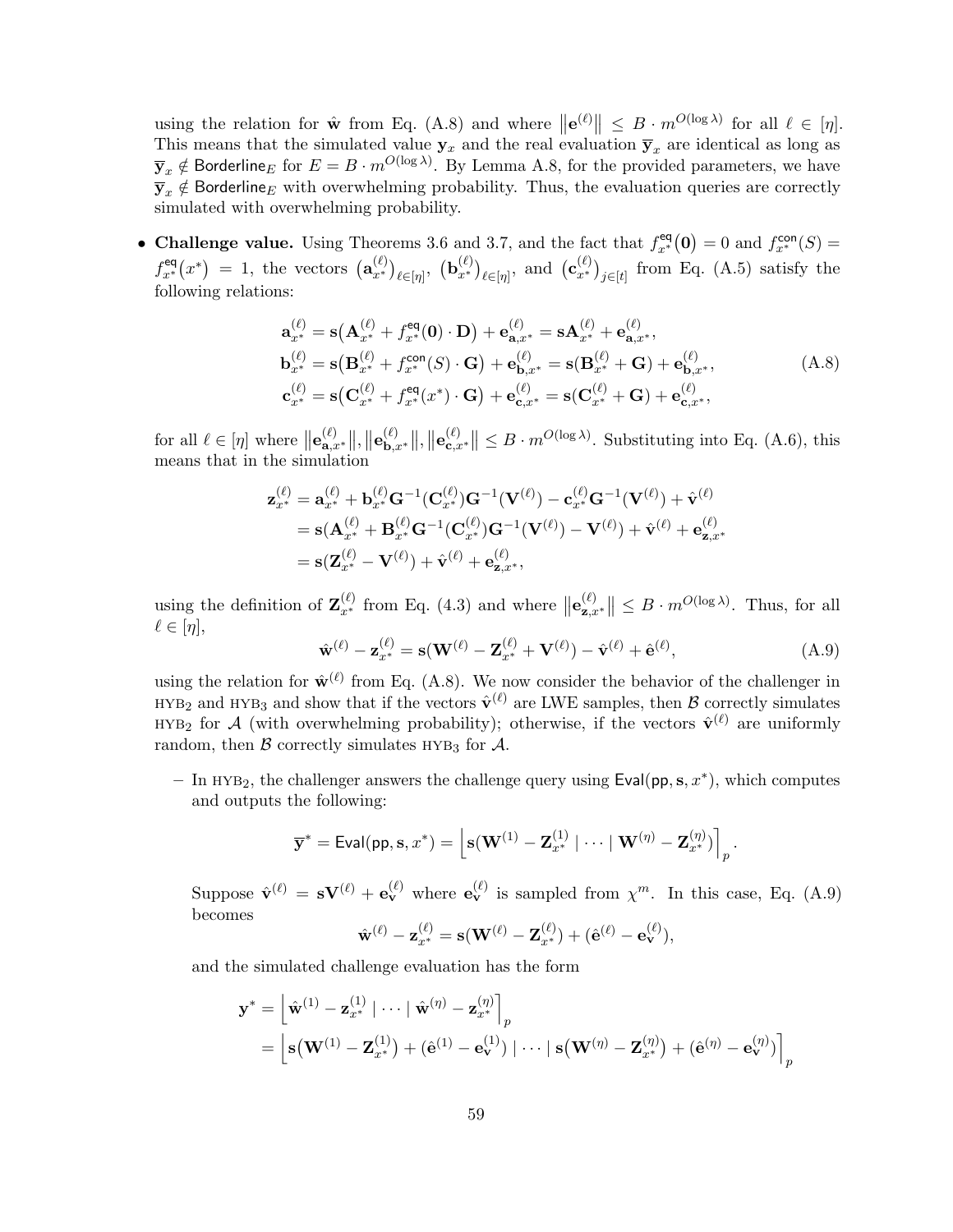Thus the simulated value  $y^*$  and the real evaluation  $\bar{y}^*$  are identical as long as  $\bar{y}^* \notin$ Borderline<sub>E</sub> for  $E = B \cdot m^{O(\log \lambda)}$ . By Lemma [A.8,](#page-47-0) for the provided parameters,  $\bar{y}^* \notin$ Borderline<sub>E</sub> with overwhelming probability, and so algorithm  $\beta$  correctly simulates the challenge evaluation according to the specification of  $HYB_2$ .

− In HYB<sub>3</sub>, the challenger answers the evaluation query by sampling  $\bar{y}^* \stackrel{R}{\leftarrow} \mathbb{Z}_p^{\eta m}$ . If each  $\hat{v}^{(\ell)}$ is a uniformly random vector over  $\mathbb{Z}_q^m$  (and independent of all of the other components), then from Eq. [\(A.9\)](#page-58-1),  $\mathbf{\hat{w}}^{(\ell)} - \mathbf{z}_{x^*}^{(\ell)}$  is also uniformly random over  $\mathbb{Z}_p^m$  for all  $\ell \in [\eta]$ . This means that algorithm  $\mathcal{B}$ 's response  $\mathbf{y}^*$  is uniformly random over  $\mathbb{Z}_p^{nm}$ , in which case  $\mathcal{B}$ perfectly simulates the distribution in HYB<sub>3</sub>.

By the above analysis, we have shown that if the vectors  $\hat{\mathbf{v}}^{(\ell)}$  consist of LWE samples, then  $\mathcal{B}$ correctly simulates  $HYB_3$  for  $A$  (up to negligible error) and if they are uniformly random, then B correctly simulates  $HYB_4$  for A (up to negligible error). Thus, if the outputs of  $HYB_2(\mathcal{A})$  and  $HYB_3(\mathcal{A})$  are noticeably different, then B breaks the HybLWE<sub>n,m<sub>1</sub>,m<sub>2</sub>,q,<sub>X</sub> assumption with noticeable</sub> probability.  $\Box$ 

**Lemma A.15.** For all adversaries  $\mathcal{A}$ ,  $\Pr[\text{HYB}_3(\mathcal{A}) = 1] = \Pr[\text{HYB}_4(\mathcal{A}) = 1]| = 0$ .

Proof. Same as the proof of Lemma [A.13.](#page-54-0)

<span id="page-59-0"></span>**Lemma A.16.** Suppose that the lattice parameters  $n, m, q, p$  satisfy the requirements in Theorem [3.5.](#page-16-0) Then, for all adversaries  $\mathcal{A}$ ,  $|\Pr[\text{HYB}_4(\mathcal{A}) = 1] = \Pr[\text{HYB}_5(\mathcal{A}) = 1]| = \text{negl}(\lambda)$ .

 $\Box$ 

 $\Box$ 

Proof. Same as the proof of Lemma [A.12.](#page-54-1)

Combining Lemmas [A.12](#page-54-1) through [A.16,](#page-59-0) the extractable PRF  $\Pi_{\text{FPRF}}$  from Construction [4.19](#page-24-0) satisfies puncturing security.  $\Box$ 

Remark A.17 (Adaptive Security via Admissible Hash Functions). In the puncture pseudorandomness proof above, we prove *selective* security (Remark [4.4\)](#page-19-0) to better demonstrate the key ideas of our construction and proofs. Using admissible hash functions and partitioning [\[BB04b,](#page-41-1) [Wat05\]](#page-44-3), we can tweak our construction to also achieve *adaptive* security. As in [\[BV15\]](#page-42-1), we can augment the PRF with another set of matrices that (in the security proof) encode an admissible hash function. Since an admissible hash function can be implemented in  $\mathsf{NC}^1$ , this increases the modulus q (and therefore, the approximation factors for the worst-case lattice problems) by only a polynomial factor.

# A.6 Proof of Theorem [4.25](#page-28-1) (T-Restricted Pseudorandomness Given Trapdoor)

We begin by specifying the set  $S$  of restricted points for the PRF family. First, recall that each choice of public parameters pp in  $\Pi_{\text{EPRF}}$  induces a PRF family  $F_{\text{pp}}: \mathcal{K} \times \mathcal{X} \to \mathcal{Y}$ . Take  $(pp, td) \leftarrow PrmsGen(1^{\lambda}),$  and write  $td = (h^{(\ell)}, td_{D^{(\ell)}})_{\ell \in [\eta]}$ . The restricted set for the PRF family  $F_{pp}$  is the set of special points  $\{h^{(\ell)}\}_{\ell \in [\eta]}\$ . We now show that  $\Pi_{\sf EPRF}$  satisfies T-restricted pseudorandomness where  $T = \eta$  for this particular choice of restricted points.

**Proof of T-resticted pseudorandomness.** We will prove the theorem under the HybLWE<sub>n,m1,m2,d, $\chi$ </sub> assumption where  $m_1 = \eta m(nm + \rho(t+2))$  and  $m_2 = \eta m$  (which is implied by the LWE<sub>n,m',q,x</sub> assumption by Lemma  $A.5$ ). To show *selective* T-restricted pseudorandomness, we use the definition based on Definition [A.1](#page-45-2) (with the modification from Remark [4.4\)](#page-19-0). We proceed via a sequence of hybrid experiments between an adversary  $A$ , and a challenger.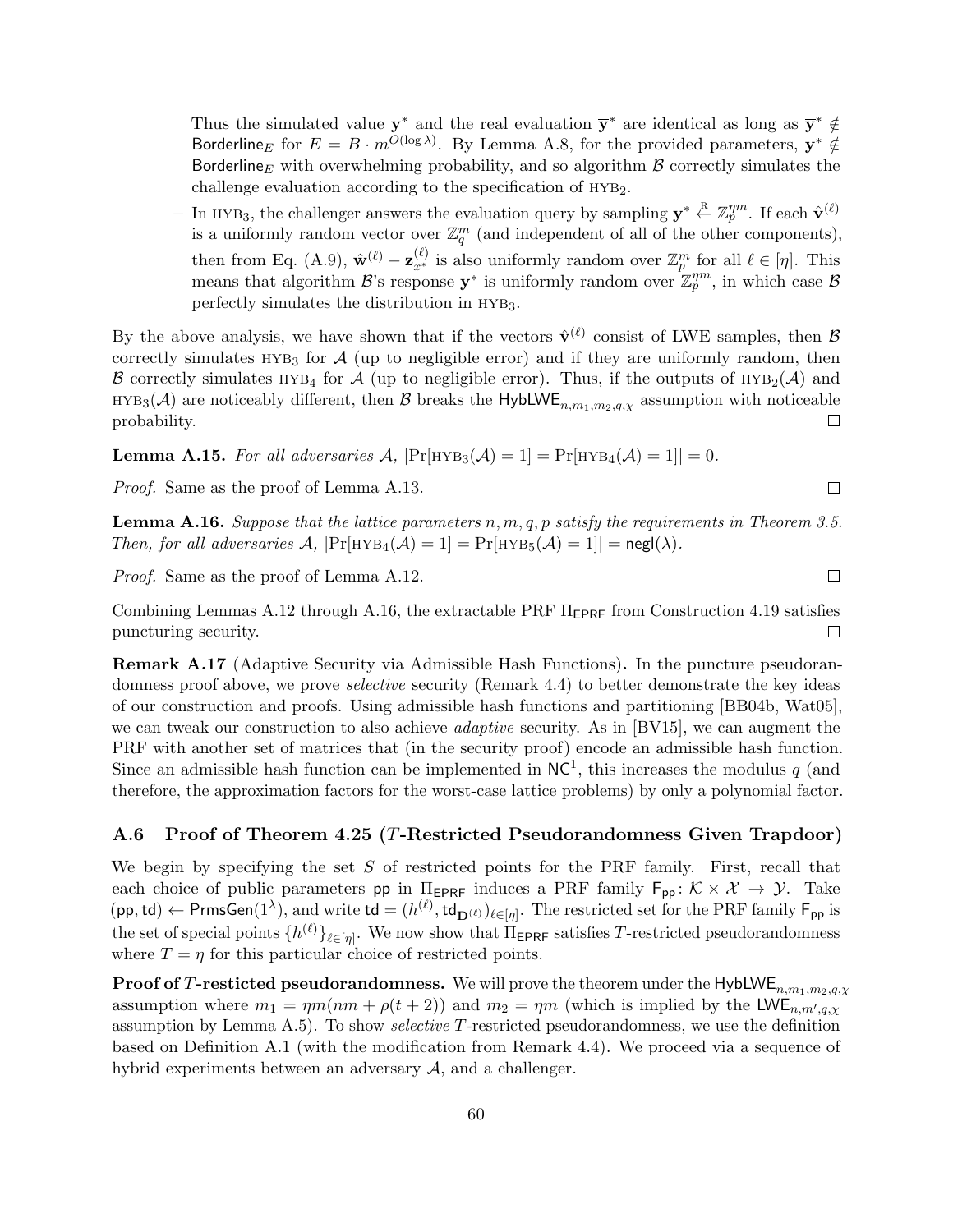- HYB<sub>0</sub>: This is the real security experiment  $\text{ExptPRF}_{\Pi_{\text{EPRF}},\mathcal{A}}(\lambda,0)$  from Definition [A.1.](#page-45-2) Specifically, the challenger proceeds in each phase of the experiment as follows:
	- **Setup phase:** At the start of the experiment, the challenger samples a set of  $\eta$  special points  $h^{(\ell)} \stackrel{\text{R}}{\leftarrow} \{0,1\}^{\rho}$ . It defines the restricted set  $\mathcal{T} = \{h^{(\ell)}\}_{\ell \in [\eta]}$  and sends  $\mathcal T$  to the adversary. The adversary then commits to a challenge point  $x^* \in \{0,1\}^{\rho} \setminus (\mathcal{T} \cup \{\mathbf{0}\})$ . The challenger samples the remainder of the public parameters using  $(pp, td) \leftarrow PrmsGen(1^{\lambda})$ using  $h^{(\ell)}$  as the special points. It then samples a PRF key  $k \leftarrow$  SampleKey(pp), and computes  $y^* \leftarrow \text{Eval}(pp, k, x^*)$ . It gives  $(pp, td, y^*)$  to the adversary. Note that this procedure is identical to the behavior of PrmsGen as specified by ΠEPRF.
	- Query phase: Adversary  $A$  can then issue any (polynomial) number of evaluation queries  $x \in \{0,1\}^{\rho} \setminus (\mathcal{T} \cup \{0\})$ . For each of these queries, the challenger replies with  $y_x \leftarrow \text{Eval(pp}, k, x)$ .
	- **Output phase:** Adversary A outputs a bit  $b \in \{0, 1\}$ , which is the output of the experiment.
- $HYB_1$ : Same as  $HYB_0$ , during the setup phase, except instead of sampling the matrices  $(\mathbf{A}_i^{(\ell)})$  $\widehat{\mathcal{L}}^{(\ell)}_{(j)}\big)_{j\in[\rho]},\ \big(\widetilde{\mathbf{A}}^{(\ell)}_{\alpha,\beta}\big)_{\alpha\in[n],\beta\in[m]},\ \big(\mathbf{B}^{(\ell)}_{i,j}\big)_{i\in[t],j\in[\rho]},\ \text{and}\ \big(\mathbf{C}^{(\ell)}_j\big)_{j\in[t],j\in[t]}$  $\binom{\ell}{j}_{j\in[\rho]}$  uniformly at random, the challenger first samples another set of matrices  $(\widehat{\mathbf{A}}_{j}^{(\ell)})_{j \in [\rho]}, (\widehat{\mathbf{A}}_{\alpha,\beta}^{(\ell)})_{\alpha \in [n],\beta \in [m]}, (\widehat{\mathbf{B}}_{i,j}^{(\ell)})_{i \in [t],j \in [\rho]},$  and  $\left(\widehat{\mathbf{C}}_{j}^{(\ell)}\right)_{j\in[\rho]}$  uniformly at random from  $\mathbb{Z}_{q}^{n\times m}$ , and defines for all  $\ell\in[\eta]$

$$
- \mathbf{A}_{j}^{(\ell)} = \widehat{\mathbf{A}}_{j}^{(\ell)} - h_{j}^{(\ell)} \cdot \mathbf{G} \text{ for all } j \in [\rho],
$$
  
\n
$$
- \widetilde{\mathbf{A}}_{\alpha,\beta}^{(\ell)} = \widehat{\mathbf{A}}_{\alpha,\beta}^{(\ell)} - d_{\alpha,\beta}^{(\ell)} \cdot \mathbf{G} \text{ for all } \alpha \in [n] \text{ and } \beta \in [m],
$$
  
\n
$$
- \mathbf{B}_{i,j}^{(\ell)} = \widehat{\mathbf{B}}_{i,j}^{(\ell)} - x_{j}^{*} \cdot \mathbf{G} \text{ for all } i \in [t] \text{ and } j \in [\rho],
$$
  
\n
$$
- \mathbf{C}_{j}^{(\ell)} = \widehat{\mathbf{C}}_{j}^{(\ell)} - x_{i}^{*} \cdot \mathbf{G} \text{ for all } j \in [\rho],
$$

where  $h_i^{(\ell)}$ (e) denotes the j<sup>th</sup> bit of  $h^{(\ell)}$ ,  $d^{(\ell)}_{\alpha,\beta}$  denotes the  $(\alpha,\beta)$ <sup>th</sup> component of  $\mathbf{D}^{(\ell)}$ , and  $x_j^*$ denote the  $j^{\text{th}}$  component of  $x^*$ .

- HYB2: Same as  $HYP_1$  except when computing the challenge value  $y^*$  during the setup phase, the challenger samples  $\mathbf{y}^* \overset{\text{R}}{\leftarrow} \mathbb{Z}_p^m$ .
- HYB<sub>3</sub>: Same as HYB<sub>2</sub>, except the public parameters are generated according to PrmsGen. This corresponds to the ideal T-restricted pseudorandomness security experiment  $\mathsf{ExptPRF}_{\Pi_{\mathsf{CDPE}},\mathcal{A}}(\lambda,1)$ from Definition [A.1.](#page-45-2)

For an index i and an adversary A, we write  $HYB_i(\mathcal{A})$  to denote the output of experiment  $HYB_i$ . We now show that the output distributions of each consecutive pair of hybrids are computationally (or statistically) indistinguishable.

<span id="page-60-0"></span>**Lemma A.18.** For all adversaries  $\mathcal{A}$ ,  $|\Pr[\text{HYB}_0(\mathcal{A}) = 1] = \Pr[\text{HYB}_1(\mathcal{A}) = 1]| = 0.$ 

*Proof.* Since the matrices  $\left(\widehat{\mathbf{A}}_{j}^{(\ell)}\right)_{j \in [p]}, \left(\widehat{\mathbf{A}}_{\alpha,\beta}^{(\ell)}\right)_{\alpha \in [n],\beta \in [m]}, \left(\widehat{\mathbf{B}}_{i,j}^{(\ell)}\right)_{i \in [t],j \in [p]},$  and  $\left(\widehat{\mathbf{C}}_{j}^{(\ell)}\right)_{j \in [p]}$  are sampled uniformly at random, the corresponding set of matrices in the public parameters are also uniformly (and independently) distributed. Thus, the output distributions of  $HYB_0$  and  $HYB_1$  are identical.  $\Box$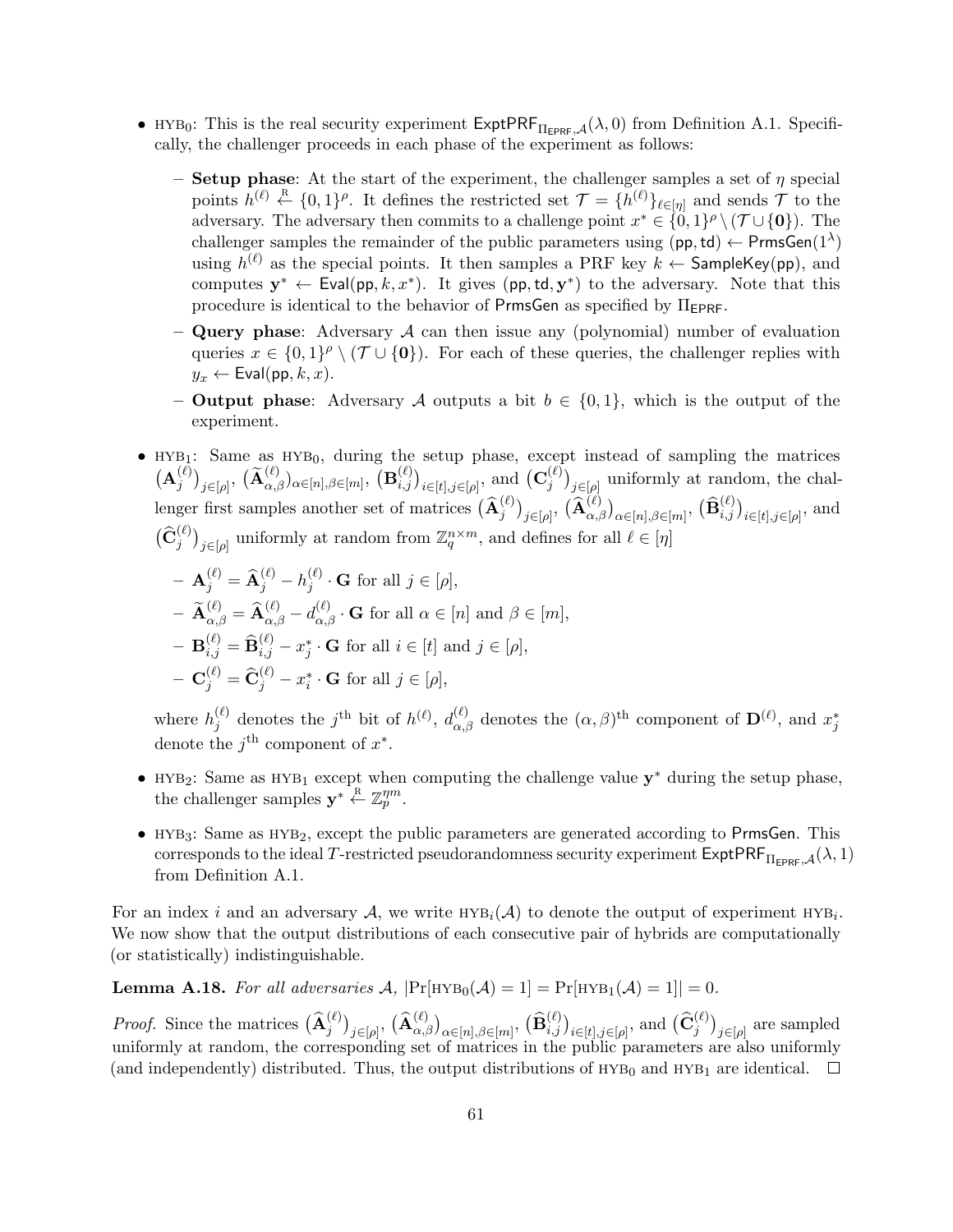**Lemma A.19.** Suppose  $2^{\rho}B \cdot m^{O(\log \lambda)} \cdot p/q = \text{negl}(\lambda)$ , and let  $m_1 = \eta m(nm + \rho(t + 2))$  and  $m_2 = \eta m$ . Then, under the HybLWE<sub>n,m<sub>1</sub>,m<sub>2</sub>,q,<sub>X</sub> assumption, for all efficient adversaries A, it holds</sub> that  $|\Pr[\text{HYB}_1(\mathcal{A}) = 1] - \Pr[\text{HYB}_2(\mathcal{A}) = 1]| = \mathsf{negl}(\lambda).$ 

*Proof.* This proof is very similar to the proof of Lemma [A.14.](#page-54-2) Suppose there is an adversary  $A$ where the output distributions of  $HYB_1(\mathcal{A})$  and  $HYB_2(\mathcal{A})$  are noticeably different. We use  $\mathcal A$  to construct an algorithm B that breaks the HybLWE<sub>n,m<sub>1</sub>,m<sub>2</sub>,q,<sub>X</sub> assumption. Algorithm B proceeds as</sub> follows:

1. Parsing the HybLWE challenge. At the beginning of the experiment, algorithm  $\beta$  receives a challenge  $(A_1, A_2, u_1, u_2)$  from the HybLWE<sub>n,m<sub>1</sub>,m<sub>2</sub>,q,<sub>X</sub></sub> challenger. Algorithm B interprets the matrix  $\mathbf{A}_1 \in \mathbb{Z}_q^{n \times m_1}$  as the concatenation of the following collection of matrices (each in  $\mathbb{Z}_q^{n \times m}$ ):

$$
\left(\big(\widehat{\mathbf{A}}_{j}^{(\ell)}\big)_{j\in[\rho]},\big(\widehat{\mathbf{A}}_{\alpha,\beta}^{(\ell)}\big)_{\alpha\in[n],\beta\in[m]},\big(\widehat{\mathbf{B}}_{i,j}^{(\ell)}\big)_{i\in[t],j\in[\rho]},\big(\widehat{\mathbf{C}}_{j}^{(\ell)}\big)_{j\in[\rho]}\right)_{\ell\in[\eta]}.
$$

Correspondingly, it interprets the vector  $\mathbf{u}_1 \in \mathbb{Z}_q^{m_1}$  as the concatenation of the following collection of vectors (each in  $\mathbb{Z}_q^m$ ):

<span id="page-61-0"></span>
$$
\left( (\hat{\mathbf{a}}_{j}^{(\ell)})_{j \in [\rho]}, (\hat{\mathbf{a}}_{\alpha,\beta}^{(\ell)})_{\alpha \in [n], \beta \in [m]}, (\hat{\mathbf{b}}_{i,j}^{(\ell)})_{i \in [t], j \in [\rho]}, (\hat{\mathbf{c}}_{j}^{(\ell)})_{j \in [\rho]} \right)_{\ell \in [\eta]}.
$$
(A.10)

It interprets the matrix  $\mathbf{A}_2 \in \mathbb{Z}_q^{n \times m_2}$  as the concatenation of the collection of matrices  $(\widehat{\mathbf{V}}^{(\ell)})_{\ell \in [\eta]}$  where each  $\widehat{\mathbf{V}}^{(\ell)} \in \mathbb{Z}_q^{n \times m}$ . It interprets the vector  $\mathbf{u}_2 \in \mathbb{Z}_q^{m_2}$  as the concatenation of the collection of vectors  $(\hat{\mathbf{v}}^{(\ell)})_{\ell \in [\eta]}$  where each  $\hat{\mathbf{v}}^{(\ell)} \in \mathbb{Z}_q^m$ .

- 2. Simulating the public parameters and trapdoor. Algorithm  $\beta$  begins simulating an execution of HYB<sub>1</sub> and HYB<sub>2</sub> for A. At the start of the setup phase, algorithm  $\beta$  samples a set of test points  $h^{(\ell)} \stackrel{R}{\leftarrow} \{0,1\}^{\rho}$  for  $\ell \in [\eta]$ . It gives the set  $\mathcal{T} = \{h^{(\ell)}\}_{\ell \in [\eta]}$  to A. Adversary A then commits to a challenge point  $x^* \in \{0,1\}^{\rho} \setminus (\mathcal{T} \cup \{0\})$ . Next, for  $\ell \in [\eta]$ , algorithm  $\mathcal B$  samples trapdoor matrices  $(\mathbf D^{(\ell)}, \mathsf{td}_{\mathbf D^{(\ell)}}) \leftarrow \mathsf{TrapGen}(1^\lambda).$  Algorithm  $\mathcal B$  now constructs the components of the public parameters **pp** as follows for each  $\ell \in [\eta]$ :
	- ${\bf A}_j^{(\ell)} = {\widehat{\bf A}_j^{(\ell)} h_j^{(\ell)}}$  $j^{(\ell)}$  · **G** for all  $j \in [\rho],$ •  $\widetilde{\mathbf{A}}_{\alpha,\beta}^{(\ell)} = \widehat{\mathbf{A}}_{\alpha,\beta}^{(\ell)} - d_{\alpha,\beta}^{(\ell)} \cdot \mathbf{G}$  for all  $\alpha \in [n]$  and  $\beta \in [m]$ , •  $\mathbf{B}_{i,j}^{(\ell)} = \widehat{\mathbf{B}}_{i,j}^{(\ell)} - x_j^* \cdot \mathbf{G}$  for all  $i \in [t], j \in [\rho],$ •  $\mathbf{C}_{j}^{(\ell)} = \widehat{\mathbf{C}}_{j}^{(\ell)} - x_{j}^{*} \cdot \mathbf{G}$  for all  $j \in [\rho],$
	- $\mathbf{V}^{(\ell)} = \widehat{\mathbf{V}}^{(\ell)},$

where  $h_i^{(\ell)}$ (e) denotes the j<sup>th</sup> bit of  $h^{(\ell)}$ ,  $d^{(\ell)}_{\alpha,\beta}$  denotes the  $(\alpha,\beta)$ <sup>th</sup> component of  $\mathbf{D}^{(\ell)}$ , and  $x_j^*$ denote the j<sup>th</sup> component of  $x^*$ . Then, for  $\ell \in [\eta]$ , it computes

 $\bullet~~ \mathbf{A}^{(\ell)}_{h^{(\ell)}} \leftarrow \mathsf{EvalP_{pk}}\Big(f^{\mathsf{eq}}_{h^{(\ell)}}$  $\mathcal{F}_h^{eq}(k), \, (\mathbf{A}_j^{(\ell)})$  $_{j}^{(\ell)})_{j\in [\rho]},(\widetilde{\mathbf{A}}_{\alpha,\beta}^{(\ell)})_{\alpha\in [n],\beta\in [m]}\Big ),$  $\bullet \ \textbf{B}^{(\ell)}_{h^{(\ell)}} \leftarrow \textsf{Eval}_{\textsf{pk}}\Big(f^{\mathsf{con}}_{h^{(\ell)}}, (\textbf{B}^{(\ell)}_{i,j})_{i \in [t], j \in [\rho]}\Big),$  $\bullet \; \; \mathbf{C}_{h^{(\ell)}}^{(\ell)} \leftarrow \mathsf{Eval}_{\mathsf{pk}} \Big( f_{h^{(\ell)}}^{\mathsf{eq}} %{\footnotesize {\mathrm{ex}}} \Big)$  $\frac{\epsilon_{\mathsf{eq}}}{h^{(\ell)}}, (\mathbf{C}^{(\ell)}_j)$  $\binom{\ell}{j}$ <sub> $j\in[\rho]$ </sub>,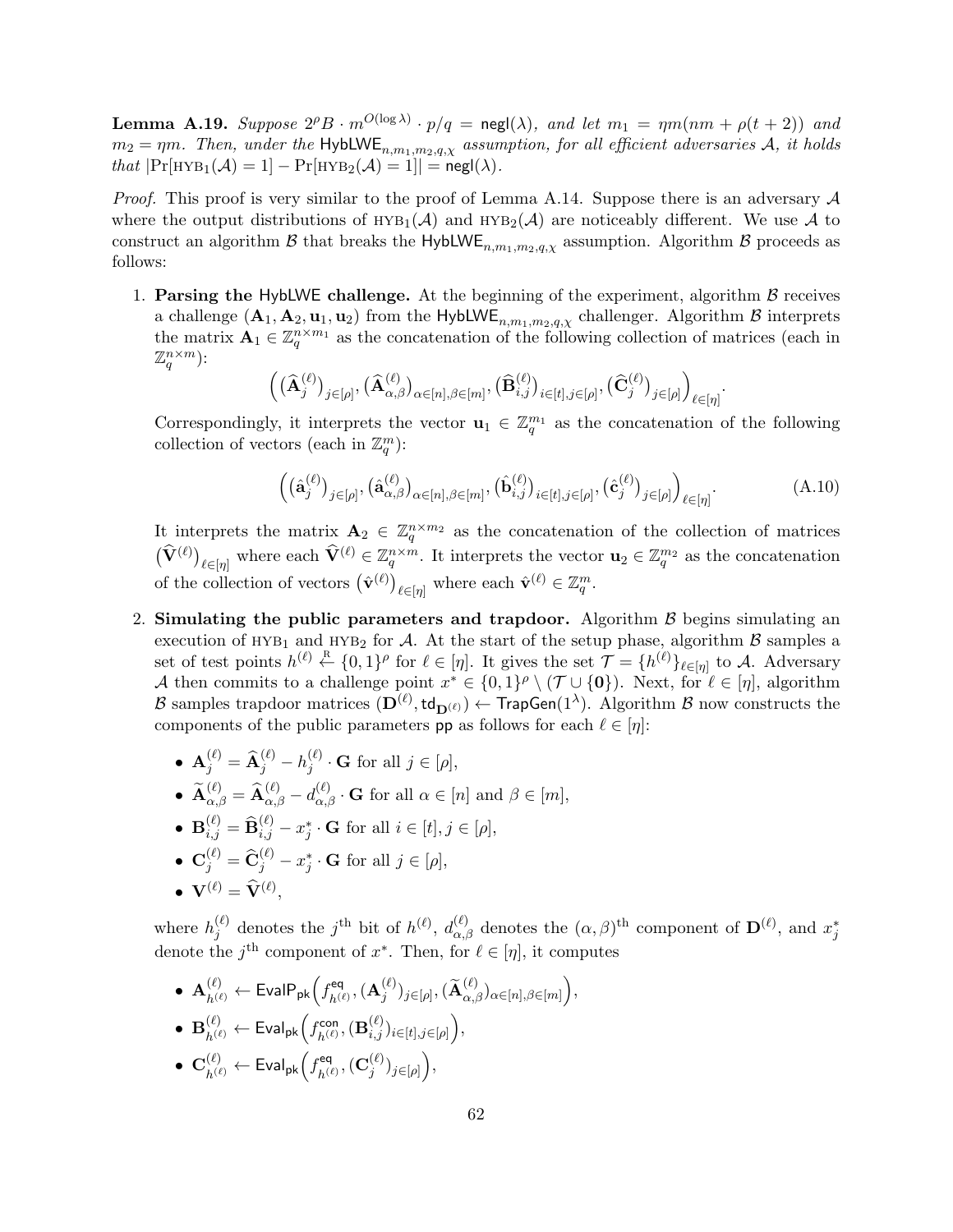and

$$
\mathbf{W}^{(\ell)} = \mathbf{A}^{(\ell)}_{h^{(\ell)}} + \mathbf{B}^{(\ell)}_{h^{(\ell)}} \mathbf{G}^{-1} \big( \mathbf{C}^{(\ell)}_{h^{(\ell)}} \big) \mathbf{G}^{-1} (\mathbf{V}^{(\ell)}) + \mathbf{D}^{(\ell)} \in \mathbb{Z}_q^{n \times m}.
$$

Finally, it sets the public parameters pp to be

$$
\mathsf{pp} = \left(\mathbf{W}^{(\ell)}, \left(\mathbf{A}^{(\ell)}_j\right)_{j \in [\rho]}, \left(\widetilde{\mathbf{A}}^{(\ell)}_{\alpha,\beta}\right)_{\alpha \in [n], \beta \in [m]}, \left(\mathbf{B}^{(\ell)}_{i,j}\right)_{i \in [t], j \in [\rho]}, \left(\mathbf{C}^{(\ell)}_j\right)_{j \in [\rho]}, \mathbf{V}^{(\ell)}\right)_{\ell \in [\eta]}
$$

and the trapdoor  $\mathsf{td} = \big( h^{(\ell)}, \mathsf{td}_{\mathbf{D}^{(\ell)}} \big)_{\ell \in [\eta]}$ .

3. Common parameters for simulating PRF evaluations. Before describing how  $\beta$  simulates the challenge value and the evaluation queries, we define some common notation. First, define the multi-set  $S_{x^*}$  that consists of t copies of  $x^*$  (that is, the bitwise representation of  $S_{x^*}$  is  $x^* \| x^* \| \cdots \| x^* \in \{0,1\}^{t\rho}$ . Next, for an input  $x \in \{0,1\}^{\rho}$ , define the following vectors and matrices:

<span id="page-62-0"></span>
$$
\mathbf{a}_{x}^{(\ell)} \leftarrow \text{EvalP}_{\text{ct}}(f_{x}^{\text{eq}}, h^{(\ell)}, (\mathbf{A}_{j}^{(\ell)})_{j \in [p]}, (\widetilde{\mathbf{A}}_{\alpha,\beta}^{(\ell)})_{\alpha \in [n], \beta \in [m]}, (\hat{\mathbf{a}}_{j}^{(\ell)})_{j \in [p]}, (\hat{\mathbf{a}}_{\alpha,\beta}^{(\ell)})_{\alpha \in [n], \beta \in [m]})
$$
\n
$$
\mathbf{b}_{x}^{(\ell)} \leftarrow \text{Eval}_{\text{ct}}(f_{x}^{\text{con}}, S_{x^{*}}, (\mathbf{B}_{i,j}^{(\ell)})_{i \in [t], j \in [p]}, (\hat{\mathbf{b}}_{i,j}^{(\ell)})_{i \in [t], j \in [p]})
$$
\n
$$
\mathbf{C}_{x}^{(\ell)} \leftarrow \text{Eval}_{\text{pk}}(f_{x}^{\text{eq}}, (\mathbf{C}_{j}^{(\ell)})_{j \in [p]})
$$
\n
$$
\mathbf{c}_{x}^{(\ell)} \leftarrow \text{Eval}_{\text{ct}}(f_{x}^{\text{eq}}, x^{*}, (\mathbf{C}_{j}^{(\ell)})_{j \in [p]}, (\hat{\mathbf{c}}_{j}^{(\ell)})_{j \in [p]})
$$
\n
$$
(A.11)
$$

In addition algorithm  $\mathcal{B}$  first computes  $\mathbf{a}_{i(\ell)}^{(\ell)}$  $_{h^{(\ell)}}^{(\ell)},\, \mathbf{b}_{h^{(\ell)}}^{(\ell)}$  $_{h^{(\ell)}}^{(\ell )},\mathbf{C}_{h^{(\ell }}^{(\ell )}$  $_{h^{(\ell)}}^{(\ell)}$  for all  $\ell \in [\eta]$  according to Eq. [\(A.11\)](#page-62-0), and computes for all  $\ell \in [\eta],$ 

<span id="page-62-3"></span><span id="page-62-1"></span>
$$
\mathbf{w}^{(\ell)} = \mathbf{a}_{h^{(\ell)}}^{(\ell)} + \mathbf{b}_{h^{(\ell)}}^{(\ell)} \mathbf{G}^{-1} (\mathbf{C}_{h^{(\ell)}}^{(\ell)}) \mathbf{G}^{-1} (\mathbf{V}^{(\ell)}).
$$
(A.12)

4. Simulating the challenge value. To simulate the challenge evaluation  $y^*$ , algorithm  $\beta$ computes  $\mathbf{a}_{x^*}^{(\ell)}$ ,  $\mathbf{b}_{x^*}^{(\ell)}$ ,  $\mathbf{c}_{x^*}^{(\ell)}$  according to Eq. [\(A.11\)](#page-62-0), and the vector

$$
\mathbf{z}_{x^*}^{(\ell)} = \mathbf{a}_{x^*}^{(\ell)} + \mathbf{b}_{x^*}^{(\ell)} \mathbf{G}^{-1} (\mathbf{C}_{x^*}^{(\ell)}) \mathbf{G}^{-1} (\mathbf{V}^{(\ell)}) - \mathbf{c}_{x^*}^{(\ell)} \mathbf{G}^{-1} (\mathbf{V}^{(\ell)}) + \hat{\mathbf{v}}^{(\ell)}, \tag{A.13}
$$

for all  $\ell \in [\eta]$ . It defines the vector

$$
\mathbf{y}^* = \left[ \left( \mathbf{w}^{(1)} - \mathbf{z}_{x^*}^{(1)} \right) \mid \cdots \mid \left( \mathbf{w}^{(\eta)} - \mathbf{z}_{x^*}^{(\eta)} \right) \right]_p,
$$

where the vectors  $\mathbf{w}^{(\ell)}$  are defined in Eq. [\(A.12\)](#page-62-1). Algorithm B gives (pp, td,  $\mathbf{y}^*$ ) to A.

5. Simulating the evaluation queries. When the adversary  $A$  makes an evaluation query  $x \in \{0,1\}^{\rho} \setminus (\mathcal{T} \cup \{\mathbf{0}\} \cup \{x^*\}),$  algorithm  $\mathcal{B}$  computes  $\mathbf{a}_x^{(\ell)}, \mathbf{b}_x^{(\ell)}, \mathbf{C}_x^{(\ell)}$  according to Eq. [\(A.11\)](#page-62-0) and the vector

<span id="page-62-2"></span>
$$
\mathbf{z}_{x}^{(\ell)} = \mathbf{a}_{x}^{(\ell)} + \mathbf{b}_{x}^{(\ell)} \mathbf{G}^{-1} (\mathbf{C}_{x}^{(\ell)}) \mathbf{G}^{-1} (\mathbf{V}^{(\ell)}), \tag{A.14}
$$

for all  $\ell \in [\eta]$ . It replies with

$$
\mathbf{y}_x = \left[ \left( \mathbf{w}^{(1)} - \mathbf{z}_x^{(1)} \right) \mid \cdots \mid \left( \mathbf{w}^{(\eta)} - \mathbf{z}_x^{(\eta)} \right) \right]_p,
$$

where the  $\mathbf{w}^{(\ell)}$  are as defined in Eq. [\(A.12\)](#page-62-1).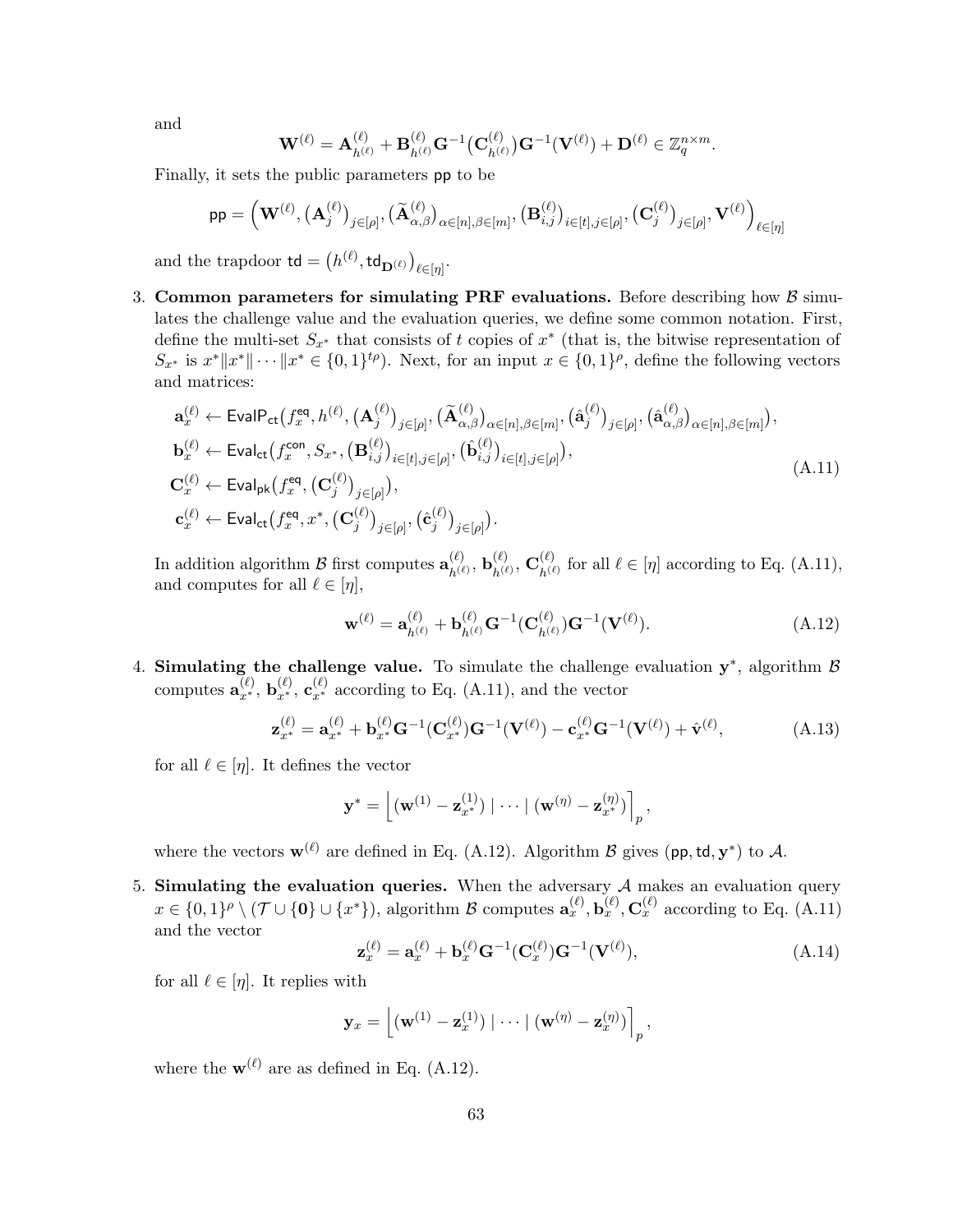<span id="page-63-0"></span>6. Output of the experiment. At the end of the experiment, algorithm  $\mathcal A$  outputs a bit  $b \in \{0, 1\}$ . Algorithm  $\beta$  simply echoes the bit b.

Correctness of the simulation. To complete the proof, we show that algorithm  $\beta$  correctly simulates the views of either  $HYB_1$  or  $HYB_2$  to A depending on whether the challenge vectors  $\mathbf{u}_2 = (\hat{\mathbf{v}}^{(\ell)})_{\ell \in [\eta]} \in \mathbb{Z}_q^{m_2}$  consist of LWE samples or if they are uniformly random. First, by definition of HybLWE, we can write the vectors in  $\mathbf{u}_1$  (Eq. [\(A.10\)](#page-61-0)) as follows:

$$
\begin{array}{rcl}\n\hat{\mathbf{a}}_{j}^{(\ell)} & = & \mathbf{s} \hat{\mathbf{A}}_{j}^{(\ell)} + \mathbf{e}_{\mathbf{A},j}^{(\ell)} & = & \mathbf{s} (\mathbf{A}_{j}^{(\ell)} + h_{j}^{(\ell)} \cdot \mathbf{G}) + \mathbf{e}_{\mathbf{A},j}^{(\ell)} & \text{for all } j \in [\rho], \\
\hat{\mathbf{a}}_{\alpha,\beta}^{(\ell)} & = & \mathbf{s} \hat{\mathbf{A}}_{\alpha,\beta}^{(\ell)} + \mathbf{e}_{\mathbf{A},\alpha,\beta}^{(\ell)} & = & \mathbf{s} (\mathbf{A}_{\alpha,\beta}^{(\ell)} + d_{\alpha,\beta}^{(\ell)} \cdot \mathbf{G}) + \mathbf{e}_{\mathbf{A},\alpha,\beta}^{(\ell)} & \text{for all } \alpha \in [n], \beta \in [m], \\
\hat{\mathbf{b}}_{i,j}^{(\ell)} & = & \mathbf{s} \hat{\mathbf{B}}_{i,j}^{(\ell)} + \mathbf{e}_{\mathbf{B},i,j}^{(\ell)} & = & \mathbf{s} (\mathbf{B}_{i,j}^{(\ell)} + x_{j}^{*} \cdot \mathbf{G}) + \mathbf{e}_{\mathbf{B},i,j}^{(\ell)} & \text{for all } i \in [t], j \in [\rho], \\
\hat{\mathbf{c}}_{j}^{(\ell)} & = & \mathbf{s} \hat{\mathbf{C}}_{j}^{(\ell)} + \mathbf{e}_{\mathbf{C},j}^{(\ell)} & = & \mathbf{s} (\mathbf{C}_{j}^{(\ell)} + x_{j}^{*} \cdot \mathbf{G}) + \mathbf{e}_{\mathbf{C},j}^{(\ell)} & \text{for all } j \in [\rho],\n\end{array}
$$

for some  $\mathbf{s} \in \mathbb{Z}_q^n$  and error vectors  $\mathbf{e}_{\mathbf{A},j}^{(\ell)}$ ,  $\mathbf{e}_{\mathbf{A},\alpha,\beta}^{(\ell)}$ ,  $\mathbf{e}_{\mathbf{B},i,j}^{(\ell)}$ , and  $\mathbf{e}_{\mathbf{C},j}^{(\ell)}$  sampled from  $\chi^m$ . By Theorems [3.6](#page-17-0) and [3.7,](#page-17-1) and the fact that  $f_{\mu}^{\text{eq}}$  $h^{(e)}_{h^{(\ell)}}(h^{(\ell)}) = 1, f^{\text{con}}_{h^{(\ell)}}(S_{x^*}) = 0$ , the vectors  $\mathbf{a}^{(\ell)}_{h^{(\ell)}}$  and  $\mathbf{b}^{(\ell)}_{h^{(\ell)}}$  $_{h^{(\ell)}}^{(\ell)}$  from Eq. [\(A.11\)](#page-62-0) satisfy the following:

$$
\begin{aligned} \mathbf{a}_{h^{(\ell)}}^{(\ell)} = \mathbf{s} \big( \mathbf{A}_{h^{(\ell)}}^{(\ell)} + f_{h^{(\ell)}}^{\texttt{eq}}(h^{(\ell)}) \cdot \mathbf{D} \big) + \mathbf{e}_{\mathbf{a},h^{(\ell)}}^{(\ell)} = \mathbf{s} \big( \mathbf{A}_{h^{(\ell)}}^{(\ell)} + \mathbf{D} \big) + \mathbf{e}_{\mathbf{a},h^{(\ell)}}^{(\ell)},\\ \mathbf{b}_{h^{(\ell)}}^{(\ell)} = \mathbf{s} \big( \mathbf{B}_{h^{(\ell)}}^{(\ell)} + f_{h^{(\ell)}}^{\texttt{con}}(S_{x^*}) \cdot \mathbf{G} \big) + \mathbf{e}_{\mathbf{b},h^{(\ell)}}^{(\ell)} = \mathbf{s} \mathbf{B}_{h^{(\ell)}}^{(\ell)} + \mathbf{e}_{\mathbf{b},h^{(\ell)}}^{(\ell)}, \end{aligned}
$$

for all  $\ell \in [\eta]$  where  $\left\| \mathbf{e}_{\mathbf{a},l}^{(\ell)} \right\|$  $\begin{array}{l} (\ell)\ \textbf{a},h^{(\ell)}\end{array}\bigr\Vert,\bigr\Vert\mathbf{e}_{\mathbf{b},l}^{(\ell)}$  $\|\mathcal{L}_{\mathbf{b},h^{(\ell)}}^{(\ell)}\| \leq B \cdot m^{O(d)} = m^{O(\log \lambda)}$  since  $d = O(\log \lambda)$ . Substituting into Eq. [\(A.12\)](#page-62-1), this means that in the simulation,

$$
\mathbf{w}^{(\ell)} = \mathbf{a}_{h^{(\ell)}}^{(\ell)} + \mathbf{b}_{h^{(\ell)}}^{(\ell)} \mathbf{G}^{-1}(\mathbf{C}_{h^{(\ell)}}^{(\ell)}) \mathbf{G}^{-1}(\mathbf{V}^{(\ell)}) \n= \mathbf{s}(\mathbf{A}_{h^{(\ell)}}^{(\ell)} + \mathbf{D} + \mathbf{B}_{h^{(\ell)}}^{(\ell)} \mathbf{G}^{-1}(\mathbf{C}_{h^{(\ell)}}^{(\ell)}) \mathbf{G}^{-1}(\mathbf{V}^{(\ell)})) + \mathbf{e}_{\mathbf{w}}^{(\ell)} \n= \mathbf{s} \mathbf{W}^{(\ell)} + \mathbf{e}_{\mathbf{w}}^{(\ell)}
$$
\n(A.15)

for all  $\ell \in [\eta]$  and where  $\|\mathbf{e}_{\mathbf{w}}^{(\ell)}\| \leq B \cdot m^{O(\log \lambda)}$ . Now, we consider each component in the simulation separately:

- Public parameters and trapdoor. In the HybLWE security game, the matrix  $A_1$  is sampled uniformly at random from  $\mathbb{Z}_q^{n \times m_1}$ . Thus,  $\beta$  constructs the public parameters pp and trapdoor td using the same procedure as that in  $HYB<sub>1</sub>$  and  $HYB<sub>2</sub>$ .
- Secret PRF key. The LWE secret s (chosen by the HybLWE challenger) plays the role of the PRF key in the simulation. Note that the HybLWE challenger samples s from the same distribution as the SampleKey algorithm used in  $HYB_1$  and  $HYB_2$ .
- Evaluation queries. Suppose the adversary makes an evaluation query on an input  $x \in$  $\{0,1\}^{\rho} \setminus (\mathcal{T} \cup \{0\} \cup \{x^*\}).$  In HYB<sub>1</sub> and HYB<sub>2</sub>, the challenger would reply with the real evaluation

$$
\overline{\mathbf{y}}_x = \text{Eval}(pp, \mathbf{s}, x) = \left[ \mathbf{s} \big( \mathbf{W}^{(1)} - \mathbf{Z}_x^{(1)} \mid \cdots \mid \mathbf{W}^{(\eta)} - \mathbf{Z}_x^{(\eta)} \big) \right]_p,
$$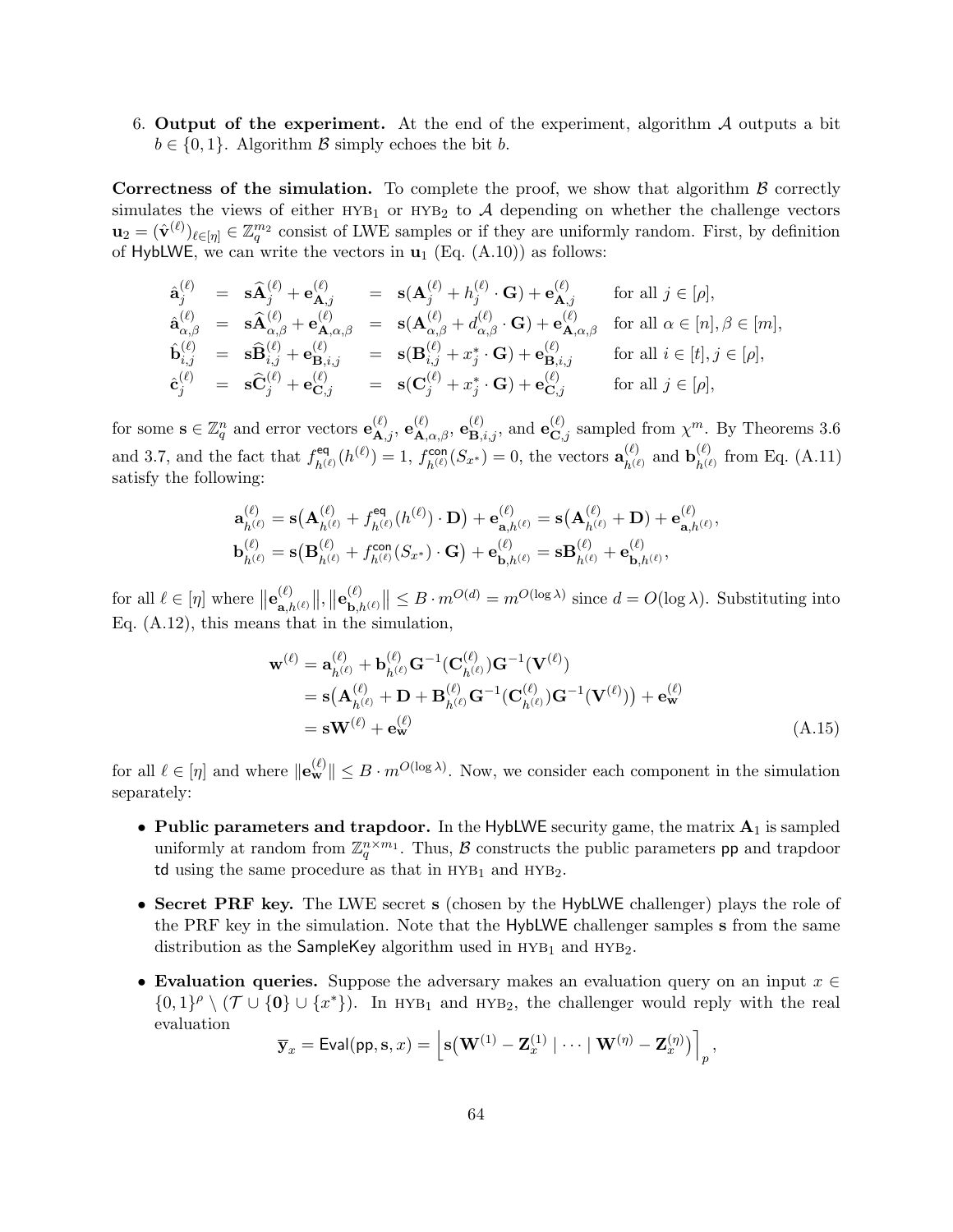where  $\mathbf{W}^{(\ell)}$  is the matrix in the public parameters pp and  $\mathbf{Z}_{x}^{(\ell)}$  is as defined in Eq. [\(4.3\)](#page-26-2) for all  $\ell \in [\eta]$ . We show that with overwhelming probability, algorithm B replies with the same value. By Theorems [3.6](#page-17-0) and [3.7](#page-17-1) and the fact that  $f_x^{\text{eq}}(h^{(\ell)}) = 0 = f_x^{\text{con}}(S_{x^*})$ , the vectors  $\mathbf{a}_x^{(\ell)}$ and  $\mathbf{b}_x^{(\ell)}$  from Eq. [\(A.11\)](#page-62-0) satisfy the following relations:

$$
\begin{array}{l} \mathbf{a}^{(\ell)}_x = \mathbf{s} \big( \mathbf{A}^{(\ell)}_{h^{(\ell)}} + f^{\sf eq}_x(h^{(\ell)})\cdot \mathbf{D} \big) + \mathbf{e}^{(\ell)}_{\mathbf{a},x} = \mathbf{s} \mathbf{A}^{(\ell)}_{h^{(\ell)}} + \mathbf{e}^{(\ell)}_{\mathbf{a},x},\\ \mathbf{b}^{(\ell)}_x = \mathbf{s} \big( \mathbf{B}^{(\ell)}_{h^{(\ell)}} + f^{\sf con}_x(S_{x^*})\cdot \mathbf{G} \big) + \mathbf{e}^{(\ell)}_{\mathbf{b},x} = \mathbf{s} \mathbf{B}^{(\ell)}_{h^{(\ell)}} + \mathbf{e}^{(\ell)}_{\mathbf{b},x}, \end{array}
$$

for error vectors  $\|\mathbf{e}^{(\ell)}_{\mathbf{a},x}\|, \|\mathbf{e}^{(\ell)}_{\mathbf{b},x}$  $\mathcal{L}_{\mathbf{b},x}^{(\ell)} \| \leq B \cdot m^{O(\log \lambda)}$ . Substituting into Eq. [\(A.14\)](#page-62-2), this means that in the simulation,

$$
\begin{aligned} \mathbf{z}_x^{(\ell)} &= \mathbf{a}_x^{(\ell)} + \mathbf{b}_x^{(\ell)} \mathbf{G}^{-1} (\mathbf{C}_x^{(\ell)}) \mathbf{G}^{-1} (\mathbf{V}^{(\ell)}) \\ &= \mathbf{s} \big( \mathbf{A}_x^{(\ell)} + \mathbf{B}_x^{(\ell)} \mathbf{G}^{-1} (\mathbf{C}_x^{(\ell)}) \mathbf{G}^{-1} (\mathbf{V}^{(\ell)}) \big) + \mathbf{e}_{\mathbf{z},x}^{(\ell)} \\ &= \mathbf{s} \mathbf{Z}_x^{(\ell)} + \mathbf{e}_{\mathbf{z},x}^{(\ell)}, \end{aligned}
$$

using the definition of  $\mathbf{Z}_{x}^{(\ell)}$  from Eq. [\(4.3\)](#page-26-2) and where  $\|\mathbf{e}_{\mathbf{z},x}^{(\ell)}\| \leq B \cdot m^{O(\log \lambda)}$ . Thus, for all  $\ell \in [\eta]$ 

$$
\mathbf{w}^{(\ell)}-\mathbf{z}^{(\ell)}_x=\mathbf{s}\big(\mathbf{W}^{(\ell)}-\mathbf{Z}^{(\ell)}_x\big)+\hat{\mathbf{e}}^{(\ell)},
$$

using the relation for  $\mathbf{w}^{(\ell)}$  from Eq. [\(A.15\)](#page-63-0) and where  $\|\hat{\mathbf{e}}^{(\ell)}\| \leq B \cdot m^{O(\log \lambda)}$ . Thus, the simulated evaluation  $y_x$  satisfies the following:

$$
\mathbf{y}_x = \left[ (\mathbf{w}^{(1)} - \mathbf{z}_x^{(1)}) \mid \cdots \mid (\mathbf{w}^{(\eta)} - \mathbf{z}_x^{(\eta)}) \right]_p
$$
  
= 
$$
\left[ \mathbf{s} (\mathbf{W}^{(1)} - \mathbf{Z}_x^{(1)}) + \hat{\mathbf{e}}^{(1)} \mid \cdots \mid \mathbf{s} (\mathbf{W}^{(\eta)} - \mathbf{Z}_x^{(\eta)}) + \hat{\mathbf{e}}^{(\eta)} \right]_p
$$

This means that the simulated value  $y_x$  and the real evaluation  $\overline{y}_x$  are identical as long as  $\overline{\mathbf{y}}_x\notin$  Borderline $_E$  for  $E=B\cdot m^{O(\log \lambda)}.$  By Lemma [A.8,](#page-47-0)  $\overline{\mathbf{y}}_x\notin$  Borderline $_E$  with overwhelming probability. Thus, the evaluation queries are correctly simulated with overwhelming probability.

• Challenge value. By Theorems [3.6](#page-17-0) and [3.7](#page-17-1) and the fact that  $f_{x^*}^{eq}(h^{(\ell)}) = 0$ ,  $f_{x^*}^{con}(S_{x^*}) = 1$ , and  $f_{x^*}^{\text{eq}}(x^*) = 1$ , the vectors  $\mathbf{a}_{x^*}^{(\ell)}, \mathbf{b}_{x^*}^{(\ell)}, \mathbf{c}_{x^*}^{(\ell)}$  satisfy the following relations:

$$
\begin{aligned} \mathbf{a}^{(\ell)}_{x^*} &= \mathbf{s} (\mathbf{A}^{(\ell)}_{x^*} + f^{\text{eq}}_{x^*} (h^{(\ell)}) \cdot \mathbf{D}) + \mathbf{e}^{(\ell)}_{\mathbf{a},x^*} = \mathbf{s} \mathbf{A}^{(\ell)}_{x^*} + \mathbf{e}^{(\ell)}_{\mathbf{a},x^*} \\ \mathbf{b}^{(\ell)}_{x^*} &= \mathbf{s} (\mathbf{B}^{(\ell)}_{x^*} + f^{\text{con}}_{x^*} (S_{x^*}) \cdot \mathbf{G}) + \mathbf{e}^{(\ell)}_{\mathbf{b},x^*} = \mathbf{s} (\mathbf{B}^{(\ell)}_{x^*} + \mathbf{G}) + \mathbf{e}^{(\ell)}_{\mathbf{b},x^*} \\ \mathbf{c}^{(\ell)}_{x^*} &= \mathbf{s} (\mathbf{C}^{(\ell)}_{x^*} + f^{\text{eq}}_{x^*} (x^*) \cdot \mathbf{G}) + \mathbf{e}^{(\ell)}_{\mathbf{c},x^*} = \mathbf{s} (\mathbf{C}^{(\ell)}_{x^*} + \mathbf{G}) + \mathbf{e}^{(\ell)}_{\mathbf{c},x^*} \end{aligned}
$$

for error vectors  $\|\mathbf{e}^{(\ell)}_{\mathbf{a},x^*}\|, \|\mathbf{e}^{(\ell)}_{\mathbf{b},x^*}\|, \|\mathbf{e}^{(\ell)}_{\mathbf{c},x^*}\| \leq B \cdot m^{O(\log \lambda)}$ . Substituting into Eq. [\(A.13\)](#page-62-3), this means that in the simulation,

$$
\begin{aligned} \mathbf{z}_{x^*}^{(\ell)} &= \mathbf{a}_{x^*}^{(\ell)} + \mathbf{b}_{x^*}^{(\ell)} \mathbf{G}^{-1} (\mathbf{C}_{x^*}^{(\ell)}) \mathbf{G}^{-1} (\mathbf{V}^{(\ell)}) - \mathbf{c}_{x^*}^{(\ell)} \mathbf{G}^{-1} (\mathbf{V}^{(\ell)}) + \hat{\mathbf{v}}^{(\ell)} \\ &= \mathbf{s} \big( \mathbf{A}_{x^*}^{(\ell)} + \mathbf{B}_{x^*}^{(\ell)} \mathbf{G}^{-1} (\mathbf{C}_{x^*}^{(\ell)}) \mathbf{G}^{-1} (\mathbf{V}^{(\ell)}) - \mathbf{V}^{(\ell)} \big) + \hat{\mathbf{v}}^{(\ell)} + \mathbf{e}_{\mathbf{z},x^*}^{(\ell)} \\ &= \mathbf{s} \big( \mathbf{Z}_{x^*}^{(\ell)} - \mathbf{V}^{(\ell)} \big) + \hat{\mathbf{v}}^{(\ell)} + \mathbf{e}_{\mathbf{z},x^*}^{(\ell)} \end{aligned}
$$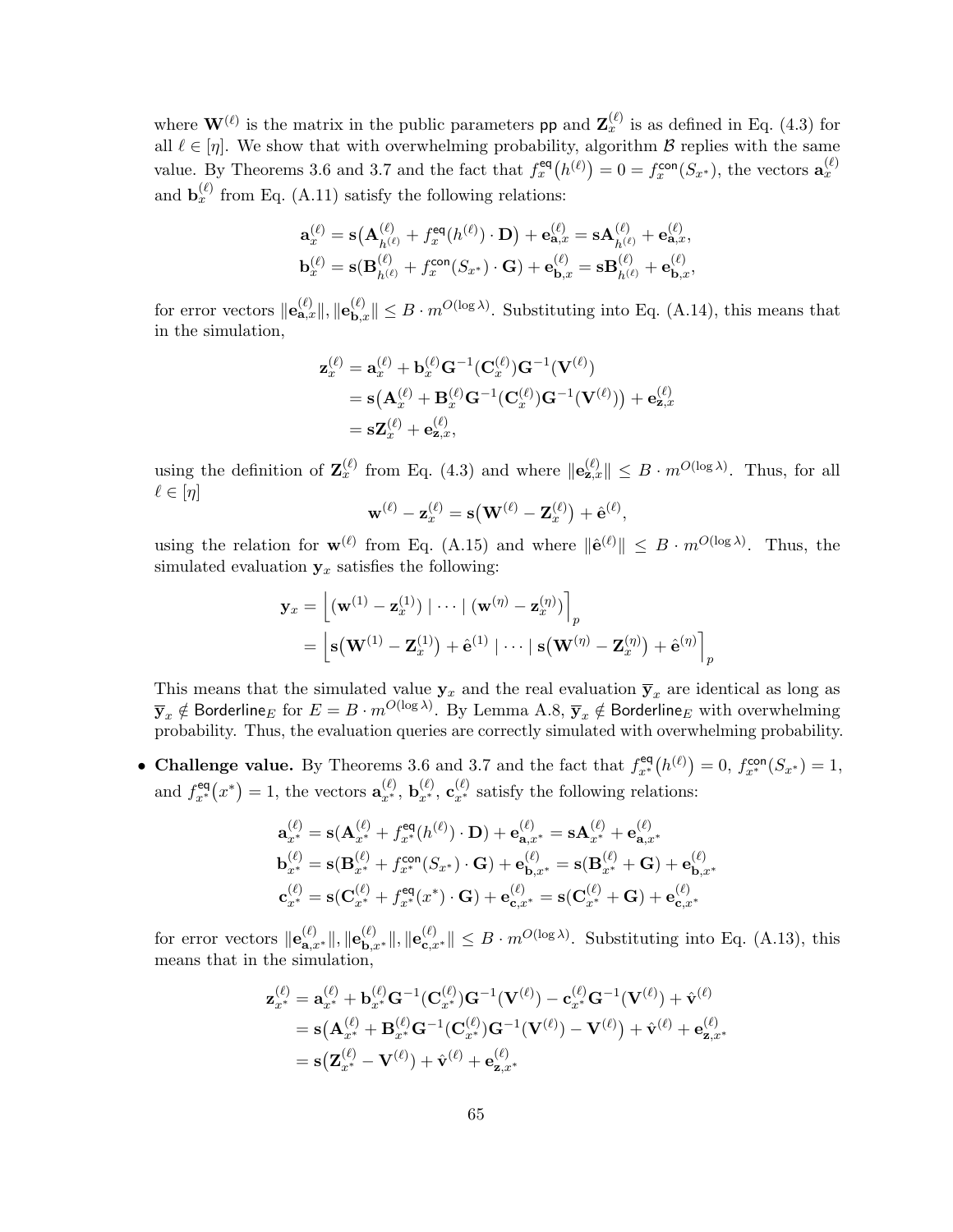<span id="page-65-0"></span>using the definition of  $\mathbf{Z}_{x^*}^{(\ell)}$  from Eq. [\(4.3\)](#page-26-2) and where  $\|\mathbf{e}_{\mathbf{z},x^*}^{(\ell)}\| \leq B \cdot m^{O(\log \lambda)}$ . Thus, for all  $\ell \in [\eta],$ 

$$
\mathbf{w}^{(\ell)} - \mathbf{z}_{x^*}^{(\ell)} = \mathbf{s} \big( \mathbf{W}^{(\ell)} - \mathbf{Z}_{x^*}^{(\ell)} + \mathbf{V}^{(\ell)} \big) - \hat{\mathbf{v}}^{(\ell)} + \hat{\mathbf{e}}^{(\ell)}, \tag{A.16}
$$

using the relation for  $\mathbf{w}^{(\ell)}$  from Eq. [\(A.15\)](#page-63-0) and where  $\|\hat{\mathbf{e}}^{(\ell)}\| \leq B \cdot m^{O(\log \lambda)}$ . We now consider the behavior of the challenger in  $HYB_1$  and  $HYB_2$  and show that if the vectors  $\hat{\mathbf{v}}^{(\ell)}$  are LWE samples, then  $\beta$  correctly simulates HYB<sub>1</sub> for  $\mathcal A$  (with overwhelming probability); otherwise, if the vectors  $\mathbf{v}^{(\ell)}$  are uniformly random, then  $\mathcal B$  correctly simulates HYB<sub>2</sub> for  $\mathcal A$ .

– In HYB<sub>1</sub>, the challenger answers the challenge query using  $\textsf{Eval}(pp, s, x^*)$  which computes and outputs the following:

$$
\overline{\mathbf{y}}^* = \text{Eval}(\text{pp}, \mathbf{s}, x^*) = \left[ \mathbf{s} \big( \mathbf{W}^{(1)} - \mathbf{Z}_{x^*}^{(1)} \mid \cdots \mid \mathbf{W}^{(\eta)} - \mathbf{Z}_{x^*}^{(\eta)} \big) \right]_p.
$$

Suppose  $\hat{\mathbf{v}}^{(\ell)} = \mathbf{s} \mathbf{V}^{(\ell)} + \mathbf{e}_{\mathbf{v}}^{(\ell)}$  where  $\mathbf{e}_{\mathbf{v}}^{(\ell)}$  is sampled from  $\chi^m$ . In this case, Eq. [\(A.16\)](#page-65-0) becomes

$$
\mathbf{w}^{(\ell)} - \mathbf{z}_{x^*}^{(\ell)} = \mathbf{s}(\mathbf{W}^{(\ell)} - \mathbf{Z}_{x^*}^{(\ell)}) + (\hat{\mathbf{e}}^{(\ell)} - \mathbf{e}_{\mathbf{v}}^{(\ell)}),
$$

and the simulated challenge evaluation has the form

$$
\mathbf{y}^* = \left[ (\mathbf{w}^{(1)} - \mathbf{z}_{x^*}^{(1)}) \mid \cdots \mid (\mathbf{w}^{(\eta)} - \mathbf{z}_{x^*}^{(\eta)}) \right]_p
$$
  
=  $\left[ \mathbf{s} (\mathbf{W}^{(1)} - \mathbf{Z}_{x^*}^{(1)}) + (\hat{\mathbf{e}}^{(1)} - \mathbf{e}_{\mathbf{v}}^{(1)}) \mid \cdots \mid \mathbf{s} (\mathbf{W}^{(\eta)} - \mathbf{Z}_{x^*}^{(\eta)}) + (\hat{\mathbf{e}}^{(\eta)} - \mathbf{e}_{\mathbf{v}}^{(\eta)}) \right]_p$ 

Thus, the simulated value  $y^*$  and the real evaluation  $\bar{y}^*$  are identical as long as  $\bar{y}^* \notin$ Borderline<sub>E</sub> for  $E = B \cdot m^{O(\log \lambda)}$ . By Lemma [A.8,](#page-47-0)  $\bar{y}^* \notin$  Borderline<sub>E</sub> with overwhelming probability, and so algorithm  $\beta$  correctly simulates the challenge evaluation according to the specification of  $HYB_1$  if the vectors  $\mathbf{v}^{(\ell)}$  are LWE samples.

− In HYB<sub>2</sub>, the challenger answers the evaluation query by sampling  $\bar{y}^* \stackrel{R}{\leftarrow} \mathbb{Z}_p^{\eta m}$ . If each  $\hat{v}^{(\ell)}$ is a uniformly random vector over  $\mathbb{Z}_q^m$  (and independent of all of the other components), then according to Eq. [\(A.16\)](#page-65-0),  $\mathbf{w}^{(\ell)} - \mathbf{z}_{x^*}^{(\ell)}$  is also uniformly random over  $\mathbb{Z}_q^m$  for all  $\ell \in [\eta]$ . This means that algorithm  $\mathcal{B}$ 's response  $\mathbf{y}^*$  is uniformly random over  $\mathbb{Z}_p^{m}$ , in which case  $\beta$  perfectly simulates the distribution in HYB<sub>2</sub>.

By the above analysis, we have shown that if the vectors  $\mathbf{v}^{(\ell)}$  consist of valid LWE samples, then  $\mathcal{B}$ correctly simulates  $HYB_1$  for A (up to negligible error) and if they are uniformly random, then B correctly simulates HYB<sub>2</sub> for A (up to negligible error). Thus, if the outputs of HYB<sub>1</sub>(A) and HYB<sub>2</sub>(A) are noticeably different, then B breaks the  $HyblWE_{n,m_1,m_2,q,\chi}$  with noticeable probability.  $\Box$ 

<span id="page-65-1"></span>**Lemma A.20.** For all adversaries  $\mathcal{A}$ ,  $\Pr[\text{HYB}_2(\mathcal{A}) = 1] - \Pr[\text{HYB}_3(\mathcal{A}) = 1]| = 0$ .

Proof. Same as the proof of Lemma [A.18.](#page-60-0)

Combining Lemmas [A.18](#page-60-0) through [A.20,](#page-65-1) construction  $\Pi_{\text{PRF}}$  satisfies T-restricted pseudorandomness for  $T = \eta$ .  $\Box$ 

 $\Box$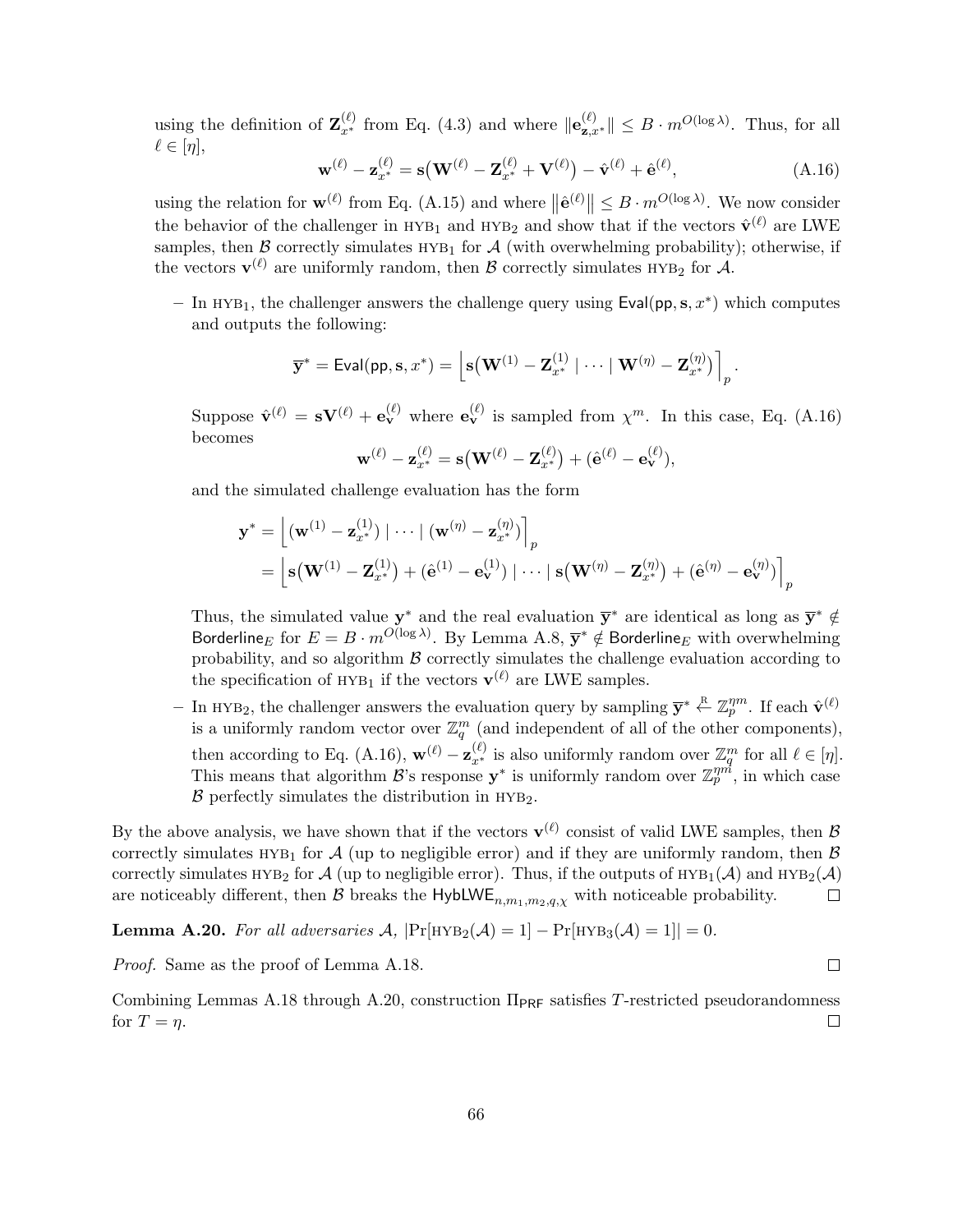## A.7 Proof of Theorem [4.26](#page-28-2) (Robust Extractability)

By inspection, the TestCandidate algorithm in  $\Pi_{\text{EPRF}}$  satisfies the generalized candidate testing properties from Remark [4.10.](#page-21-1) It thus suffices to show that  $\Pi_{\text{EPRF}}$  satisfies robust extractability. First, we show that the TestCandidate algorithm for ΠEPRF satisfies the requirements for robust extractability. Then, we show that the output of the real extraction experiment  $ExtReal_{\mathcal{A}}(\lambda, \varepsilon_1, \varepsilon_2)$  is statistically indistinguishable from the output of the ideal extraction algorithm Ext $\text{Ideal}_{\mathcal{A}}(\lambda, \varepsilon_1, \varepsilon_2)$ .

Statistical properties of TestCandidate. Both properties follow from Hoeffding's inequality. Take  $(p, td) \leftarrow \textsf{PrmsGen}(1^{\lambda}), \text{ any key } s \in [-B, B]^n \text{ and any circuit } C: \{0, 1\}^{\rho} \to \mathbb{Z}_p^{nm}.$ 

• Suppose  $C(\cdot) \sim_{\varepsilon_1}$  Eval(pp, s,  $\cdot$ ). Then

 $Pr[x_i \stackrel{\text{R}}{\leftarrow} \{0,1\}^{\rho}: C(x_i) \neq \textsf{Eval}(\textsf{pp}, \textbf{s}, x_i)] \leq \varepsilon_1 = \varepsilon - \delta.$ 

Let  $N_s$  be the number of indices  $i \in [\xi]$  where  $C(x_i^*) \neq \text{Eval(pp}, s, x_i^*)$ ,  $\xi = \lambda/\delta^2$ , and  $x_1^*, \ldots, x_{\xi}^* \stackrel{\text{R}}{\leftarrow} \{0,1\}^{\rho}$ . By Hoeffding's inequality,

$$
\Pr[N_{\mathbf{s}} > \varepsilon \xi] \le \Pr[|N_{\mathbf{s}} - (\varepsilon - \delta)\xi| > \delta \xi] \le 2^{-\Omega(\delta^2 \xi)} = 2^{-\Omega(\lambda)} = {\mathsf{negl}}(\lambda).
$$

Thus, in this case, TestCandidate outputs 1 with probability  $1 - \text{negl}(\lambda)$ .

• Suppose  $C(\cdot) \not\sim_{\varepsilon_2}$  Eval(pp, s,  $\cdot$ ). Then

$$
\Pr[x_i \stackrel{\text{R}}{\leftarrow} \{0,1\}^{\rho} : C(x_i) \neq \text{Eval}(\text{pp}, \mathbf{s}, x_i)] > \varepsilon_2 = \varepsilon + \delta.
$$

Again by Hoeffding's inequality,

$$
\Pr[N_{\mathbf{s}} \leq \varepsilon \xi] = \Pr[|N_{\mathbf{s}} - (\varepsilon + \delta) \xi| \geq \delta \xi] \leq 2^{-\Omega(\delta^2 \xi)} = 2^{-\Omega(\lambda)} = \mathsf{negl}(\lambda).
$$

Thus, in this case, TestCandidate outputs 1 with negligible probability.

Indistinguishability of ExtReal and ExtIdeal. We proceed via a sequence of hybrid experiments between an (unbounded) adversary  $A$ , and an (unbounded) challenger.

- HYB<sub>0</sub>: This is the real extractability experiment  $\textsf{ExtReal}_{\mathcal{A}}(\lambda, \varepsilon_1, \varepsilon_2)$  from Definition [4.9.](#page-20-1) Specifically, the challenger proceeds in each phase of the experiment as follows:
	- Setup phase: The challenger samples  $(pp, td) \leftarrow PrmsGen(1^{\lambda})$  and gives pp to A.
	- Query phase: Whenever A makes an extraction query on a circuit  $C: \{0,1\}^{\rho} \to \mathbb{Z}_p^{nm}$ , the challenger replies with  $Extract(pp,td, C)$ .
	- **Output phase:** At the end of the experiment, the adversary A outputs a bit  $b \in \{0, 1\}$ , which is also the output of the experiment.
- $HYB_1$ : Same as  $HYB_0$ , except the challenger implements the ExtractCandidates sub-algorithm (used by Extract) using the following (inefficient) algorithm that does not rely on the lattice trapdoors  $\mathsf{td}_{\mathbf{D}^{(\ell)}}$  in td: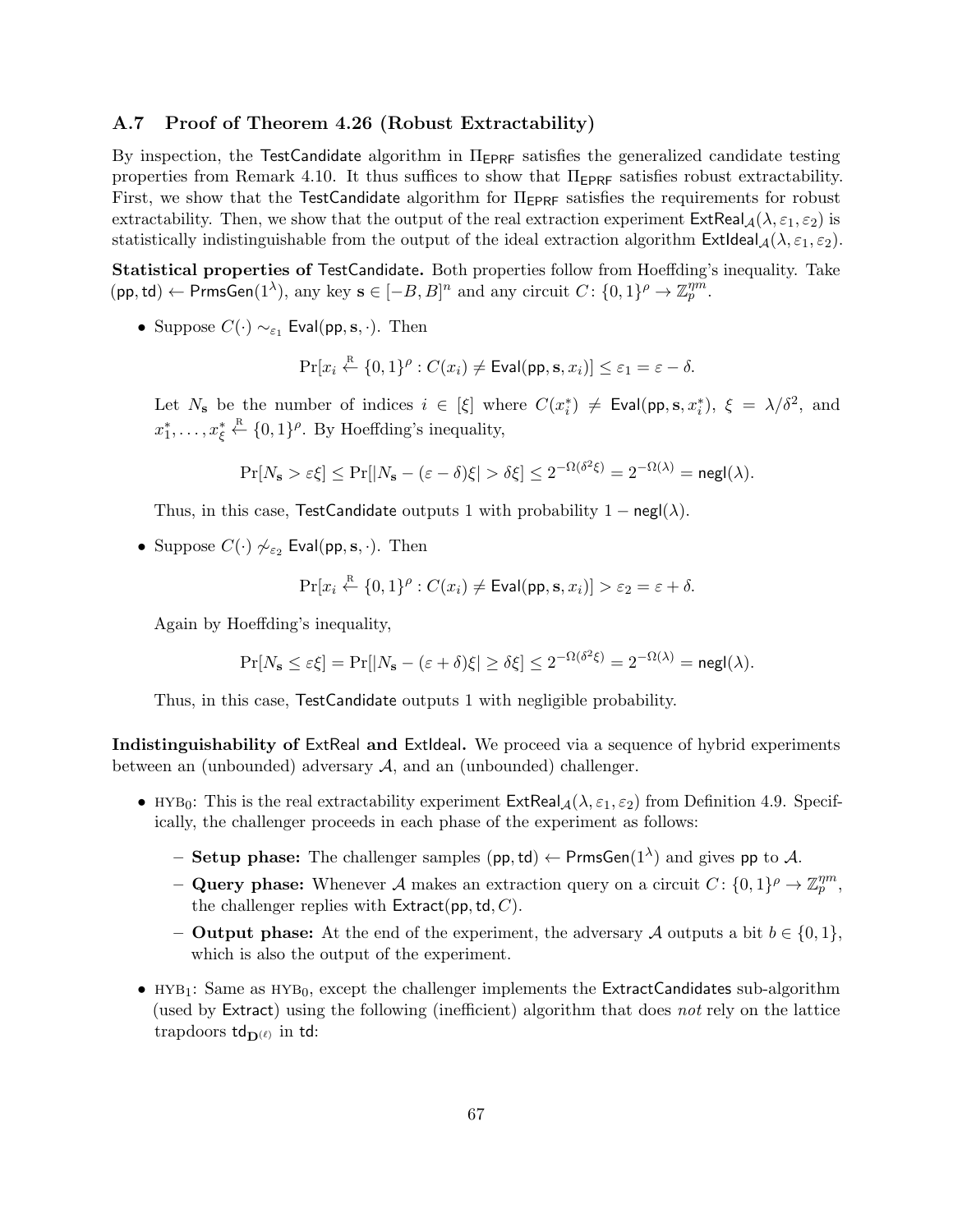- ExtractCandidates(pp, td, C): On input the public parameters pp (as specified in Eq.  $(4.2)$ ), a trapdoor  $\mathsf{td} = \left(h^{(\ell)}, \mathsf{td}_{\mathbf{D}^{(\ell)}}\right)_{\ell \in [\eta]},$  and a circuit  $C \colon \{0,1\}^{\rho} \to \mathbb{Z}_p^{nm}$ , the candidate extraction algorithm first evaluates the circuit C on the test points  $h^{(\ell)}$  to obtain  $(\mathbf{y}^{(\ell)}_1$  $\binom{\ell}{1}$   $\cdots$   $\mathbf{y}_{\eta}^{(\ell)}$   $\leftarrow$   $C(h^{(\ell)})$  for all  $\ell \in [\eta]$ . For each  $\ell \in [\eta]$ , if there exists a unique  $\mathbf{s} \in [-B, B]^n$  such that

$$
\mathbf{y}_{\ell}^{(\ell)} = \left[ \mathbf{s} \big( \mathbf{W}^{(\ell)} - \mathbf{Z}_{h^{(\ell)}}^{(\ell)} \big) \right]_{p}, \tag{A.17}
$$

where  $\mathbf{Z}_{h(\ell)}^{(\ell)}$  $\mathbf{E}_{h^{(\ell)}}^{(\ell)}$  is defined according to Eq. [\(4.3\)](#page-26-2), then set  $\mathbf{s}^{(\ell)} = \mathbf{s}$ , and otherwise, set  $\mathbf{s}^{(\ell)} = \perp$ . Output the set of all  $\mathbf{s}^{(\ell)}$  where  $\mathbf{s}^{(\ell)} \neq \bot$ .

- HYB<sub>2</sub>: Same as HYB<sub>1</sub>, except during the setup phase, the challenger samples the trapdoor matrices  $\mathbf{D}^{(\ell)} \stackrel{\text{R}}{\leftarrow} \mathbb{Z}_q^{n \times m}$  in the public parameters pp uniformly at random for all  $\ell \in [\eta]$ . It leaves the trapdoors  $\mathsf{td}_{\mathbf{D}(\ell)}$  unspecified (since nothing in the experiment depends on them).
- HYB<sub>3</sub>: Same as HYB<sub>2</sub> except the challenger implements the ExtractCandidates sub-algorithm (used by Extract) using the following (inefficient) algorithm that does not depend on any trapdoor td:
	- ExtractCandidates(pp, C): On input the public parameters pp (as specified in Eq.  $(4.2)$ ), and a circuit  $C: \{0,1\}^{\rho} \to \mathbb{Z}_p^{nm}$ , check if there exists a unique key  $s \in [-B, B]^n$  such that  $C(\cdot) \sim_{\varepsilon_2}$  Eval(pp, s,  $\cdot$ ). If so, then output the singleton set {s}; otherwise, output the empty set  $\varnothing.$

By design, this is the ideal extractability experiment  $\mathsf{ExtIdeal}_{\mathcal{A}}(\lambda, \varepsilon_1, \varepsilon_2)$ .

<span id="page-67-0"></span>**Lemma A.21.** Suppose the conditions in Theorem [3.5](#page-16-0) hold,  $m \geq 2n \log q$ , and  $\lceil q/p \rceil \leq q/4$ . Then, for all adversaries A that makes  $Q = \text{poly}(\lambda)$  extraction queries, we have  $\Pr[\text{HYB}_0(\mathcal{A})] =$  $1] - Pr[HYB_1(\mathcal{A}) = 1]| = \mathsf{negl}(\lambda).$ 

*Proof.* The only difference between the experiments  $HYB_0$  and  $HYB_1$  is in the way the challenger implements the ExtractCandidates algorithm.

- In <code>HYB</code>0, the <code>ExtractCandidates</code> algorithm computes  $\mathbf{s}^{(\ell)} \leftarrow$  <code>Invert(td $_{\mathbf{D}^{(\ell)}}, \mathbf{y}_{\ell}^{(\ell)}$ </code>  $\ell^{\ell}$ ) for each  $\ell \in [\eta],$ where the values  $(\mathbf{y}_1^{(\ell)})$  $\mathbf{I}^{(\ell)}_1 | \cdots | \mathbf{y}_\eta^{(\ell)}$  are derived from  $C(h^{(\ell)}).$
- $\bullet \,$  In HYB $_1,$  the ExtractCandidates algorithm computes  $({\bf y}^{(\ell)}_1)$  $\binom{\ell}{1} \mid \cdots \mid \mathbf{y}_{\eta}^{(\ell)}$   $\in C(h^{(\ell)})$  as above, and then tries to finds a key  $s \in [-B, B]^n$  where

$$
\mathbf{y}_{\ell}^{(\ell)} = \left[ \mathbf{s} \big( \mathbf{W}^{(\ell)} - \mathbf{Z}_{h^{(\ell)}}^{(\ell)} \big) \right]_p = \left[ \mathbf{s} \cdot \mathbf{D}^{(\ell)} \right]_p.
$$

If such a vector exists, then it sets  $\mathbf{s}^{(\ell)} = \mathbf{s}$ , and otherwise, it sets  $\mathbf{s}^{(\ell)} = \perp$ .

The rest of the logic is identical in  $HYB_0$  and  $HYB_1$ . Hence, it suffices to show that the distribution of the vectors  $\mathbf{s}^{(\ell)}$  for  $\ell \in [\eta]$  in the two experiments are statistically indistinguishable. By construction,  $\mathbf{D}^{(\ell)} = \mathbf{W}^{(\ell)} - \mathbf{Z}_{\scriptscriptstyle\mathrm{L}(\ell)}^{(\ell)}$  $h^{(\ell)}_{h^{(\ell)}}$  for all  $\ell \in [\eta]$  in both experiments. By Theorem [3.5,](#page-16-0) if there exists a vector  $\mathbf{s} \in [-B, B]^n$  for which  $\left[\mathbf{s} \cdot \mathbf{D}^{(\ell)}\right]_p = \mathbf{y}_{\ell}^{(\ell)}$  $\mathbf{g}^{(\ell)}$ , the challenger in HYB<sub>0</sub> will set  $\mathbf{s}^{(\ell)} = \mathbf{s}$  with overwhelming probability. If no such vector s exists, then it will set  $s^{(\ell)} = \bot$  with overwhelming probability. Again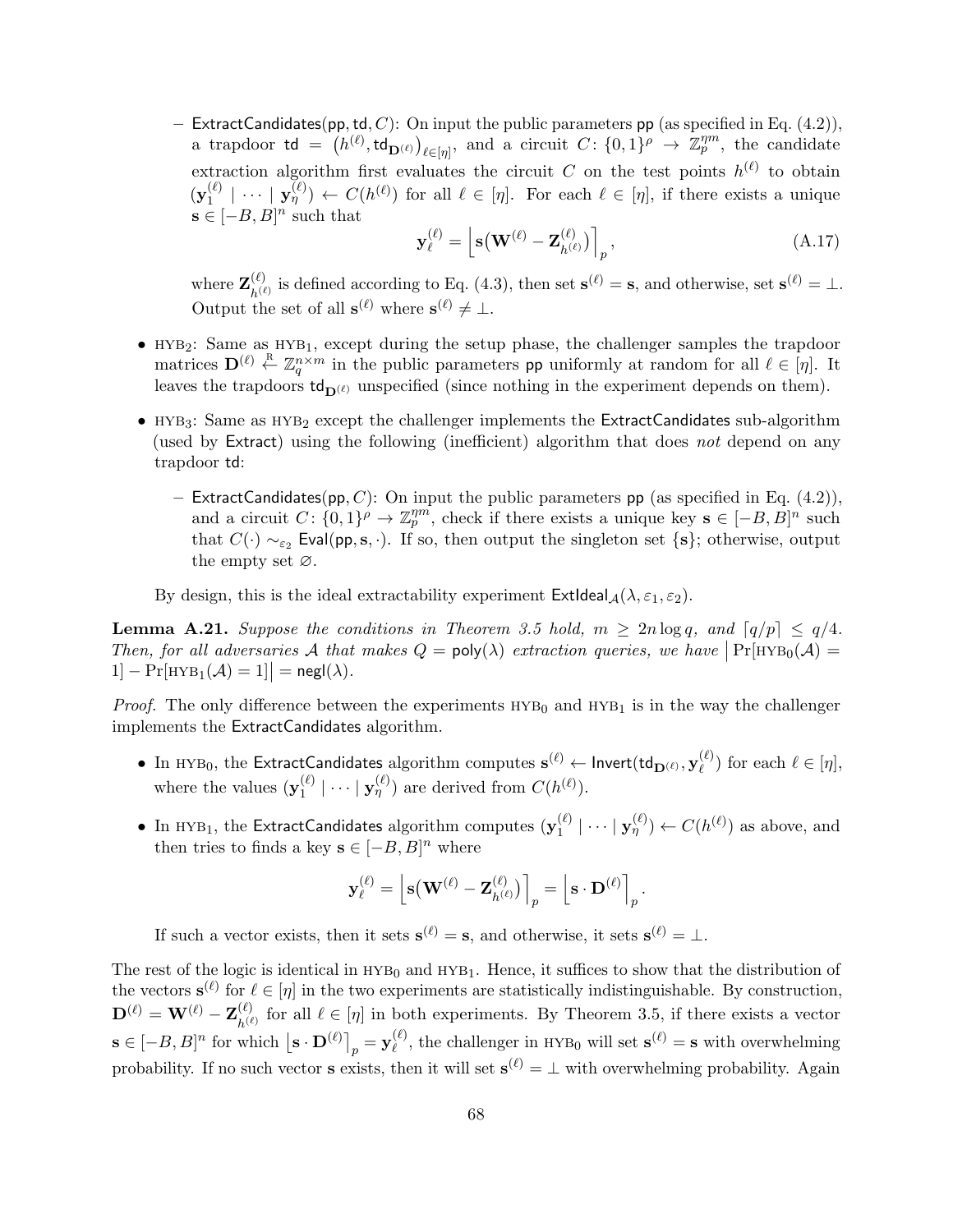by Theorem [3.5,](#page-16-0) the matrices  $\mathbf{D}^{(\ell)}$  are statistically close to uniform over  $\mathbb{Z}_q^{n \times m}$ , so by Lemma [A.6,](#page-47-1) if there exists  $\mathbf{s} \in [-B, B]^n$  such that  $\left[\mathbf{s} \cdot \mathbf{D}^{(\ell)}\right]_p = \mathbf{y}_{\ell}^{(\ell)}$  $\binom{c}{\ell}$ , then **s** is *unique* with overwhelming probability. Thus, with overwhelming probability, the output of ExtractCandidates in  $HYB_0$  and  $HYB_1$  will be identical. The lemma then follows by a union bound over the number of times  $Q = poly(\lambda)$  the Extract algorithm is invoked in the two experiments.

**Lemma A.22.** Suppose the conditions in Theorem [3.5](#page-16-0) hold. Then, for all adversaries  $A$ , we have that  $|\Pr[\text{HYB}_1(\mathcal{A})=1]-\Pr[\text{HYB}_2(\mathcal{A})=1]|=\mathsf{negl}(\lambda)$ .

Proof. Follows immediately from Theorem [3.5.](#page-16-0)

<span id="page-68-0"></span>**Lemma A.23.** Suppose  $\Pi_{\text{EPRF}}$  satisfies key-injectivity (Definition [4.11\)](#page-21-0),  $\eta = \omega(\log \lambda)$ ,  $m \geq 2n \log q$ ,  $\lceil q/p \rceil \leq q/4$ , and  $\varepsilon_2 < 1/2$ . Then, for all adversaries A that makes  $Q = \text{poly}(\lambda)$  extraction queries, we have that  $|\Pr[\text{HYB}_2(\mathcal{A})=1]-\Pr[\text{HYB}_3(\mathcal{A})=1]|=\mathsf{negl}(\lambda)$ .

*Proof.* We use a hybrid argument. First, let  $HYB_{2,0} \equiv HYB_2$ . Then, for  $i \in [Q]$ , we define  $HYB_{2,i}$  to be the experiment where the first  $i$  extraction queries the adversary makes are answered according according to the specification in  $HY_{B2}$  and the remaining  $Q - i$  queries are answered according to the specification in HYB<sub>3</sub>. By construction, HYB<sub>2,Q</sub> ≡ HYB<sub>3</sub>. We now show that for all  $i \in [Q]$ ,  $HYB_{2,i-1} \stackrel{s}{\approx} HYB_{2,i}$ . It suffices to consider the i<sup>th</sup> extraction query the adversary A makes. Let C be the circuit A submits to the challenger on its  $i<sup>th</sup>$  query. We consider two cases:

Case 1. Suppose there exists a key  $s^* \in [-B, B]^n$  where  $C(\cdot) \sim_{\varepsilon_2}$  Eval(pp,  $s^*, \cdot$ ). Since  $\Pi_{\text{EPRF}}$ satisfies key-injectivity and  $\varepsilon_2 < 1/2$ , we can appeal to Lemma [4.12](#page-22-0) to argue that  $s^*$  is in fact unique (with overwhelming probability). Consider the challenger's behavior in  $HYB_{2,i-1}$  and  $HYB_{2,i}$ :

- In  $HVB_{2,i}$ , the ExtractCandidates algorithm will output  $\{s^*\}$ . In this case, the challenger then computes  $b_{s^*} \leftarrow$  TestCandidate(pp, C, s<sup>\*</sup>). The challenger replies to the extraction query with  $\perp$  if  $b_{s^*} = 0$  and  $s^*$  if  $b_{s^*} = 1$ .
- In <code>HYB</code>2, $i-1$ , the <code>ExtractCandidates</code> algorithm first computes  $(\mathbf{y}_1^{(\ell)})$  $\binom{\ell}{1} \mid \cdots \mid \mathbf{y}_{\eta}^{(\ell)}$   $\in C(h^{(\ell)})$  for all  $\ell \in [\eta],$  and defines  $\mathbf{s}^{(\ell)} \in [-B, B]^n$  to be the unique vector (if there is one) where

$$
\mathbf{y}_{\ell}^{(\ell)} = \left[\mathbf{s}^{(\ell)}\big(\mathbf{W}^{(\ell)} - \mathbf{Z}^{(\ell)}_{h^{(\ell)}}\big)\right]_p = \left[\mathbf{s}^{(\ell)}\cdot\mathbf{D}^{(\ell)}\right]_p.
$$

Note that if  $s^{(\ell)}$  exists, then it is unique (with overwhelming probability) by Lemma [A.6.](#page-47-1) We now proceed as follows:

– First, we show that with overwhelming probability, there exists some  $\ell \in [\eta]$  such that  $C(h^{(\ell)}) = \text{Eval}(pp, s^*, h^{(\ell)})$ . By construction of HYB<sub>2,i-1</sub>, the view of the adversary prior to its i<sup>th</sup> extraction query is entirely independent of  $h^{(\ell)}$  for all  $\ell \in [\eta]$ . This means that the challenger can sample  $h^{(\ell)} \stackrel{\text{R}}{\leftarrow} \{0,1\}^{\rho}$  after the adversary has submitted its i<sup>th</sup> extraction query C. Since  $C(\cdot) \sim_{\varepsilon_2} \text{Eval}(pp, s^*, \cdot)$ , and all of the points  $h^{(\ell)}$  are sampled uniformly and independently from  $\{0,1\}^{\rho}$ ,

$$
\Pr[\forall \ell \in [\eta]: C(h^{(\ell)}) \neq \textsf{Eval}(\textsf{pp}, \mathbf{s}^*, h^{(\ell)})] \leq \varepsilon_2^\eta \leq 1/2^\eta = \mathsf{negl}(\lambda),
$$

since  $\varepsilon_2 < 1/2$  and  $\eta = \omega(\log \lambda)$ .

$$
\mathbb{L}
$$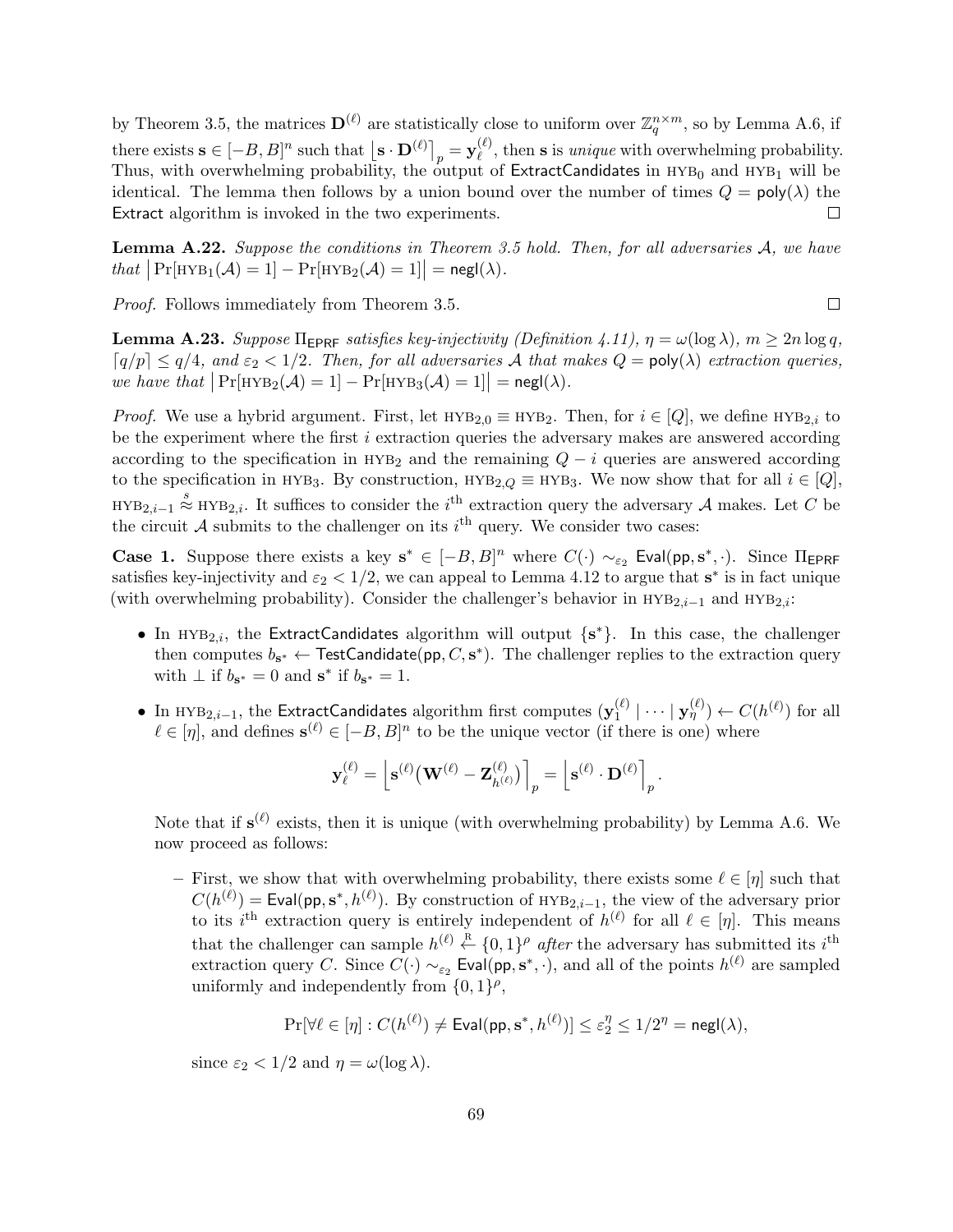– Thus, with overwhelming probability, there exists  $\ell \in [\eta]$  where

$$
C(h^{(\ell)}) = \mathsf{Eval}(\mathsf{pp}, \mathbf{s}^*, h^{(\ell)}) = \left[\mathbf{s}^*(\mathbf{D}^{(1)} | \cdots | \mathbf{D}^{(\eta)})\right]_p,
$$

where the last equality follows by definition of Eval and the public parameters **pp**. This means that in HYB<sub>2,i−1</sub>, the challenger will set  $\mathbf{s}^{(\ell)} = \mathbf{s}^*$ . Now, let  $S \subseteq \mathbb{Z}_q^n$  be the set of candidate keys output by ExtractCandidates on the i<sup>th</sup> query in  $HYB_{2,i-1}$ . To compute the response to the extraction query, the challenger computes  $b_s \leftarrow$  TestCandidate(pp, C, s) for each  $s \in S$ . It outputs s if  $b_s = 1$ . By the above analysis, with overwhelming probability,  $s^* \in S$ . Suppose there exists another key  $s \in S$  where  $s \neq s^*$ . Since  $s^*$  is the *unique* key where  $C(\cdot) \sim_{\varepsilon_2} \text{Eval(pp}, \mathbf{s}^*, \cdot)$ , it follows that  $C(\cdot) \not\sim_{\varepsilon_2} \text{Eval(pp}, \mathbf{s}, \cdot)$ . Then, by the statistical properties of TestCandidate, the bit  $b_s = 0$  for all  $s \neq s^*$  with overwhelming probability. Since  $|S| \leq \eta = \text{poly}(\lambda)$ , it follows that with overwhelming probability  $b_s = 0$ for all  $s \in S$  where  $s \neq s^*$ . In this case, the challenger in  $HYB_{2,i-1}$  replies with  $s^*$  if  $b_{s^*} = 1$  and  $\perp$  if  $b_{s^*} = 0$ . This is exactly the challenger's behavior in HYB<sub>2,i</sub>. Hence, the challenger's behavior in  $HYB_{2,i-1}$  and  $HYB_{2,i}$  is statistically indistinguishable.

**Case 2.** Suppose that for all keys  $\mathbf{s} \in [-B, B]^n$ , it is the case that  $C(\cdot) \not\sim_{\varepsilon_2}$  Eval(pp, s,  $\cdot$ ). We again consider the challenger's behavior on the  $i^{\text{th}}$  extraction query in HYB<sub>2,i-1</sub> and HYB<sub>2,i</sub>.

- In HYB<sub>2,i</sub>, the ExtractCandidates algorithm will always output  $\varnothing$  in this case. Thus, the challenger always responds with ⊥.
- In HYB<sub>2,i−1</sub>, let  $S \subseteq \mathbb{Z}_q^n$  be the set of candidate keys output by ExtractCandidates on the i<sup>th</sup> query in HYB<sub>2,i−1</sub>. The challenger in HYB<sub>2,i−1</sub> computes  $b_s \leftarrow$  TestCandidate(pp, C, s) for each  $s \in S$ . For all  $s \in S$ , since  $C(\cdot) \not\sim_{\varepsilon_2}$  Eval(pp, s,  $\cdot$ ), it follows by the statistical properties of TestCandidate that  $b_s = 0$  with overwhelming probability. Since  $|S| \le \eta = \text{poly}(\lambda)$ , it follows by a union bound that  $b_s = 0$  for all  $s \in S$  with overwhelming probability. Equivalently, the challenger replies with  $\perp$  with overwhelming probability.

We see that in both cases, the challenger's response to the  $i^{\text{th}}$  extraction query in HYB<sub>2,i</sub>–1 and HYB<sub>2,i</sub> are statistically indistinguishable. Finally, since the adversary makes at most  $Q = \text{poly}(\lambda)$  queries (and so, there are polynomially many hybrids), we conclude that  $HYB_2$  and  $HYB_3$  are statistically indistinguishable.  $\Box$ 

Combining Lemmas [A.21](#page-67-0) through [A.23,](#page-68-0) we conclude that the extractable PRF construction  $\Pi_{\text{EPRF}}$ from Construction [4.19](#page-24-0) satisfies  $(\varepsilon_1, \varepsilon_2)$ -robust extractability.  $\Box$ 

# B Analysis of Watermarking Schemes

In this section, we provide the formal analysis of our watermarking schemes from Section [5.](#page-29-1)

## <span id="page-69-0"></span>B.1 Analysis of Mark-Embedding Watermarking Scheme

In this section, we provide the security analysis of our basic mark-embedding watermarking scheme (Construction [5.17\)](#page-35-0).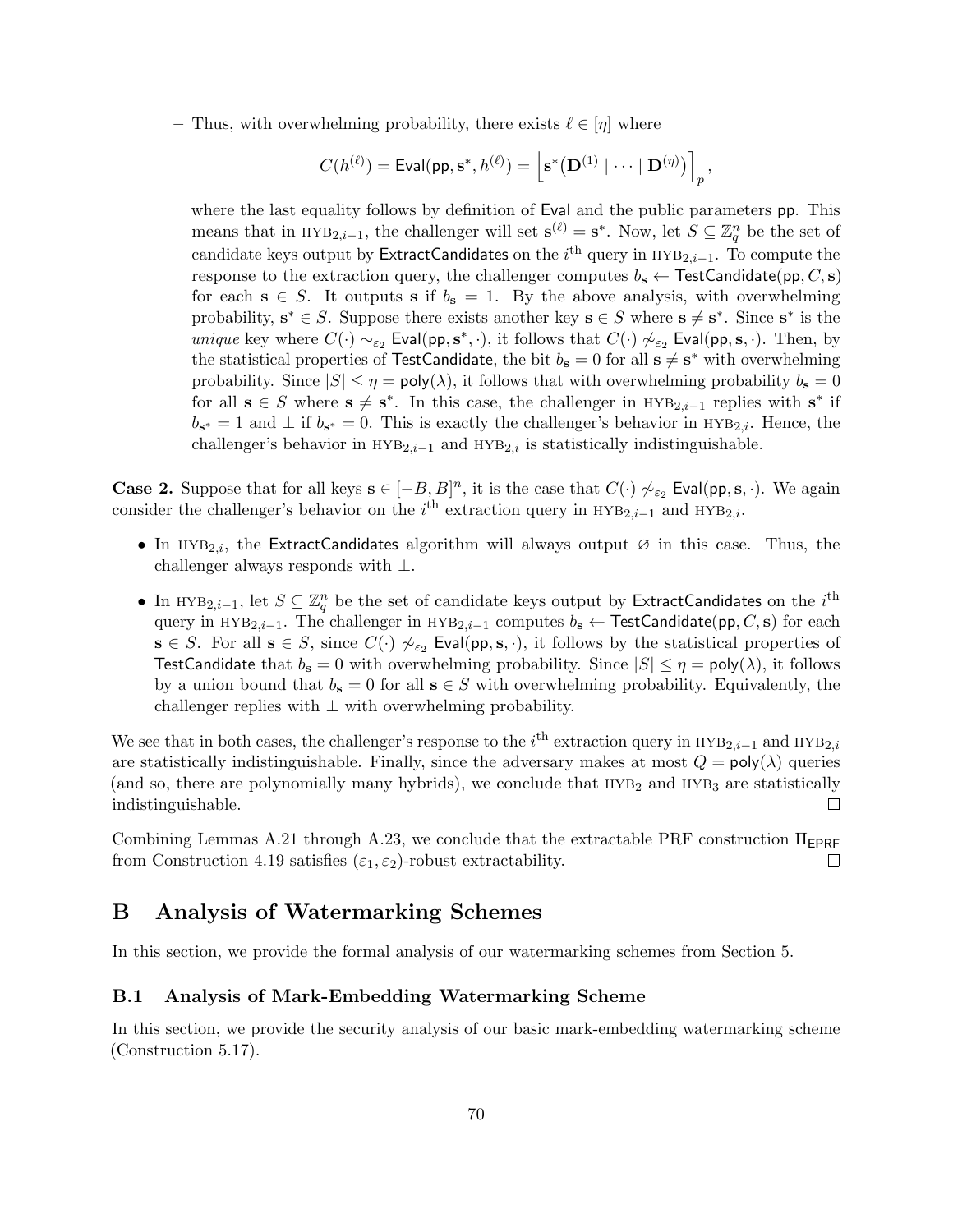Proof of Theorem [5.18](#page-35-2) (Correctness). We show that both of the correctness requirements are satisfied. Take  $(pp, wsk) \leftarrow \mathsf{Setup}(1^{\lambda}), k \leftarrow \mathsf{F}.\mathsf{KeyGen}(pp)$  and  $C \leftarrow \mathsf{Mark}(wsk, k)$ . By definition of  $\Pi_{\mathsf{WM}},$  this means that  $k \leftarrow \mathsf{EX}.\mathsf{SampleKey(pp)},$  and moreover  $C \vcentcolon= \mathsf{EX}.\mathsf{PunctureEval(pp}, k', \cdot),$  where  $k' \leftarrow \textsf{EX.Puncture}(pp,k,\{x^*_i\}_{i\in[\lambda]}) \text{ where } (x^*_1,\ldots,x^*_\lambda) \leftarrow \textsf{PRF}(k_{\textsf{PRF}},k) \in \mathcal{X}^\lambda.$ 

• Functionality-preserving: Since the public parameters  $pp$  and the key k are sampled honestly, by correctness of  $\Pi_{\text{EPRF}}$ , with overwhelming probability

$$
C(x)
$$
 = EX.PunctureEval(pp, k', x) = EX.Eval(pp, k, x) = F(k, x)

for all  $x \notin \{x_i^*\}_{i \in [\lambda]}$ . This means that  $C(\cdot) \sim_{\varepsilon} \mathsf{F}(k, \cdot)$  for  $\varepsilon = \lambda / |\mathcal{X}| = \mathsf{negl}(\lambda)$ .

• Extraction correctness: From above, we have that with overwhelming probability,  $C(\cdot) \sim_{\varepsilon}$ EX.Eval(pp, k, ·) for  $\varepsilon = \text{negl}(\lambda)$ . Since  $\varepsilon_1 = 1/\text{poly}(\lambda)$ , by  $(\varepsilon_1, \varepsilon_2)$ -robust extractability (and key-injectivity) of  $\Pi_{\text{EPRF}}$ , we have that with overwhelming probability,  $\text{EX.Extract}(pp,td,C)$ outputs k. In this case, the extraction algorithm checks whether  $C(x_i^*) \neq \textsf{EX}$ . Eval(pp, k,  $x_i^*$ ) for all  $i \in [\lambda]$ , where  $(x_1^*, \ldots, x_{\lambda}^*) \leftarrow \textsf{PRF}(k_{\textsf{PRF}}, k)$ . By definition of C, this is equivalent to checking whether  $\mathsf{EX}.\mathsf{PunctureEval}(\mathsf{pp}, k', x_i^*) \neq \mathsf{EX}.\mathsf{Eval}(\mathsf{pp}, k, x_i^*)$  for all  $i \in [\lambda].$  By definition k' is obtained by puncturing k at  $(x_1^*, \ldots, x_\lambda^*)$ , so by puncturing security<sup>[10](#page-0-0)</sup> of  $\Pi_{\text{EPRF}}$ , with overwhelming probability,  $\mathsf{EX}.\mathsf{PunctureEval}(\mathsf{pp}, k', x_i^*) \neq \mathsf{EX}.\mathsf{Eval}(\mathsf{pp}, k, x_i^*)$  for all  $i \in [\lambda].$ Hence, with overwhelming probability,  $\textsf{Extract}(\textsf{wsk}, C) = \textsf{MARKED}$ .

Proof of Theorem [5.21](#page-36-2) (Unremovability). We proceed via a sequence of hybrid arguments. Without loss of generality, we assume that the adversary makes at most one challenge query (otherwise, the adversary is not admissible).

- HYB<sub>0</sub>: This is the real watermarking security game  $\text{ExptWM}_{\Pi_{WM},\mathcal{A}}(\lambda)$  from Definition [5.10.](#page-32-0) Specifically, the experiment proceeds as follows.
	- 1. First, the challenger samples  $k_{\text{PRF}} \stackrel{R}{\leftarrow} \mathcal{K}_{\text{PRF}}$  and  $(\text{pp}, \text{td}) \leftarrow \text{EX.PrmsGen}(1^{\lambda})$ . It gives pp to the adversary.
	- 2. The challenger responds to the adversary's oracle queries as follows:
		- Marking oracle. On input a key  $k \in \mathcal{K}_{\text{EPRF}}$ , the challenger first computes the test points  $(x_1^*,...,x_\lambda^*)$   $\leftarrow$  PRF( $k_{\text{PRF}}, k$ ) as well as the punctured key  $k' \leftarrow$ EX.Puncture(pp, k,  $(x_1^*,...,x_\lambda^*)$ ). Finally, it outputs the circuit  $C: \mathcal{X} \to \mathcal{Y}$  where  $C(\cdot) = \textsf{EX.PunctureEval}(pp, k', \cdot).$
		- **Extraction oracle.** On input a circuit  $C: \mathcal{X} \to \mathcal{Y}$ , the challenger first computes  $k \leftarrow \textsf{EX}.$  EX. Extract(pp, td, C). If  $k = \perp$ , it outputs UNMARKED. Otherwise, it computes  $(x_1^*, \ldots, x_\lambda^*) \leftarrow \textsf{PRF}(k_{\textsf{PRF}}, k)$  and outputs MARKED if  $C(x_i^*) \neq \textsf{EX}$ . Eval(pp, k,  $x_i^*$ ) for all  $i \in [\lambda]$ , and UNMARKED otherwise.
		- Challenge oracle. The challenger first samples a key  $k \leftarrow \textsf{EX}$ . SampleKey(pp). Then, it computes the test points  $(\hat{x}_1^*, \ldots, \hat{x}_\lambda^*) \leftarrow \textsf{PRF}(k_{\textsf{PRF}}, \hat{k})$  as well as the punctured key  $\hat{k}'\leftarrow \textsf{EX.Puncture(pp}, \hat{k}, (\hat{x}^*_1, \dots, \hat{x}^*_\lambda)).$  It outputs the challenge circuit  $\hat{C}\colon\mathcal{X}\to\mathcal{Y}$ where  $\hat{C}(\cdot) = \textsf{EX}.\textsf{PunctureEval}(\textsf{pp}, \hat{k}', \cdot).$

 $10$ Specifically, if the punctured key agreed with the real key at a punctured point with noticeable probability, then an adversary can break security of the punctured PRF with the same advantage.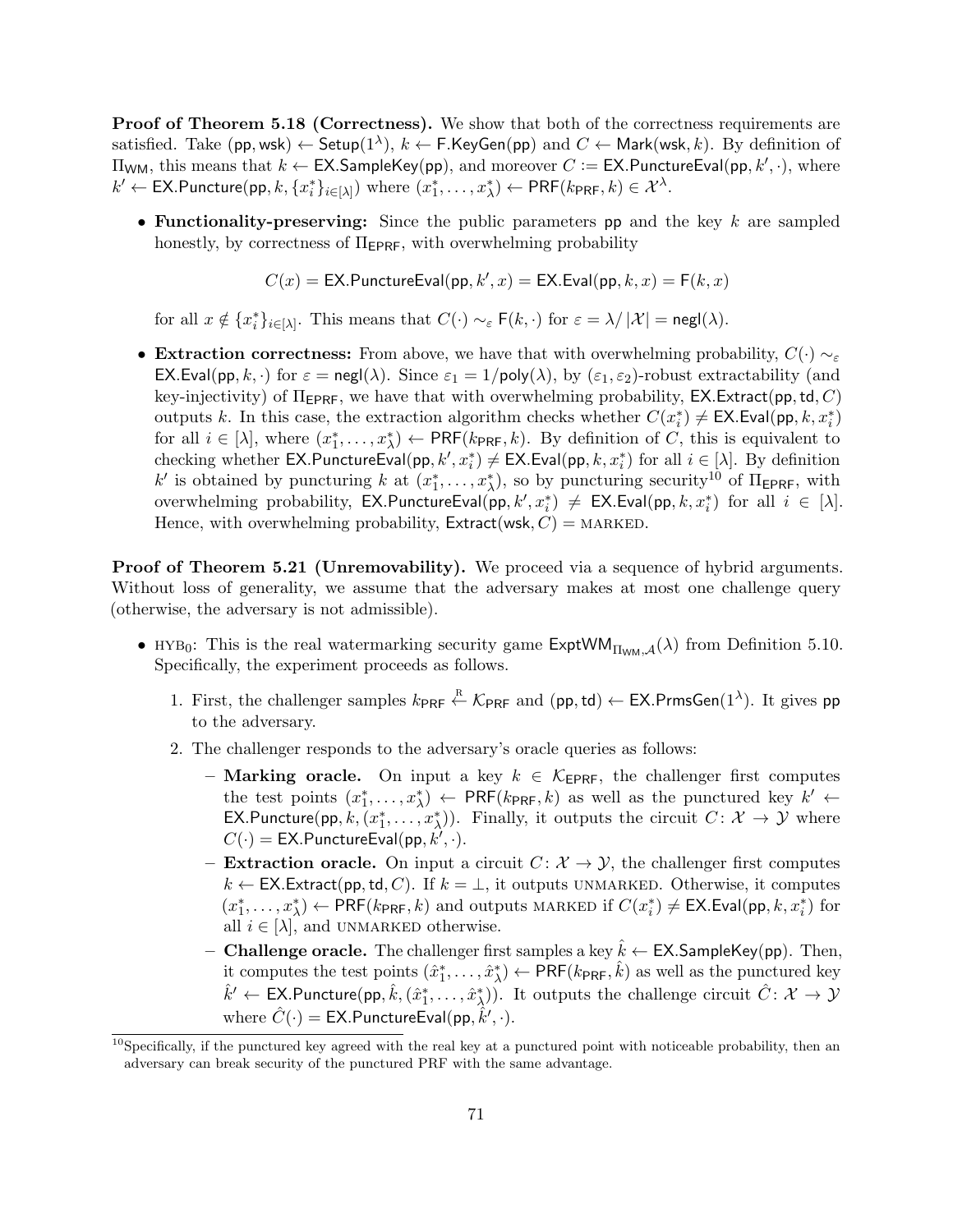- 3. At the end of the experiment, after the adversary outputs its circuit  $\tilde{C}$ :  $\mathcal{X} \to \mathcal{Y}$ , the challenger treats  $\tilde{C}$  as an extraction query and proceeds accordingly. The output of the extraction query on  $\tilde{C}$  is the output of the experiment.
- $HYB_1$ : Same as  $HYB_0$ , except that at the beginning of the experiment, the challenger samples a uniformly random function  $f \stackrel{\text{R}}{\leftarrow} \text{Funs}[\mathcal{K}_{\text{EPRF}}, \mathcal{X}^{\lambda}]$ . For the rest of the experiment, the challenger always uses  $f(.)$  in place of  $PRF(k_{PRF}, .)$ .
- HYB<sub>2</sub>: Same as HYB<sub>1</sub>, except the challenger initializes an empty set T at the beginning of the experiment. During the experiment, whenever the adversary makes a marking oracle query for a key  $k \in \mathcal{K}_{\text{EPRF}}$ , the challenger adds k to T (if it is not already contained in T). When the adversary makes a challenge query, the challenger adds the challenge key  $\hat{k} \in \mathcal{K}_{\text{EPRF}}$  to T. During the experiment (and when computing the output), the challenger uses the following procedure to implement the extraction oracle queries:
	- Extraction oracle. On input a circuit  $C: \mathcal{X} \to \mathcal{Y}$ , the challenger computes  $b_k \leftarrow$ EX. Test Candidate(pp, C, k) for each  $k \in T$ . If  $b_k = 0$  for all  $k \in T$ , it outputs UNMARKED. If  $b_k = 1$  for some  $k \in T$ , the challenger computes  $(x_1^*, \ldots, x_\lambda^*) \leftarrow f(k)$ . If  $C(x_i^*) \neq$ EX.Eval(pp, k,  $x_i^*$ ) for all  $i \in [\lambda]$ , the challenger outputs MARKED; otherwise, it outputs unmarked.

In particular, the challenger's behavior in  $HYB_2$  no longer depends on the trapdoor td.

- HYB<sub>3</sub>: Same as HYB<sub>2</sub>, except whenever the challenger computes EX. TestCandidate(pp,  $\cdot$ ,  $\hat{k}$ ), where  $\hat{k}$  is the challenge key, it instead computes EX. TestCandidate(pp,  $\cdot$ ,  $\hat{C}$ ), where  $\hat{C}$  is the challenge circuit.
- $HYB_4$ : Same as  $HYB_3$ , except at the beginning of the security game, the challenger samples random values  $\hat{y}_1^*, \ldots, \hat{y}_N^* \stackrel{\text{R}}{\leftarrow} \mathcal{Y}$ . Then, whenever the challenger needs to compute EX.Eval(pp,  $\hat{k}, \hat{x}_i^*$ ) for  $i \in [\lambda]$  after the adversary has made a challenge query, the challenger uses the value  $\hat{y}_i^*$ instead. Here,  $\hat{k}$  is the challenge key and  $(\hat{x}_1^*, \ldots, \hat{x}_\lambda^*) \leftarrow f(\hat{k})$ .
- HYB<sub>5</sub>: Same as HYB<sub>4</sub>, except the challenger no longer adds the challenge key  $\hat{k}$  to the set T when responding to the challenge oracle. Moreover, it uses the following procedure to implement the extraction oracle:
	- **Extraction oracle.** The pre-challenge extraction queries are handled as in  $HYB_4$ . On a post-challenge extraction query  $C: \mathcal{X} \to \mathcal{Y}$ , the challenger computes  $b_{\hat{k}} \leftarrow$ EX.TestCandidate(pp,  $C, \hat{C}$ ), and outputs MARKED if  $b_{\hat{k}} = 1$ . Otherwise, the challenger proceeds as in  $HYB<sub>4</sub>$ .

For a hybrid experiment  $HYB_i$ , we write  $HYB_i(\mathcal{A})$  to denote the output distribution of hybrid experiment HYB<sub>i</sub> with adversary A. For an integer i, we define the advantage  $\mathsf{Adv}_{i,i+1}(\mathcal{A})$  as

$$
\mathsf{Adv}_{i,i+1}(\mathcal{A}) := |\mathrm{Pr}[\mathrm{HYB}_0(\mathcal{A}) \neq \mathrm{MARKED}] - \mathrm{Pr}[\mathrm{HYB}_1(\mathcal{A}) \neq \mathrm{MARKED}]|.
$$

We now show that for all efficient adversaries  $A$ , the advantage between each consecutive pair of hybrid experiments is negligible, and moreover, that  $Pr[\text{HYB}_5(\mathcal{A}) \neq \text{MARKED}] = \text{negl}(\lambda)$ .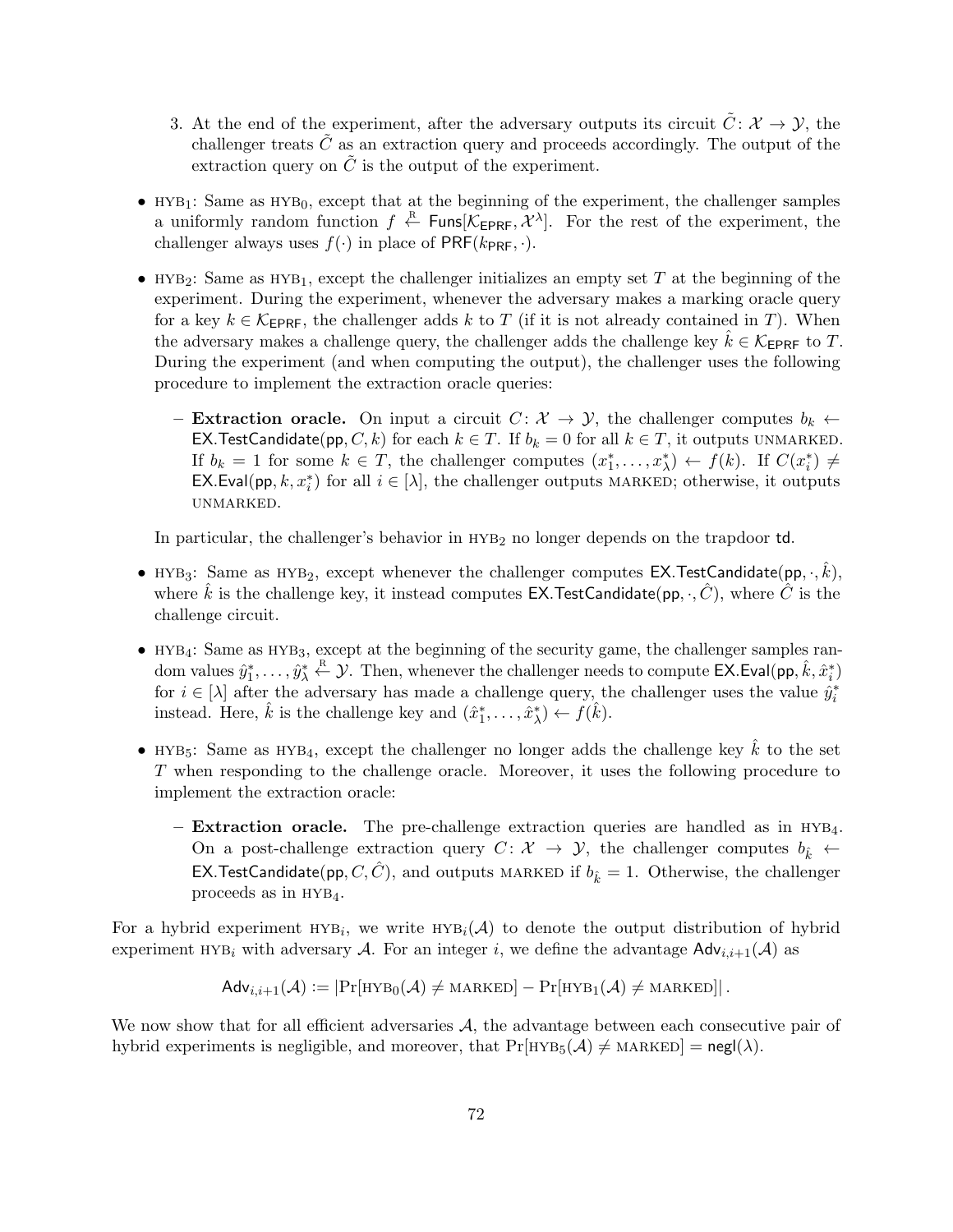<span id="page-72-2"></span>**Lemma B.1.** Suppose  $\Pi_{\text{PRF}}$  is a secure PRF. Then, for all efficient adversaries A, Adv<sub>0,1</sub>(A) =  $negl(\lambda)$ .

*Proof.* Suppose there is an efficient adversary A where  $Adv_{0,1}(\mathcal{A})$  is non-negligible. We use A to construct an efficient adversary  $\beta$  for  $\Pi_{\text{PRF}}$ . Algorithm  $\beta$  simulates experiment HYB<sub>0</sub> for  $\mathcal A$  exactly as prescribed, except whenever it needs to compute  $PRF(k_{PRF}, \cdot)$  on an input  $k \in \mathcal{K}_{EPRF}$ , algorithm B forwards k to the  $\Pi_{\text{PRF}}$  challenger and uses the response  $(x_1^*, \ldots, x_\lambda^*) \in \mathcal{X}^\lambda$  as the value for  $PRF(k_{PRF}, k)$ . At the end, B computes the output of the experiment and outputs 1 if the output is not MARKED, and 0 otherwise. If the  $\Pi_{\text{PRF}}$  challenger responds with pseudorandom values, then  $\beta$ perfectly simulates  $HYB_0$  for  $A$ , and if the challenger responds with evaluations of a truly random function, then B perfectly simulates  $HYB_1$  for A. Thus, the distinguishing advantage of B is precisely  $Adv_{0.1}$ , and the claim follows.  $\Box$ 

<span id="page-72-3"></span>**Lemma B.2.** Suppose  $\Pi_{\text{EPRF}}$  satisfies key-injectivity and  $(\varepsilon_1, \varepsilon_2)$ -robust extractability for  $\varepsilon_2 < 1/2$ . Then, for all (unbounded) adversaries  $\mathcal{A}$ ,  $Adv_{1,2}(\mathcal{A}) = negl(\lambda)$ .

*Proof.* We begin by defining an intermediate hybrid experiment  $HYB'_1$  as follows:

- $HYB_1'$ : Same as  $HYB_1$ , except the challenger uses the following (inefficient) algorithm to implement the extraction oracle:
	- **Extraction oracle.** On input a circuit  $C: \mathcal{X} \to \mathcal{Y}$ , the challenger checks if there is a unique key  $k \in \mathcal{K}_{\text{EPRF}}$  where  $C(\cdot) \sim_{\varepsilon_2} \text{EX.Eval}(pp, k, \cdot)$ . If so, the challenger computes  $b_k \leftarrow \textsf{EX}.$  Test Candidate(pp, C, k). If no such k exists or if  $b_k = 0$ , the challenger replies with UNMARKED. Otherwise, it computes  $(x_1^*, \ldots, x_\lambda^*) \leftarrow f(k)$  and outputs MARKED if for all  $i \in [\lambda]$ ,  $C(x_i) = \textsf{EX}$ . Eval(pp, k, x<sub>i</sub>), and UNMARKED otherwise.

Essentially,  $HYB_1'$  is identical to  $HYB_1$  except we replace  $EX.Extract(pp,td,\cdot)$  with the ideal extraction procedure from Definition [4.9.](#page-20-0)

<span id="page-72-0"></span>**Claim B.3.** If  $\Pi_{\text{EPRF}}$  satisfies  $(\varepsilon_1, \varepsilon_2)$ -robust extractability, then for all (unbounded) adversaries A, the output distributions of  $HYB_1(\mathcal{A})$  and  $HYB'_1(\mathcal{A})$  are statistically indistinguishable.

*Proof.* Follows immediately from the fact that  $\Pi_{\text{EPRF}}$  satisfies ( $\varepsilon_1, \varepsilon_2$ )-robust extractability.  $\Box$ 

Next, we show that the output distributions of  $HYB_1'$  and  $HYB_2$  are also statistically indistinguishable. Let  $Q = \text{poly}(\lambda)$  be a bound on the number of extraction queries A makes. Define  $HYB'_{1,0} \equiv HYB'_{1}$ , and for  $\ell \in [Q]$ , define a hybrid experiment  $HYB'_{1,\ell}$  as follows:

• HYB'<sub>1, $\ell$ </sub>: Same as HYB'<sub>1</sub> except the first  $\ell$  extraction queries are handled using the procedure in  $HYB_2$ , while the remaining extraction queries are implemented using the procedure in  $HYB_1'$ .

Define  $HYB'_{1,Q+1} \equiv HYB_2$ ; namely,  $HYB'_{1,Q+1}$  is the hybrid where all of the extraction queries A makes is handled according to  $HYB_2$ , as is the final "simulated" extraction oracle query used to compute the output of the experiment.

<span id="page-72-1"></span>Claim B.4. If  $\varepsilon_2 < 1/2$  and  $\Pi_{\text{EPRF}}$  satisfies key-injectivity, then for all (unbounded) adversaries A and all  $\ell \in [Q + 1]$ , the output distributions of  $HYB'_{1,\ell-1}(\mathcal{A})$  and  $HYB'_{1,\ell}(\mathcal{A})$  are statistically indistinguishable.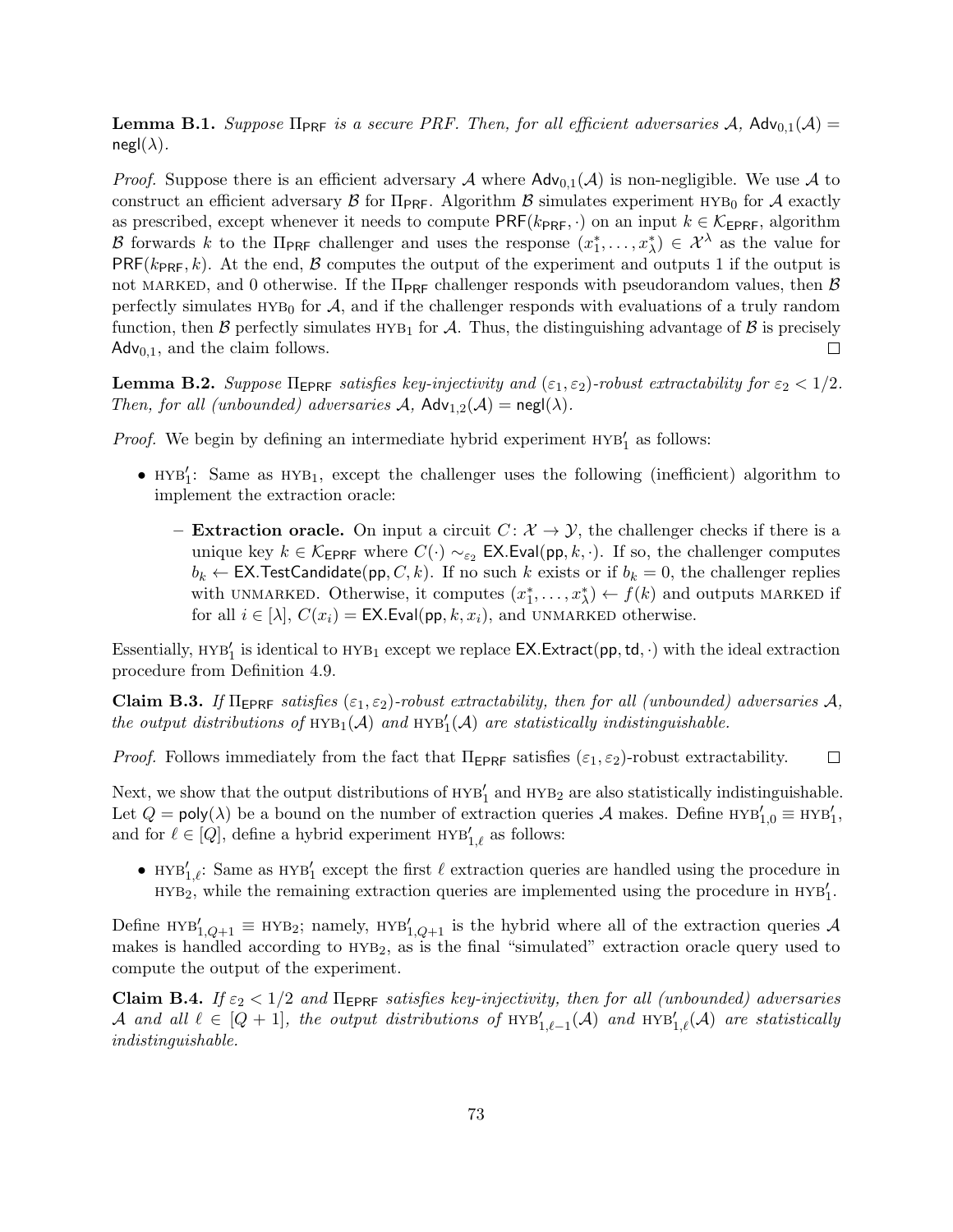*Proof.* By construction, hybrid  $HYB'_{1,\ell-1}$  and  $HYB'_{1,\ell}$  are identical experiments except on how the challenger implements the  $\ell^{\text{th}}$  extraction query. Let  $C_{\ell} : X \to Y$  be the  $\ell^{\text{th}}$  query the adversary submits to the extraction oracle (or the "simulated" extraction query used to determine the output of the experiment). We argue that the challenger's response in the two hybrids is statistically indistinguishable. We consider two possibilities:

- Suppose there exists some key  $k^* \in \mathcal{K}_{\text{EPRF}}$  where  $C_i(\cdot) \sim_{\varepsilon_2} \text{EX}$ . Eval(pp,  $k^*$ ,  $\cdot$ ). Since  $\varepsilon_2 < 1/2$ and  $\Pi_{\text{EPRF}}$  satisfies key-injectivity, by Lemma [4.12,](#page-22-0) the key  $k^*$  is unique. Consider now the challenger's behavior in the two experiments:
	- $-$  In HYB'<sub>1, $\ell$ </sub>-1, the challenger computes  $b_{k^*}$  ← **EX.TestCandidate(pp**,  $C_{\ell}, k^*$ ). If  $b_{k^*} = 0$ , it outputs UNMARKED. Otherwise, it computes  $(x_1^*, \ldots, x_\lambda^*) \leftarrow f(k^*)$  and outputs MARKED if for all  $i \in [\lambda]$ ,  $C_{\ell}(x_i^*) = \textsf{EX.Eval}(pp, k^*, x_i^*)$ , and UNMARKED otherwise.
	- $-$  In HYB'<sub>1, $\ell$ </sub>, the challenger first computes  $b_k \leftarrow \textsf{EX}.\textsf{TestC}$ andidate(pp,  $C_{\ell}, k$ ) for all  $k \in T$ . From above, for all  $k \neq k^*$ ,  $C_{\ell}(\cdot) \nsim_{\epsilon_2}$  EX.Eval(pp, k,  $\cdot$ ). Since  $\Pi_{\text{EPRF}}$  satisfies  $(\epsilon_1, \epsilon_2)$ robust extractability and  $|T| = \text{poly}(\lambda)$ , with overwhelming probability,  $b_k = 0$  for all  $k \neq k^*$ . Thus, if  $k^* \notin T$ , or if  $k^* \in T$  and  $b_{k^*} = 0$ , then the challenger outputs UNMARKED. If  $k^* \in T$  and  $b_{k^*} = 1$ , then the challenger computes  $(x_1^*, \ldots, x_\lambda^*) \leftarrow f(k^*)$  and outputs MARKED if for all  $i \in [\lambda], C_{\ell}(x_i^*) \neq \textsf{EX}$ . Eval(pp,  $k^*, x_i^*$ ), and UNMARKED otherwise.

We now consider two cases:

- Suppose the adversary previously made a marking oracle query on  $k^*$  (or if  $k^* = \hat{k}$  is the challenge key). Then, in  $HYB'_{1,i}$ ,  $k^* \in T$ . By the above analysis, the challenger's response in  $HYB'_{1,i-1}$  and  $HYB'_{1,i}$  is identical with overwhelming probability (since with overwhelming probability, the challenger in both experiments implement the same extraction procedure).
- Suppose the adversary has not made a marking oracle query on  $k^*$  and  $k^*$  is not the challenge key. By construction, this means that  $k^* \notin T$  in  $HVB'_{1,i}$ . In this case, with overwhelming probability, the challenger's response in  $HYB'_{1,i}$  is UNMARKED. We show that this is also the case in  $HYB'_{1,i-1}$ .

By construction, in  $HYB'_{1,i-1}$ , the challenger outputs MARKED only if for all  $i \in [\lambda]$ ,  $C_{\ell}(x_i^*) = \textsf{EX}.\textsf{Eval}(pp, k^*, x_i^*)$ . We show that this happens with negligible probability. By construction, if the adversary never makes a marking query on  $k^*$  and  $k^*$  is not the challenge query, then the adversary's view in  $HYB'_{1,i-1}$  up to the i<sup>th</sup> extraction query is independent of  $f(k^*)$ . This is because for all queries prior to the i<sup>th</sup> extraction query, the challenger in  $HYB'_{1,i-1}$  only needs to compute  $f(k)$  for keys that appear or have appeared in either a marking query or a challenge query (namely, keys in the set  $T$ ). Since the view of A prior to the i<sup>th</sup> extraction query is independent of  $f(k^*)$ , the challenger can *lazily* sample  $f(k^*) \in \mathcal{X}^{\lambda}$  after A has submitted its query to the extraction oracle. Since  $C_{\ell}(\cdot) \sim_{\varepsilon_2} \mathsf{EX}.\mathsf{Eval}(pp, k^*, \cdot),$ 

$$
\Pr[(x_1^*,\ldots,x_\lambda^*)\stackrel{R}{\leftarrow}\mathcal{X}^\lambda:C_\ell(x_i^*)\neq \textsf{EX.Eval}( \mathsf{pp}, k^*,x_i^*) \text{ for all } i\in[\lambda]]\leq (\varepsilon_2)^\lambda=\mathsf{negl}(\lambda).
$$

Thus, with overwhelming probability, the challenger in  $HYB'_{1,i-1}$  outputs UNMARKED.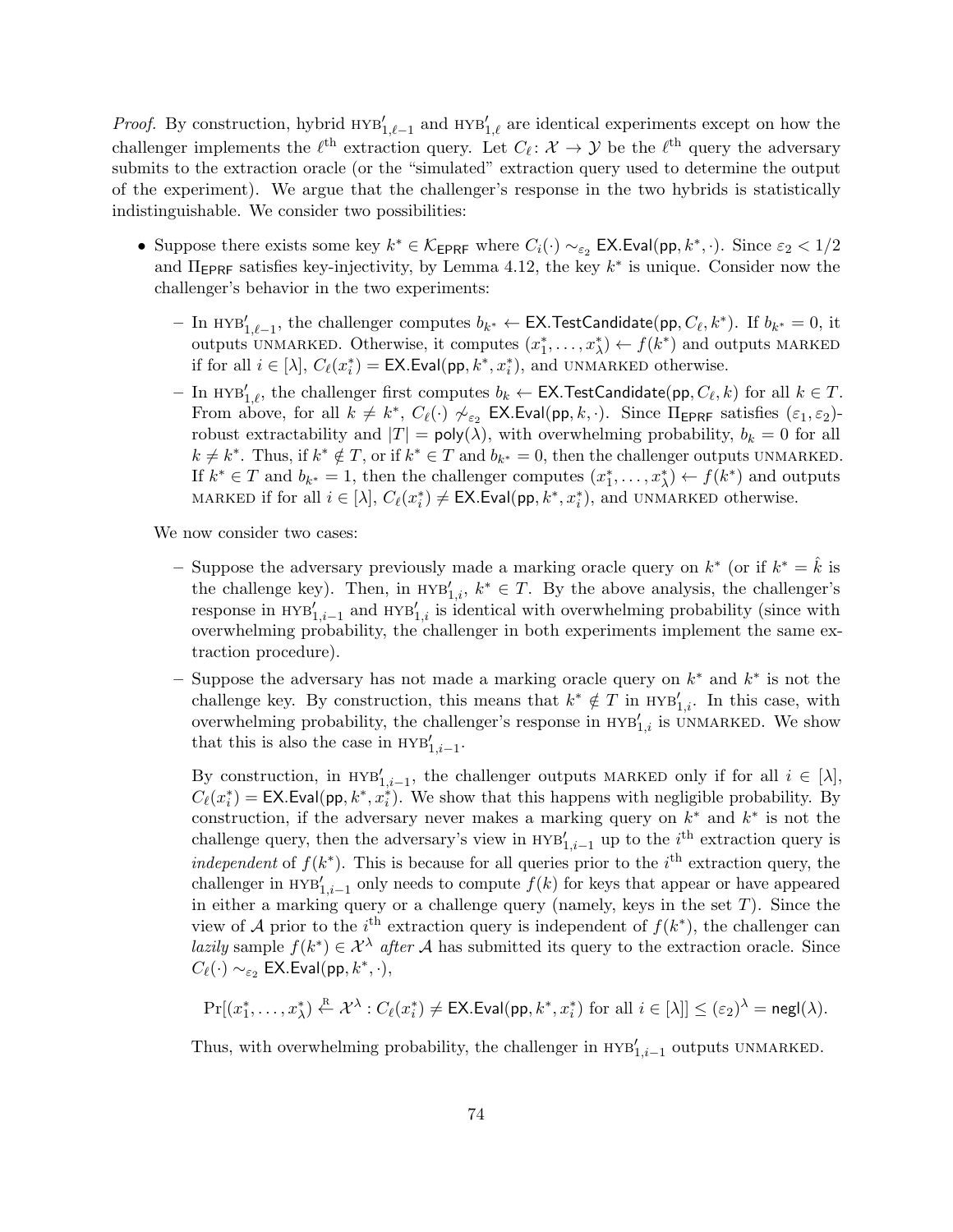In both cases, the distribution of the challenger's response on the  $i<sup>th</sup>$  extraction query in  $HYB'_{1,i-1}$  and  $HYB'_{1,i}$  is statistically indistinguishable.

• Suppose that for all keys  $k \in \mathcal{K}_{\text{EPRF}}, C_{\ell}(\cdot) \nsim_{\varepsilon_2} \text{EX.Eval}(pp, k, \cdot).$  Then, in  $HYB'_{1,i-1}$ , the challenger always responds with UNMARKED. Next, since  $\Pi_{\text{EPRF}}$  satisfies  $(\varepsilon_1, \varepsilon_2)$ -robust extractability, Pr[EX.TestCandidate(pp,  $C, k$ ) = 1] = negl( $\lambda$ ) for all  $k \in \mathcal{K}_{\text{EPRF}}$ . In HYB<sub>1,*i*</sub>, the challenger first evaluates  $b_k \leftarrow \textsf{EX}.\textsf{Test}\textsf{C}$ andidate(pp, C, k) for all  $k \in T$ . Since  $|T| = \textsf{poly}(\lambda),$ with overwhelming probability,  $b_k = 0$  for all  $k \in T$ . This means that the challenger in  $HYB'_{1,i}$ outputs UNMARKED with overwhelming probability. Thus, the adversary's views in  $HYB'_{1,i-1}$ and  $HYB'_{1,i}$  are statistically indistinguishable.

In both cases, the challenger's responses in  $HYB'_{1,i-1}$  and  $HYB'_{1,i}$  are statistically indistinguishable, and the claim follows.  $\Box$ 

Combining Claims [B.3](#page-72-0) and [B.4](#page-72-1) and using the fact that  $Q = \text{poly}(\lambda)$ , we claim that the output distributions of  $HYB<sub>1</sub>$  and  $HYB<sub>2</sub>$  are statistically indistinguishable.  $\Box$ 

<span id="page-74-0"></span>Lemma B.5. Suppose algorithm TestCandidate in ΠEPRF satisfies the additional properties in Remark [4.10.](#page-21-0) Then, for all (unbounded) adversaries A,  $\mathsf{Adv}_{2,3}(\mathcal{A}) = \mathsf{negl}(\lambda)$ .

*Proof.* The only difference between experiments  $HYB_2$  and  $HYB_3$  is that the challenger in  $HYB_3$ replaces <code>EX.TestCandidate(pp, $\cdot, \hat{k})$ </code> with <code>EX.TestCandidate(pp, $\cdot, \hat{C}$ ). First, by definition,  $\hat{C}(\cdot)$  =</code>  $EX.PunctureEval(pp,\hat{k}',\cdot)$  where  $\hat{k}' \leftarrow EX.Puncture(pp,\hat{k},(\hat{x}_1^*,\ldots,\hat{x}_\lambda^*))$ . Thus, by correctness of  $\Pi_{\text{EPRF}}$  (Definition [4.14\)](#page-23-0),

$$
\Pr[x \stackrel{\text{R}}{\leftarrow} \mathcal{X} \setminus \{\hat{x}_1^*, \dots, \hat{x}_\lambda^*\} : \hat{C}(x) \neq \textsf{EX.Eval}(pp, \hat{k}, x)] = \mathsf{negl}(\lambda).
$$

This means that

$$
\Pr_{x \overset{\mathrm{R}}{\leftarrow} \mathcal{X}} [\hat{C}(x) \neq \text{EX.Eval}( \mathrm{pp}, \hat{k}, x)] \leq \frac{\lambda}{|\mathcal{X}|} + \mathrm{negl}(\lambda) = \mathrm{negl}(\lambda).
$$

Thus  $\hat C\sim_\varepsilon$  EX.Eval(pp,  $\hat k,\cdot)$  where  $\varepsilon=$  negl( $\lambda$ ). Finally, since  $\hat k$  is sampled using EX.SampleKey, we can conclude via Remark [4.10](#page-21-0) that the distribution of  $\{\textsf{EX}. \textsf{TestC} \textsf{and} \textsf{idate}(\textsf{pp},\cdot,\hat{k})\}$  in HYB2 and the distribution of  $\{EX. Test Candidate(pp, \cdot, C)\}\$  are statistically indistinguishable. Since the adversary in the unremovability game makes  $poly(\lambda)$  queries, the number of times the challenger needs to run EX. Test Candidate is also  $poly(\lambda)$ . Thus, the output distributions for HYB<sub>2</sub> and HYB<sub>3</sub> are statistically indistinguishable.  $\Box$ 

<span id="page-74-1"></span>**Lemma B.6.** Suppose  $\Pi_{\text{EPRF}}$  satisfies key-injectivity and selective puncturing security and  $1/|\mathcal{Y}| =$ negl( $\lambda$ ). Then, for all efficient adversaries A, Adv<sub>3,4</sub>( $\mathcal{A}$ ) = negl( $\lambda$ ).

*Proof.* The difference between  $HYB_3$  and  $HYB_4$  is that in  $HYB_4$ , the evaluations  $EX.Eval(pp, \hat{k}, \hat{x}_i^*)$ using the challenge key are replaced with random values  $\hat{y}_i^*$  for all  $i \in [\lambda]$ . Thus, we appeal to puncturing security of  $\Pi_{\text{EPRF}}$  to argue that the outputs of the two experiments are computationally indistinguishable. Towards that end, suppose there exists an adversary A where  $\mathsf{Adv}_{3,4}(\mathcal{A})$  is non-negligible. We use  $A$  to build a distinguisher  $B$ :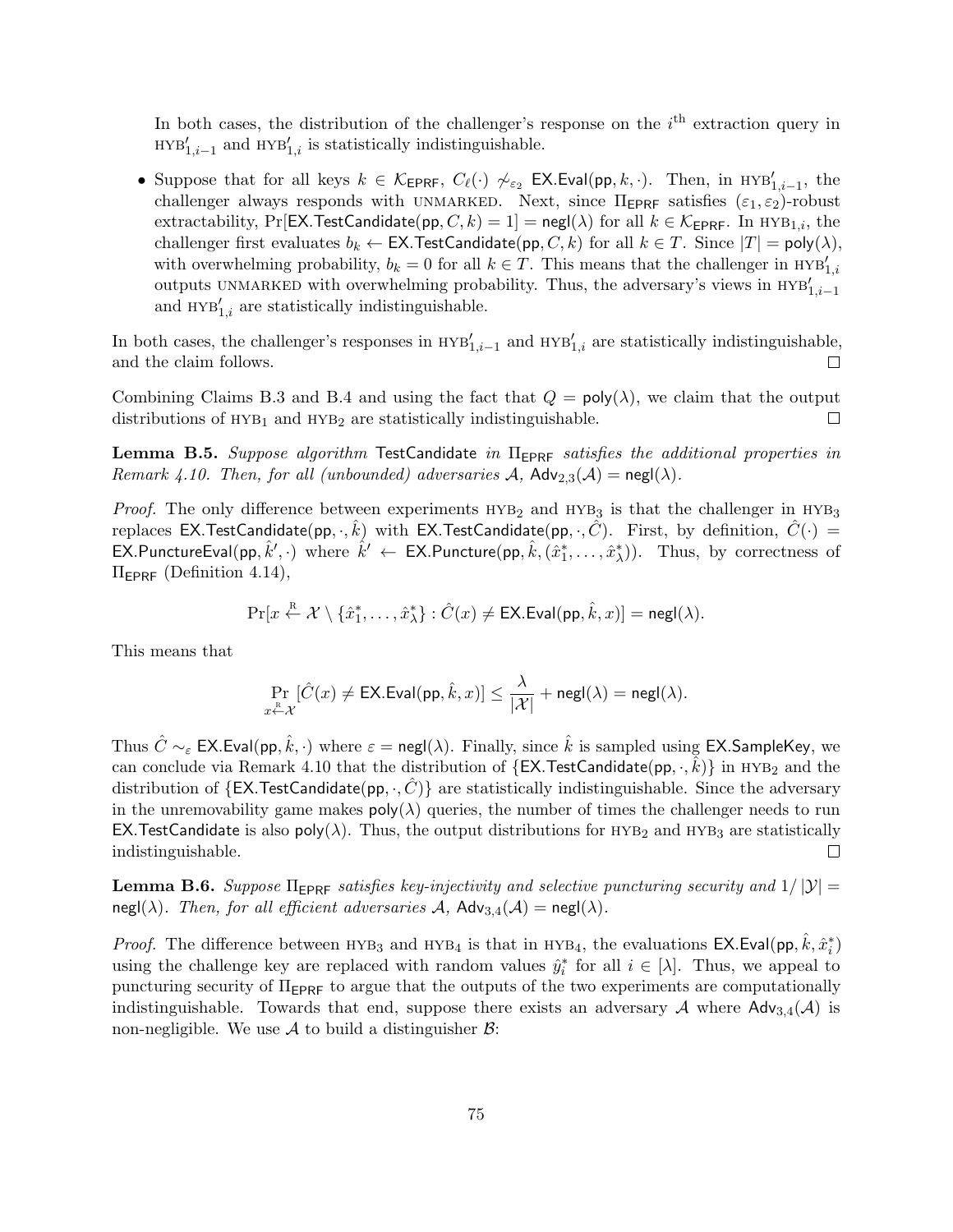- 1. Algorithm B samples  $(\hat{x}_1^*, \ldots, \hat{x}_\lambda^*) \stackrel{R}{\leftarrow} \mathcal{X}^\lambda$  and sends  $(\hat{x}_1^*, \ldots, \hat{x}_\lambda^*)$  to the puncturing security challenger. The challenger replies with the public parameters pp and a punctured key  $\hat{k}'$ . Algorithm B makes challenge queries at  $\hat{x}_1^*, \ldots, \hat{x}_\lambda^*$  to obtain values  $\hat{y}_1^*, \ldots, \hat{y}_\lambda^*$ .
- 2. Algorithm B begins simulating an execution of  $HYB_3$  and  $HYB_4$  for A by providing A the public parameters pp. To simplify the description, we assume that  $\beta$  implements the random function  $f: \mathcal{K}_{\text{EPRF}} \to \mathcal{X}^{\lambda}$  by lazily sampling the entries of f. That is, whenever  $\mathcal{B}$  needs to evaluate f on a new input  $k \in \mathcal{K}_{\text{EPRF}}$ , it samples and stores  $(x_1, \ldots, x_\lambda) \stackrel{R}{\leftarrow} \mathcal{X}^\lambda$  and sets  $f(k) := (x_1, \ldots, x_\lambda)$ . If B already computed  $f(k)$  on a previous query, then B uses the same value. Now, it answers  $A$ 's queries as follows:
	- Marking oracle. On input a key  $k \in \mathcal{K}_{\text{EPRF}}$ , algorithm  $\mathcal{B}$  implements the marking oracle using the procedure described in  $HYB_3$  and  $HYB_4$ . In addition, it samples a random point  $x \in \mathcal{X}$  and checks whether EX.Eval(pp,  $k, x$ ) = EX.PunctureEval(pp,  $\hat{k}', x$ ). If so, then B halts the simulation and outputs 1 if  $\hat{y}_1^* = \textsf{EX}.\textsf{Eval}(\textsf{pp}, k, \hat{x}_1^*)$  and 0 otherwise.
	- Extraction oracle. Algorithm  $\beta$  simulates the pre-challenge queries as described in HYB<sub>3</sub> and HYB<sub>4</sub>. On a post-challenge query  $C: \mathcal{X} \to \mathcal{Y}$ , algorithm  $\mathcal{B}$  computes  $b_k \leftarrow \textsf{EX}. \textsf{TestC}$ andidate $(\textsf{pp}, \vec{C}, k)$  for  $k \in \overline{T}$  and  $b_{\hat{k}} \leftarrow \textsf{EX}. \textsf{TestC}$ andidate $(\textsf{pp}, C, \hat{C}),$  where  $\hat{C}$  is the challenge circuit.
		- If  $b_{\hat{k}} = 0$  and  $b_k = 0$  for all  $k \in T$ , algorithm  $\beta$  outputs UNMARKED.
		- $-$  If  $b_k = 1$  for some  $k \in T$ , algorithm *B* computes  $(x_1^*, \ldots, x_\lambda^*) \leftarrow f(k)$  and outputs MARKED if  $C(x_i^*) \neq \textsf{EX}$ . Eval(pp,  $k, x_i^*$ ) for  $i \in [\lambda]$  and UNMARKED otherwise.
		- If  $b_{\hat{k}} = 1$ , algorithm  $\beta$  outputs MARKED if  $C(\hat{x}_i^*) \neq \hat{y}_i^*$  for  $i \in [\lambda]$  and UNMARKED otherwise.
	- Challenge oracle. Algorithm B replies with the circuit  $\hat{C} := \textsf{EX.PunctureEval}(pp, \hat{k}, \cdot),$ where  $\hat{k}$  is the punctured key  $\beta$  received from the puncturing security challenger.
- 3. At the end of the experiment, let  $\tilde{C}$ :  $\mathcal{X} \to \mathcal{Y}$  be the circuit the adversary outputs. If A aborts before outputting a circuit, B sets output =  $\perp$ . Otherwise, B simulates an extraction oracle query on C and sets output to be the output of the extraction oracle. Finally,  $\beta$  outputs 1 if output  $\neq$  MARKED and 0 otherwise.

We now show that algorithm  $\mathcal B$  simulates an execution of HYB<sub>3</sub> if the challenge values  $\hat{y}_1^*, \ldots, \hat{y}_\lambda^*$ correspond to the real evaluations of the PRF, and that it corresponds to an execution of  $HYB<sub>4</sub>$  if they are uniformly random values. In particular, let  $k$  be the PRF key sampled by the puncturing security challenger (unknown to  $\mathcal{B}$ ). The test points  $(\hat{x}_1^*, \ldots, \hat{x}_\lambda^*)$  play the role of  $f(\hat{k})$  in the simulation. As long as B never has to compute  $f(\hat{k})$  in the simulation, then it correctly simulates the behavior of f. By construction, the only times where  $\beta$  needs to sample new outputs of f are in response to marking queries. We thus consider the two cases:

• Suppose A never makes a marking query on  $\hat{k}$ . In this case, if the challenge values  $\hat{y}_1^*, \ldots, \hat{y}_\lambda^*$ are pseudorandom (i.e., the outputs of EX.Eval), the view  $\beta$  simulates for  $\lambda$  is statistically close to HYB<sub>3</sub>. If the challenge values are uniformly random, the view  $\beta$  simulates for  $\mathcal A$  is statistically close to  $HYB_4$ . In particular, the only difference between the simulated experiments and the real experiments is the extra abort condition  $\beta$  introduces when answering marking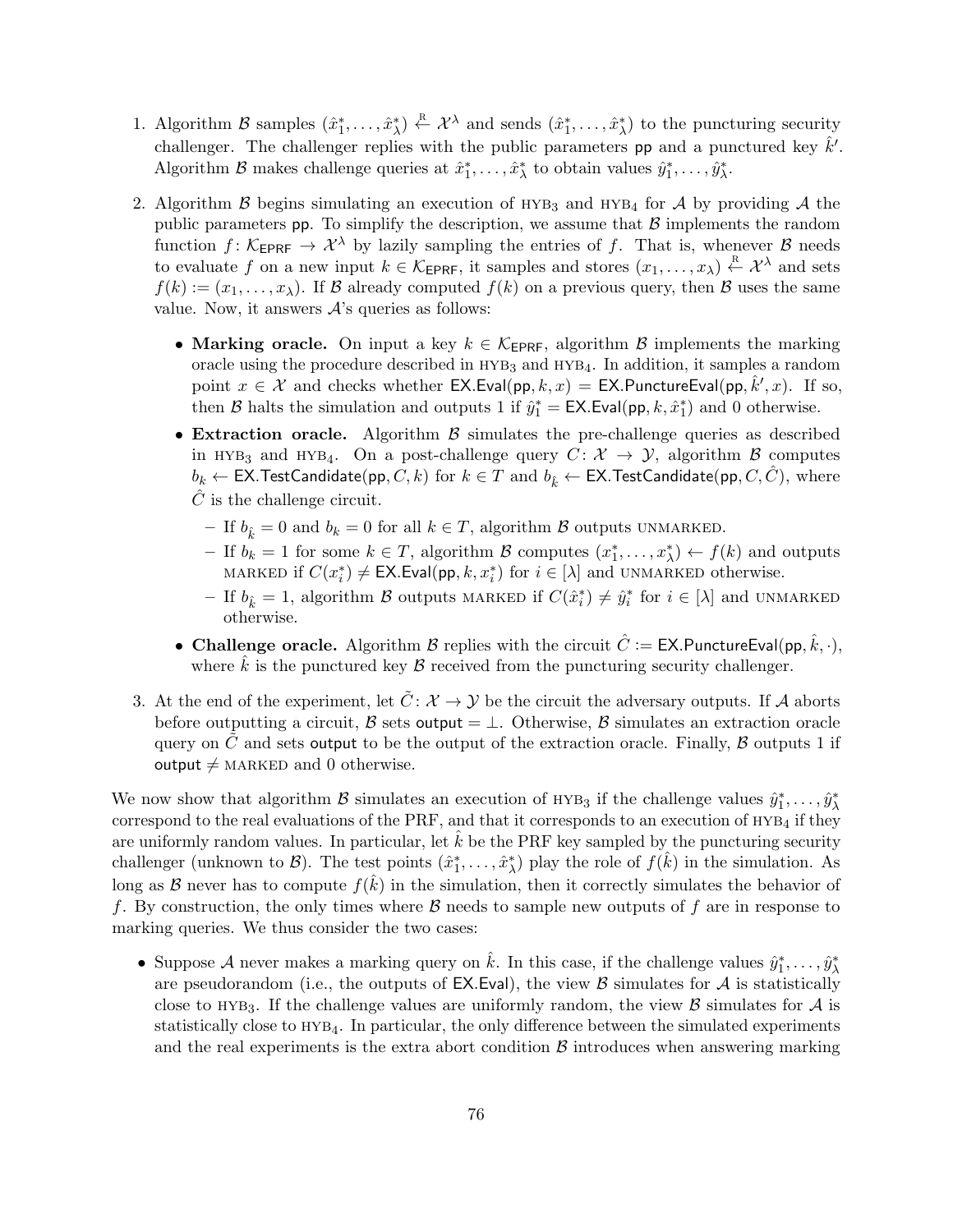queries. Suppose A makes a marking query on a key  $k \neq \hat{k}$ . We argue that B halts with negligible probability. First, by correctness of  $\Pi_{\mathsf{EPRF}}$ ,

$$
\Pr_{x \stackrel{\text{R}}{\leftarrow} \mathcal{X}}[\textsf{EX.PunctureEval}(pp, \hat{k}', x) \neq \textsf{EX.Eval}(pp, \hat{k}, x)] \leq \frac{\lambda}{|\mathcal{X}|} + \mathsf{negl}(\lambda) = \mathsf{negl}(\lambda). \tag{B.1}
$$

Next, by key-injectivity of  $\Pi_{\text{EPRF}}$ , we have that for  $k \neq \hat{k}$ 

<span id="page-76-0"></span>
$$
\Pr_{\substack{\mathbb{R}\\ x \leftarrow \mathcal{X}}}[\textsf{EX}.\textsf{Eval}(\textsf{pp},k,x) = \textsf{EX}.\textsf{Eval}(\textsf{pp},\hat{k},x)] = {\sf negl}(\lambda).
$$

Thus, the probability that B aborts when responding to a marking oracle query is  $\mathsf{negl}(\lambda)$ . Since  $A$  makes a polynomial number of queries, we conclude that the view  $B$  simulates for  $A$  is statistically close to  $HYB_3$  or  $HYB_4$  depending on whether the challenge values are pseudorandom or truly random. In this case, the distinguishing advantage of  $\beta$  is precisely Adv<sub>3.4</sub> $(A)$ .

• Suppose A makes a marking oracle query on k. By correctness of  $\Pi_{\text{EPRF}}$  (Eq. [\(B.1\)](#page-76-0)), algorithm  $\beta$  in this case will halt with overwhelming probability. When the challenge values are pseudorandom (namely, if  $\hat{y}_1^* = \textsf{EX}.\textsf{Eval}(\textsf{pp}, \hat{k}, \hat{x}_1^*)$ ), algorithm  $\mathcal B$  outputs 1 with probability 1. When the challenge values are truly random, algorithm  $\beta$  outputs 1 with probability  $1/|\mathcal{Y}|$ . Thus, algorithm B is able to break puncturing security of  $\Pi_{\text{EPRF}}$  with probability that is negligibly close to  $1 - 1/|\mathcal{Y}|$ , which is non-negligible.

In both cases, the distinguishing advantage of  $\beta$  is non-negligible, and the claim follows.  $\Box$ 

<span id="page-76-2"></span>**Lemma B.7.** For all (unbounded) adversaries A,  $Adv_{4.5}(\mathcal{A}) = negl(\lambda)$ .

*Proof.* By construction, the only difference between  $HYB<sub>4</sub>$  and  $HYB<sub>5</sub>$  is in how the post-challenge extraction queries are handled and how the experiment's output is computed. Let  $Q = \text{poly}(\lambda)$ be a bound on the number of post-challenge extraction queries the adversary makes. We define a sequence of Q intermediate hybrids as follows:

• HYB<sub>4, $\ell$ </sub>: Same as HYB<sub>4</sub>, except the first  $\ell$  post-challenge extraction queries are handled as in  $HYB<sub>5</sub>$  while the remaining post-challenge extraction queries are handled as in  $HYB<sub>4</sub>$ .

We additionally define  $HYB_{4,Q+1} \equiv HYB_5$ . Now, we show that the outputs of each pair of hybrid experiments is statistically indistinguishable.

<span id="page-76-1"></span>Claim B.8. For all (unbounded) adversaries A and all  $\ell \in [Q + 1]$ , the distributions HYB<sub>4, $\ell-1(A)$ </sub> and  $HYB_{4,\ell}(\mathcal{A})$  are statistically indistinguishable.

*Proof.* By construction,  $HYB_{4,\ell-1}$  and  $HYB_{4,\ell}$  are identical except on how the challenger responds to the  $\ell^{\text{th}}$  post-challenge extraction query. Let  $C_{\ell} \colon \mathcal{X} \to \mathcal{Y}$  be the circuit the challenger submits in the  $\ell^{\text{th}}$  extraction query. By design, the challenger's behavior in the two experiments are only different if  $b_k \leftarrow \textsf{EX}.$  TestCandidate(pp,  $C_{\ell}, \hat{C}$ ) = 1. Suppose this is the case, and consider the challenger's behavior in the two experiments: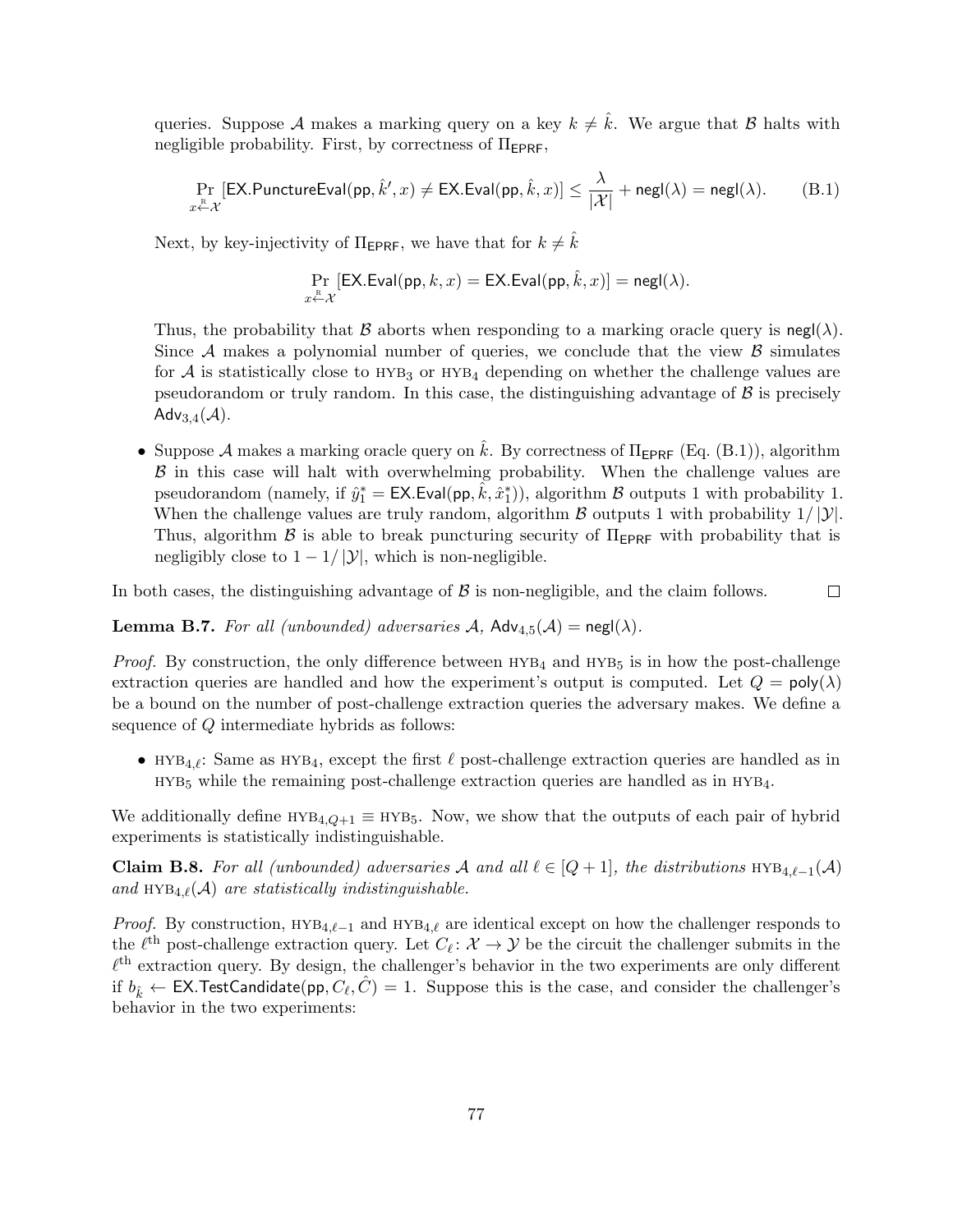• In  $HYB_{4,\ell-1}$ , the challenger computes  $(x_1^*, \ldots, x_\lambda^*) \leftarrow f(\hat{k})$  and outputs MARKED if  $C_{\ell}(x_i^*) \neq \hat{y}_i^*$ for all  $\ell \in [\lambda]$ . Otherwise, it outputs UNMARKED.

By construction of HYB<sub>4, $\ell$ </sub>-1, the adversary's view up to its  $\ell^{\text{th}}$  post-challenge extraction query is entirely independent of  $\hat{y}_1^*, \ldots, \hat{y}_\lambda^*,$  which are sampled uniformly at random at the beginning of the experiment. Thus, we can defer the sampling of  $\hat{y}_1^*, \ldots, \hat{y}_\lambda^*$  until after the adversary has submitted its extraction query  $C_{\ell}$ . Then,

$$
\Pr[\hat{y}_1^*, \dots, \hat{y}_\lambda^* \stackrel{R}{\leftarrow} \mathcal{Y} : C_\ell(x_i^*) \neq \hat{y}_i^* \text{ for all } i \in [\lambda]] = (1 - 1/\lvert \mathcal{Y} \rvert)^{\lambda} = 1 - \mathsf{negl}(\lambda).
$$

Thus, with overwhelming probability, the challenge outputs MARKED in this case.

• In  $HYB_{4,\ell}$ , the challenger always outputs MARKED in this case.

Since  $Q = \text{poly}(\lambda)$ , we conclude via Claim [B.8](#page-76-1) that the distributions  $HYB_4(\mathcal{A})$  and  $HYB_5(\mathcal{A})$  are statistically indistinguishable.  $\Box$ 

<span id="page-77-0"></span>**Lemma B.9.** If  $\Pi$ <sub>EPRF</sub> satisfies  $(\varepsilon_1, \varepsilon_2)$ -robust extractability, then for all (unbounded) and  $\varepsilon$ unremoving-admissible adversaries A where  $\varepsilon \leq \varepsilon_1$ ,  $Pr[HPB_5(\mathcal{A}) \neq \text{MARKED}] = \text{negl}(\lambda)$ .

*Proof.* If A is  $\varepsilon$ -unremoving-admissible, then at the end of the experiment, the circuit  $\tilde{C}: \mathcal{X} \to \mathcal{Y}$ output by A satisfies  $C \sim_{\varepsilon} C$ , where C is the circuit the challenger uses to respond to the challenge query. Next, since  $\Pi_{\text{EPRF}}$  satisfies  $(\varepsilon_1, \varepsilon_2)$ -robust extractability and  $\varepsilon \leq \varepsilon_1$ , this means that  $b_{\hat{k}} = 1$ with overwhelming probability where  $b_{\hat{k}} \leftarrow \textsf{EX}.\textsf{Test}\textsf{C}$ andidate $(\textsf{pp}, \tilde{C}, \hat{C})$ . By construction, in HYB<sub>5</sub>, the challenger outputs UNMARKED in this case, as required.  $\Box$ 

Combining Lemmas [B.1](#page-72-2) through [B.9,](#page-77-0) the message-embedding watermarking scheme  $\Pi_{WM}$  from Construction [5.25](#page-37-0) satisfies  $\varepsilon$ -unremovability. П

Proof of Theorem [5.22](#page-36-0) (Unforgeability). The proof relies on a similar sequence of hybrids as that in the proof of Theorem [5.21.](#page-36-1) We briefly describe them below:

- HYB<sub>0</sub>: This is the real watermarking security game  $\text{ExptWM}_{\Pi_{WM},\mathcal{A}}(\lambda)$  from Definition [5.10.](#page-32-0)
- HYB<sub>1</sub>: Same as HYB<sub>1</sub> from the proof of Theorem [5.21.](#page-36-1)
- HYB<sub>2</sub>: Same as HYB<sub>2</sub> from the proof of Theorem [5.21.](#page-36-1)

Indistinguishability of hybrids  $HYB_0$ ,  $HYB_1$ , and  $HYB_2$  follow exactly as in the proof of Theorem [5.21.](#page-36-1) It suffices to show that  $Pr[HPB_2(\mathcal{A}) \neq UNMARKED] = negl(\lambda)$ .

<span id="page-77-1"></span>**Lemma B.10.** Suppose that  $\Pi_{\text{EPRF}}$  is almost functionality-preserving for adversarial keys, satisfies  $(\epsilon_1, \epsilon_2)$ -robust extractability as well as the additional properties in Remark [4.10,](#page-21-0) and that  $1/|\mathcal{X}| =$ negl( $\lambda$ ). Then for all efficient δ-unforging-admissible adversaries A where  $\delta \geq \varepsilon_2$ , Pr[HYB<sub>2</sub>(A)  $\neq$ UNMARKED $]$  = negl( $\lambda$ ).

*Proof.* Let  $k_1, \ldots, k_Q$  be the keys A submits to the marking oracle, and let  $C_1, \ldots, C_Q: \mathcal{X} \to \mathcal{Y}$ be the circuits A receives from the marking oracle. Since A is  $\delta$ -unforging-admissible, it must be the case that  $\tilde{C}\not\sim_{\varepsilon_2} C_\ell$  where  $C_\ell:=\mathsf{EX}.\mathsf{PunctureEval}(\mathsf{pp},k_\ell,\cdot)$  and  $k_\ell\leftarrow\mathsf{EX}.\mathsf{Puncture}(\mathsf{pp},k_\ell,S_\ell)$ where  $S_\ell \subseteq \mathcal{X}$  and  $|S_\ell| = \text{poly}(\lambda)$ . Since  $\Pi_{\text{EPRF}}$  is almost functionality-preserving for adversariallychosen keys, A is efficient, and  $|S_\ell|/|\mathcal{X}| = \mathsf{negl}(\lambda)$ , it follows (via a union bound) that there exists

 $\Box$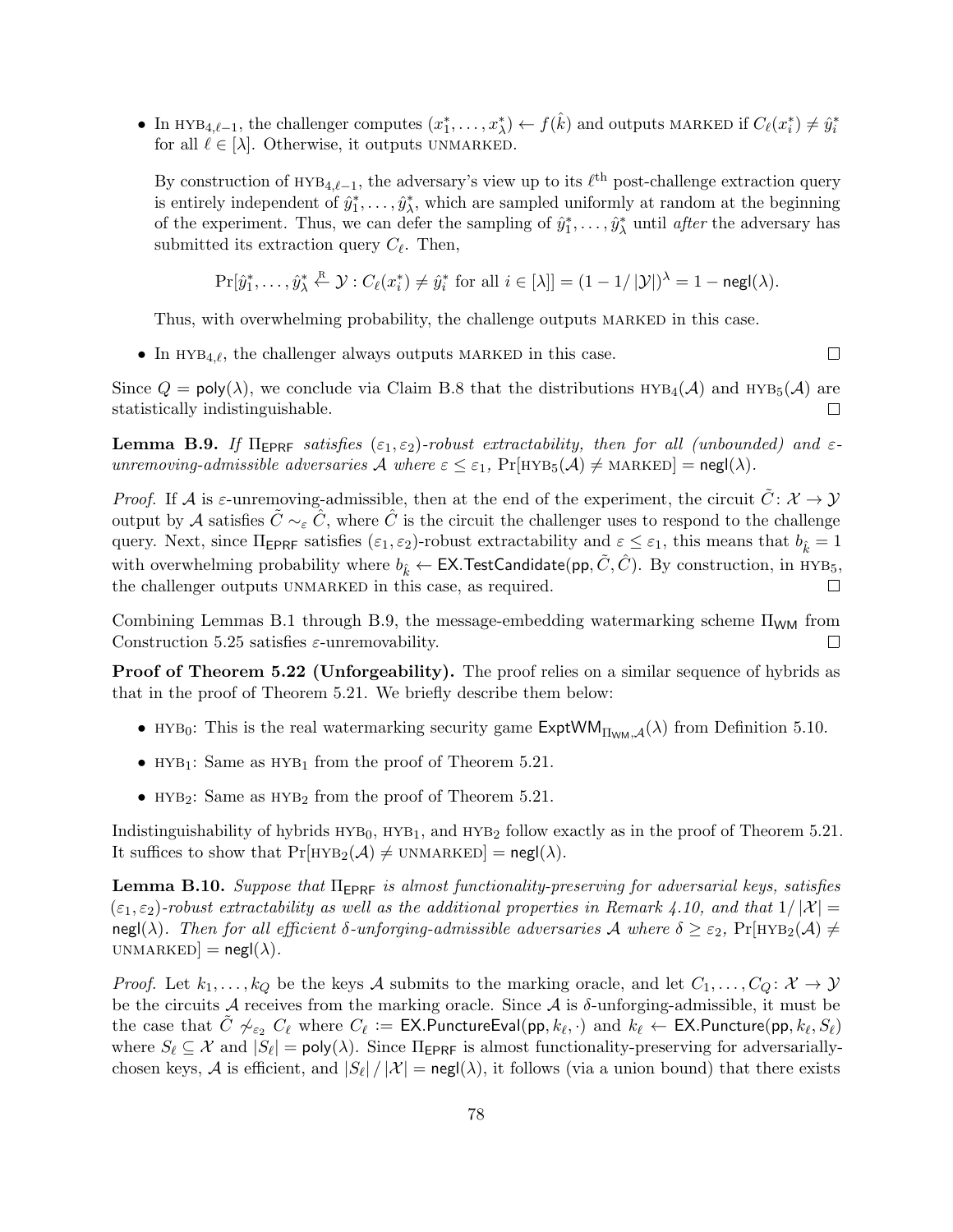$\varepsilon = \mathsf{negl}(\lambda)$  such that with overwhelming probability,  $C_\ell \sim_\varepsilon \mathsf{EX}$ .Eval(pp,  $k_\ell, \cdot$ ) for all  $\ell \in [Q].$  In particular, this means that for each  $\ell \in [Q]$ , there exists a circuit  $\tilde{C}'_{\ell} : \mathcal{X} \to \mathcal{Y}$  such that  $\tilde{C}'_{\ell} \sim_{\varepsilon} \tilde{C}$ and  $C'_\ell \not\sim_{\varepsilon_2}$  EX.Eval(pp,  $k_{\ell_2}$ .). Since  $\Pi_{\mathsf{EPRF}}$  satisfies  $(\varepsilon_1, \varepsilon_2)$ -robust extractability, this means that  $\Pr[\mathsf{EX}. \mathsf{TestC}$ andidate $(\mathsf{pp}, \tilde C'_\ell, k_\ell) = 1] = \mathsf{negl}(\lambda).$  Since  $\Pi_\mathsf{EPRF}$  satisfies the additional properties in Remark [4.10,](#page-21-0) and  $\tilde{C}\sim_\varepsilon \tilde{C}'_\ell$  for  $\varepsilon=\mathsf{negl}(\lambda),$  this means that Pr[EX.TestCandidate(pp,  $\tilde{C},k_\ell)=1]=$  $\mathsf{negl}(\lambda)$  for each  $\ell \in [Q]$ . By a union bound,

$$
\Pr[\exists \ell \in [Q]: \mathsf{EX}.\mathsf{Test}\mathsf{C} \mathsf{and} \mathsf{idate}(\mathsf{pp}, \tilde{C}, k_\ell) = 1] = \mathsf{negl}(\lambda).
$$

By construction of HYB<sub>2</sub>, the set T of keys submitted to the marking oracle is  $T = \{k_1, \ldots, k_Q\}$ . Since EX. Test Candidate(pp,  $\tilde{C}, k$ ) = 0 for all  $k \in T$  with overwhelming probability, the output in  $HYB<sub>2</sub>$  is UNMARKED with overwhelming probability.  $\Box$ 

We conclude that the mark-embedding watermarking scheme  $\Pi_{WM}$  from Construction [5.17](#page-35-0) satisfies δ-unforgeability.

## B.2 Analysis of Message-Embedding Watermarking Scheme

In this section, we provide the security analysis of the message-embedding watermarking scheme (Construction [5.25\)](#page-37-0).

**Proof of Theorem [5.29](#page-38-0) (Unremovability).** We use the same hybrid structure as in the proof of Theorem [5.21.](#page-36-1) For completeness, we provide the full description of the hybrid experiments:

- HYB<sub>0</sub>: This is the real watermarking game  $\text{ExptWM}_{\Pi_{WM},\mathcal{A}}(\lambda)$  from Definition [5.10.](#page-32-0) Specifically, the experiment proceeds as follows.
	- 1. First, the challenger samples  $k_{\text{PRF}} \stackrel{R}{\leftarrow} \mathcal{K}_{\text{PRF}}$  and  $(\text{pp}, \text{td}) \leftarrow \text{EX.PrmsGen}(1^{\lambda})$ . It gives pp to the adversary.
	- 2. The challenger responds to the adversary's oracle queries as follows:
		- **Marking oracle.** On input a key  $k \in \mathcal{K}_{\text{EPRF}}$  and a message  $m \in \{0, 1\}^t$ , the challenger derives a collection of points  $(x_{i,1}^*,...,x_{i,\lambda}^*) \leftarrow \text{PRF}(k_{\text{PRF}},(k,i,m_i))$  for each  $i \in [t]$ . It then constructs a punctured key  $k' \leftarrow \textsf{EX}.\textsf{Puncture}(pp, k, \{x^*_{i,j}\}_{i \in [t], j \in [\lambda]})$ . Finally, it outputs the circuit  $C: \mathcal{X} \to \mathcal{Y}$  that implements the punctured evaluation algorithm  $EX.P$ unctureEval(pp,  $k', \cdot$ ).
		- Extraction oracle. On input a circuit  $C: \mathcal{X} \to \mathcal{Y}$ , the challenger computes  $k \leftarrow \textsf{EX}.\textsf{Extract}(pp,td,C).$  If  $k = \perp$ , it outputs  $\perp$ . Otherwise, for each  $i \in [t]$  and  $b \in \{0,1\}$ , the challenger computes  $(x_{i,b,1}^*, \ldots, x_{i,b,\lambda}^*) \leftarrow \textsf{PRF}(k_{\textsf{PRF}}, (k, i, b))$ . Let  $N_{i,b}$ be the number of indices  $j \in [\lambda]$  where  $C(x_{i,b,j}^*) \neq \textsf{EX}$ . Eval(pp,  $k, x_{i,b,j}^*$ ). If there exists an index  $i \in [t]$  where  $N_{i,0}, N_{i,1} < 2\lambda/3$  or  $N_{i,0}, N_{i,1} > 2\lambda/3$ , then output  $\bot$ . Otherwise, for each  $i \in [t]$ , let  $b_i \in \{0,1\}$  be the unique bit where  $N_{i,b_i} > 2\lambda/3$ . The challenger responds with the message  $m = b_1 \cdots b_t$ .
		- **Challenge oracle.** On input a message  $\hat{m} \in \{0,1\}^t$ , the challenger samples a key  $\hat{k} \leftarrow \textsf{EX.SampleKey(pp)}.$  Then, it derives a collection of points  $(\hat{x}_{i,1}^*, \ldots, \hat{x}_{i,\lambda}^*) \leftarrow$ PRF( $k_{\text{PRF}}$ ,  $(k, i, \hat{m}_i)$ ) for each  $i \in [t]$ . The challenger computes the punctured key  $\hat{k}' \leftarrow \textsf{EX.Puncture}(\textsf{pp}, \hat{k}, \{\hat{x}_{i,j}^*\}_{i \in [t], j \in [\lambda]}).$  Finally, it outputs the circuit  $\hat{C} \colon \mathcal{X} \to \mathcal{Y}$ that implements the punctured evaluation algorithm EX.PunctureEval(pp,  $\hat{k}', \cdot$  ).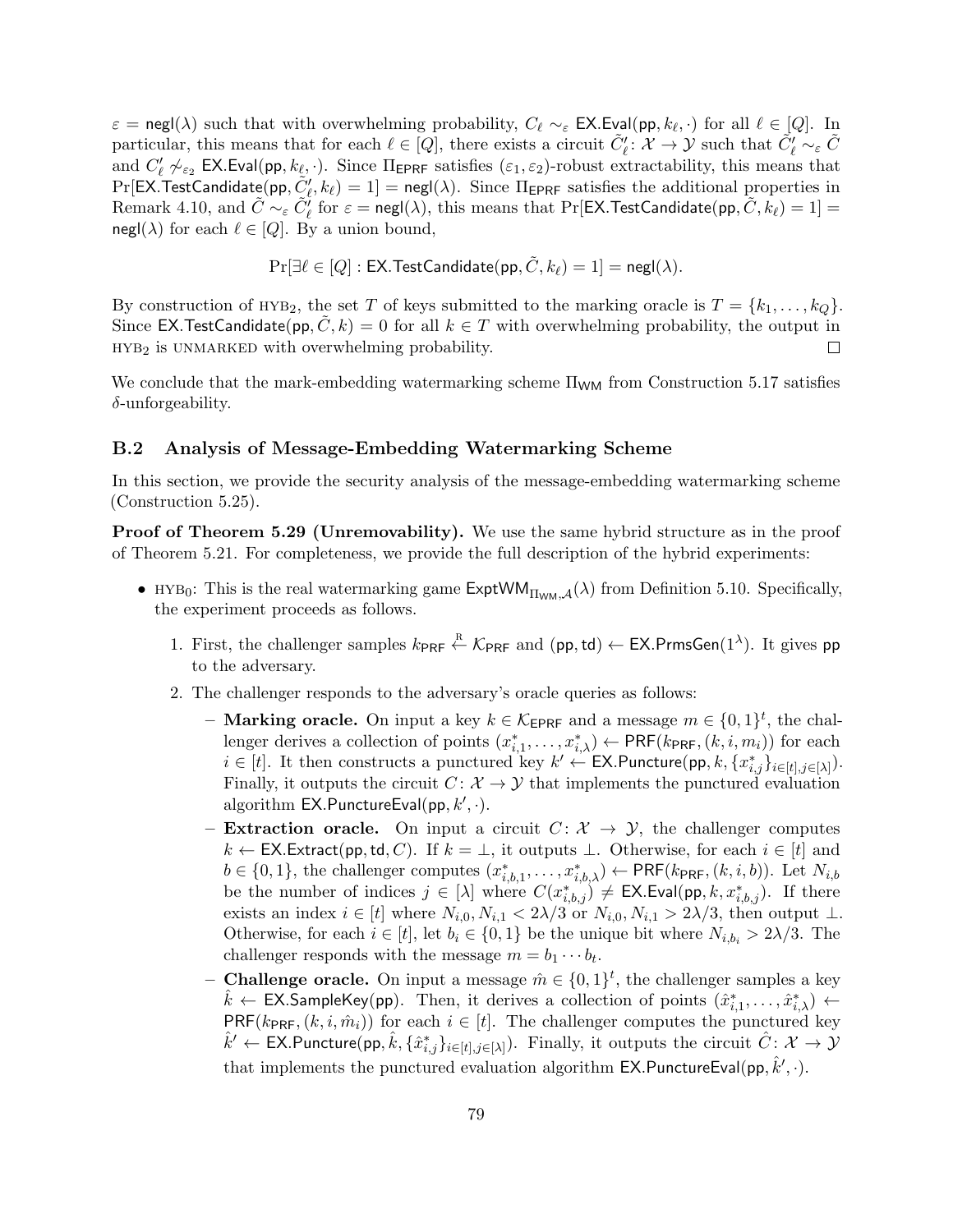- 3. At the end of the experiment, after the adversary outputs its circuit  $\tilde{C}$ :  $\mathcal{X} \to \mathcal{Y}$ , the challenger treats  $\tilde{C}$  as an extraction query and proceeds accordingly. The output of the extraction query on  $\tilde{C}$  is the output of the experiment.
- HYB1: Same as  $HYB_0$ , except at the beginning of the experiment, the challenger samples a uniformly random function  $f \stackrel{\text{R}}{\leftarrow}$  Funs $[(\mathcal{K}_{\text{EPRF}} \times [t] \times \{0, 1\}), \mathcal{X}^{\lambda}]$ . For the rest of the experiment, the challenger always uses  $f(\cdot)$  in place of PRF( $k_{\text{PRF}}$ ,  $\cdot$ ).
- HYB<sub>2</sub>: Same as HYB<sub>1</sub>, except the challenge initializes an empty set T at the beginning of the experiment. During the experiment, whenever the adversary makes a marking oracle query for a key  $k \in \mathcal{K}_{\text{EPRF}}$ , the challenger adds k to T (if it is not already contained in T). When the adversary makes a challenge query, the challenger adds the challenge key  $\hat{k} \in \mathcal{K}_{\text{EPRF}}$  to T. During the experiment (and when computing the output), the challenger uses the following procedure to implement the extraction oracle queries:
	- Extraction oracle. On input a circuit  $C: \mathcal{X} \to \mathcal{Y}$ , the challenger computes  $b_k \leftarrow$ EX.TestCandidate(pp, C, k) for each  $k \in T$ . If  $b_k = 0$  for all  $k \in T$ , it outputs  $\perp$ . If  $b_k = 1$ for some  $k \in T$ , the challenger computes  $(x_{i,b,1}^*, \ldots, x_{i,b,\lambda}^*) \leftarrow f(k, i, b)$  for all  $i \in [t]$  and  $b \in$  $\{0,1\}$ . Let  $N_{i,b}$  denote the number of indices  $j \in [\lambda]$  where  $C(x^*_{i,b,j}) \neq \textsf{EX}$ . Eval(pp, k,  $x^*_{i,b,j}$ ). If there exists an index  $i \in [t]$  where  $N_{i,0}, N_{i,1} < 2\lambda/3$  or  $N_{i,0}, N_{i,1} > 2\lambda/3$ , then output ⊥. Otherwise, for each  $i \in [t]$ , let  $b_i \in \{0,1\}$  be the unique bit where  $N_{i,b_i} > 2\lambda/3$ . Output the message  $m = b_1 \cdots b_t$ .
- HYB<sub>3</sub>: Same as HYB<sub>2</sub>, except whenever the challenger computes EX. TestCandidate(pp,  $\cdot$ ,  $\hat{k}$ ), where  $\hat{k}$  is the challenge key, it instead computes **EX.** Test Candidate(pp,  $\cdot$ ,  $\hat{C}$ ) where  $\hat{C}$  is the challenge circuit.
- $\bullet$  HYB<sub>4</sub>: Same as HYB<sub>3</sub>, except at the beginning of the security game, the challenger samples random values  $\hat{y}^*_{i,j} \stackrel{\text{R}}{\leftarrow} Y$  for  $i \in [t]$  and  $j \in [\lambda]$ . Then, whenever the challenger needs to compute  $\mathsf{EX}.\mathsf{Eval}(\mathsf{pp}, \hat{k}, \hat{x}^*_{i,j})$  for  $i \in [t]$  and  $j \in [\lambda]$  after the adversary has made a challenge query, the challenger uses the value  $\hat{y}^*_{i,j}$  instead. Here,  $\hat{k}$  is the challenge key,  $(\hat{x}^*_{i,1}, \ldots, \hat{x}^*_{i,\lambda})$  is the value of  $f(\hat{k}, i, \hat{m}_i)$ , and  $\hat{m}_i$  is the challenge message. In addition, if A ever queries the marking oracle on the challenge key  $k$ , the experiment always outputs  $\hat{m}$ .
- HYB<sub>5</sub>: Same as HYB<sub>4</sub> except the challenger no longer adds the challenge key  $k$  to the set T when responding to the challenge oracle. Moreover, it uses the following procedure to implement the extraction oracle:
	- $-$  Extraction oracle. The pre-challenge extraction queries are handled as in  $HYB_4$ . On a post-challenge extraction query  $C: \mathcal{X} \to \mathcal{Y}$ , the challenger computes  $b_{\hat{k}} \leftarrow$ EX.TestCandidate(pp,  $C, \hat{C}$ ) and outputs  $\hat{m}$  if  $b_{\hat{k}} = 1$ . Otherwise, the challenge proceeds as in  $HYB<sub>4</sub>$ .

For a hybrid experiment  $HYB_i$ , we write  $HYB_i(\mathcal{A})$  to denote the output distribution of  $HYB_i$  with adversary A. For an integer i, we define the advantage  $\mathsf{Adv}_{i,i+1}(\mathcal{A})$  as

$$
Adv_{i,i+1}(\mathcal{A}) := \left| \Pr[\text{HYB}_i(\mathcal{A}) \neq \hat{m}] - \Pr[\text{HYB}_{i+1}(\mathcal{A}) \neq \hat{m}] \right|.
$$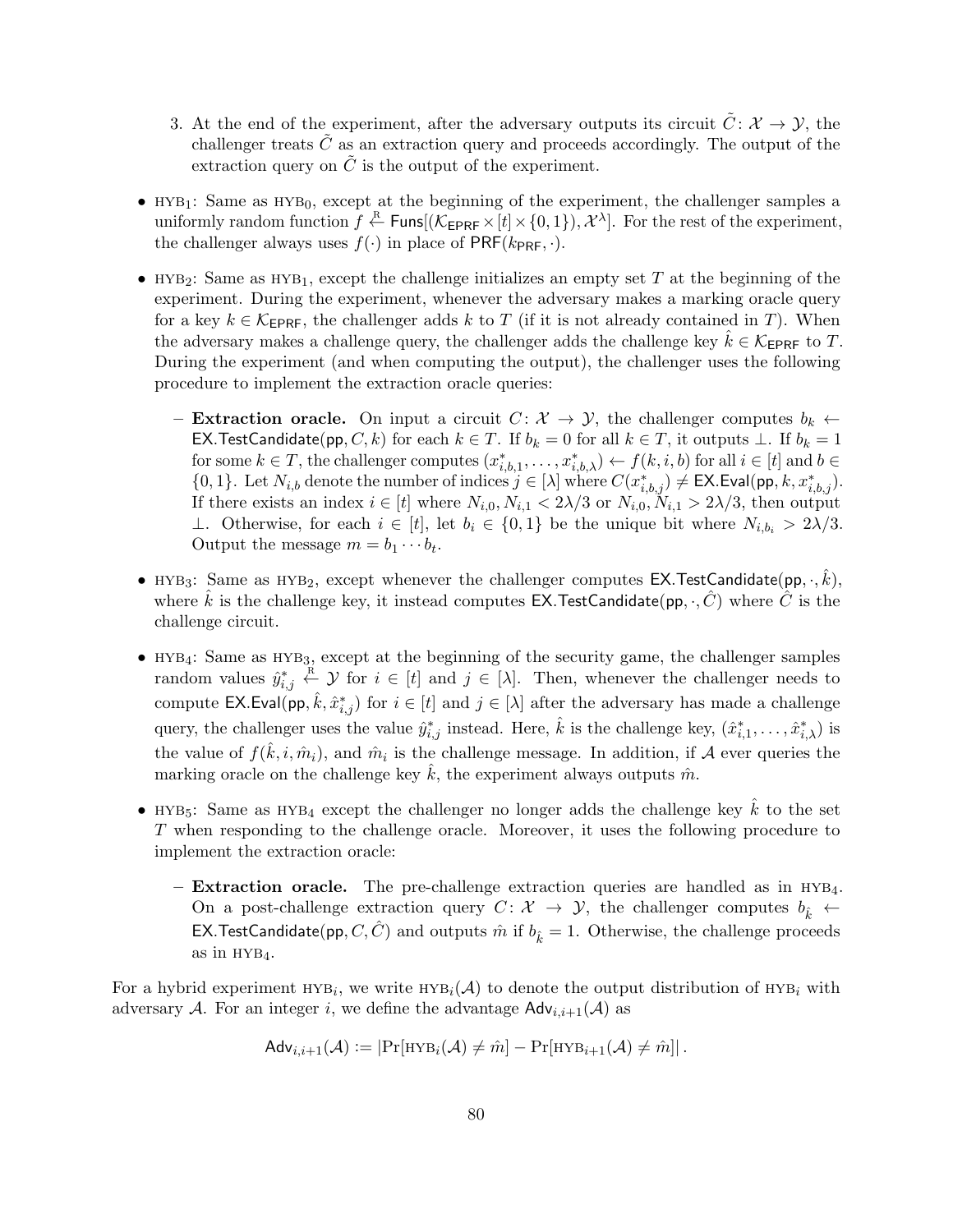We now show that for all efficient adversaries  $A$ , the advantage between each consecutive pair of hybrid experiments is negligible, and moreover, that  $Pr[\text{HYB}_5(\mathcal{A}) \neq \hat{m}] = \text{negl}(\lambda)$ .

<span id="page-80-1"></span>**Lemma B.11.** Suppose  $\Pi_{\text{PRF}}$  is a secure PRF. Then for all efficient adversaries A, Adv<sub>0.1</sub>(A) =  $negl(\lambda)$ .

 $\Box$ 

Proof. Follows by by an analogous argument as that in the proof of Lemma [B.1.](#page-72-2)

<span id="page-80-2"></span>**Lemma B.12.** Suppose  $\Pi_{\text{EPRF}}$  satisfies key-injectivity and  $(\varepsilon_1, \varepsilon_2)$ -robust extractability for  $\varepsilon_2 < 1/2$ . Then, for all (unbounded) adversaries A,  $Adv_{1,2}(\mathcal{A}) = negl(\lambda)$ .

*Proof.* Similar to the proof of Lemma [B.2,](#page-72-3) we begin by defining an intermediate hybrid  $HYB'_{1}$ :

- $\bullet$  HYB'<sub>1</sub>: Same as HYB<sub>1</sub>, except the challenger uses the following (inefficient) algorithm to implement the extraction oracle:
	- **Extraction oracle.** On input a circuit  $C: \mathcal{X} \to \mathcal{Y}$ , the challenger first checks if there is a unique key  $k \in \mathcal{K}_{\text{EPRF}}$  where  $C(\cdot) \sim_{\varepsilon_2} \text{EX.Eval}(pp, k, \cdot)$ . If so, the challenger computes  $b_k \leftarrow \textsf{EX}.\textsf{Test}\textsf{C}$ andidate $(\textsf{pp}, C, k)$ . If no such k exists or if  $b_k = 0$ , the challenger replies with  $\bot$ . Otherwise, the challenger computes  $(x_{i,b,1}^*, \ldots, x_{i,b,\lambda}^*) \leftarrow f(k, i, b)$  for all  $i \in [t]$  and  $b \in \{0,1\}$ . Let  $N_{i,b}$  denote the number of indices  $j \in [\lambda]$  where  $C(x^*_{i,b,j}) \neq$ EX.Eval(pp, k,  $x_{i,b,j}^*$ ). If there exists an index  $i \in [t]$  where  $N_{i,0}, N_{i,1} < 2\lambda/3$  or  $N_{i,0}, N_{i,1} >$ 2λ/3, the challenger responds with ⊥. Otherwise, for each  $i \in [t]$ , let  $b_i \in \{0, 1\}$  be the unique bit where  $N_{i,b_i} > 2\lambda/3$ . The challenger replies with the message  $m = b_1 \cdots b_t$ .

As in the proof of Lemma [B.2,](#page-72-3) the output distributions  $HYB_1$  and  $HYB_1'$  are statistically indistinguishable if  $\Pi_{\text{EPRF}}$  satisfies ( $\varepsilon_1, \varepsilon_2$ )-robust extractability. To conclude, we show that the output distributions of  $HYB_1'$  and  $HYB_2$  are also statistically indistinguishable. Once again, we rely on a query-by-query hybrid. Let  $Q = \text{poly}(\lambda)$  be a bound on the number of extraction queries A makes. Define  $HYB'_{1,0} \equiv HYB'_{1}$  and for  $\ell \in [Q]$ , define a hybrid experiment  $HYB'_{1,\ell}$  for  $\ell \in [Q]$  as follows:

• HYB'<sub>1, $\ell$ </sub>: Same as HYB'<sub>1</sub> except the first  $\ell$  extraction queries are handled using the procedure in  $HYB_2$  while the remaining extraction queries are handled using the procedure in  $HYB_1'$ .

Define  $HYB'_{1,Q+1} \equiv HYB_2$ ; namely,  $HYB'_{1,Q+1}$  is the hybrid where all of the extraction queries A makes is handled according to  $HYB_2$ , as is the final "simulated" extraction query used to compute the output of the experiment.

<span id="page-80-0"></span>Claim B.13. If  $\varepsilon_2 < 1/2$  and  $\Pi_{\text{EPRF}}$  satisfies key-injectivity, then for all (unbounded) adversaries A and all  $\ell \in [Q + 1]$ , the output distributions of  $HYB'_{1,\ell-1}(\mathcal{A})$  and  $HYB'_{1,\ell}(\mathcal{A})$  are statistically indistinguishable.

*Proof.* By construction, hybrids  $HYB'_{1,\ell-1}$  and  $HYB'_{1,\ell}$  are identical experiments except in the way the challenger response to the  $\ell^{\text{th}}$  extraction query. Let  $C_{\ell} \colon \mathcal{X} \to \mathcal{Y}$  be the  $\ell^{\text{th}}$  query the adversary submits to the extraction oracle (or the "simulated" extraction query used to determine the output of the experiment). We argue that the challenger's response to this query in the two experiments is statistically indistinguishable. We consider two cases:

• Suppose there exists  $k^* \in \mathcal{K}_{\text{EPRF}}$  where  $C(\cdot) \sim_{\varepsilon_2} \text{EX.Eval}(pp, k^*, \cdot)$ . Since  $\varepsilon_2 < 1/2$  and  $\Pi_{\text{EPRF}}$ satisfies key-injectivity, Lemma [4.12](#page-22-0) says that  $k^*$  is unique. In particular, for all  $k \neq k^*$ ,  $C_{\ell}(\cdot) \nsucc_{\varepsilon_2}$  EX.Eval(pp, k,  $\cdot$ ). Consider now the challenger's behavior in the two experiments: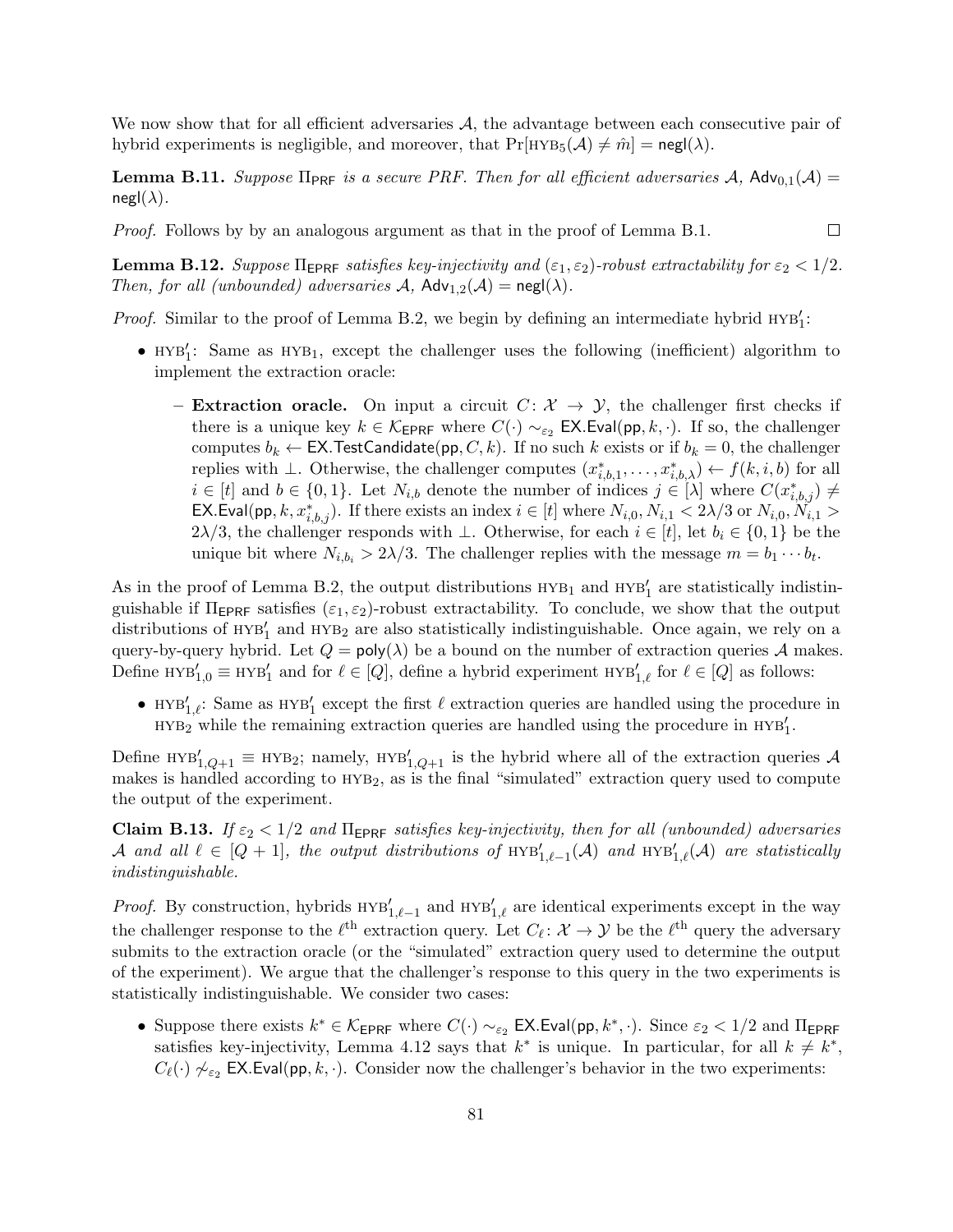- $−\text{ In } \text{HYB}'_{1,\ell-1}, \text{ the challenge computes } b_{k^*} \leftarrow \textsf{EX}.\textsf{TestC} \textsf{and} \textsf{idate}(\textsf{pp}, C_{\ell}, k^*). \text{ If } b_{k^*} = 0, \text{ the }$ challenger outputs  $\bot$ . Otherwise, the challenger computes  $(x^*_{i,b,1},\ldots,x^*_{i,b,\lambda}) \leftarrow f(k^*,i,b)$ for all  $i \in [t]$  and  $b \in \{0, 1\}$  and continues according to the procedure in HYB'<sub>1</sub> and HYB<sub>2</sub>.
- $−$  In HYB'<sub>1, $\ell$ </sub>, the challenger computes  $b_k \leftarrow \textsf{EX}.\textsf{TestC}$ andidate(pp,  $C_{\ell}, k$ ) for all  $k \in T$ . Since  $C_{\ell}(\cdot) \not\sim_{\varepsilon_2} \textsf{EX}.\textsf{Eval}(pp, k, \cdot)$  for all  $k \neq k^*$ , we can appeal to  $(\varepsilon_1, \varepsilon_2)$ -robust extractability of  $\Pi_{\text{EPRF}}$  to argue that  $b_k = 0$  with overwhelming probability for all  $k \neq k^*$ . Thus, if  $k^* \notin T$  or  $b_{k^*} = 0$ , then with overwhelming probability, the challenger replies with  $\perp$ . If  $b_{k^*} = 1$ , then the challenger computes  $(x^*_{i,b,1}, \ldots, x^*_{i,b,\lambda}) \leftarrow f(k^*, i, b)$  for all  $i \in [t]$  and  $b \in \{0, 1\}$  and continues according to the procedure in HYB'<sub>1</sub> and HYB<sub>2</sub>.

We consider two cases:

- Suppose the adversary previously made a marking oracle query on  $k^*$  or  $\hat{k} = k^*$  is the challenge key. In this case,  $k^* \in T$ . From the above analysis, the challenger's response in the two experiments is statistically indistinguishable.
- − Suppose the adversary has not made a marking oracle query on  $k^*$  and  $k^* \neq \hat{k}$  is not the challenge key. In this case,  $k^* \notin T$ , and by the above analysis, the challenger in  $HYB'_{1,\ell}$ outputs  $\perp$  with overwhelming probability. We show that this is also the case in HYB $'_{1,\ell-1}$ .

If  $b_{k^*} = 0$ , then the challenger in  $HYB'_{1,\ell-1}$  always outputs ⊥. Suppose this is not the case. Then, in  $HYB'_{1,\ell-1}$ , the challenger computes  $(x^*_{i,b,1}, \ldots, x^*_{i,b,\lambda}) \leftarrow f(k^*, i, b)$  for all  $i \in [t]$  and  $b \in \{0, 1\}$ , and then counts the number  $N_{i,b}$  of indices  $j \in [\lambda]$  where  $C_{\ell}(x_{i,b,j}^*) \neq \textsf{EX}.\textsf{Eval}(pp, k^*, x_{i,b,j}^*).$  We argue now that with overwhelming probability (over the choice of the random function f) that  $N_{i,b} < 2\lambda/3$  for all  $i \in [t]$  and  $b \in \{0,1\}$ . In this case, the challenger outputs  $\perp$ . The argument proceeds very similarly to the corresponding one used in the proof of Claim [B.4.](#page-72-1) In particular, since the adversary has not made a marking oracle query on  $k^*$  and  $k^*$  is not the challenge query, the adversary's view in  $HYP'_{1,\ell-1}$  up to the point of its  $\ell^{\text{th}}$  query is independent of  $f(k^*, i, b)$ . This is because by construction, the challenger in  $HYB_{1,\ell-1}$  only needs to evaluates f on keys k that are contained in T (up until processing the  $\ell^{\text{th}}$  extraction query). Thus, the challenger can lazily sample the value of  $f(k^*, i, b) := (x^*_{i, b, 1}, \ldots, x^*_{i, b, \lambda})$  after the adversary makes its  $\ell^{\text{th}}$  extraction query. By assumption,  $C_{\ell}(\cdot) \sim_{\varepsilon_2} \textsf{EX}.\textsf{Eval}(pp, k^*, \cdot)$ , which means that

$$
\Pr[x^* \stackrel{\text{R}}{\leftarrow} \mathcal{X}: C_\ell(x^*) \neq \text{EX.Eval}( \text{pp}, k^*, x^*)] \leq \varepsilon_2 < 1/2.
$$

Then, by a Chernoff bound,

$$
\Pr[(x_{i,b,1}^*,\ldots,x_{i,b,\lambda}^*)\stackrel{\text{R}}{\leftarrow} \mathcal{X}^{\lambda}:N_{i,b}\geq 2\lambda/3]\leq 2^{-\Omega(\lambda)}=\mathsf{negl}(\lambda).
$$

By a union bound, with overwhelming probability,  $N_{i,b} < 2\lambda/3$  for all  $i \in [t]$  and  $b \in \{0, 1\}$ . Correspondingly, the challenger in  $HYB_{1,\ell-1}$  outputs ⊥ with overwhelming probability in this case.

• Suppose that for all keys  $k \in \mathcal{K}_{\text{EPRF}}$ ,  $C_{\ell}(\cdot) \not\sim_{\varepsilon_2} \text{EX.Eval}(pp, k, \cdot)$ . In  $HYB'_{1,\ell-1}$ , the challenger will always respond with  $\perp$ . By  $(\varepsilon_1, \varepsilon_2)$ -robust extractability of  $\Pi_{\text{EPRF}}$ , the challenger in  $HYB'_{1,\ell}$ will also respond with ⊥ with overwhelming probability.

In both cases, the distribution of the challenger's response to the  $\ell^{\text{th}}$  extraction query in the two hybrids is statistically indistinguishable, and the claim follows.  $\Box$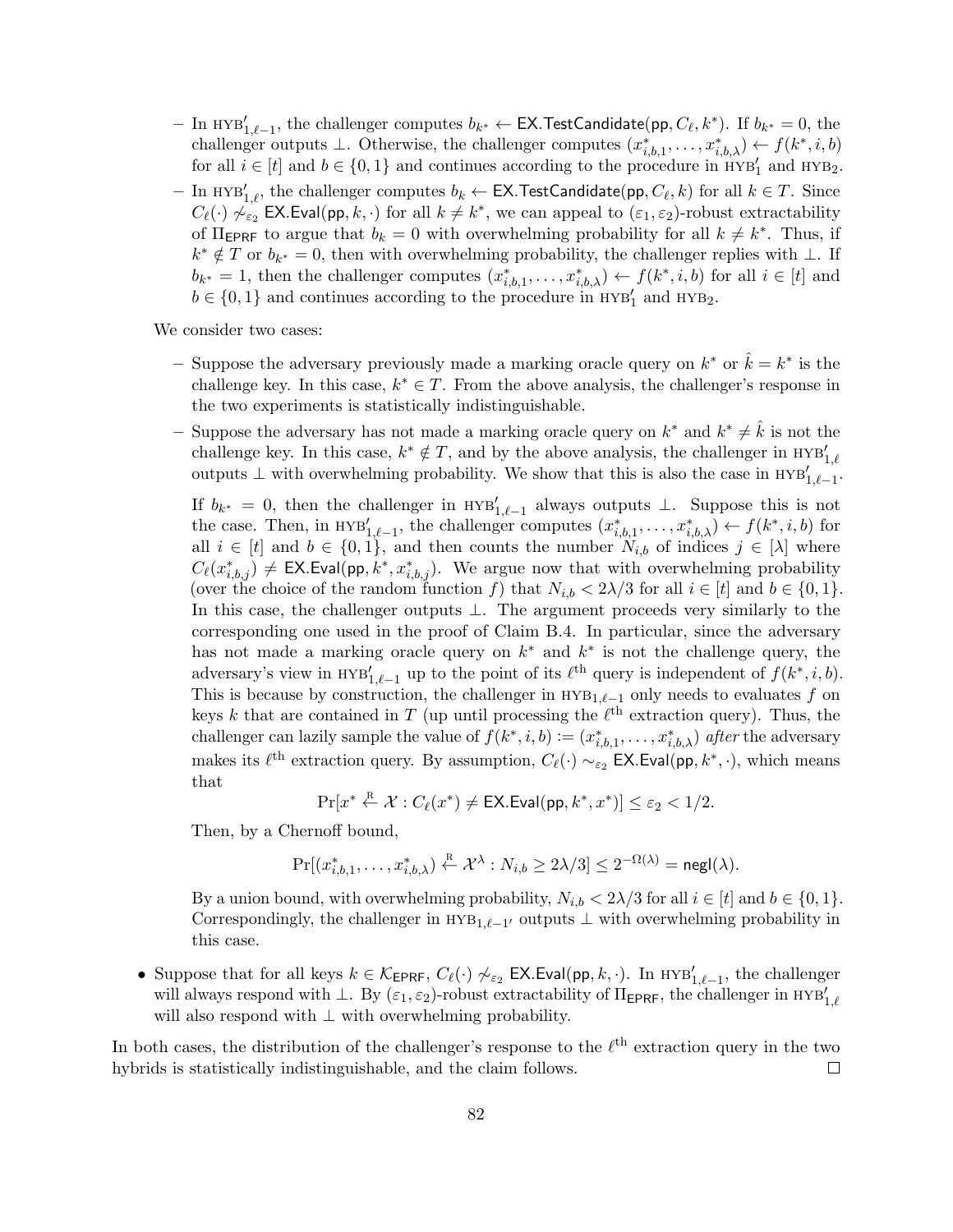Since  $Q = \text{poly}(\lambda)$ , we conclude from Claim [B.13](#page-80-0) that  $HYB'_1(\mathcal{A}) \stackrel{s}{\approx} HYB_2(\mathcal{A})$ . Finally, since  $HYB_1 \stackrel{s}{\approx} HYB_1',$  the lemma follows.  $\Box$ 

<span id="page-82-1"></span>**Lemma B.14.** Suppose algorithm TestCandidate in  $\Pi_{\text{EPRF}}$  satisfies the additional properties in Remark [4.10.](#page-21-0) Then, for all (unbounded) adversaries A,  $\mathsf{Adv}_{2,3}(\mathcal{A}) = \mathsf{negl}(\lambda)$ .

 $\Box$ Proof. Follows by an analogous argument as that in the proof of Lemma [B.5.](#page-74-0)

<span id="page-82-2"></span>**Lemma B.15.** Suppose  $\Pi_{\text{EPRF}}$  satisfies key-injectivity, selective puncturing security and  $1/|\mathcal{Y}| =$ negl( $\lambda$ ). Then, for all efficient adversaries A, Adv<sub>3.4</sub>( $\mathcal{A}$ ) = negl( $\lambda$ ).

Proof. Follows by an analogous argument as that in the proof of Lemma [B.6.](#page-74-1) Note that in contrast to  $HYB_4$  in the proof of Theorem [5.21,](#page-36-1) experiment  $HYB_4$  here always outputs  $\hat{m}$  if A queries the marking oracle on  $\hat{k}$ . By a similar argument as that used in the proof of Lemma [B.6,](#page-74-1) we can show that any efficient adversary that makes a marking oracle query on the challenge key  $k$  implies an efficient adversary that breaks puncturing security of  $\Pi_{\text{FPRF}}$ . Thus, an efficient adversary can only trigger this condition and cause the experiment to output  $\hat{m}$  with negligible probability.  $\Box$ 

<span id="page-82-3"></span>**Lemma B.16.** If  $\Pi$ <sub>EPRF</sub> satisfies  $(\varepsilon_1, \varepsilon_2)$ -robust extractability with  $\varepsilon_2 < 1/2$ , then for all (unbounded) adversaries A,  $Adv_{4.5}(\mathcal{A}) = negl(\lambda)$ .

*Proof.* The only difference between  $HYB_4$  and  $HYB_5$  is in the way the challenger responds to the post-challenge extraction queries. Similar to the proof of Lemma [B.7,](#page-76-2) we proceed with a query-byquery hybrid. Let  $Q = \text{poly}(\lambda)$  be a bound on the number of post-challenge extraction queries the adversary makes. We define a sequence of Q intermediate hybrids as follows:

• HYB<sub>4, $\ell$ </sub>: Same as HYB<sub>4</sub> except the first  $\ell$  post-challenge extraction queries are handled as in  $HYB<sub>5</sub>$  while the remaining post-challenge extraction queries are handled as in  $HYB<sub>4</sub>$ .

We additionally define  $HYB_{4,Q+1} \equiv HYB_5$ . We now show that the output distributions of each consecutive pair of hybrids are statistically indistinguishable.

<span id="page-82-0"></span>Claim B.17. If  $\Pi_{\text{EPRF}}$  satisfies  $(\varepsilon_1, \varepsilon_2)$ -robust extractability with  $\varepsilon_2 < 1/2$ , then for all (unbounded) adversaries A and all  $\ell \in [Q + 1]$ , the distributions HYB<sub>4, $\ell-1(A)$ </sub> and HYB<sub>4, $\ell(A)$ </sub> are statistically indistinguishable.

*Proof.* By construction,  $HYB_{4,\ell-1}$  and  $HYB_{4,\ell}$  are identical except in the way the challenge responds to the  $\ell^{\text{th}}$  post-challenge extraction query  $C_{\ell} \colon \mathcal{X} \to \mathcal{Y}$ . We begin by making two observations that will simplify the analysis:

- Let  $b_{\hat{k}} = \textsf{EX}.$  TestCandidate(pp,  $C_{\ell}$ ,  $\hat{C}$ ) = 1. The challenger's behavior in HYB<sub>4, $\ell-1$ </sub> and HYB<sub>4, $\ell$ </sub> is identical unless  $b_{\hat{k}} = 1$ . Thus, it suffices to only consider the setting where  $b_{\hat{k}} = 1$ .
- If A makes a marking oracle query on the challenge key  $\hat{k}$ , the outputs of HYB<sub>4, $\ell$ </sub> and HYB<sub>4, $\ell$ </sub> is identical (both experiments output  $\hat{m}$ ). It suffices to consider the case where A never makes a marking oracle query on  $k$ .

We now consider the challenger's behavior in the two experiments.

• In HYB<sub>4, $\ell-1$ </sub>, the challenger first computes  $(\hat{x}^*_{i,b,1}, \ldots, \hat{x}^*_{i,b,\lambda}) \leftarrow f(\hat{k}, i, b)$  for all  $i \in [t]$  and  $b \in \{0, 1\}$ . Next, for each  $i \in [t]$ , the challenger computes the following: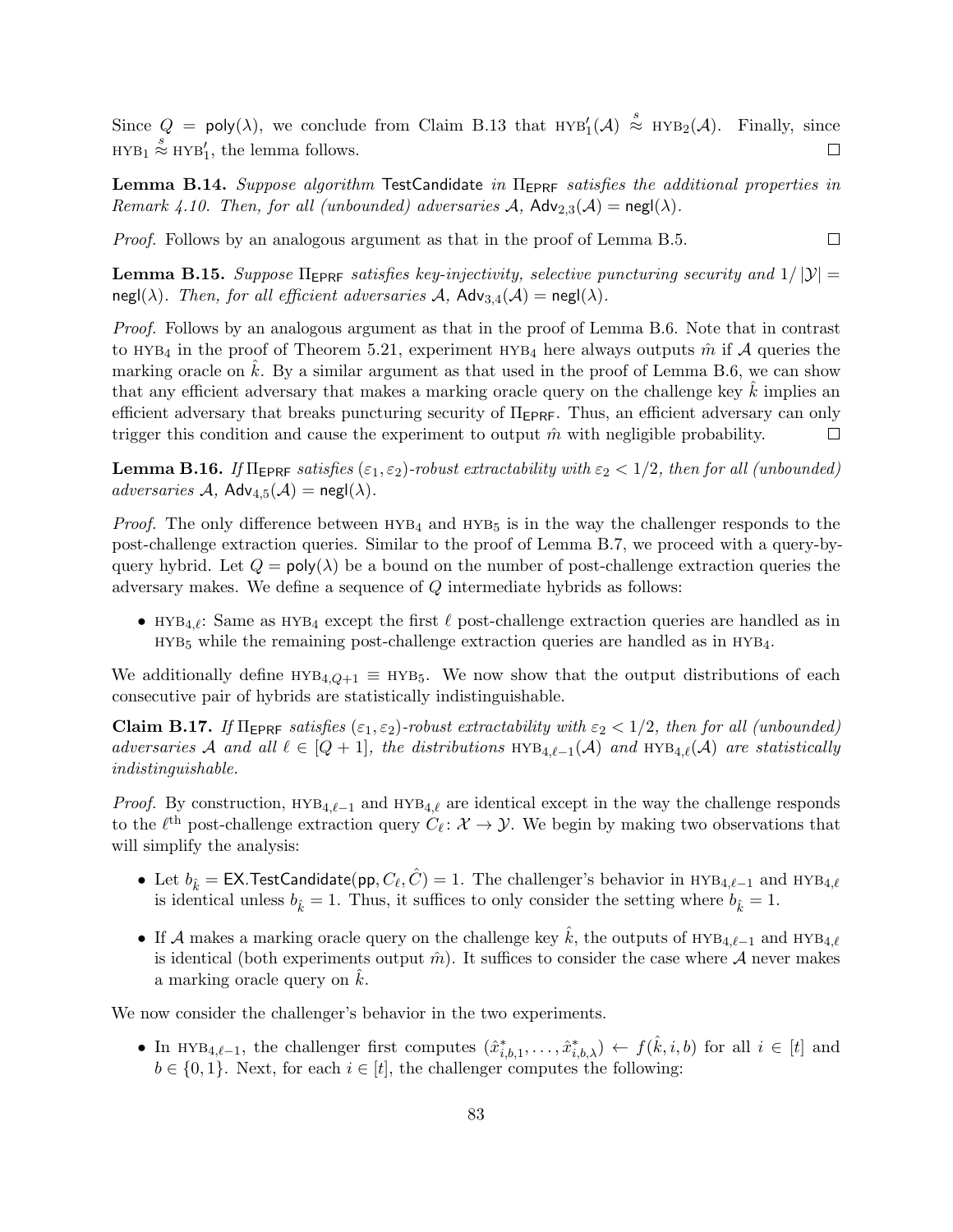- The number  $N_{i, \hat{m}_i}$  of indices  $j \in [\lambda]$  where  $C_{\ell}(\hat{x}_{i, \hat{m}_i,j}^*) \neq \hat{y}_{i,j}^*$ .
- $-$  The number  $N_{i,1-\hat{m}_i}$  of indices  $j \in [\lambda]$  where  $C_{\ell}(\hat{x}_{i,1-\hat{m}_i,j}^*) \neq \textsf{EX}$ . Eval(pp,  $\hat{k}, \hat{x}_{i,1-\hat{m}_i,j}^*$ ).

We now argue that with overwhelming probability,  $N_{i,\hat{m}_i} > 2\lambda/3$  and  $N_{i,1-\hat{m}_i} < 2\lambda/3$ . Since we assume A does not make a marking oracle query on  $\hat{k}$ , the adversary's view up to the point it makes its  $\ell^{\text{th}}$  post-challenge extraction query is independent of  $f(\hat{k}, i, b)$  for all  $i \in [t]$  and  $b \in \{0,1\}$  and  $\hat{y}_{i,j}^*$  for all  $i \in [t]$  and  $j \in [\lambda]$ . This means that we can defer the sampling of  $f(\hat{k}, i, b)$  and  $\hat{y}_{i,j}^*$  until after the adversary has submitted its extraction query  $C_{\ell}$ . In particular, this means that for each  $i \in [t]$ , we have that

$$
\Pr[\hat{y}_{i,1}^*,\ldots,\hat{y}_{i,\lambda}^* \stackrel{\text{R}}{\leftarrow} \mathcal{Y}: C_\ell(\hat{x}_{i,\hat{m}_i,j}^*) \neq \hat{y}_{i,j}^* \text{ for all } j \in [\lambda]] = (1 - 1/\left|\mathcal{Y}\right|\right)^\lambda = 1 - \mathsf{negl}(\lambda).
$$

Equivalently, this means that with overwhelming probability,  $N_{i,\hat{m}_i} = \lambda > 2\lambda/3$ . Next, since  $\tilde{b}_k = 1$ , it follows by  $(\varepsilon_1, \varepsilon_2)$ -robust extractability of  $\Pi_{\text{EPRF}}$  that with overwhelming probability,  $C_{\ell} \sim_{\varepsilon_2}$  EX.Eval(pp,  $\hat{k}, \cdot$ ), which implies that

$$
\Pr[x^* \stackrel{\text{R}}{\leftarrow} \mathcal{X} : C_{\ell}(x^*) \neq \text{EX.Eval}(pp, \hat{k}, x^*)] \leq \varepsilon_2 < 1/2.
$$

Moreover, since the adversary's view up to its  $\ell^{\text{th}}$  post-challenge extraction query is independent of  $f(\hat{k}, i, 1 - \hat{m}_i) := (\hat{x}_{i,1-\hat{m}_i,1}^*, \dots, \hat{x}_{i,1-\hat{m}_i,\lambda}^*)$  for all  $i \in [t]$ , the challenger can sample the value of  $(\hat{x}_{i,1-\hat{m}_i,1}^*,\ldots,\hat{x}_{i,1-\hat{m}_i,\lambda}^*)\stackrel{\text{R}}{\leftarrow} \mathcal{X}^{\lambda}$  after the adversary has submitted its query. By a Chernoff bound,

$$
\Pr[(\hat{x}_{i,1-\hat{m}_i,1}^*,\ldots,\hat{x}_{i,1-\hat{m}_i,\lambda}^*)\stackrel{\text{R}}{\leftarrow}\mathcal{X}^{\lambda}:N_{i,1-\hat{m}_i}\geq 2\lambda/3]\leq 2^{-\Omega(\lambda)}=\mathsf{negl}(\lambda).
$$

Using a union bound, we conclude that with overwhelming probability (over the choice of f and  $\hat{y}_{i,j}^*$ ,  $N_{i,\hat{m}_i} > 2\lambda/3$  and  $N_{i,1-\hat{m}_i} < 2\lambda/3$  for all  $i \in [t]$ . In this case, the challenger in  $HYB_{4,\ell}$  outputs  $\hat{m}$ .

• In  $HYB_{4,\ell}$ , the challenger always outputs the challenge message  $\hat{m}$ .

With overwhelming probability, we see that on the  $\ell^{\text{th}}$  query, the challenger in both HYB<sub>4, $\ell$ </sub>-1 and  $HYB_{4,\ell}$  will output the challenge message  $\hat{m}$  whenever  $b_{\hat{k}} = 1$ . The claim follows.  $\Box$ 

Since  $Q = \text{poly}(\lambda)$ , we conclude via Claim [B.17](#page-82-0) that the distributions  $HYB_4(\mathcal{A})$  and  $HYB_5(\mathcal{A})$  are statistically indistinguishable.  $\Box$ 

<span id="page-83-0"></span>**Lemma B.18.** If  $\Pi_{\text{EPRF}}$  satisfies ( $\varepsilon_1, \varepsilon_2$ )-robust extractability, then for all (unbounded) and  $\varepsilon$ unmoving-admissible adversaries A where  $\varepsilon < \varepsilon_1$ ,  $Pr[HYB_5(\mathcal{A}) \neq \hat{m}] = negl(\lambda)$ .

 $\Box$ *Proof.* Follows by an analogous argument as that in the proof of Lemma [B.9.](#page-77-0)

Combining Lemmas [B.11](#page-80-1) through [B.18,](#page-83-0) the message-embedding watermarking scheme  $\Pi_{WM}$  from Construction [5.25](#page-37-0) satisfies  $\varepsilon$ -unremovability.  $\Box$ 

**Proof of Theorem [5.30](#page-38-1) (Unforgeability).** The proof relies on a similar sequence of hybrids as that in the proof of Theorem [5.29](#page-38-0) and follows an analogous structure as the proof of Theorem [5.22.](#page-36-0) We briefly describe the hybrid experiments below: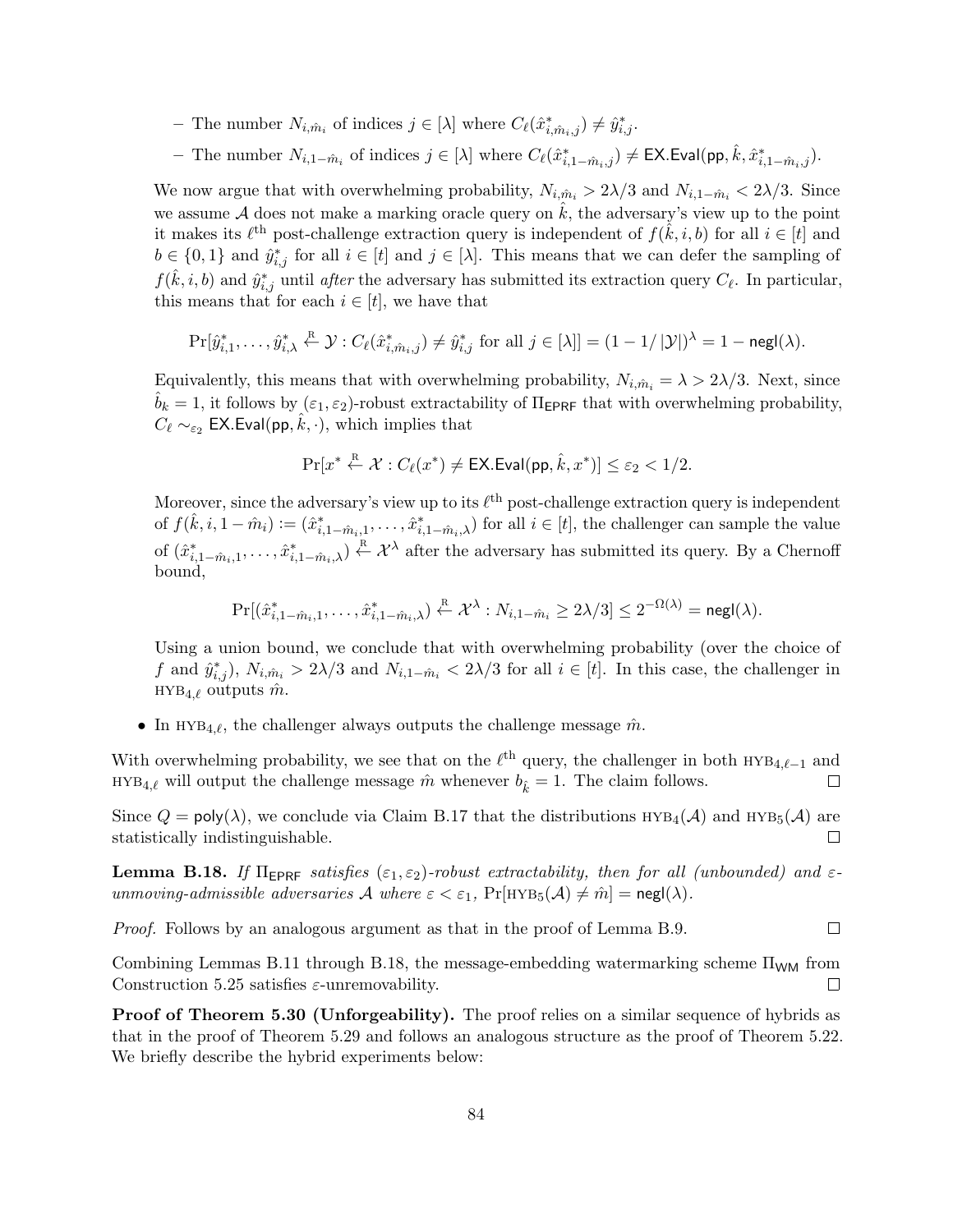- HYB<sub>0</sub>: This is the real watermarking security game  $\text{ExptWM}_{\Pi_{WM},\mathcal{A}}(\lambda)$  from Definition [5.10.](#page-32-0)
- HYB<sub>1</sub>: Same as HYB<sub>1</sub> from the proof of Theorem [5.29.](#page-38-0)
- HYB<sub>2</sub>: Same as HYB<sub>2</sub> from the proof of Theorem [5.29.](#page-38-0)

Indistinguishability of hybrids  $HYB_0$ ,  $HYB_1$ , and  $HYB_2$  follow exactly as in the proof of Theorem [5.29.](#page-38-0) It suffices to show that  $Pr[HPB_2(\mathcal{A}) \neq \bot] = negl(\lambda)$ .

**Lemma B.19.** If  $\Pi_{\text{EPRF}}$  satisfies ( $\varepsilon_1, \varepsilon_2$ )-robust extractability, then for all (unbounded) and  $\delta$ unforging-admissible adversaries A where  $\delta \geq \varepsilon_2 + 1/\text{poly}(\lambda)$ ,  $\Pr[\text{HYB}_2(\mathcal{A}) \neq \bot] = \text{negl}(\lambda)$ .

Proof. Follows by an analogous argument as in the proof of Lemma [B.10.](#page-77-1)  $\Box$ 

We conclude that the message-embedding watermarking scheme Π<sub>WM</sub> from Construction [5.25](#page-37-0) satisfies  $\delta$ -unforgeability.  $\Box$ 

## B.3 Analysis of Publically-Markable Watermarking Scheme

In this section, we provide the security analysis of the publically-markable watermarking scheme (Construction [5.32\)](#page-38-2) in the random oracle model.

Proof of Theorem [5.36](#page-40-0) (Unremovability). The proof is almost identical to that of the proof of Theorem [5.29.](#page-38-0) For completeness, we describe the full sequence of hybrid experiments below:

- HYB<sub>0</sub>: This is the real watermarking security game  $\text{ExptWM}_{\Pi_{WM},\mathcal{A}}(\lambda)$  from Definition [5.10.](#page-32-0) Specifically, the experiment proceeds as follows.
	- 1. First, the challenger samples  $(pp, td) \leftarrow \textsf{EX.PrmsGen}(1^{\lambda})$ . It gives pp to the adversary.
	- 2. The challenger responds to the adversary's oracle queries as follows:
		- **Random oracle.** On input a triple  $(k, i, b) \in \mathcal{K}_{\text{EPRF}} \times [t] \times \{0, 1\}$ , the challenger replies with  $H(k, i, b)$ .
		- Extraction oracle. On input a circuit  $C: \mathcal{X} \to \mathcal{Y}$ , the challenger first computes  $k \leftarrow \textsf{EX}.$  EX.Extract(pp, td, C). If  $k = \perp$ , it outputs  $\perp$ . Otherwise, it computes  $(x^*_{i,b,1},\ldots,x^*_{i,b,\lambda}) \leftarrow H(k,i,b)$  for all  $i \in [t]$  and  $b \in \{0,1\}$ . Let  $N_{i,b}$  denote the number of indices  $j \in [\lambda]$  where  $C(x^*_{i,b,j}) \neq \textsf{EX}$ . Eval(pp,  $k, x^*_{i,b,j}$ ). If there exists an index  $i \in [t]$  where  $N_{i,0}, N_{i,1} < 2\lambda/3$  or  $N_{i,0}, N_{i,1} > 2\lambda/3$ , output  $\perp$ . Otherwise, for each  $i \in [t]$ , let  $b_i$  be the unique bit where  $N_{i,b_i} > 2\lambda/3$ , and output the message  $m = b_1 \cdots b_t.$
		- **Challenge oracle.** On input a message  $\hat{m} \in \{0,1\}^t$ , the challenger samples a key  $\hat{k} \leftarrow \textsf{EX}.\mathsf{SampleKey(pp)}\,\, \text{and}\,\, \text{computes}\,\, (\hat{x}^*_{i,1}, \ldots, \hat{x}^*_{i,\lambda}) \leftarrow H(\hat{k}, i, \hat{m_i})\,\, \text{for each}\,\, i \in [t].$ Then, the challenger computes the key  $\hat{k}' \leftarrow \textsf{EX.Puncture}(pp, \hat{k}, \{\hat{x}_{i,j}^*\}_{i \in [t], j \in [\lambda]})$ . It outputs the challenge circuit  $\hat{C}\colon\mathcal{X}\to\mathcal{Y}$  where  $\hat{C}(\cdot)=$  <code>EX.PunctureEval(pp,  $\hat{k}',\cdot$ ).</code>
	- 3. At the end of the experiment, after the adversary outputs its circuit  $\tilde{C}$ :  $\mathcal{X} \to \mathcal{Y}$ , the challenger treats  $\tilde{C}$  as an extraction query and proceeds accordingly. The output of the extraction query on  $\tilde{C}$  is the output of the experiment.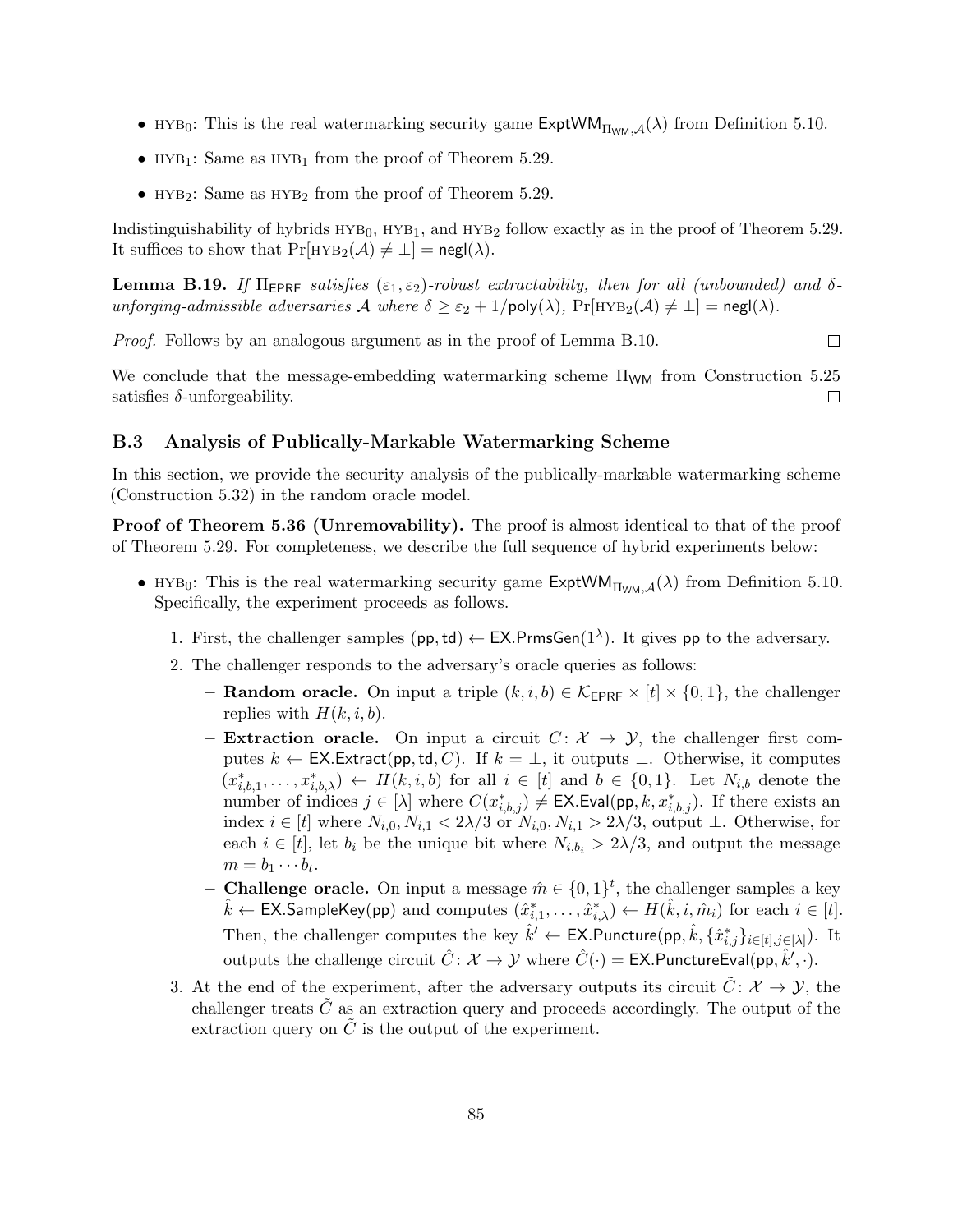- HYB<sub>1</sub>: Same as HYB<sub>0</sub>, except the challenger initializes an empty set T at the beginning of the experiment. During the experiment, whenever the adversary makes a random oracle query on a value  $(k, i, b) \in \mathcal{K}_{\text{EPRF}} \times [t] \times \{0, 1\}$ , the challenger adds k to T (if it is not already contained in  $T$ ). When the adversary makes a challenge query, the challenger adds the challenge key  $k \in \mathcal{K}_{\text{FPRF}}$  to T. During the experiment (and when computing the output), the challenger uses the following procedure to implement the extraction oracle queries:
	- Extraction oracle. On input a circuit  $C: \mathcal{X} \to \mathcal{Y}$ , the challenger computes  $b_k \leftarrow$ EX. TestCandidate(pp, C, k) for  $k \in T$ . If  $b_k = 0$  for all  $k \in T$ , it outputs  $\perp$ . If  $b_k = 1$  for some  $k \in T$ , the challenger computes  $(x_{i,b,1}^*, \ldots, x_{i,b,\lambda}^*) \leftarrow H(k, i, b)$  for all  $i \in [t]$  and  $b \in$  $\{0,1\}$ . Let  $N_{i,b}$  denote the number of indices  $j \in [\lambda]$  where  $C(x^*_{i,b,j}) \neq \textsf{EX}$ . Eval(pp, k,  $x^*_{i,b,j}$ ). If there exists an index  $i \in [t]$  where  $N_{i,0}, N_{i,1} < 2\lambda/3$  or  $N_{i,0}, N_{i,1} > 2\lambda/3$ , then output ⊥. Otherwise, for each  $i \in [t]$ , let  $b_i \in \{0, 1\}$  be the unique bit where  $N_{i,b_i} > 2λ/3$ . Output the message  $m = b_1 \cdots b_t$ .

In particular, the challenger's behavior in  $HYB_1$  no longer depends on the trapdoor td.

- HYB<sub>2</sub>: Same as HYB<sub>1</sub>, except whenever the challenger computes EX. TestCandidate(pp,  $\cdot$ ,  $\hat{k}$ ), where  $\hat{k}$  is the challenge key, it instead computes EX. TestCandidate(pp,  $\cdot$ ,  $\hat{C}$ ), where  $\hat{C}$  is the challenge circuit.
- $\bullet$  HYB<sub>3</sub>: Same as HYB<sub>2</sub>, except at the beginning of the security game, the challenger samples random values  $\hat{y}^*_{i,j} \stackrel{\text{R}}{\leftarrow} Y$  for  $i \in [t]$  and  $j \in [\lambda]$ . Then, whenever the challenger needs to compute  $\mathsf{EX}.\mathsf{Eval}(\mathsf{pp}, \hat{k}, \hat{x}^*_{i,j})$  for  $i \in [t]$  and  $j \in [\lambda]$  after the adversary has made a challenge query, the challenger uses the value  $\hat{y}^*_{i,j}$  instead. Here,  $\hat{k}$  is the challenge key,  $(\hat{x}^*_{i,1}, \ldots, \hat{x}^*_{i,\lambda})$  is the value of  $H(\hat{k}, i, \hat{m}_i)$ , and  $\hat{m}_i$  is the challenge message. In addition, if A ever queries the marking oracle on the challenge key  $\hat{k}$ , the experiment always outputs  $\hat{m}$ .
- HYB<sub>4</sub>: Same as HYB<sub>3</sub>, except the challenger no longer adds the challenge key  $\hat{k}$  to the set T when responding to the challenge oracle. Moreover, it uses the following procedure to implement the extraction oracle:
	- $-$  Extraction oracle. The pre-challenge extraction queries are handled as in  $HYB_4$ . On a post-challenge extraction query  $C: \mathcal{X} \to \mathcal{Y}$ , the challenger computes  $b_{\hat{k}} \leftarrow$ EX.TestCandidate(pp,  $C, \hat{C}$ ), and outputs  $\hat{m}$  if  $b_{\hat{k}} = 1$ . Otherwise, the challenger proceeds as in HYB<sub>4</sub>.

For a hybrid experiment  $HYB_i$ , we write  $HYB_i(\mathcal{A})$  to denote the output distribution of hybrid experiment HYB<sub>i</sub> with adversary A. For an integer i, we define the advantage  $\mathsf{Adv}_{i,i+1}(\mathcal{A})$  as

$$
Adv_{i,i+1}(\mathcal{A}) := \left| \Pr[\text{HYB}_0(\mathcal{A}) \neq \hat{m}] - \Pr[\text{HYB}_1(\mathcal{A}) \neq \hat{m}] \right|.
$$

We now show that for all efficient adversaries  $A$ , the advantage between each consecutive pair of hybrid experiments is negligible, and moreover, that  $Pr[HYB_4(\mathcal{A}) \neq \hat{m}] =$  negl( $\lambda$ ). Indistinguishability of each pair of hybrid experiments follows analogously to indistinguishability of the corresponding pair of hybrids in the proof of Theorem [5.29.](#page-38-0) We state the lemmas below.

<span id="page-85-0"></span>**Lemma B.20.** Suppose  $\Pi_{\text{EPRF}}$  satisfies key-injectivity and  $(\varepsilon_1, \varepsilon_2)$ -robust extractability for  $\varepsilon_2 < 1/2$ . Then, for all (unbounded) adversaries  $\mathcal{A}$ ,  $\mathsf{Adv}_{0,1}(\mathcal{A}) = \mathsf{negl}(\lambda)$ .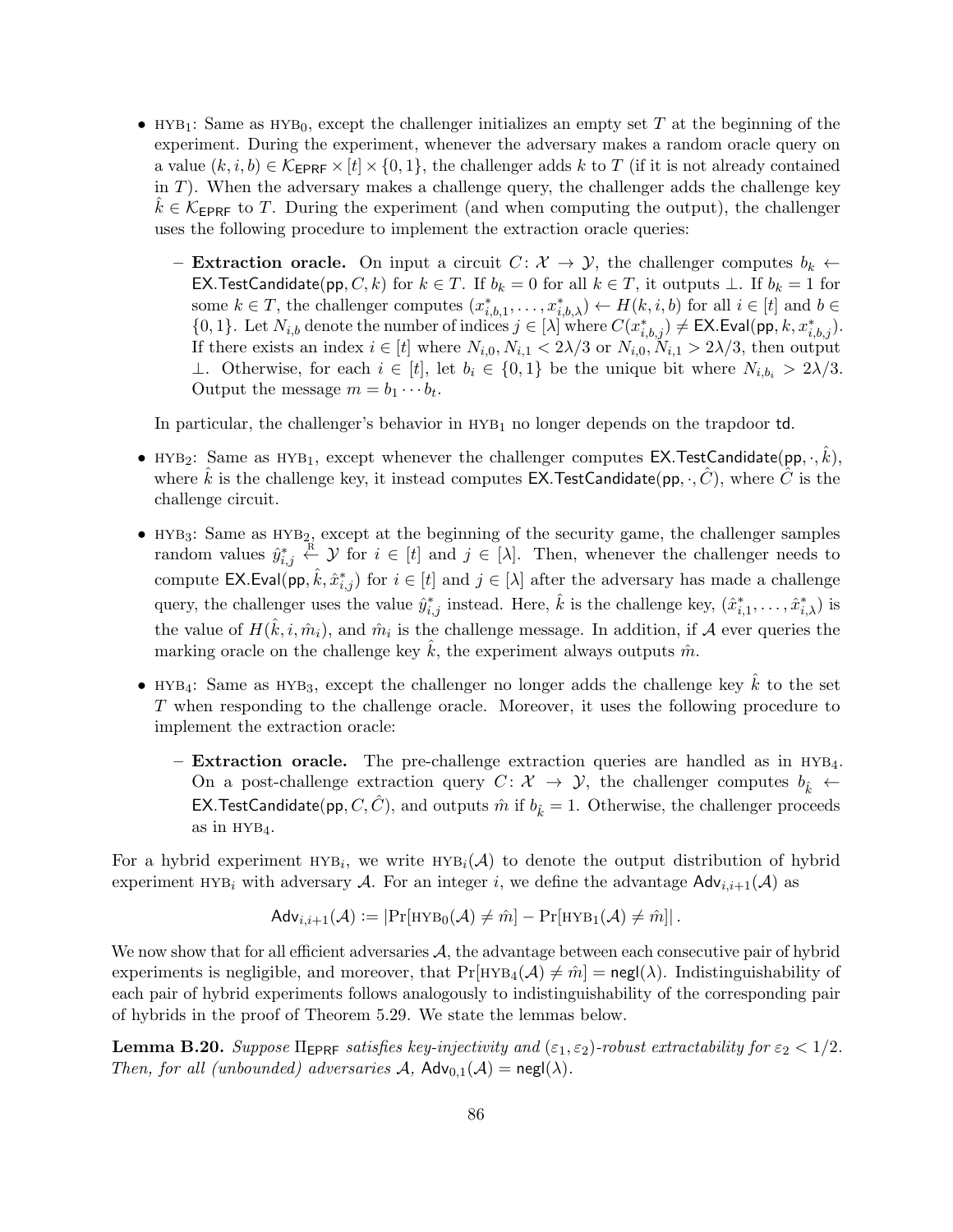Proof. Follows by an analogous argument as in the proof of Lemma [B.12,](#page-80-2) except the random oracle  $H(\cdot)$  takes the place of the random function  $f(\cdot)$  and random oracle queries play the role of marking  $\Box$ oracle queries.

**Lemma B.21.** Suppose algorithm TestCandidate in  $\Pi_{\text{EPRF}}$  satisfies the additional properties in Remark [4.10.](#page-21-0) Then, for all (unbounded) adversaries A,  $\mathsf{Adv}_{1,2}(\mathcal{A}) = \mathsf{negl}(\lambda)$ .

 $\Box$ 

 $\Box$ 

Proof. Follows by an analogous argument as in the proof of Lemmas [B.5](#page-74-0) and [B.14.](#page-82-1)

**Lemma B.22.** Suppose  $\Pi_{\text{EPRF}}$  satisfies key-injectivity, selective puncturing security, and  $1/|\mathcal{Y}| =$ negl( $\lambda$ ). Then, for all efficient adversaries A, Adv<sub>2.3</sub>( $\mathcal{A}$ ) = negl( $\lambda$ ).

Proof. Follows by an analogous argument as in the proofs of Lemmas [B.6](#page-74-1) and [B.15,](#page-82-2) except the random oracle  $H(\cdot)$  takes the place of the random function  $f(\cdot)$  and random oracle queries play the role of marking oracle queries.  $\Box$ 

**Lemma B.23.** If  $\Pi_{\text{EPRF}}$  satisfies  $(\varepsilon_1, \varepsilon_2)$ -robust extractability with  $\varepsilon_2 < 1/2$ , then for all (unbounded) adversaries  $A$ ,  $Adv_{3,4}(\mathcal{A}) = negl(\lambda)$ .

Proof. Follows by an analogous argument as in the proofs of Lemma [B.16,](#page-82-3) except the random oracle  $H(\cdot)$  takes the place of the random function  $f(\cdot)$  and random oracle queries play the role of marking oracle queries.  $\Box$ 

<span id="page-86-0"></span>**Lemma B.24.** If  $\Pi_{\text{EPRF}}$  satisfies  $(\varepsilon_1, \varepsilon_2)$ -robust extractability, then for all (unbounded) and  $\varepsilon$ unremoving-admissible adversaries A where  $\varepsilon < \varepsilon_1$ ,  $Pr[HPB_4(\mathcal{A}) \neq \hat{m}] = negl(\lambda)$ .

Proof. Follows by an analogous argument as in the proof of Lemmas [B.9](#page-77-0) and [B.18.](#page-83-0)

Combining Lemmas [B.20](#page-85-0) through [B.24,](#page-86-0) the message-embedding watermarking scheme  $\Pi_{WM}$  from Construction [5.32](#page-38-2) satisfies  $\varepsilon$ -unremovability in the random oracle model.  $\Box$ 

Proof of Theorem [5.37](#page-40-1) (Weak Unforgeability). The proof relies on a similar sequence of hybrids as that in the proof of Theorem [5.36](#page-40-0) and follows an analogous structure as the proofs of Theorems [5.22](#page-36-0) and [5.30.](#page-38-1) We briefly describe the hybrid experiments below:

- HYB<sub>0</sub>: This is the real watermarking security game  $\text{ExptWM}_{\Pi_{WM},\mathcal{A}}(\lambda)$  from Definition [5.10.](#page-32-0)
- HYB1: Same as  $HYB_1$  from the proof of Theorem [5.36.](#page-40-0)

Indistinguishability of hybrids  $HYB_0$  and  $HYB_1$  follow exactly as in the proof of Theorem [5.36.](#page-40-0) It suffices to show that  $Pr[HPB_1(\mathcal{A}) \neq \bot] = negl(\lambda)$ .

**Lemma B.25.** If  $\Pi$ <sub>EPRF</sub> satisfies  $(\varepsilon_1, \varepsilon_2)$ -robust extractability, then for all (unbounded) and weak δ-unforging-admissible adversaries A where  $\delta \geq \varepsilon_2$ ,  $Pr[HPB_1(\mathcal{A}) \neq \bot] = negl(\lambda)$ .

Proof. Since A is weak  $\delta$ -unforging admissible, the circuit  $\tilde{C}$ :  $\mathcal{X} \to \mathcal{Y}$  output by A satisfies  $\tilde{C}(\cdot) \nsim_{\delta}$  EX.Eval(pp, k, ·) for all  $k \in \mathcal{K}$ . Since  $\delta \geq \varepsilon_2$ , this means that  $\tilde{C}(\cdot) \nsim_{\varepsilon_2}$  EX.Eval(pp, k, ·) for all  $k \in \mathcal{K}$ . By robust extractability and union bounding over all  $|T| = \text{poly}(\lambda)$  marking oracle queries the adversary makes, we have that

 $Pr[\exists k \in T : \textsf{EX}. \textsf{TestC} \textsf{and} \textsf{idate}(\textsf{pp}, \tilde{C}, k) = 1] = \textsf{negl}(\lambda).$ 

By construction then, the output in  $HYB_1$  is  $\perp$  with overwhelming probability, and the claim follows.  $\Box$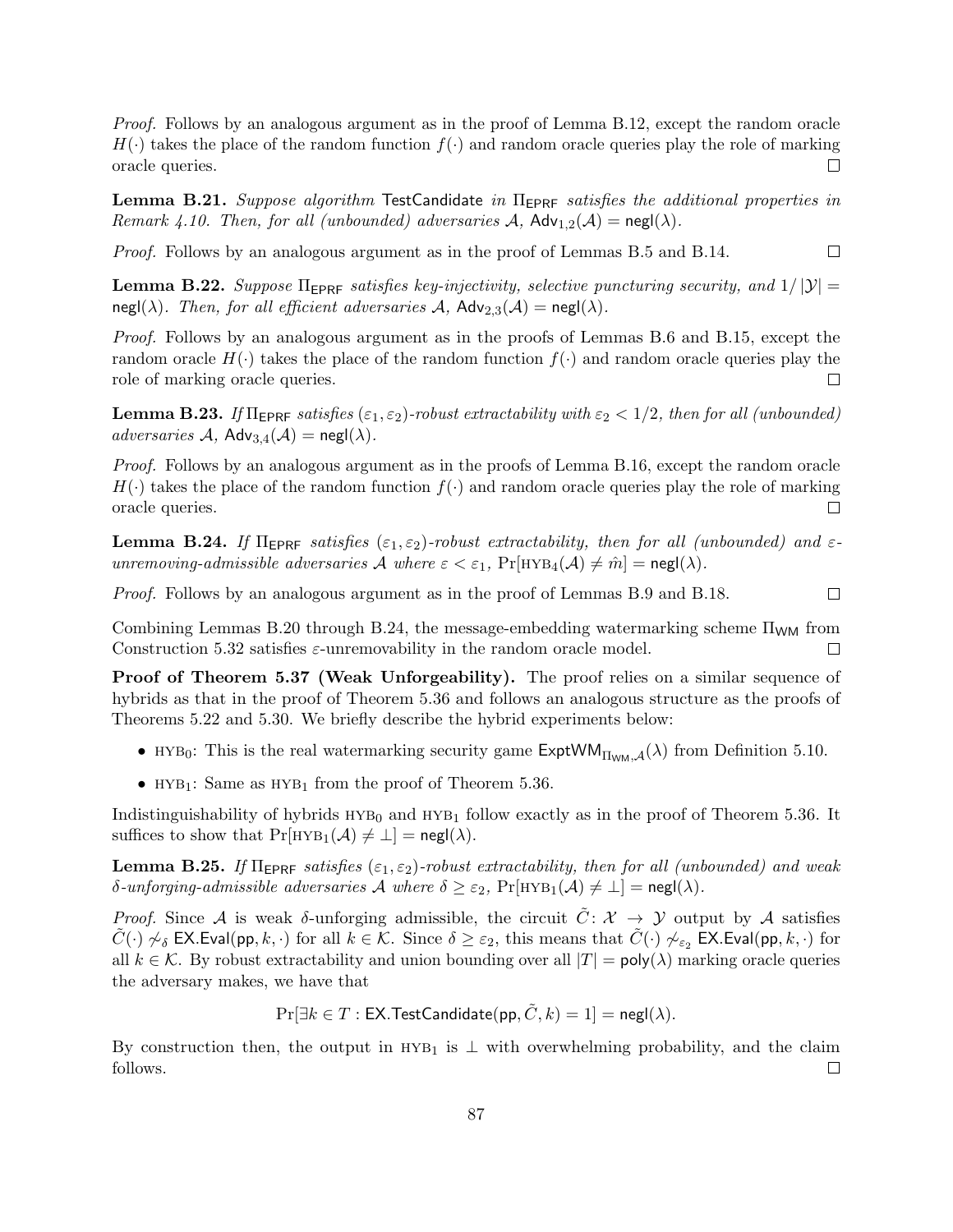We conclude that the message-embedding watermarking scheme  $\Pi_{WM}$  from Construction [5.32](#page-38-2) satisfies weak  $\delta$ -unforgeability in the random oracle model.  $\Box$ 

Proof of Theorem [5.38](#page-40-2) (Extended Pseudorandomness). Recall that in the extended pseudorandomness security game is the standard pseudorandomness game for the watermarking game, except the adversary is additionally given access to an extraction oracle. We take a similar proof strategy as that used in the proof of Theorem [5.37](#page-40-1) for arguing unforgeability.

- $\bullet$  HYB<sub>0</sub>: This is the extended pseudorandomness game where the challenger answer the adversary's queries using the real PRF evaluation. Specifically, the game proceeds as follows:
	- 1. At the beginning of the game, the challenger samples the parameters for the watermarking scheme (pp, wsk) ← Setup(1<sup> $\lambda$ </sup>). It also samples a PRF key  $k \leftarrow \textsf{EX}$ . SampleKey(pp). It gives pp to the adversary.
	- 2. The adversary is now allowed to make random oracle queries, evaluation queries, and extraction queries, which the challenger responds to as follows:
		- **Random oracle.** On input  $(k, i, b) \in k_{\text{PRF}} \times [t] \times \{0, 1\}$ , the challenger replies with  $H(k, i, b)$ .
		- **Evaluation oracle.** On input a point  $x \in \mathcal{X}$ , the challenger replies with  $F(k, x)$
		- **Extraction oracle.** On input a circuit  $C: \mathcal{X} \to \mathcal{Y}$ , the challenger replies with Extract(wsk,  $C$ ).
	- 3. At the end of the game, the adversary outputs a bit  $b \in \{0, 1\}$ , which is also the output of the experiment.
- HYB<sub>1</sub>: Same as HYB<sub>0</sub> except the challenger initializes an empty set T at the beginning of the experiment. During the experiment, whenever the adversary makes a random oracle query on a value  $(k, i, b) \in \mathcal{K}_{\text{EPRF}} \times [t] \times \{0, 1\}$ , the challenger adds k to T (if it is not already contained in T). During the experiment, the challenger uses the following procedure to implement the extraction oracle queries:
	- Extraction oracle. On input a circuit  $C: \mathcal{X} \to \mathcal{Y}$ , the challenger computes  $b_k \leftarrow$ EX. TestCandidate(pp, C, k) for each  $k \in T$ . If  $b_k = 0$  for all  $k \in T$ , it outputs  $\perp$ . If  $b_k = 1$  for some  $k \in T$ , the challenger computes  $(x^*_{i,b,1}, \ldots, x^*_{i,b,\lambda}) \leftarrow H(k, i, b)$  for all  $i \in [t]$  and  $b \in \{0,1\}$ . Let  $N_{i,b}$  denote the number of indices  $j \in [\lambda]$  where  $C(x^*_{i,b,j}) \neq$ EX.Eval(pp, k,  $x_{i,b,j}^*$ ). If there exists an index  $i \in [t]$  where  $N_{i,0}, N_{i,1} < 2\lambda/3$  or  $N_{i,0}, N_{i,1} >$ 2λ/3, then output ⊥. Otherwise, for each  $i \in [t]$ , let  $b_i \in \{0,1\}$  be the unique bit where  $N_{i,b_i} > 2\lambda/3$ . Output the message  $m = b_1 \cdots b_t$ .

In particular, the challenger's behavior in  $HYB_1$  no longer depends on the watermarking secret key wsk.

- $HYB_2$ : Same as  $HYB_1$  except at the beginning of the experiment, the challenger samples a random function  $f \stackrel{\text{F}}{\leftarrow} \text{Funs}[\mathcal{X}, \mathcal{Y}]$ , and responds to the evaluation oracle queries on  $x \in \mathcal{X}$  with  $f(x)$ .
- HYB<sub>3</sub>: Same as HYB<sub>2</sub> except the challenger responds to the extraction oracle queries on a circuit  $C: \mathcal{X} \to \mathcal{Y}$  using the honest extraction procedure Extract(wsk, C). This is the extended pseudorandomness game where the challenger answers the adversary's queries using random values.